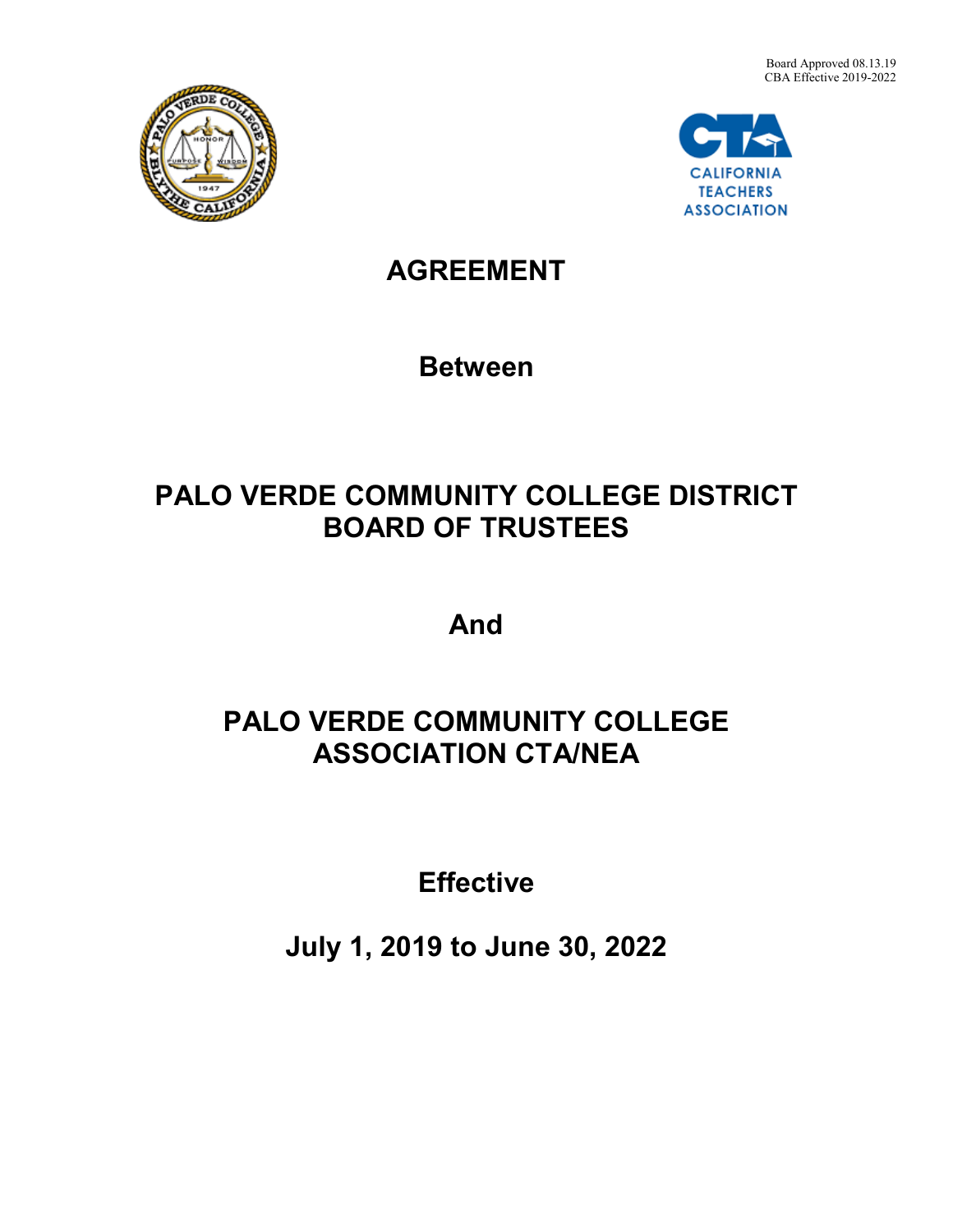## **Table of Contents**

| 1.1.  |                                                   |
|-------|---------------------------------------------------|
| 1.2.  |                                                   |
| 1.3.  |                                                   |
| 1.4.  |                                                   |
| 1.5.  |                                                   |
| 1.6.  |                                                   |
| 1.7   |                                                   |
|       |                                                   |
| 2.1.  |                                                   |
| 2.2.  |                                                   |
| 2.3.  |                                                   |
| 2.4.  |                                                   |
| 2.5.  |                                                   |
| 2.6.  |                                                   |
|       |                                                   |
|       |                                                   |
| 3.1.  |                                                   |
| 3.2.  |                                                   |
| 3.3.  |                                                   |
| 3.4.  |                                                   |
| 3.5.  | Faculty Needs Assessment, Recruitment, Screening, |
|       | Equivalency and Appointment Recommendation        |
|       |                                                   |
|       |                                                   |
|       |                                                   |
| 4.1.  |                                                   |
| 4.2.  |                                                   |
| 4.3.  |                                                   |
| 4.4.  |                                                   |
| 4.5.  |                                                   |
| 4.6.  |                                                   |
| 4.7.  |                                                   |
| 4.8.  |                                                   |
| 4.9.  |                                                   |
| 4.10. |                                                   |
| 4.11. |                                                   |
| 4.12. |                                                   |
| 4.13. |                                                   |
| 4.14. |                                                   |
| 4.15. |                                                   |
| 4.16. |                                                   |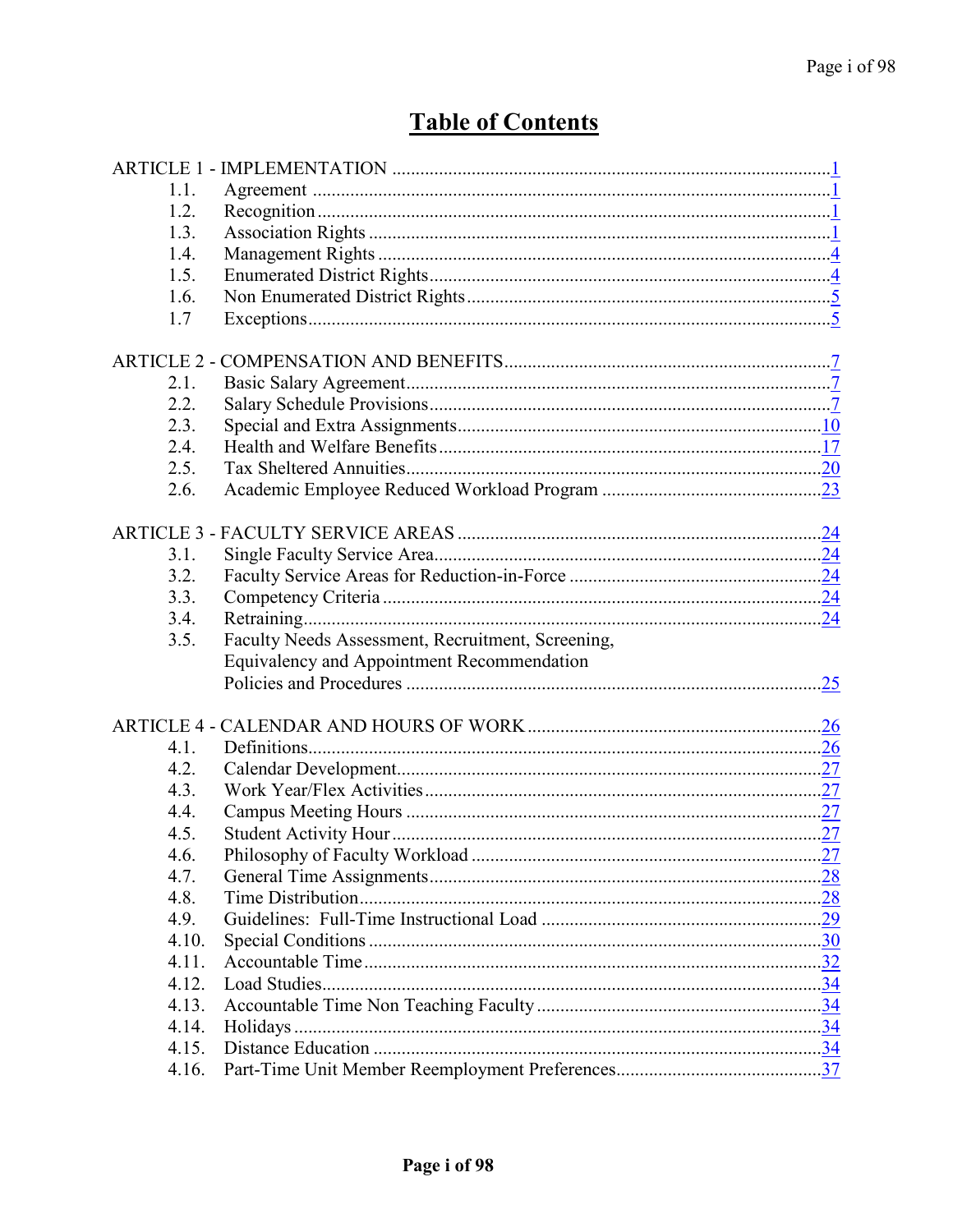| 5.1.  |    |
|-------|----|
| 5.2.  |    |
| 5.3.  |    |
| 5.4.  |    |
|       |    |
|       |    |
| 6.1.  |    |
| 6.2.  |    |
| 6.3.  |    |
| 6.4.  |    |
| 6.5.  |    |
| 6.6.  |    |
| 6.7.  |    |
| 6.8.  |    |
| 6.9.  |    |
| 6.10. |    |
| 6.11. |    |
| 6.12. |    |
| 6.13. |    |
| 6.14. |    |
| 6.15. |    |
| 6.16. |    |
| 6.17. |    |
| 6.18. |    |
| 6.19. |    |
|       |    |
|       |    |
| 7.1.  |    |
| 7.2.  |    |
| 7.3.  |    |
| 7.4.  |    |
|       |    |
|       |    |
| 8.1.  |    |
| 8.2.  |    |
| 8.3.  |    |
| 8.4.  |    |
|       |    |
|       |    |
| 9.1.  |    |
| 9.2.  |    |
|       |    |
|       |    |
| 10.1. |    |
|       |    |
|       | 71 |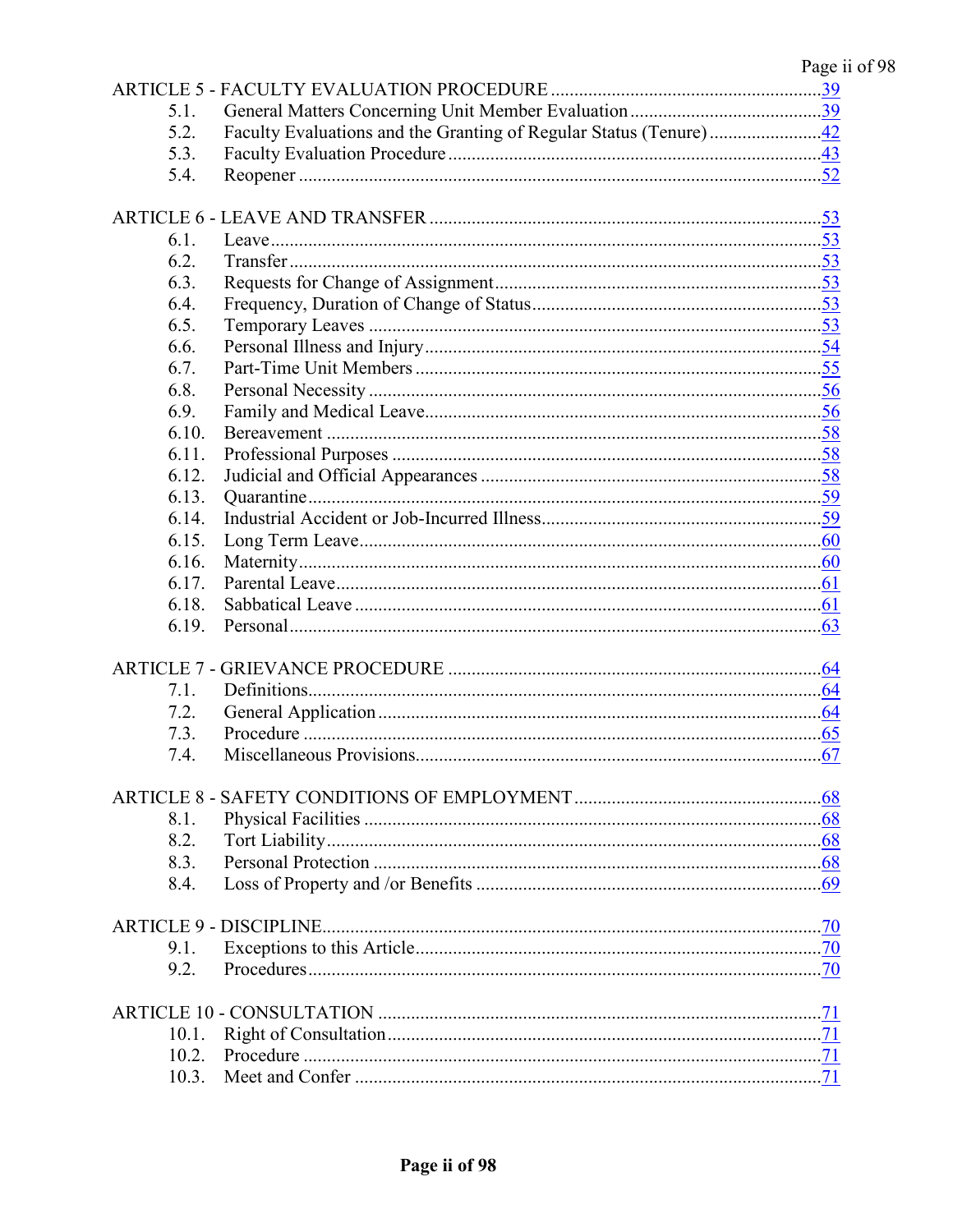## Page iii of 98

|       | .72 |
|-------|-----|
| 11.1. | .72 |
| 11.2. |     |
| 11.3. | .72 |
| 11.4. | 72  |
| 11.5. |     |
|       |     |
|       | .74 |
| 12.1. | .74 |
| 12.2. |     |
| 12.3. |     |
| 12.4. |     |
| 12.5. | .74 |
| 12.6. |     |
| 12.7  | .75 |
|       |     |
|       | .76 |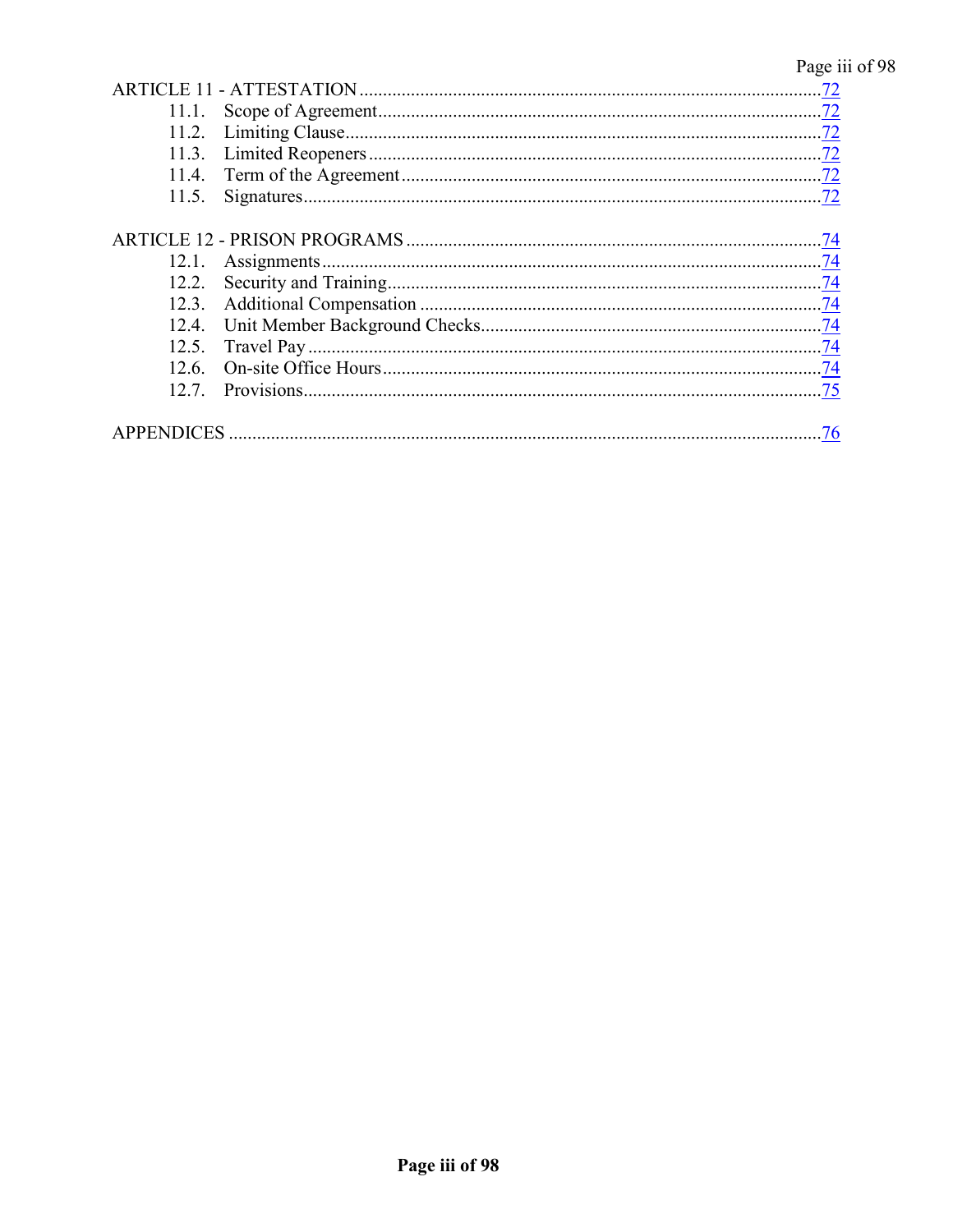## <span id="page-4-0"></span>ARTICLE 1 IMPLEMENTATION

## **[Per TA signed 04/09/19]**

## <span id="page-4-1"></span>1.1. AGREEMENT

This agreement, entered into between the Board of Trustees of the Palo Verde Community College District, hereinafter referred to as the "District" and the Palo Verde College Association CTA/NEA, hereinafter referred to as the "Association," pursuant to Chapter 10.7, Section 3540-3549 of the Government Code as filed with the Secretary of State 7-22-75, is made to provide terms and conditions of employment for members of the bargaining unit during the term of this agreement.

## <span id="page-4-2"></span>1.2. RECOGNITION

The District recognizes the Association as the exclusive bargaining agent for all full and part-time academic employees of the District meeting the minimum qualifications as certified by the Statewide Academic Senate, the Board of Governors of the California Community College, and the local Academic Senate and Board of Trustees, excluding those employees designated as "management," "supervisory," or "confidential." The Association acknowledges its obligation to represent all members of the bargaining unit, whether or not any individual or individuals are dues-paying members of the Association in accordance with Article 5, of the Chapter 10.7 of the Government Code.

## <span id="page-4-3"></span>1.3. ASSOCIATION RIGHTS

- a. The District acknowledges that every eligible unit member shall have the right to freely organize, join, and support the Association for the purpose of engaging in collective bargaining and other concerted activities for the mutual benefit of all unit members. As a duly elected body exercising governmental power under the statutes of the State of California, the District undertakes and agrees that it will not directly or indirectly deprive, discourage, coerce, or harass any unit member in the enjoyment of any right conferred by this agreement or other statute of the State of California, or Constitution of the United States; that it will not discriminate against any unit member by reason of the unit member's membership or non-membership, support of, or participation in the legal activities of the Association; or in collective bargaining with the District; or the unit member's initiation of any grievance, complaint, or proceedings under the terms of this agreement.
- b. Nothing contained herein shall be construed to deny or restrict to any unit member those rights the unit member may have under the statutes of the State of California or other applicable District policies, rules, and regulations. The rights granted to unit members hereunder shall be deemed to be supplementary to those provided elsewhere.
- c. The District, through its administration, will provide opportunity and facilities for the Association meetings during non-class hours. The Association and its representatives shall have the right to use college facilities for other meetings or activities with the approval of appropriate college personnel.
- d. Duly authorized representatives of the Association shall be permitted to transact official Association business on college property.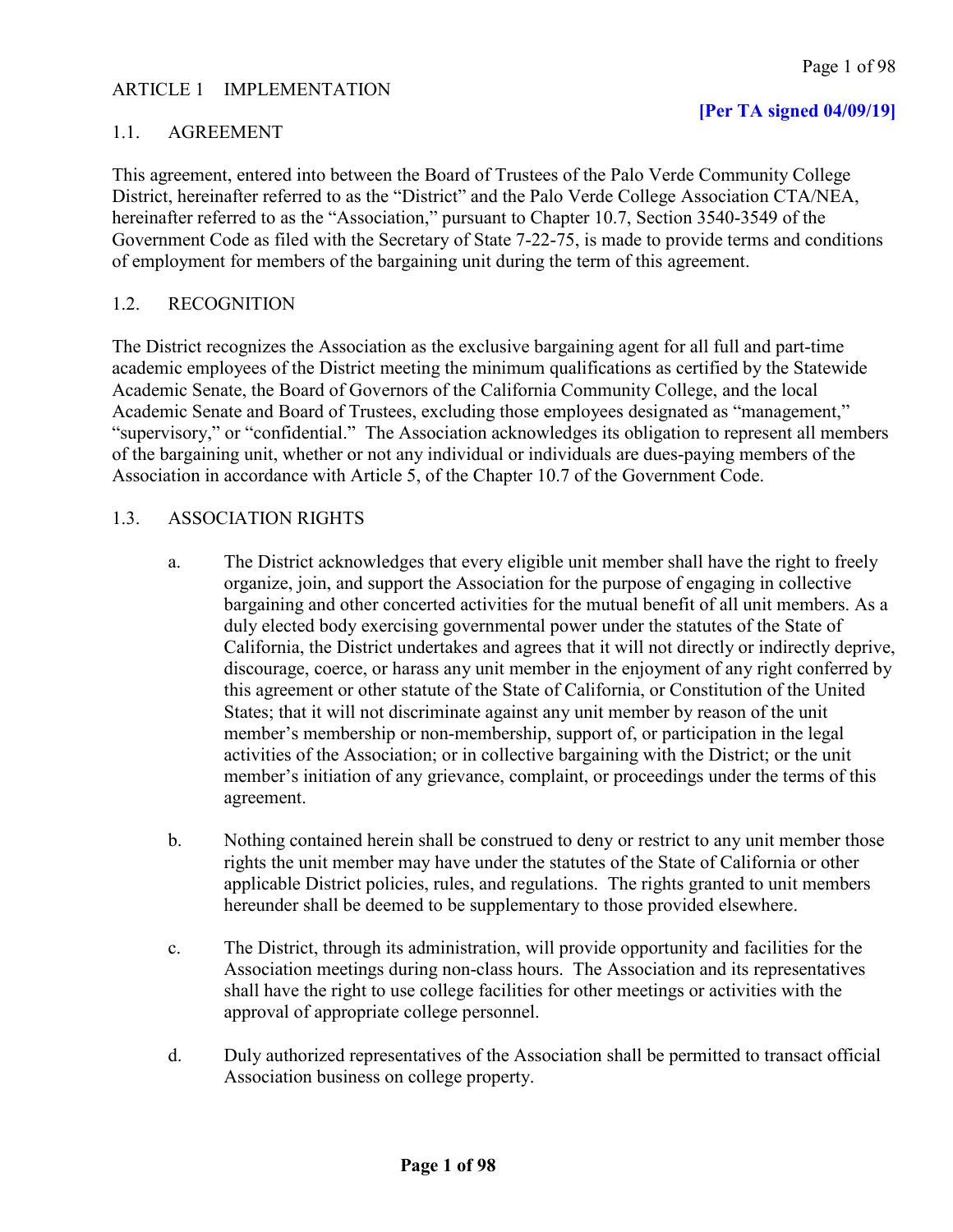- e. The Association shall have the right to utilize college facilities and equipment in the pursuit of its activities. Use of the copying facilities to facilitate communication among the unit members relative to the negotiations process is allowable; items reflecting the attributes of a particular association or union must be paid for by the association or union.
- f. The Association shall have the right to post notices in the mail room, the faculty lounge, and at off campus locations where board space is available. The Association may utilize instructor mailboxes for communications to any and/or all employees.
- g. The District, through its administration, shall, upon request, provide the Association with copies of public documents within the custody of the District which the Association may deem useful in developing intelligent, accurate, informed, and constructive proposals. The District shall furnish upon request available information which is pertinent to the processing of grievances under the terms of this agreement.
- h. All personnel files pertaining to an individual unit member, except material which the college receives from non-college sources, such as other universities or placement services, shall be made available to the unit member for inspection in the office in which they are kept, and to the Association only upon the written release by the unit member. The District shall grant the right to reproduce documents within such files or be furnished with reproductions. The District shall maintain a file which shall contain a copy of any document that may be used for decisions on reappointment, tenure, promotion, or evaluation. Such files need not contain course materials or examination originated by the unit member. The unit member shall have access to said files during normal business hours of the Administration Office.
- i. The Association President or the Association President's designee will receive copies of the agenda and minutes for every regular Board meeting. The Association President may request items to be placed on the Board agenda through established channels.
- j. Association Release Time:

To satisfy the requirements of Section 3543.1 (c) of the Government Code, the Association shall be allowed released time equivalent to ten (10) CTLCs per year for the purposes of representation of unit members in grievance processing, for the implementation of the contract, and continued positive relations between the District and Association. The CTA Chapter President may distribute any portion of the reassignment to any CTA member to carry out the aforementioned duties. Notification of the designated unit members and the amounts of release time shall be submitted to the Superintendent/President by June 1 for the fall semester and by December 1 for the spring semester, or as soon as possible thereafter.

k. The District shall provide no more than five (5) CTLCs per semester or ten (10) CTLCs per year of reassignment for the CTA Negotiating Team. The CTA Chapter President may allocate any portion of this amount to reassignments among the negotiating team's members. Should an adjunct member be a part of the CTA's negotiating team, that unit member shall be compensated on an hour for hour basis at the non-credit hourly rate when present at the negotiating sessions.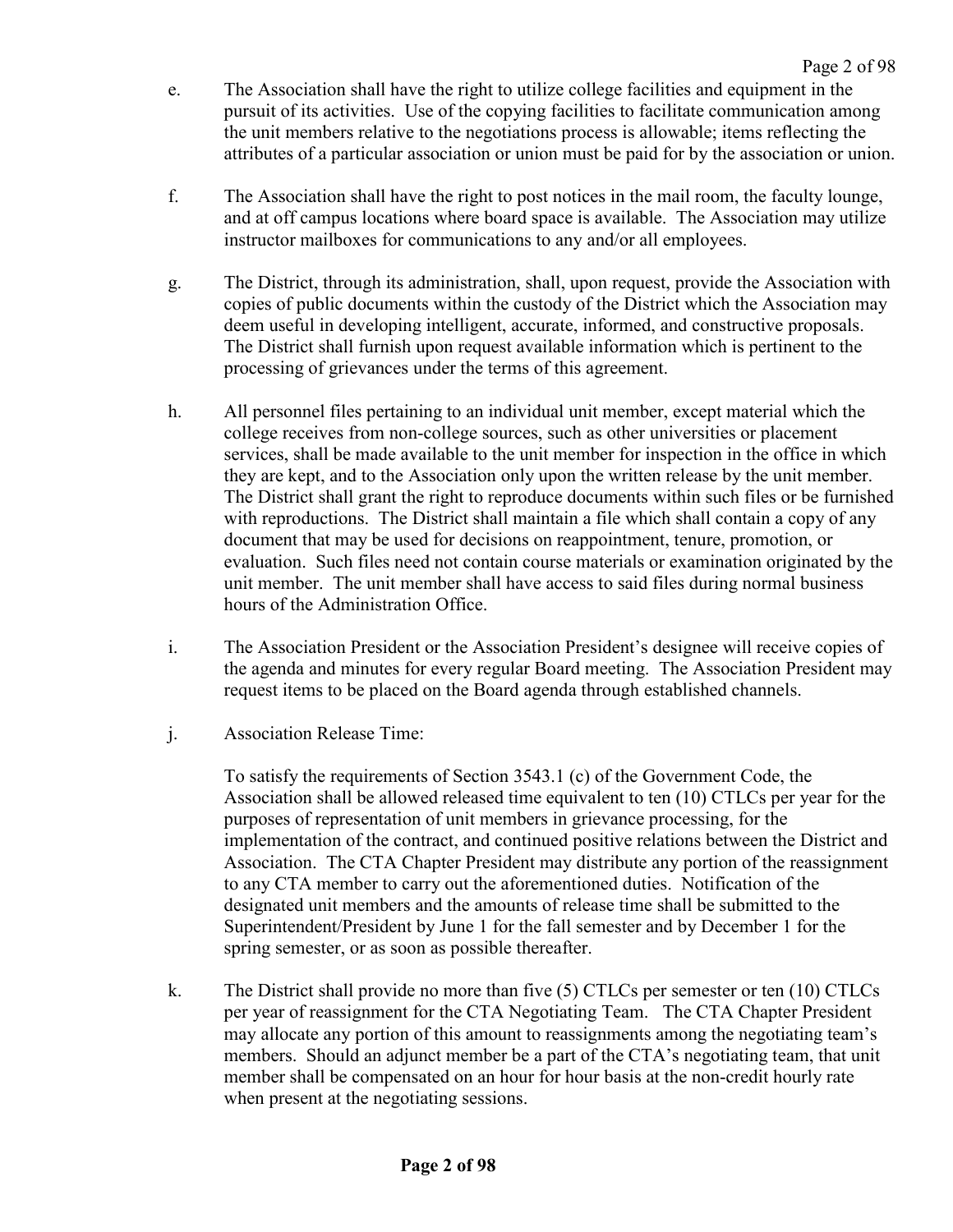Notification of the designated unit members shall be submitted to the Superintendent/President by June 1 for the fall semester and by December 1 for the spring semester, or as soon as possible thereafter.

- l. Items mandated by AB 1725 and Title 5 to be negotiated with the bargaining agent shall be sincerely negotiated as these policies are formulated.
- m. The District shall provide the Association with contact information for unit members as follows:
	- (1) A list of the following information, with each field in its own column, for all bargaining unit members within five (5) days of the last payroll date of September, January, and May:
		- (a) First Name;
		- (b) Middle initial;
		- (c) Last name;
		- (d) Suffix (e.g., Jr., III);
		- (e) Preferred name;
		- (f) Job Title;
		- (g) Department;
		- (h) Primary worksite name;
		- (i) Work telephone number;
		- (j) Work Extension;
		- (k) Home Street addresses (incl. apartment #);
		- (l) Mailing address (if different);
		- (m) City;
		- (n) State;
		- (o) ZIP Code (5 or 9 digits);
		- (p) Home telephone number (10 digits) (if available);
		- (q) Personal cellular telephone number (10 digits) (if available);
		- (r) Personal email address of the employee (if available);
		- (s) Hire date.

In lieu of providing the information above in the form of a list, the District may meet this obligation by providing the Association access to a secure electronic site within which the above information is available

(2) A list of the names and information described in Article 1.3.m.1 above for all newly hired full-time and part-time employees within the bargaining unit within five (5) days of the last payroll of the month in which they were hired.

"Newly hired employee" means any full-time or part-time bargaining unit employee hired by the District who is still employed as of the date of the new employee orientation. It also includes all employees who are employed by the District (including those returning from layoff rehire list, or previously employed by the District in a non-faculty position) and whose current position has placed them in the bargaining unit represented by the Association. For those latter employees, for purposes of this article only, the "date of hire" is the date upon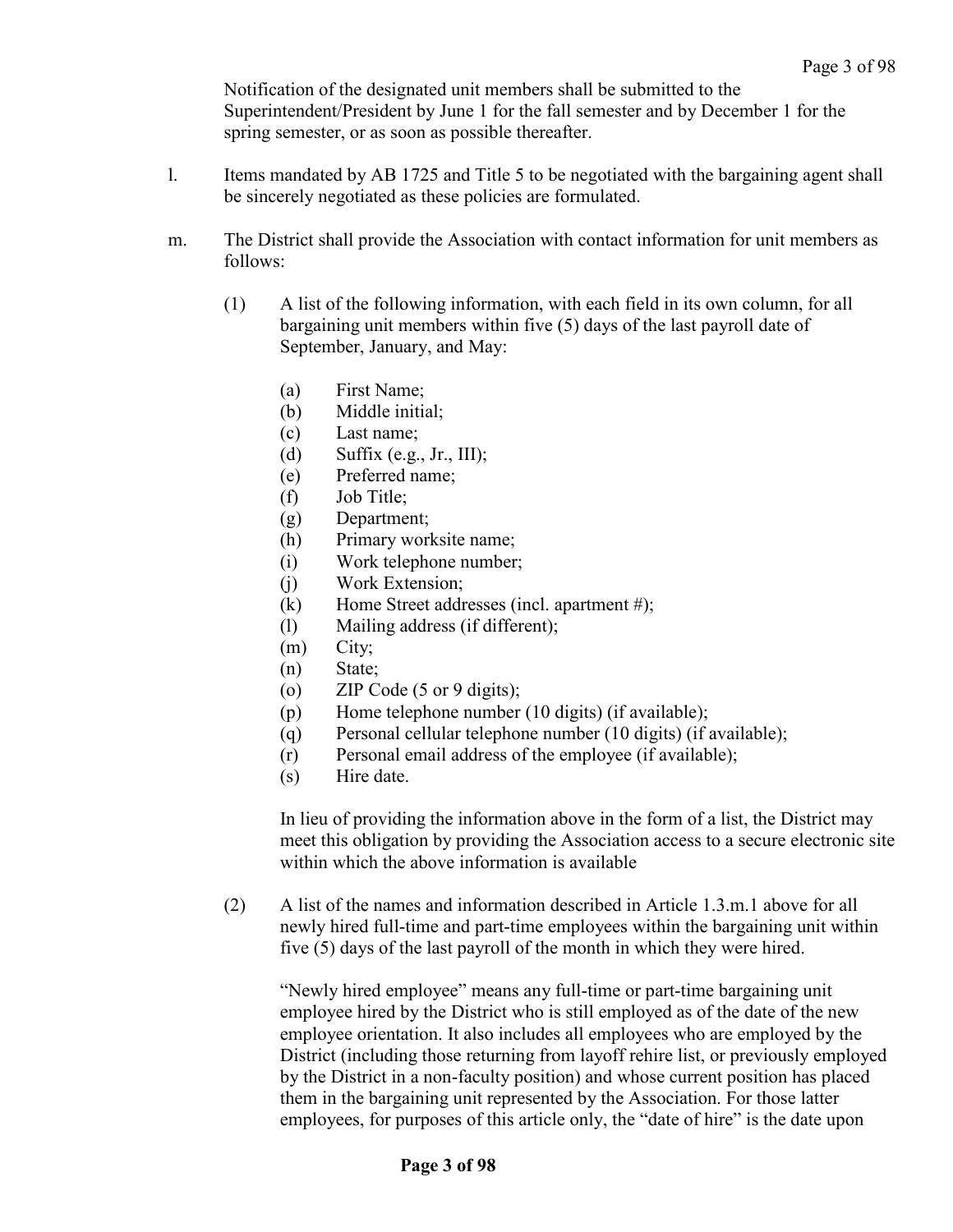which the employee's employee status changed such that the employee was placed in the bargaining unit.

In lieu of providing the information above in the form of a list, the District may meet this obligation by providing the Association access to a secure electronic site within which the above information is available.

- n. New Employee Orientation
	- (a) "New employee orientation" refers to the process by which a newly hired public employee - whether in person, online, or through other means or media - is advised of their employment status, rights, benefits, duties and responsibilities, or any other employment-related matters.
	- (b) The District shall provide the Association with access to its new employee orientations. The Association shall receive not less than ten (10) days' notice in advance of an orientation, except that a shorter notice may be provided in a specific instance where there is an urgent need critical to the District's operations that was not reasonably foreseeable.
	- (c) In the event the District conducts group orientations with new employees, the Association shall have one  $(1)$  hour for Association representative(s) to conduct the orientation session.
	- (d) New Hire Information Packet: The District shall include the Association membership application and materials (and an Association provided link for an electronic application where applicable) in any employee orientation packet of District materials that is provided to any newly hired employee. The Association shall provide the copies of any the Association literature/membership applications to the District for distribution. The District will inform the Association if additional printed materials are needed at least five (5) working days before the orientation.

## <span id="page-7-0"></span>1.4. MANAGEMENT RIGHTS

This Article is intended to insure that the District retains all rights and powers which it has not agreed to limit in the other Articles of this Agreement. This Article is not intended, nor shall it be construed, as waiving the rights of individual unit members under the Education Code or other statutes, or waiving or otherwise diminishing the rights of the Association or of unit members as provided in other Articles of this Agreement. If there is a direct conflict between the District's rights as stated in this Article and the rights of unit members or of the Association as set forth in some other Article of this Agreement, the language of the latter shall prevail. This Article is not intended to limit consultation rights, but rather to indicate that the final decision in such matters lies with the District.

## <span id="page-7-1"></span>1.5. ENUMERATED DISTRICT RIGHTS

All matters not included within the scope of negotiations in Government Code 3543.2, and also all matters and rights not limited by the terms of the other Articles of this Agreement, are reserved to the District. It is agreed that such reserved rights include, but are not limited to, the exclusive right and power to determine, implement, supplement, change, modify or discontinue, in whole or in part,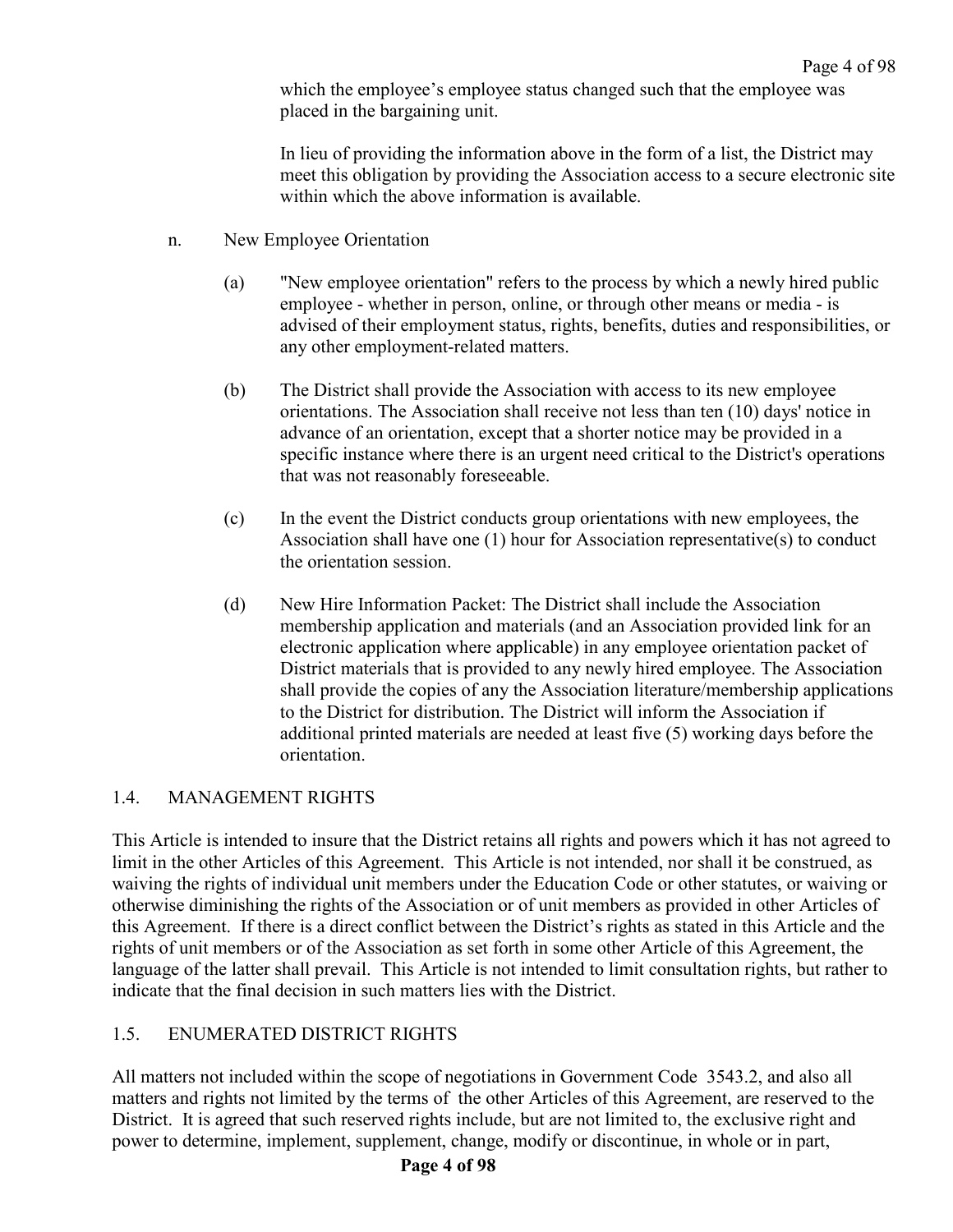temporarily or permanently, any of the following:

- a. The legal, operational, geographical, and organizational structure of the District, including the chain of command, division of management authority, organizational divisions and subdivisions, boundaries, and membership of community advisory commissions and committees.
- b. The financial structure of the District, including all sources and amounts of financial support, income, funding, taxes and debt, and all means and conditions necessary or incidental to the securing of same, including compliance with any qualifications or requirements imposed by law or by funding sources as a condition of receiving funds; all investment policies and practices; all budgetary matters and procedures, including the budget calendar, the budget formation process, accounting methods, fiscal and budget control policies and procedures, and all budgetary allocations, reserves, and expenditures. (This right will not preclude the ability of the Budget Committee of the Collegial Governance process from advising the administration on fiscal planning and priorities for expenditures.)
- c. The acquisition, disposition, number, location types and utilization of all District properties, whether owned, leased, or otherwise controlled, including all facilities, grounds, parking areas and other improvements, and the work, service, and activity functions assigned to such properties.
- d. The methods, quality, quantity, frequency and standards of service, and the contract personnel, vendors, supplies, and materials to be used in connection with services to the public; the lawful subcontracting of services to be rendered and functions to be performed for the public, including but not limited to support, construction, maintenance and repair services.
- e. The selection, assignment and utilization of personnel not covered by this Agreement, including but not limited to short-term substitutes and management, to do work which is normally done by persons covered hereby.
- f. The establishment through the consultation process with the Academic Senate and other constituencies of District policies, procedures, objectives, goals and programs.

## <span id="page-8-0"></span>1.6. NON ENUMERATED DISTRICT RIGHTS

All other rights of the District not expressly limited by the provisions of this Agreement are also reserved to the District even though not enumerated in this Agreement, and the provisions of the other Articles of this Agreement constitute the only contractual limitations upon the District. The exercise of any right reserved to the District herein in a particular manner or the non exercise of any such right shall not be deemed a waiver of the District's right or preclude the District from exercising the right in a different manner.

## <span id="page-8-1"></span>1.7. EXCEPTIONS

The District, on its own behalf and on behalf of the residents thereof, hereby retains and reserves unto itself, without limitation, all powers, rights, authority, duties and responsibilities not specifically modified by the terms and conditions of this agreement. Issues arising from the exercise of such rights,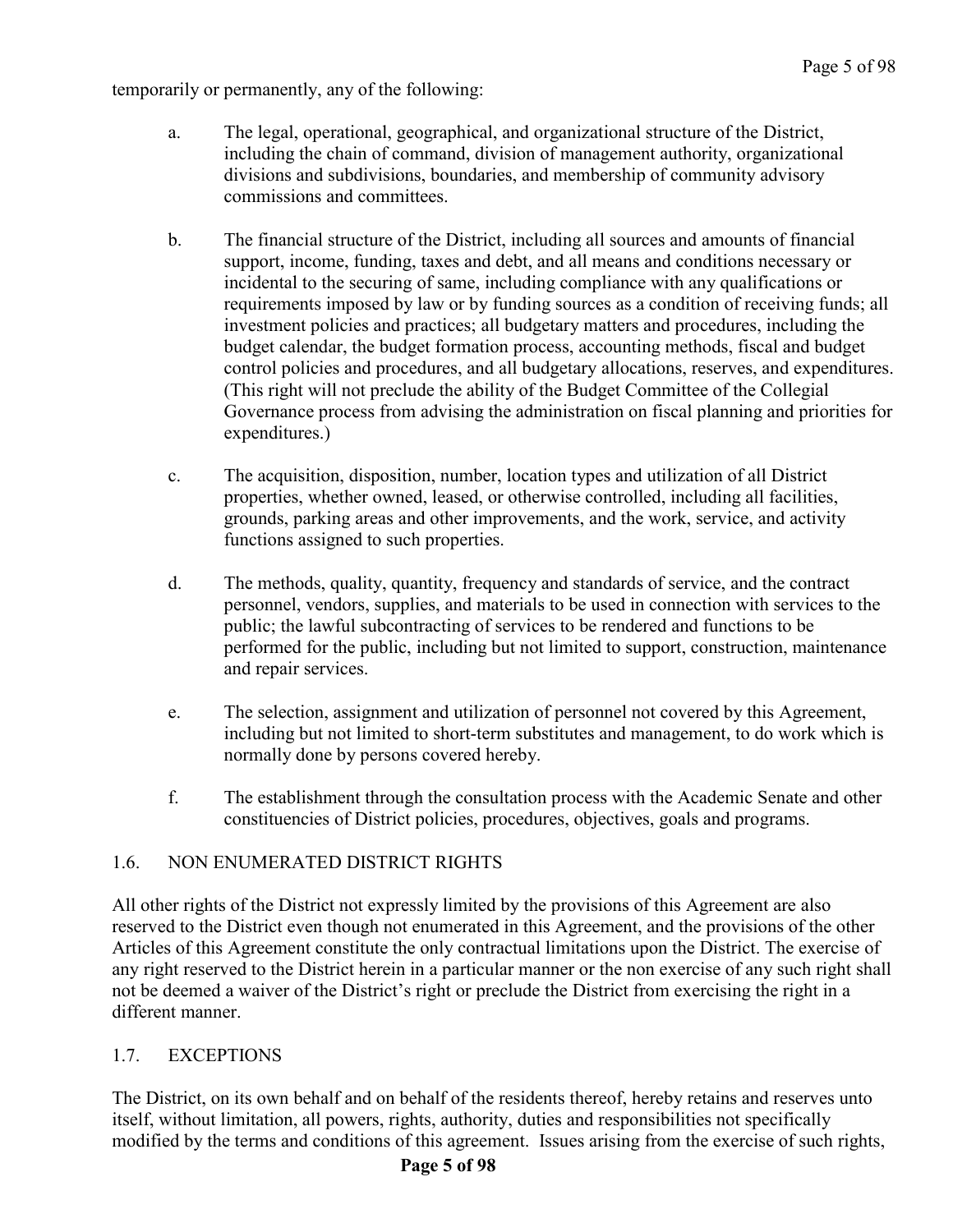powers, and authority are not subject to grievance procedures as set forth in this agreement except under extraordinary circumstances.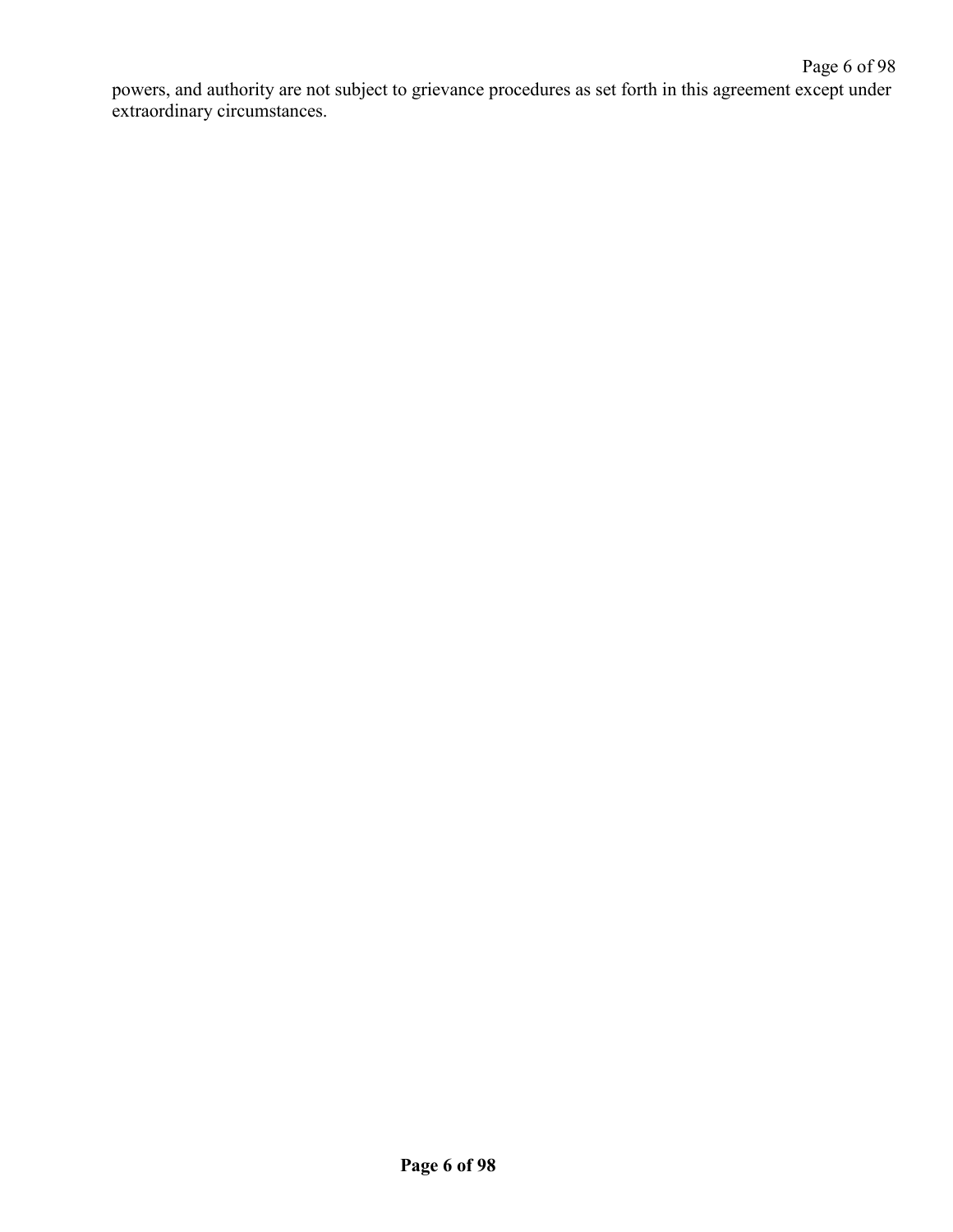## <span id="page-10-0"></span>ARTICLE 2 COMPENSATION AND BENEFITS

## <span id="page-10-1"></span>2.1. BASIC SALARY AGREEMENT

The basic salary schedules for all unit members are made a part of this agreement.

For 2019-20 and effective July 1, 2019, all 2018-2019 salary schedules shall be increased as an on-going "across the board" increase equal to the state-funded Cost-of-Living-Adjustment ("COLA") received by the District plus 1.3%.

For 2020-21 and effective July 1, 2020, all 2019-2020 salary schedules shall be increased as an on-going "across the board" increase equal to the state-funded Cost-of-Living-Adjustment ("COLA") received by the District plus 1.3%.

For 2021-22 and effective July 1, 2021, all 2020--2021 salary schedules shall be increased as an ongoing "across the board" increase equal to the state-funded Cost-of-Living-Adjustment ("COLA") received by the District plus 1.3%.

## <span id="page-10-2"></span>2.2. SALARY SCHEDULE PROVISIONS

a. Accredited Units and Degrees

All units and degrees for initial placement on the salary schedule must be from an institution of higher education accredited by a national or regional accrediting agency recognized by the U.S. Department of Education.

b. Experience Credit

Unit members entering the District shall be given full service credit not exceeding seven (7) years experience. Seventy-five percent (75%) of all teaching days within each year must be taught before credit may be claimed unless the District where the unit member formerly worked had an agreement with the exclusive representative that paid or unpaid leave would be included in computation of service. Credit will be granted only for college teaching, non-instructional service, vocational experience, or relevant military experience within the field to be taught. The maximum of seven (7) years experience may be granted. The calculation of service credit under this section shall be for initial salary schedule placement purposes only and shall not have any impact on other calculations of service credit such as the unit member's calculation of service credit for CalSTRS retirement benefits.

c. Occupational Pre-Employment Work Experience

Salary schedule credit shall be granted to newly-employed occupational/vocational education unit members for pre-employment work experience based upon the following criteria:

(1) Vocational/occupational experience must be related directly to the teaching assignment.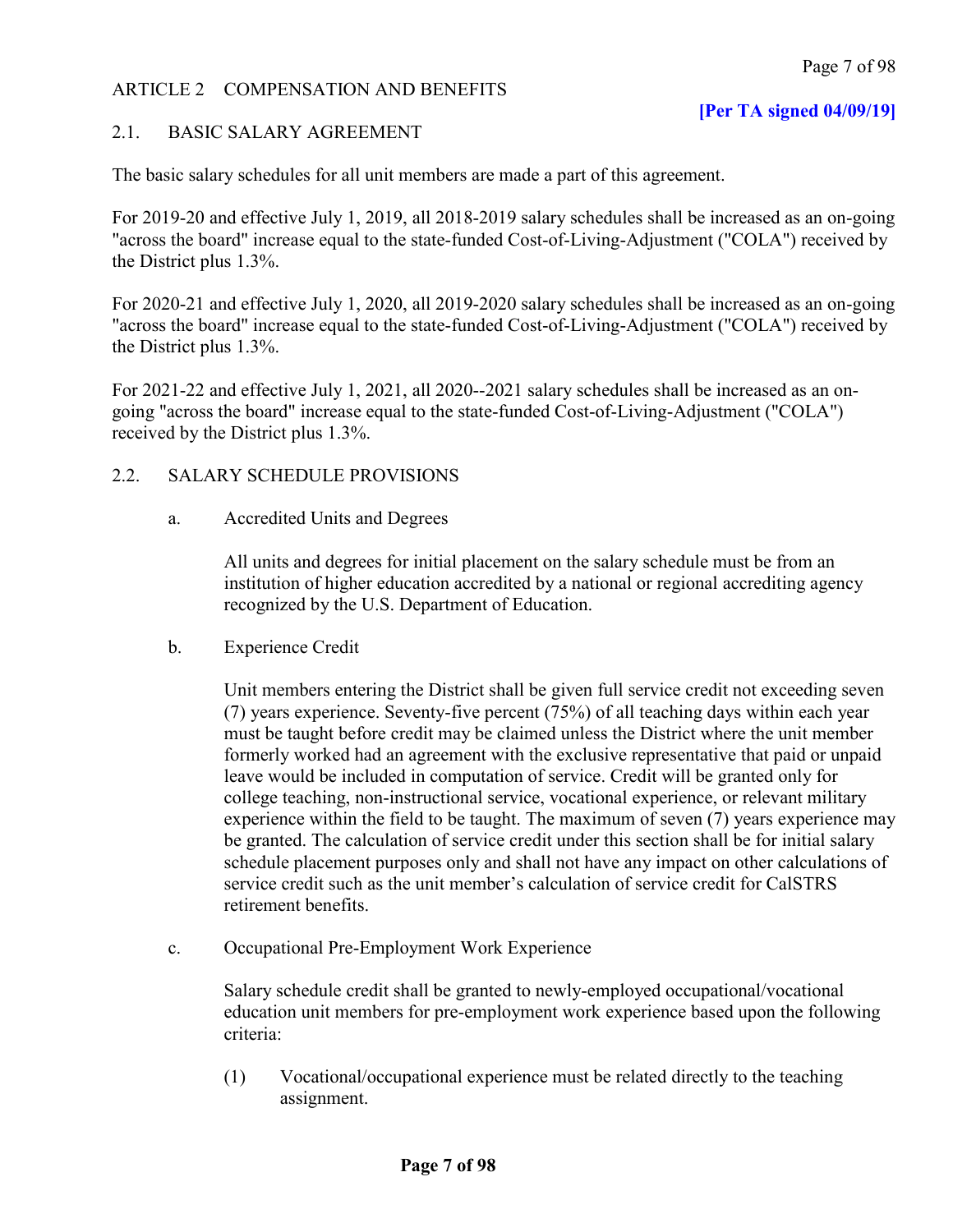- (2) Placement of unit members on the salary schedule under the provisions of this Section shall be limited to those unit members who meet all of the following provisions:
	- (a) The principal teaching assignments must be in the occupational/vocational programs or classes as defined by the District.
	- (b) The teaching assignment in the occupational/vocational program must be in excess of fifty percent (50%) time as defined by the District.
	- (c) All pre-employment work experience must be verified on official letterhead stationery of the employer. The verification statement must include the dates of employment and the specific nature of the duties performed. Self-employment statements must be notarized. The Superintendent/President may require additional verification evidence.
	- (d) Pre-employment work experience for salary schedule credit must be approved by the Superintendent/President.
	- (e) Vocational teaching time used for student teaching credit may not be used for salary schedule credit.
	- (f) Less than half-time employment shall not be credited for salary schedule placement. Half-time or more than half-time may be credited as follows: Two (2) years of part-time experience equals one (1) year of full-time experience.
	- (g) Credit for pre-employment vocational occupational experience may be granted only upon initial salary schedule placement.
	- (h) Pre-employment work experience shall be verified by the District and the placement will be reviewed with the Association.
- d. Maximum Initial Step Placement
	- (1) The total verified experience as defined in the unit member's application for employment shall be used to place faculty on a "next higher step," basis. For example; a unit member with one (1) year of experience would initially be placed on Step 2 of the salary schedule. In the same way, a unit member with seven (7) years of experience would initially be placed on Step 8 of the salary Schedule.
	- (2) In terms of work experience, the maximum initial placement shall be Step 8. Therefore, the maximum initial step and column placement shall be Step 8, Column VII of the salary schedule.
	- (3) After initial placement, the unit member has ninety (90) calendar days from the date of employment to appeal the placement, where the Association has signed off on the new unit member. The unit member cannot request reevaluation of initial placement after 90 days or the completion of the appeal process.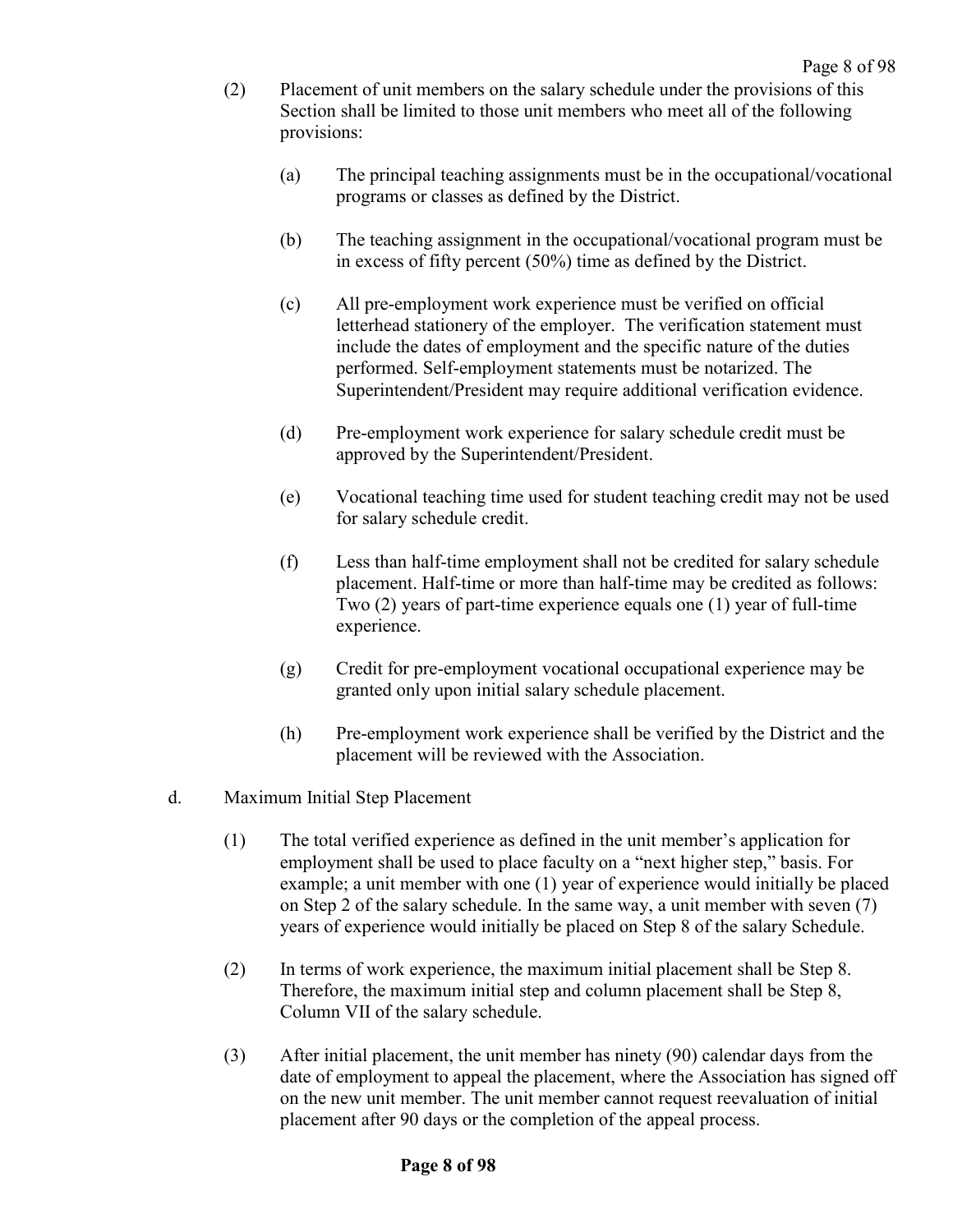- e. Placement Schedule
	- (1) Column I a) Bachelor's Degree, plus two (2) years vocational experience, or b) an Associate's Degree plus six (6) years vocational experience or a Community College Instructor's credential in a vocational/occupational subject matter area.
	- (2) Column II a) Bachelor's Degree plus 30 units, or b) a Master's; or c) Community College Instructor's credential (fully-satisfied) in a vocational/occupational subject matter area and six (6) years vocational experience.
	- (3) Column III a) Bachelor's Degree plus 45 units including a Master's or, b) a Master's plus 15 units; or Community College Instructor's credential (fullysatisfied) in a vocational/occupational subject matter, plus 60 semester units (lower-division, upper-division, or both), eight (8) semester units of which may be approved work experience; or c) Community College Instructor's credential (fully-satisfied) in a vocational/occupational subject matter area plus Associate Degree.
	- (4) Column IV a) Bachelor's Degree plus 60 units including a Master's or, b) a Master's plus 30 units; or, c) Community College Instructor's credential (fullysatisfied) in a vocational/occupational subject matter area plus Bachelor's Degree, plus 60 semester units of either upper division or graduate work.
	- (5) Column V a) Bachelor's Degree plus 75 units including a Master's, or b) a Master's Degree plus 45 units.
	- (6) Column VI a) Bachelor's Degree plus 90 units including a Master's, or b) a Master's Degree plus 60 Units, or c) dual Master's degrees in separate FSAs.
	- (7) Column VII An earned Doctorate.
	- (8) The Association shall have the right of agreement signoff on the placement of all new unit members on the salary schedule, after mutual consultation with the Chief Instructional Officer or the appropriate supervisor.

COLUMN DESIGNATION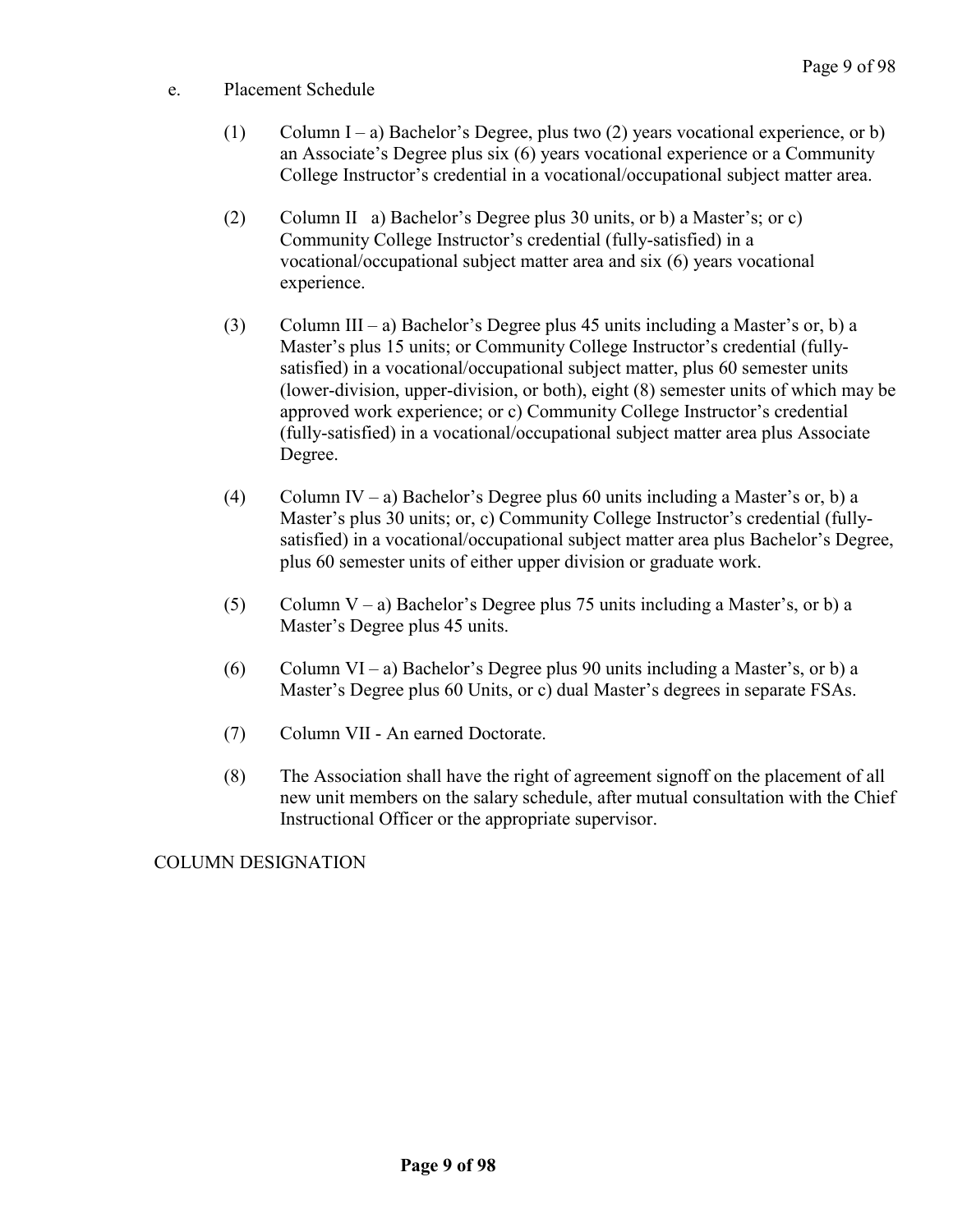| <b>COLUMN DESIGNATION</b> |           |                                            |  |  |
|---------------------------|-----------|--------------------------------------------|--|--|
|                           |           |                                            |  |  |
| Column                    | - 1       | AA+6e or BA+2e                             |  |  |
| Column                    | - II      | $BA + 30$ Units or MA                      |  |  |
| Column                    | - III     | $BA + 45$ Units including MA or MA + 15    |  |  |
| Column                    | <b>IV</b> | $BA + 60$ Units including MA or MA + 30    |  |  |
| Column                    | V         | $BA + 75$ Units including MA or MA + 45    |  |  |
| Column                    | - VI      | $BA + 90$ Units including MA or MA + 60 or |  |  |
|                           |           | <b>Dual Master's Degrees</b>               |  |  |
| Column                    | VII.      | <b>Earned Doctorate</b>                    |  |  |
|                           |           |                                            |  |  |

- f. After initial placement on the appropriate experience step, a unit member will be advanced one experience step annually after satisfactory completion of each successive year of service until placement on the maximum experience step in the applicable column is reached.
- g. Compensation for full-time instruction for a period of time less than the length of a standard contract shall be a pro-rata share of an annual contract salary calculated from the per diem rate, or otherwise as required by the Education Code.
- h. Compensation for part-time unit members carrying more than 67% of a full-time load shall be a pro-rated share of an annual contract salary, calculated from the percentage the load bears to a full-time load. Said unit members shall also be provided pro-rated health and welfare benefits.
- i. Compensation for full-time unit members whose assignments extend beyond the normal limits of a standard contract shall be calculated on the basis of the per diem rate of the standard contract applied to each additional day.
- j. Movement across columns, after initial placement on the appropriate experience step, will require that all units earned after the Bachelor's Degree must be upper division or graduate units, or undergraduate units that are directly related to the discipline or to pedagogy in general. Only those units so described above will be applied to salary schedule placement or advancement. Column advancement credit will be granted if prior enrollment has been approved by the College Superintendent/President and the Staff Development Committee as appropriate for the development of the unit member. Applications for such approval shall use the Column Advancement Application Form attached as Appendix **ITO BE JOINTLY DEVELOPED BY THE PARTIES**, and must be filed with the Office of Instructional Services, prior to April 15 of the contract year preceding the academic year for which column advancement is requested. A unit member will have until December 1 to file any transcripts which would result in advancement for that academic year.

## <span id="page-13-0"></span>2.3. SPECIAL AND EXTRA ASSIGNMENTS

Special and extra duty compensation schedules are made a part of this agreement.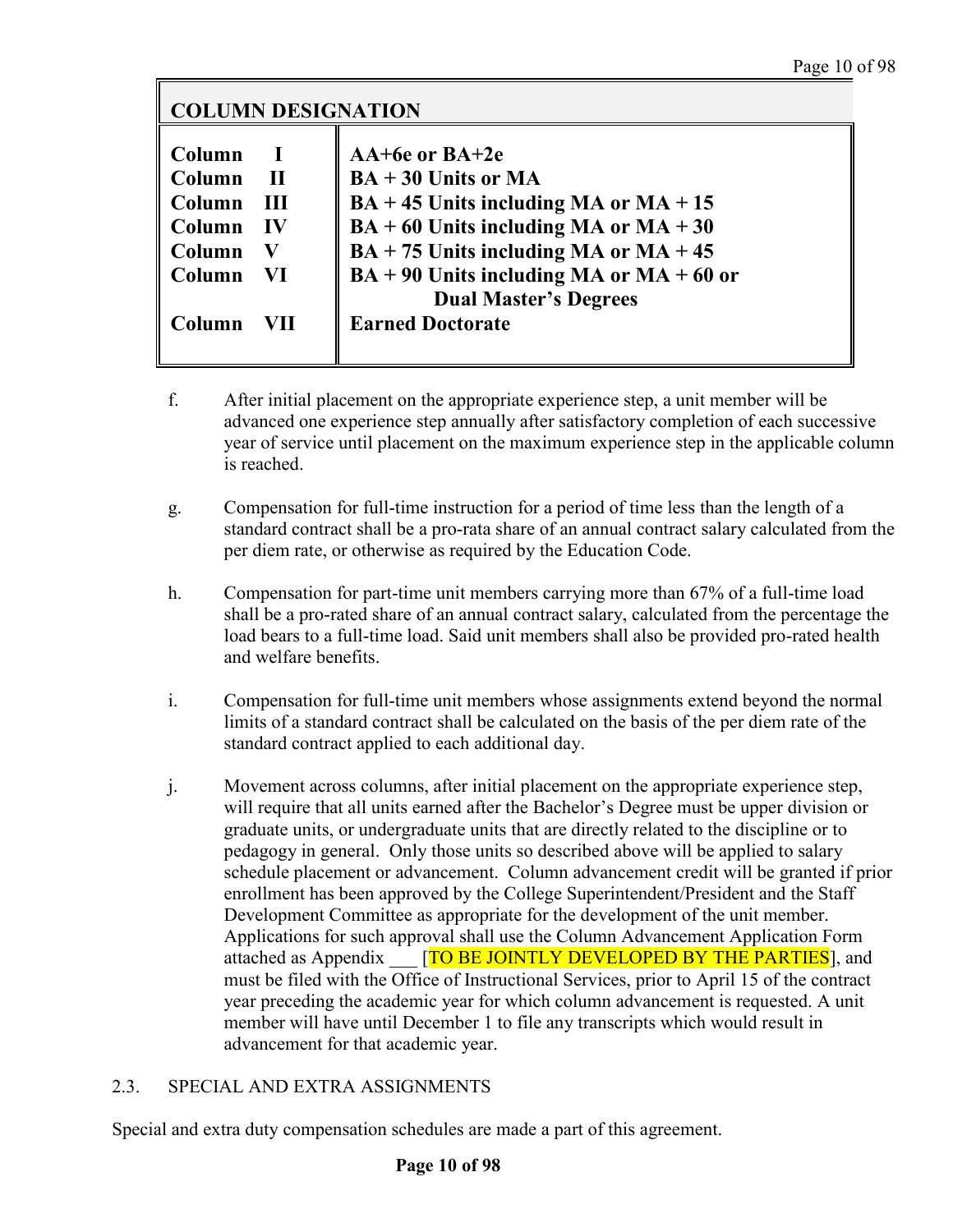- a. Credit by Examination Requires approval of the Chief Instructional Officer \$30.00 per examination.
- b. Independent Study Under no circumstances will Independent Study allow a unit member to achieve an overload. The District will pay \$80/CTLC per student.
- c. Short term Substitute Pay (20 instructional days or less). Unit members acting as substitutes shall be paid at the appropriate Hourly Rate (Part-Time Section  $4-G^{**}$ ).

Long Term Substitute Pay (over 20 instructional calendar days): If the substitute assignment increases a part-time unit member to over 67%, the unit member shall be placed on a temporary contract per 2.2(H) above. Full-time unit members shall be paid prorated CTLCs.

- d. Extra Duty Assignments Academic instruction time accruing in excess of 177 days shall be compensated on a per diem basis. The daily rate shall be calculated by dividing the unit member's contract salary by 177 days.
	- (1) Extra duty assignments are beyond normal duty assignments as defined in Board Policy, and are not assigned load units applicable to the load calculation on individual unit members or other personnel.
	- (2) Any extra duty assignments not herein provided for will be bargained for and jointly approved as an amendment to this provision by the Board of Trustees and the Association.
- e. Salaries: Special and Extra Duty Assignments Certain academic assignments within the regular credit program of the college or the adult education program administered by the college call for special credential requirements, minimum qualifications, or training beyond that of the unit member, or are part-time instructional assignments, or overload assignments of regular full-time unit members. Compensation for such assignments cannot be readily related to the faculty basic salary schedule.
- f. The Superintendent/President shall recommend to the Board those unit members to be given special or extra duty assignments. Such assignments shall be made impartially in terms of qualifications for the particular assignment, with the concurrence of the Chief Instructional Officer.
- g. An employee agreement, specifying the nature and details of the assignment, will be executed by the unit member and the District prior to the start of the assignment.
- h. Special Assignments Hourly Rates: Standard fifty minute instructional period is equivalent to one hour.
- i. Part-time unit members working less than 67% of full-time load:
	- (1) PVC believes part-time unit members provide essential, professional services that deserve compensation at parity with full-time unit members. As the State and state-wide Academic Senate for community colleges recommend, this principle is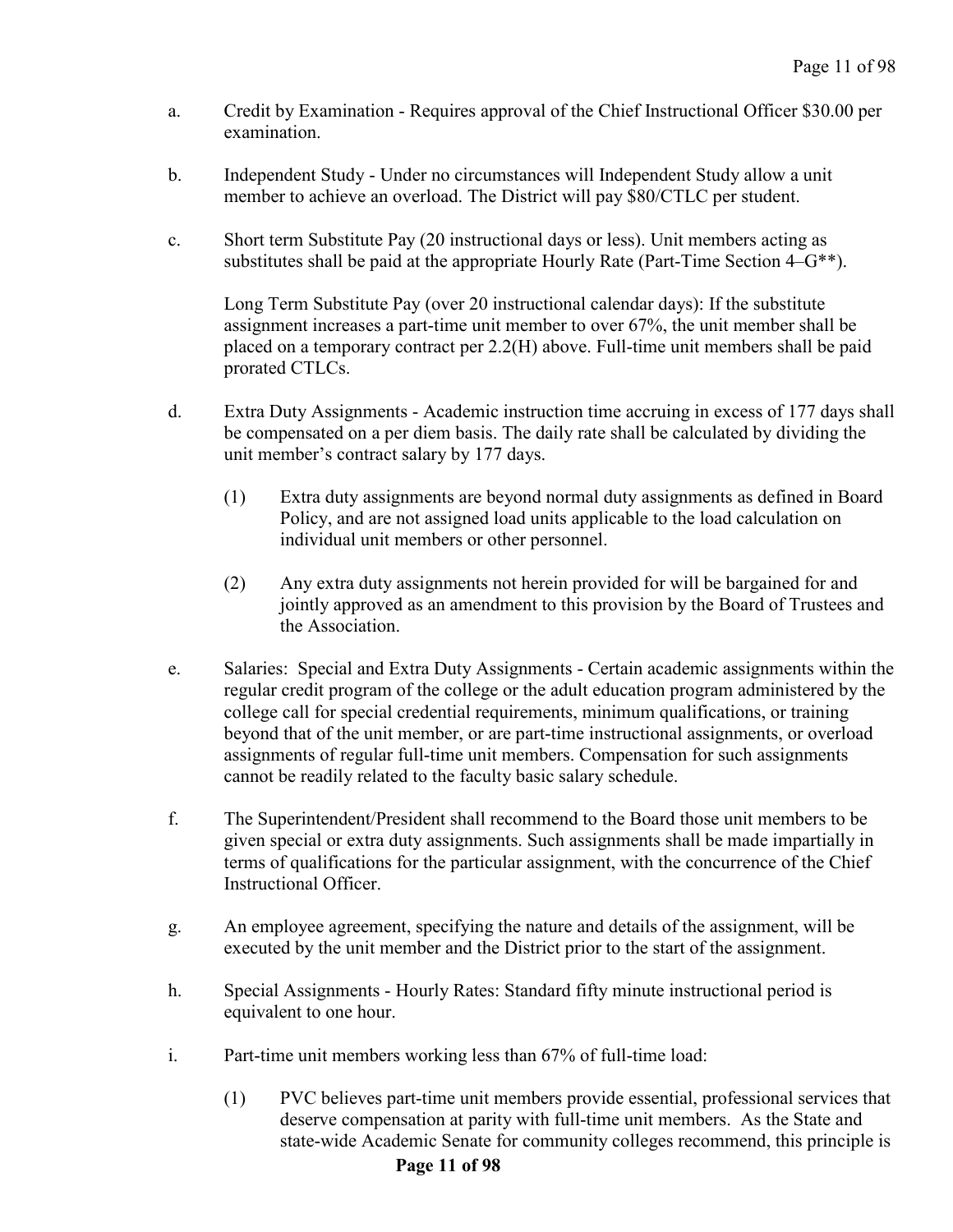Page 12 of 98 actualized with this section's provisions on salary. Additionally, the District and the Association agree to work actively towards establishing full parity for parttimers in terms of working conditions, longevity, and benefits.

- (2) In terms of salary, parity is defined as: an hourly wage equal to  $100\%$  of one onethousandth of the yearly salary which would be paid to a full-time unit member of equal education and experience for the regular academic year.
- (3) For part-time unit members and non-credit hourly part-time unit members the District and the Association agree that salaries shall remain keyed to the full-time schedule in the fashion defined above., i.e. at an hourly rate equal to one onethousandth of the appropriate yearly salary for a full-time unit member for all part-time unit members, and at seventy-five percent (75%) of that hourly rate for non-credit part-time hourly unit members.
- (4) The District and the Association agree that the salary provisions represent a step in the process of achieving parity.
- (5) Salary Placement for Part-Time Unit Members:
	- (a) For part-time unit members in semesters one to four (1-4) of service to the college the hourly salary shall be one one-thousandth of the figure for a faculty member at Step One (1) of the salary schedule for full time faculty on the column that corresponds with their educational attainment.
	- (b) For part-time unit members in semesters five to eight (5-8) of service to the college, the hourly salary shall be one one-thousandth of the figure for a faculty member at Step Two (2) of the salary schedule for full time faculty column that corresponds with their educational attainment.
	- (c) Effective Fall 2019: For part-time unit members in semesters nine plus  $(9+)$  of service to the college, the hourly salary shall be one onethousandth of the figure for a faculty member at Step Three (3) of the salary schedule for full time faculty on the column that corresponds with their educational attainment.
	- (d) As per appendixed MOU.
- (6) Non-Credit Classes:

For non-credit, hourly unit members will receive 75% of the appropriate hourly pay described above in Article 2.3.i.5.

(7) In terms of working conditions, parity is also defined in terms of: class assignments, office space, technical support, and compensation for participation in college governance (e.g. curriculum design committee meetings, Academic Senate, and Divisional meetings) and paid office hours for teaching unit members. Office hours are required to be posted on the syllabus. Office hours for part-time faculty teaching online, correspondence, or distance education may be held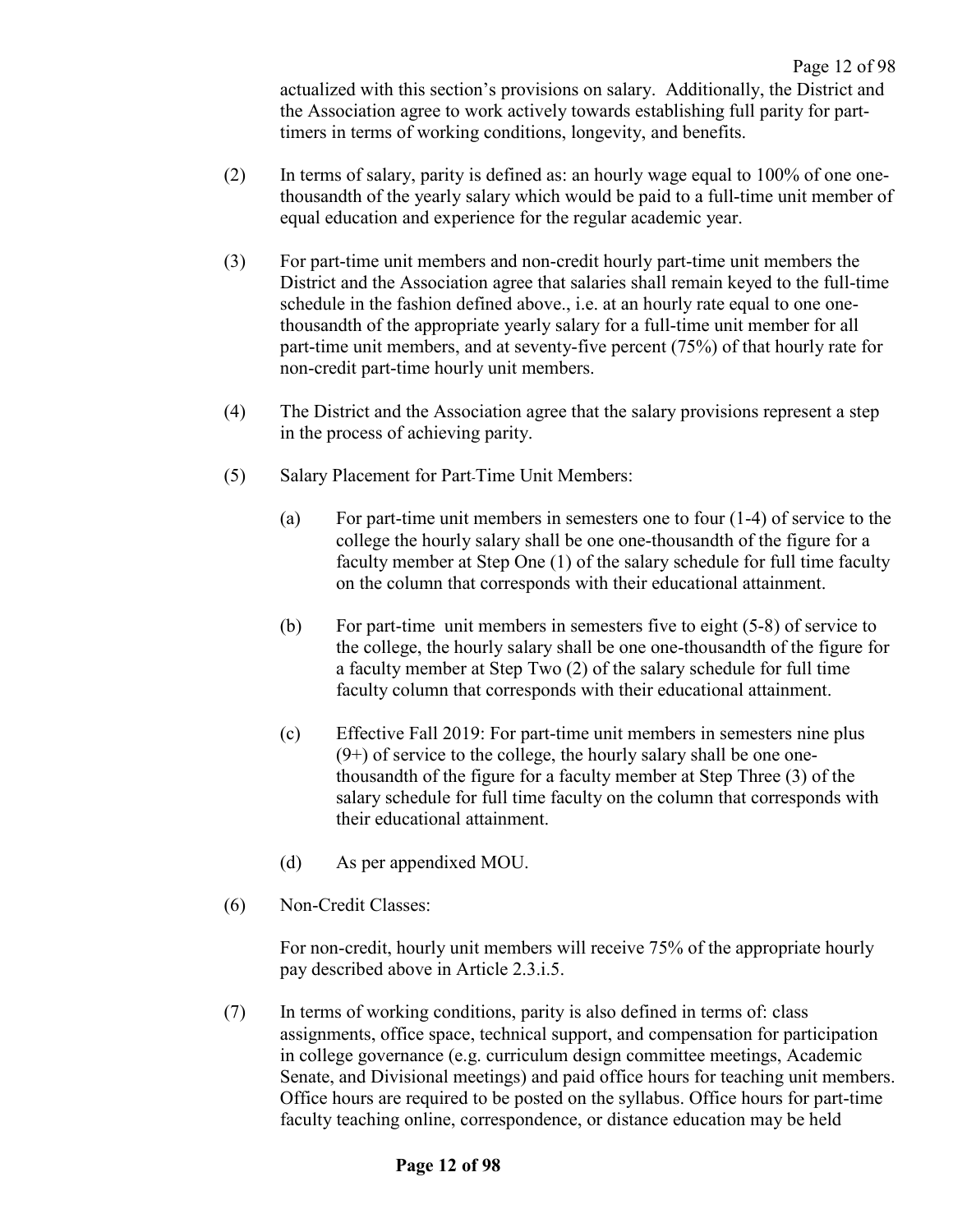electronically.

- (a) In terms of the right to class assignments, parity for part-time unit members is defined as the right to notification of assignments and any changes in assignments.
- (b) In terms of office space, parity is defined as employing available space for a communal office for part-time and non-credit hourly unit members, with technical support (i.e. two phones, two computer terminals and access to e-mail and Internet).
- (c) In terms of participation in college governance by part-time and non-credit hourly unit members, parity is defined as compensation for the determined hourly rate for attendance and participation at orientation/training sessions and Divisional meetings, for no more than four (4) hours a semester.

(Compensation for participation in orientation, training, and college governance meetings including but not limited to Flex Day, Divisional, Academic Senate, Curriculum, and Accreditation.)

- (d) In terms of office hours, beginning in the 2017 Fall Semester, all part-time unit members will be paid for one office hour per week at the lab rate  $(0.67 \text{ of current hourly rate})$  of pay for the equivalent of every 3 CTLCs taught, or major fraction thereof.
- (8) Part-time unit members shall receive their salary in monthly installments provided all necessary reports are processed in a timely manner.
- j. Overload Pay A full-time teaching load is 30 CTLCs per academic year with an expected average of 15 CTLCs per semester. Full-time unit members shall be paid per CTLC in excess of 30 CTLCs in one academic year. The overload rate per CTLC shall be increased by the same percentage as negotiated increases on the full-time salary schedule. Overload shall be paid to unit member on the same schedule as payroll.

No unit member will be assigned to or compensated for more than nine (9) overload CTLCs or their equivalent for the Academic Year, without the approval of the Chief Instructional Officer.

- k. Summer Inter-Session Pay Full-time unit members shall be compensated at the overload pay rate, per CTLC. Part-time unit members: Hourly rates as specified above. No unit member will be assigned to or compensated for more than ten (10) CTLCs or an equivalent load for Summer Inter-Session, without the approval of the Chief Instructional Officer.
- l. All non teaching unit members:
	- (1) When non-teaching unit members exceed the hours of their contractual workload and/or perform extra or special assignments which fall outside the scope of the job description they shall be compensated based on one of the following: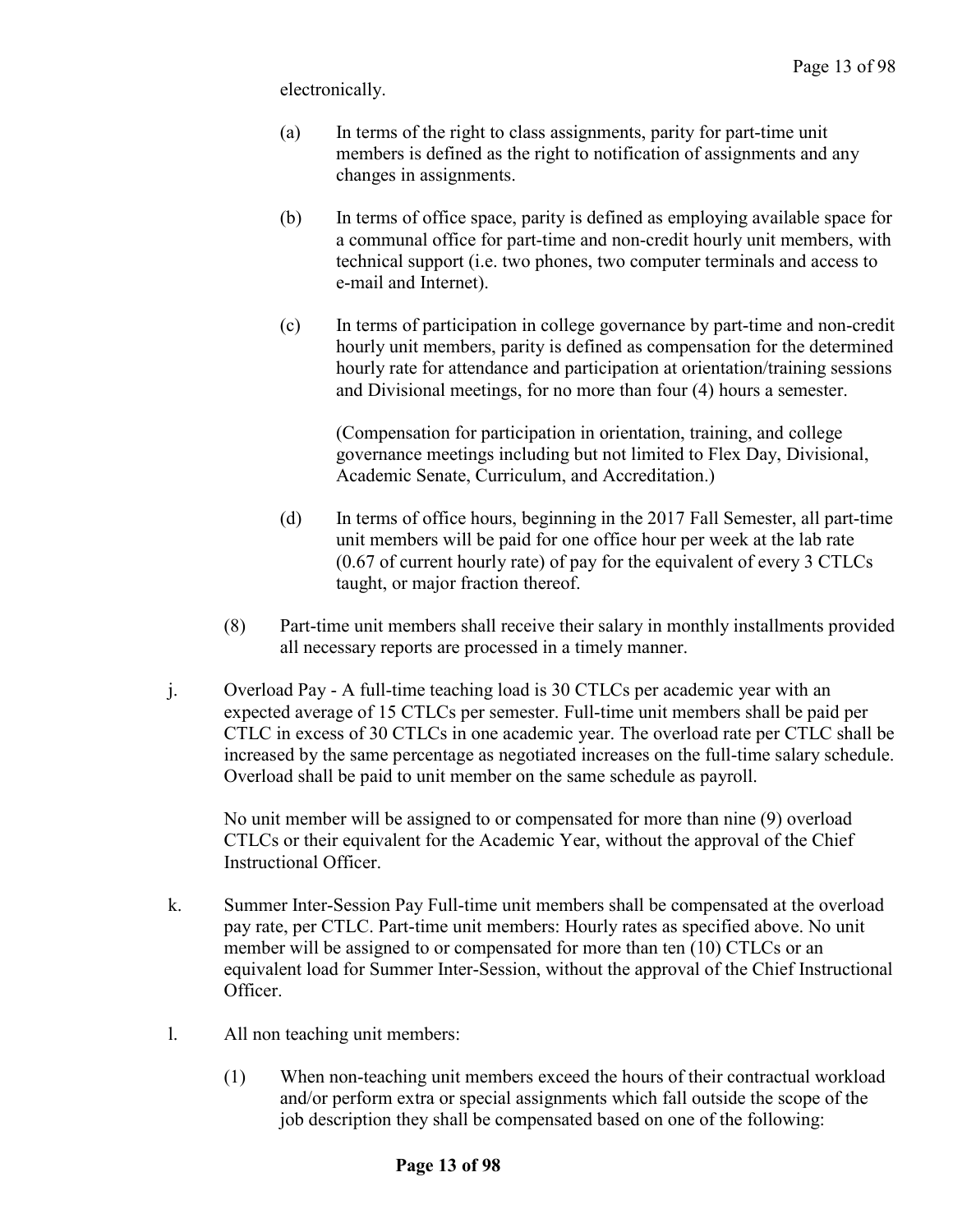- (a) Per diem rate
- (b) Release time at time and a half (1.5 Hours for every hour)
- (c) Or a combination of both A and B
- (2) Mutual agreements for a, b, or c will be written in advance covering the salary and the hours, with signatures of the appropriate District Officer and unit member.
- m. Articulation Officer Release Time The District shall allocate release time of four (4) CTLCs or the hourly equivalent per year for the articulation officer.
- n. The Curriculum Committee Co-Chair shall receive four (4) CTLCs of release time per year. The Curriculum Co-Chair can allocate any or all of the CTLCs of release time to the members of the Academic Senate as deemed appropriate.
- o. Accreditation Self Study Chair The District shall allocate:
	- (1) An additional one-sixth load (two CTLCs) per semester during non peak years.
	- (2) An additional two-fifths load (six CTLCs) per semester during the self study writing year.
- p. Divisional Chairs:
	- (1) Division Names:
		- (a) Professional Technologies
		- (b) History, Social and Behavioral Sciences
		- (c) Language Arts and Communication
		- (d) Math and Science
		- (e) Allied Health
		- (f) Business
		- (g) Student Support Services
	- (2) Duties
		- (a) Convene Divisional meetings.
		- (b) Serve as a spokesperson to express the views, findings, opinions, proposals and actions of the division before the Academic Senate and its committees, including the curriculum committee.
		- (c) To sign the Schedule Planning Form of each unit member within the division each academic term. The Division Chair's signature shall affirm that the proposed teaching assignment and schedule of each unit member within the division has been reviewed by the division members, and that each individual schedule, including overload assignments, is in compliance with the current Agreement and its overload limits as well as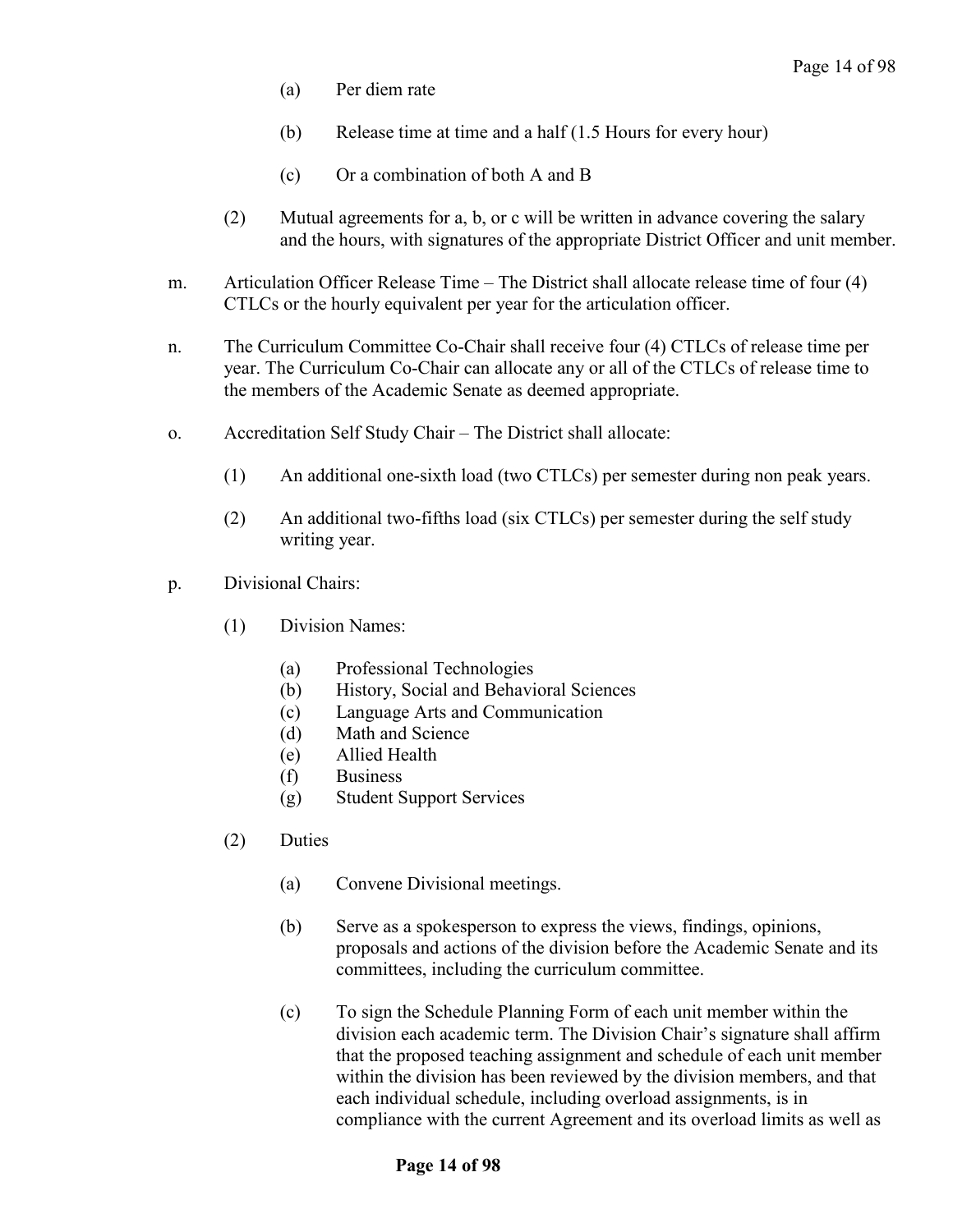all EEOC rules, prior to the submission of the proposed teaching schedules and/or assignments to the appropriate Chief District Officer.

- (d) To sign the Course Proposal for all new, revised or updated course outlines, or certificate or degree programs originating within the division. Said signature shall affirm that said outlines, certificate or degree programs have been reviewed and approved by the division members prior to submission to the Curriculum Committee of the Academic Senate.
- (e) To coordinate the support of the division's activities and efforts in areas including but not limited to;
	- 1. Program Review
	- 2. Curriculum Committee
	- 3. Accreditation Self-Study.

Where necessary, to designate a representative from within the division to carry out said coordination, with the approval of the appropriate Chief District Officer.

- (f) To represent the Division at the Chief Instructional Officer "Council of Chairs" should one be established.
- (g) To serve as a member of the hiring committee for any unit member positions for the division and at the unit member's discretion, to appoint an additional unit member to serve on the hiring committee.
- (3) Compensation:
	- (a) Each Divisional Chair shall receive three (3) CTLCs release time each semester.
	- (b) During two-year Program Reviews, an extra one (1) CTLC of release time will be given to the divisional chair or designee, for one semester only, for the Program Review process to carry out the duties required by the Reviews. When additional full and comprehensive four year Program Reviews are required, the unit member responsible for carrying out the Program Review shall receive two (2) CTLCs of release time per review completed to carry out the duties required by the Reviews.
- (4) Divisional Chairs shall be elected:

On a yearly basis by the full-time unit members of their respective divisions, and no unit member shall be required to serve as divisional chair.

- (5) Division chairs may be removed by one of two processes.
	- A two-thirds (2/3) majority vote by the division members.
	- **Page 15 of 98** ■ Action by the appropriate Chief District Officer.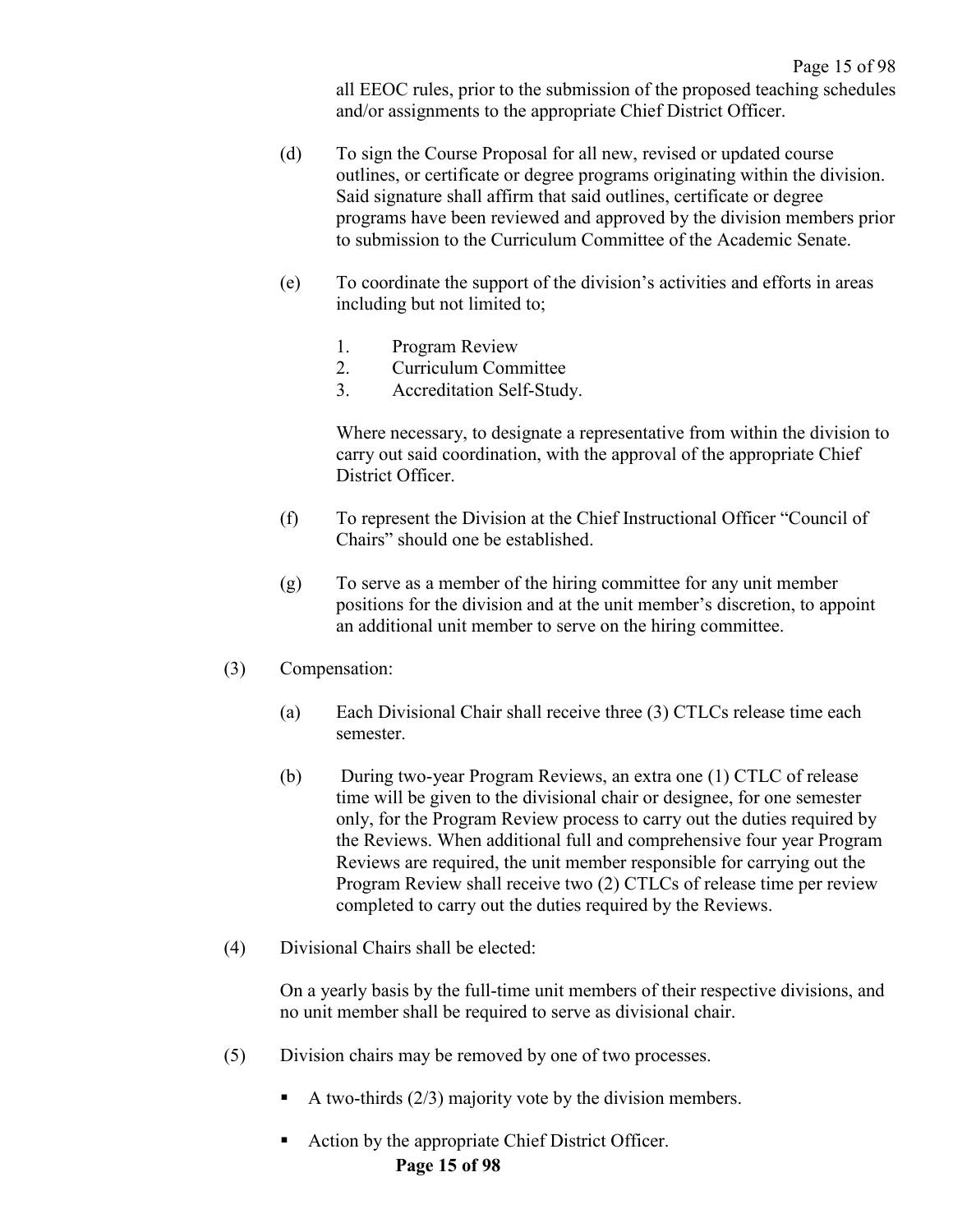- (a) In both cases, removals shall be only for refusal or inability to carry out the specified tasks of the division chair and to comply with the association's contract.
- (b) In no case shall the chair removals be carried out for other reasons.
- (c) Division level action to remove a chair shall begin with any member of the division obtaining the signatures of 50% of the full-time permanent division's members. When such signatures are obtained, the chair must be notified at the earliest possible opportunity and the vote must be taken at divisional meeting held within two (2) weeks of such notification.
- (d) Administrative level action to remove a chair shall begin with the appropriate Chief District Officer notifying the chair of the officer's concerns, and scheduling a meeting to attempt remediation within two (2) weeks of such notification.
- (e) In all cases chairs must be informed in writing of the concerns that have led to division or administrative level action, and shall have five (5) working days to respond in writing before any vote or meeting.
- (f) The results of administrative action only may be over ruled by the Superintendent/President.
- q. Guest Lecturers Guest lecturers approved by the Chief District Officer shall be paid at the Adjunct hourly credit rate.
- r. Tactical Officers Tactical officers approved by the Chief District Officer shall be paid at the Adjunct hourly credit rate.
- s. Safety Facilitator Range safety officers approved by the Chief District Officer shall be paid at the Adjunct hourly credit rate.
- t. Teaching at PVUSD High School
	- (1) For vocational classes taught at the high school and vocational centers, a full load shall be five instructional periods per day. A two hour instructional block equals two teaching periods. Simultaneous classes equal one teaching period.
	- (2) Full-time vocational instructional days in excess of 177 days shall be compensated on a per diem basis. The daily rate shall be calculated by dividing the unit member's contract salary by 177 days. 177 days, plus 3 days, for a total of 180 days. These three days will be included in the base salary.
	- (3) Unit members teaching in vocational instructional classes at the high school will be assigned on a flexible schedule to coincide with the high school schedule.
- u. Academic Senate President In addition to the five (5) CTLC allocation for the Academic Senate, the District agrees to allocate \$2,000 to the Academic Senate President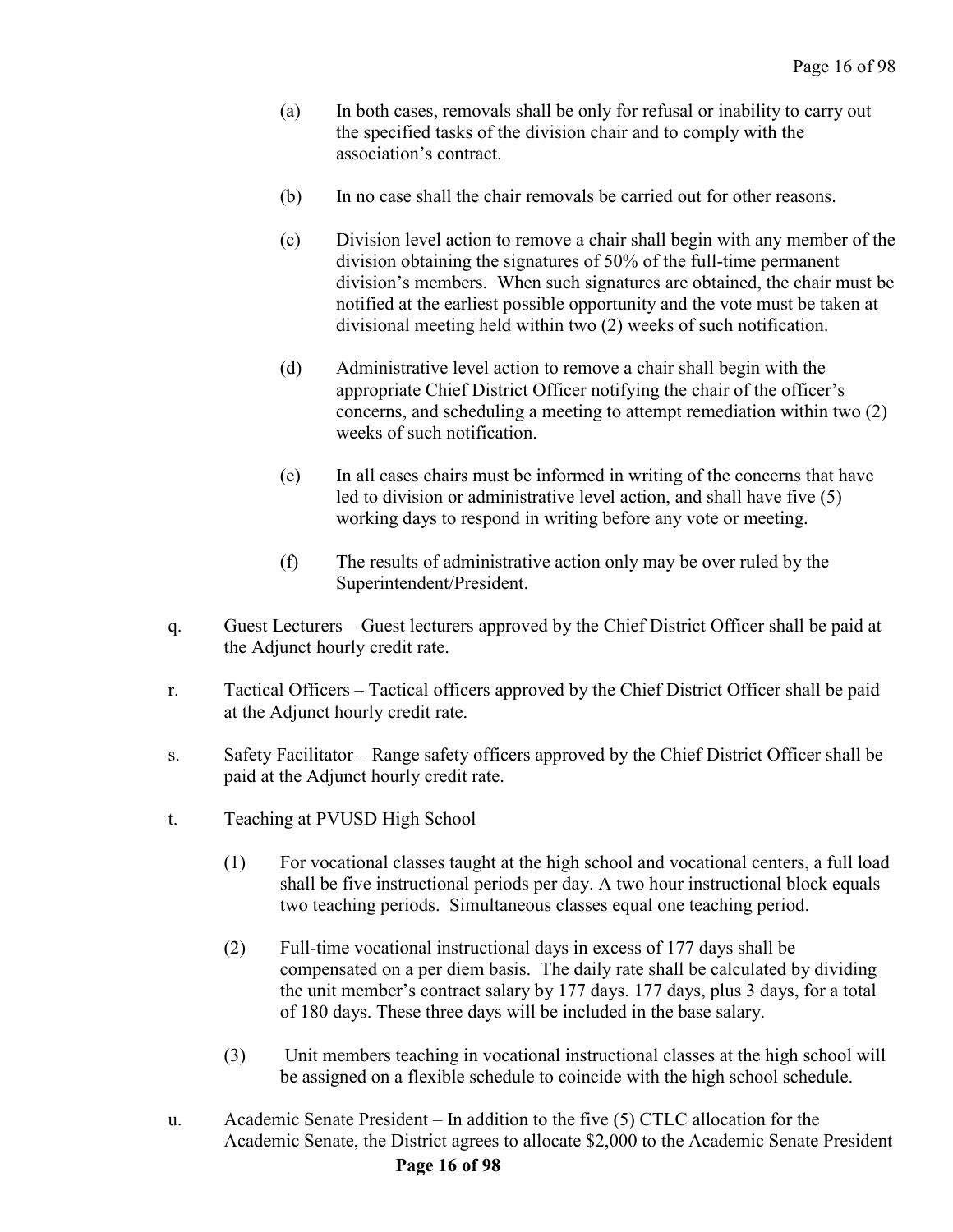and Faculty Co-Chair of Curriculum for the cost of attending the Academic Senate Conferences in the fall and spring to receive training. Any additional costs may be submitted to the Staff Development Committee.

- v. GED Testing Personnel With prior approval from the appropriate Chief District Officer, the District shall pay the part-time hourly rate to the unit member administering the GED tests for the College and associated responsibilities.
- w. Hardship Stipend: The equivalent of 1 CTLC in compensation per semester as a "hardship stipend" shall be paid to full-time unit members who accept an assignment greater than 60 miles from the unit member's primary location.
- x. Priority of Assignment: when scheduling classes/work for unit members, the District shall use the following criteria in order to determine class assignments:
	- (1) Full-time unit members who have not made the load of 15 CTLCs for the semester or 30 CTLCs for the academic year.
	- (2) Overload and part-time assignments shall be determined at the discretion of the District based upon its needs.

## <span id="page-20-0"></span>2.4. HEALTH AND WELFARE BENEFITS

Health and Welfare benefits are made a part of this agreement and are included herein.

The District recognizes that the availability of several types of group insurance is of benefit to the unit members. The District will cooperate with unit members and group insurance carriers in assessing the need for and disseminating information about the various types of group insurance and other benefits.

- a. Full-Time Unit Members
	- (1) The District will supplement basic salary compensation for all full-time unit members by subsidizing fringe benefits from District funds in an amount sufficient to cover the premiums for full employee and family coverage for Medical, Dental, and Group Vision Care insurance as provided below. See Summary of Plan Benefits, Appendix F.
	- (2) The District and the Association agree to provide at least one medical plan that meets the requirements for minimum essential coverage and meets the ACA affordability requirement for all District employees, meaning the employee's contribution would not exceed the maximum percentage of household income as adjusted for inflation and determined annually by the federal government.
	- (3) The Faculty Bargaining Unit shall be covered (PPO550 and PPO750 or current plans) through REEP. Any percentage of annual equity distribution and the difference between the actual cost of Option I and the current benefits shall be placed into a separate self insurance account to fund future health insurance additions or increases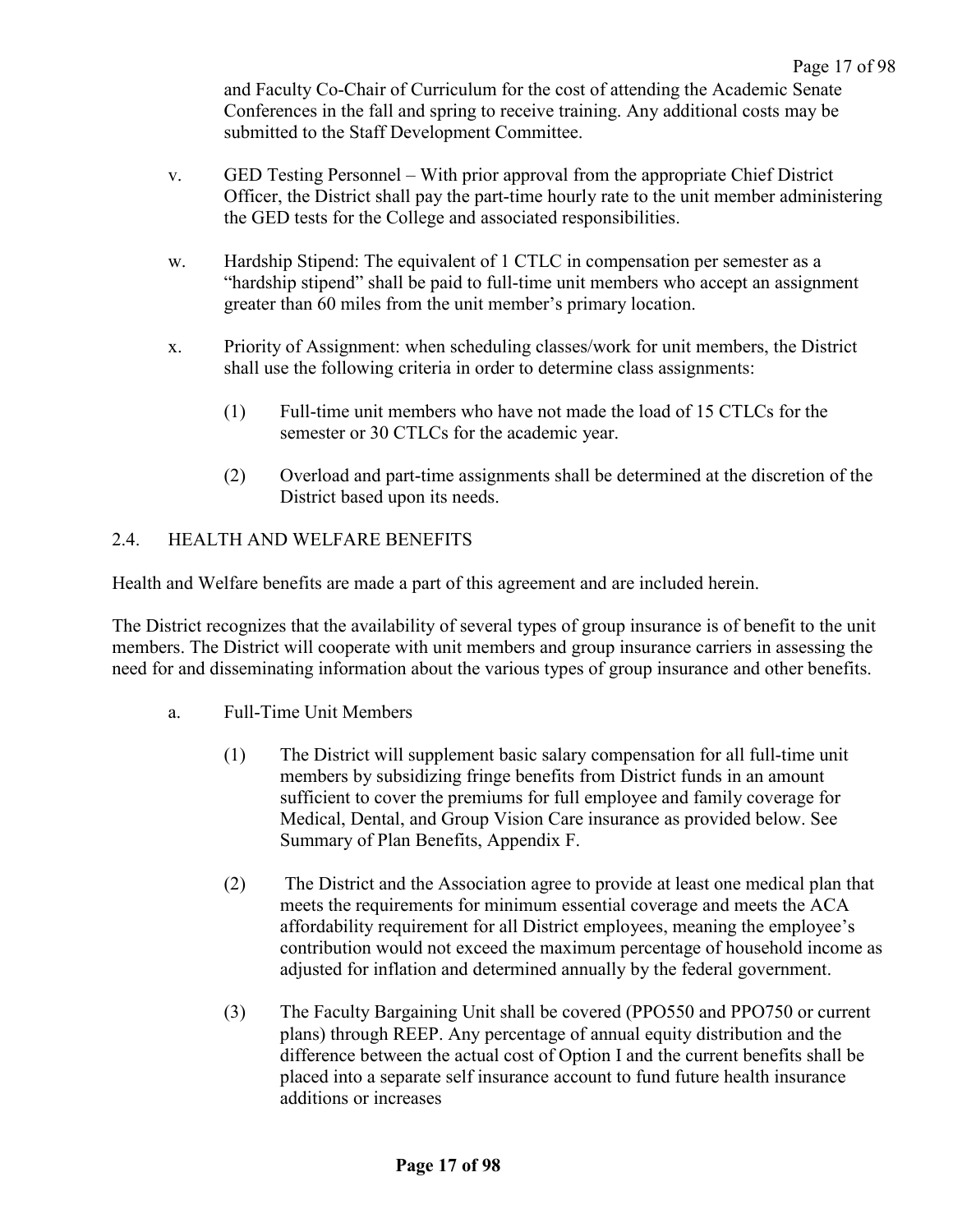The District shall provide the Faculty Association a quarterly report on the account activity and balance (311Q Report). The existing self insurance moneys are to be transferred into a new account, titled the Health Benefits Fund, and made subject to the joint control of Management, CTA, and CSEA representatives in the new Health Benefits Fund Committee.

(4) The District shall allow all unit members, retirees, and domestic partners access to the, "District pool," for purposes of purchasing medical, dental, vision or life insurance.

For the purposes of paragraph 4, "retired unit members," means a person has at least (5) years full-time service with the District continually prior to retiring from the District, is qualified for STRS retirement, and has retired from employment with the District.

- (5) Plans: Effective July 1, 2016, the specific plans are: (List of plan names)
- b. The Following Fringe Benefits (health, dental vision and life insurance) provisions shall apply:

The District maximum annual contribution for medical, dental, vision and life insurance via the District pool for health and welfare benefits shall be \$22,000.00, plus 50% of the actual cost above that amount, per full-time unit member.

The cap shall be applied to the premium cost of any one of the following: a) the supercomposite premium rate for a unit member choosing the Kaiser HMO medical insurance specified by Article II of the current Contract, and one each of the dental, vision, and life plans offered via the Riverside Employer-Employee Partnership for Benefits (REEP); or, b) the supercomposite premium rate for a unit member choosing the Blue Cross PPO/HDHP/HSA medical insurance specified by Article II, and one each of the dental, vision and life plans offered via REEP; or, c) the supercomposite rate for a unit member choosing the regular Blue Cross PPO specified by Article II, and one each of the dental, vision and life plans offered through REEP.

In the event that the cap amount does not fully cover the cost of a unit member's chosen medical, dental, vision and life plans, the excess of premium plus deductible (if applicable) over cap/cost shall be paid by the unit member in a method of the faculty member's choosing through payroll deduction in the course of the yearly pay schedule. This maximum annual contribution shall remain in effect for every plan year thereafter until otherwise negotiated by the Parties.

- c. The District will provide all full-time unit members with a group term Life Insurance Policy, with a value of \$70,000 for employees aged 16 to 69; \$45,000 for employees aged 70 to 74; and \$35,000 for any employees over the age of 75.
- d. The District shall contribute the employer's 1.45% portion of the Medicare portion of FICA for the full-time unit member who are eligible.
- e. Health Benefits Opt-Out Program:

## **Page 18 of 98**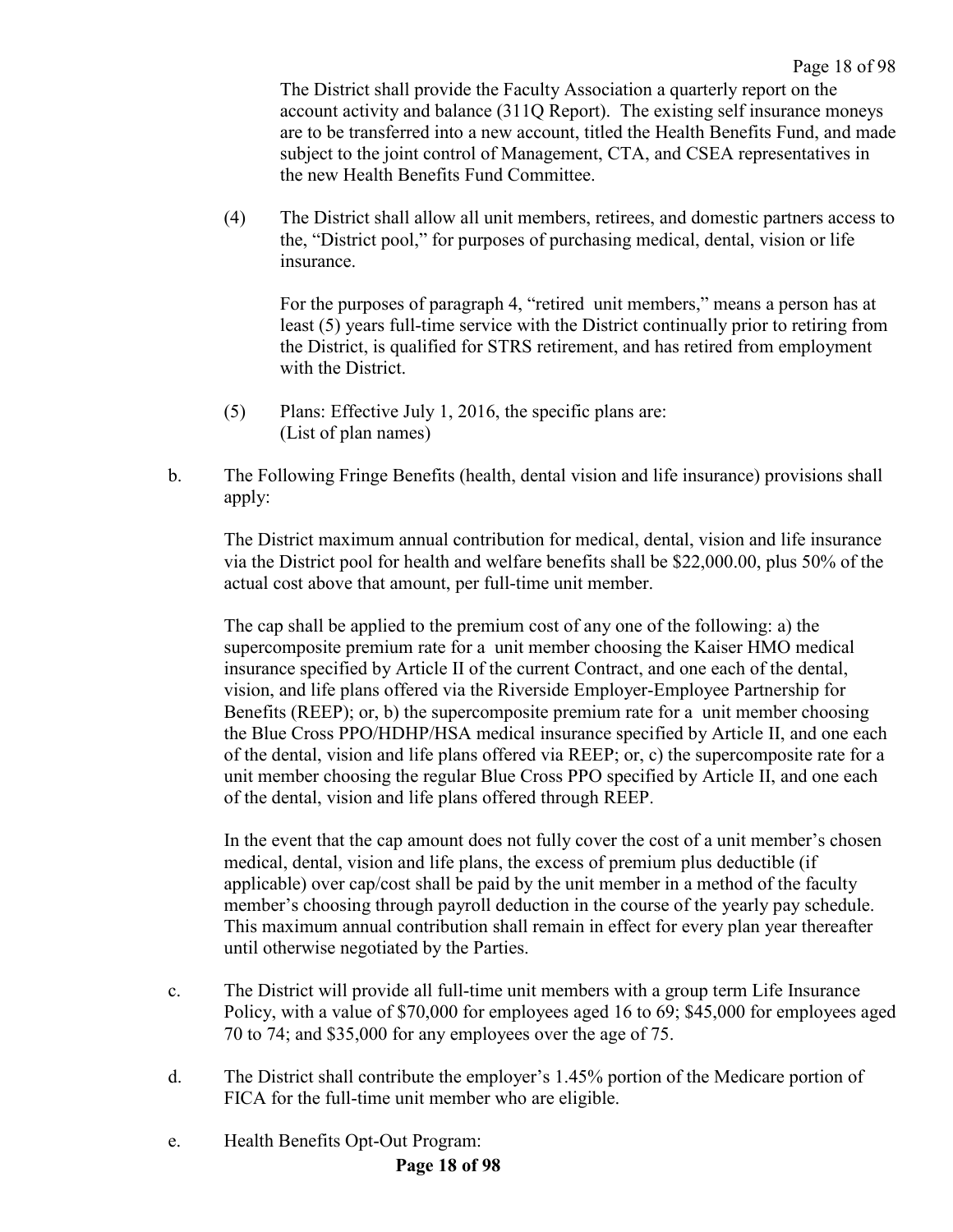An eligible unit member or retiree under the SERP program who demonstrates credible and equivalent coverage elsewhere will receive an \$8,800 payment in lieu of further benefits.

Any unit member who has opted for this opt-out but loses the credible and equivalent medical coverage provided by a spouse, domestic partner, parent, military or other organization outside the May "open enrollment," period may re-enroll in regular District medical benefit plans within 31 days of the loss of coverage, provided only that the unit member provide the District with documentation of the qualifying event. The District and unit member shall come to mutual agreement regarding premiums and a "pro-rated,'' return of buyout money in such an event.

- f. General:
	- (1) The District will make available IRS Section 125 accounts for all unit members, with no District obligation to contribute monies to these accounts.
	- (2) In the event that revisions to the Affordable Care Act, or upon implementation of any other relevant insurance laws or programs, the District and Association shall immediately enter into negotiations regarding salary and benefits.
	- (3) The District shall offer a, "high deductible," Blue Cross PPO or Kaiser HMO insurance plan as an option for any part-time, non-credit, adjunct, or retired unit member without other medical insurance coverage, at the employee's cost.
- g. The following shall apply to any full-time unit member with health problems requiring enrollment in Federal/State Medicaid/Medicare programs that render them ineligible for the "Health Savings Account," portion of the Blue Cross "Lumenos," PPO.
	- (1) The district agrees to cover expenses up to the agreed upon cap for the health and welfare package (including medical, mental, dental, vision and life insurance) per full-time unit member.
	- (2) As negotiated, all full-time unit members who enroll in the Blue Cross "Lumenos," HSA/PPO plan, to be offered as of July 1, 2012, shall have the total amount of the deductible (for a full year, \$1,500 single/\$3,000 family) paid by the District into the specified health Savings Account for purposes of paying the required deductible.
	- (3) A unit member who chooses the Blue Cross "Lumenos," PPO Plan, but who is ineligible for the \$1,500 single /\$3,000 family direct contribution to the HSA aspect of the Plan and is required to be enrolled in Federal/State Medicaid/Medicare programs, shall be entitled to the same premium support and contribution as any other faculty member.
	- (4) If a full-time unit member chooses the HSA insurance plan, the District shall cover up to the agreed upon cap of the total expenses for the health and welfare package and the member shall contribute the difference between the cost of the package and the agreed upon cap. A member's contribution and the agreed upon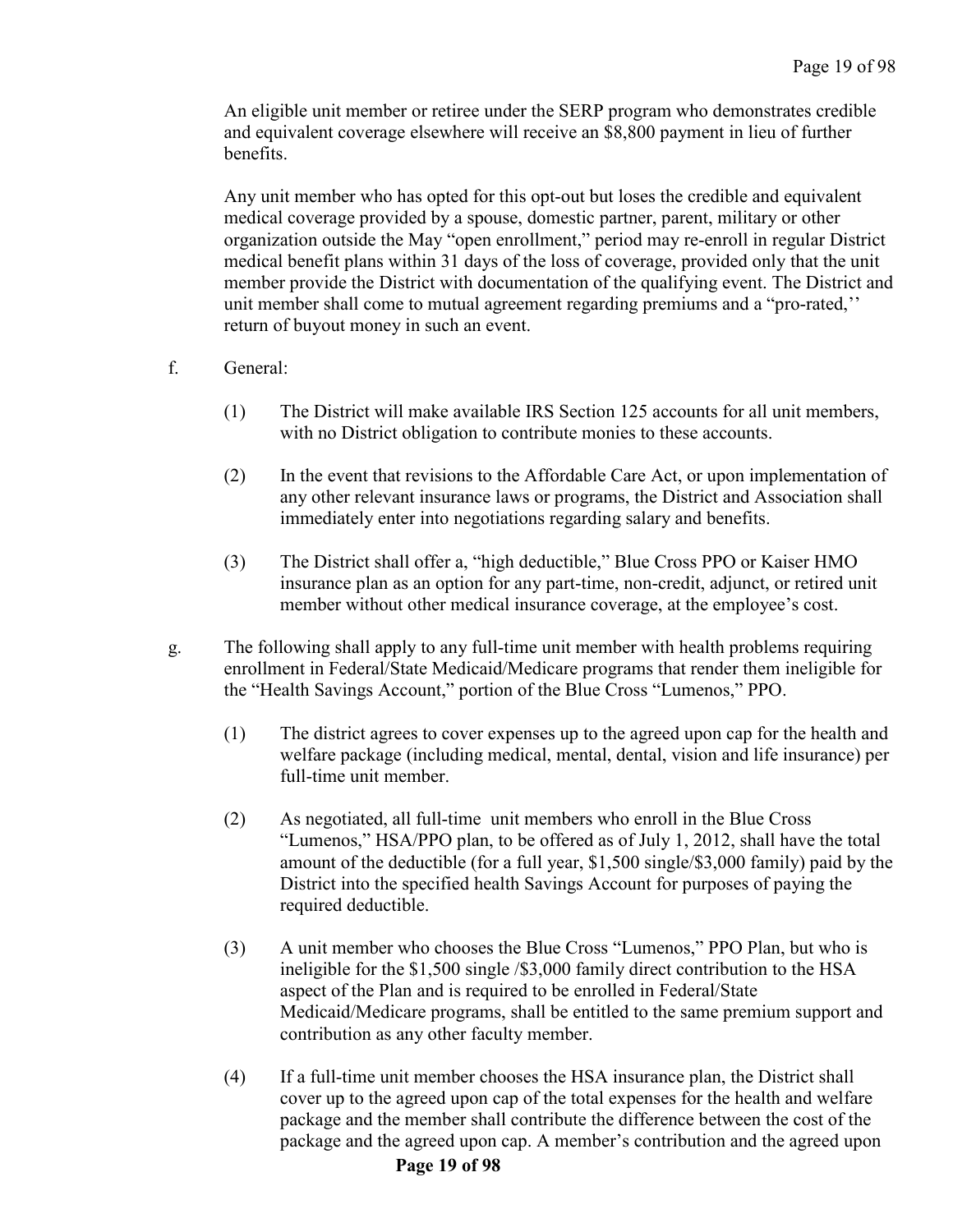cap shall include the cost of the total expenses for the health and welfare package and \$1,500 (deductible) for a single person or \$3,000 (deductible) for family.

- (5) The unit member utilizing this option is responsible for paying any and all Federal and State taxes due on the District contribution.
- (6) The Blue Cross "Lumenos," HSA Plan is open as an option to retired unit members, as an alternative to other Plans described in the Contract.
- (7) Retired full-time unit members are entitled to the same Plan design options as full-time unit members, the same Savings Account contributions specified in the Contract or SERP agreement, and the same \$1,500/\$3,000 contribution by the District in the event that they are, a) eligible for such a benefit from the District, b) ineligible for the direct HSA contribution due to having been classified as an End Stage Renal Disease or similar health problem requiring enrollment in Federal/State Medicaid/Medicare programs.
- (8) Unit member monthly contributions to the HSA shall be deposited into the HSA as soon as possible after payday.
- (9) Unit members who retire from Palo Verde College on or after January 1, 2017 will receive \$3,000 per year after reaching age 65 to cover Medicare supplements, dental or vision coverage.

Unit members who retire from Palo Verde College on or after July 1, 2018, will receive \$4,000 per year after reaching age 65 to cover Medicare supplements, dental or vision coverage. **[TA April 23, 2018]**

Unit members who retire from Palo Verde College on or after July 1, 2019, will receive \$5,000 per year after reaching age 65 to cover Medicare supplements, dental or vision coverage.

#### <span id="page-23-0"></span>2.5. TAX SHELTERED ANNUITIES

- a. Purpose The District intends by this plan to make available to its employees the provisions of Internal Revenue Code Section 403(b), Public Law 87-370 and the California Revenue and Taxation Code Section 17512. It is not the purpose of the District, by adoption of this plan, necessarily to recommend its use by an individual employee. Use of the plan by an individual employee shall be left to the unit member's own discretion.
- b. Definition
	- (1) "Internal Revenue code" means the Federal Internal Revenue Code of 1954 as amended to date and the California Revenue and Taxation Code Section 17512.
	- (2) "Plan" means this tax deferred annuity plan.
	- (3) "Annuity" shall have the meaning set forth in Article 5 herein. There shall be no life insurance in connection with tax deferred annuities purchased by the District.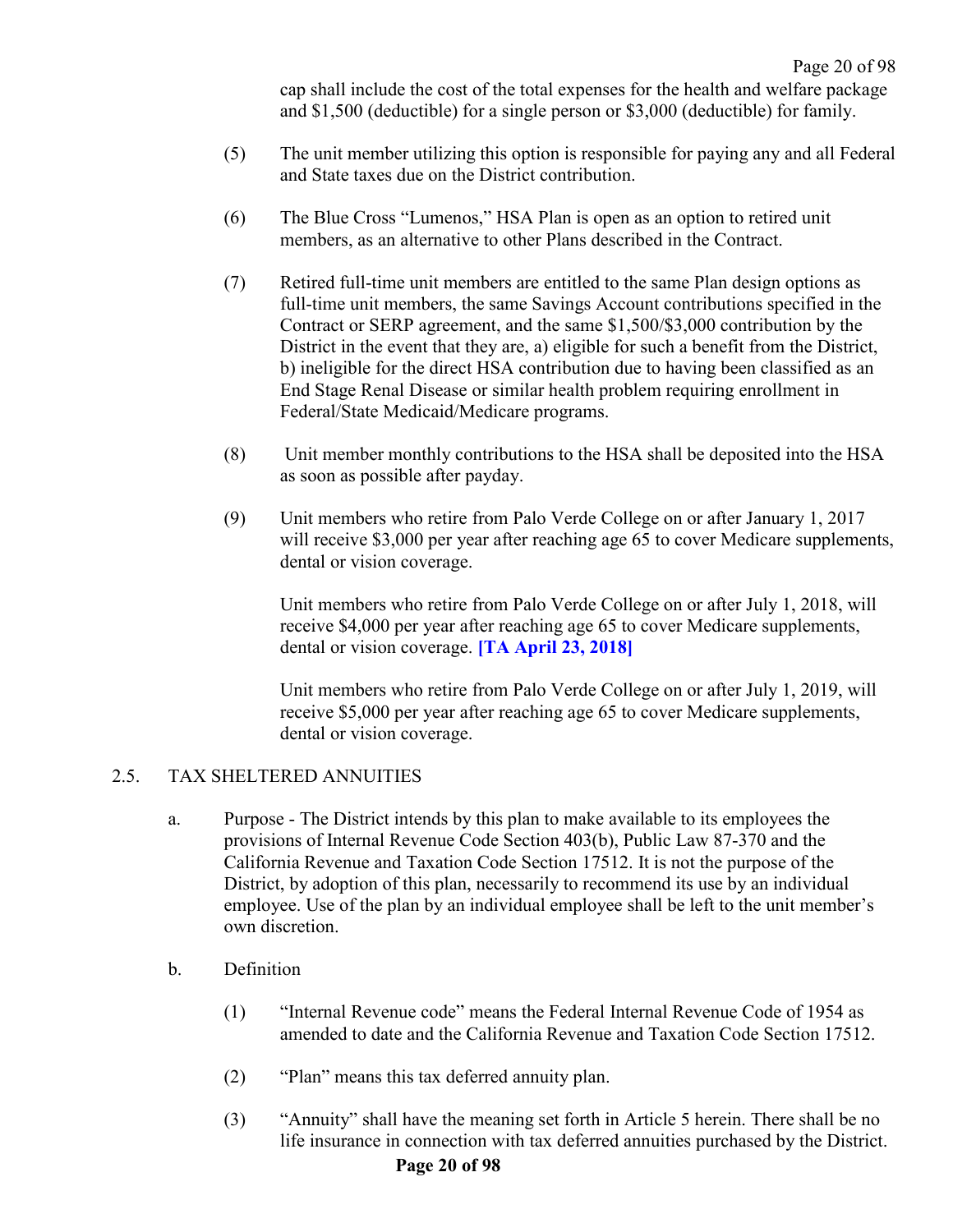- (4) "Servicing Agency" shall have the specific meaning set forth in the Servicing Agency Agreement for Tax-Sheltered Annuities (Form L-31, Agency Agreement).
- (5) "Participant" means any employee of the District who elects to participate in this plan.
- (6) "Includable Compensation" shall have the meaning set forth in Internal Revenue Code Section 403(b)-1(f).
- (7) "Years of Service" shall have the meaning set forth in Internal Revenue Code Section 403(b)-1(f).
- (8) "Nontransferability" shall have the meaning set forth in Section  $401(g)$  of the Internal Revenue Code of 1954 as amended by public law 87-792.
- c. Participation Any unit member may elect to become a participant under this plan by amendment of the unit member's employment contract. Such election to participate shall be applicable to the school year to which such amendment applied and to each succeeding school year as per paragraph five of said contract amendment.
- d. Contribution to the Plan
	- (1) The District shall contribute monthly to the Plan on behalf of each participant such amount as the participant may elect, provided such monthly contribution shall be at least twenty-five dollars but not in excess of the participant's exclusion allowance.
	- (2) Contributions by the District with respect to any participant shall be by means of a reduction in the unit member's compensation otherwise payable under the unit member's employment contract, the amount of the reduction being set forth in such participant's amendment to the unit member's employment contract upon his election to participate in the plan. Such reduction shall only be with respect to services to be rendered by the participant to the District subsequent to the date of the participant's election to participate.
	- (3) A participant's "exclusion allowance" shall be described in pertinent Federal and State laws and regulation there under.
	- (4) If for any taxable year of a participant, this plan applied to two or more annuities, such annuities shall be treated as one annuity for purpose of computing the maximum contribution on behalf of such participant by the District.
- e. Annuities
	- (1) All contributions to the Plan shall be invested in annuities on the life of the participant with respect to whom such contributions are made.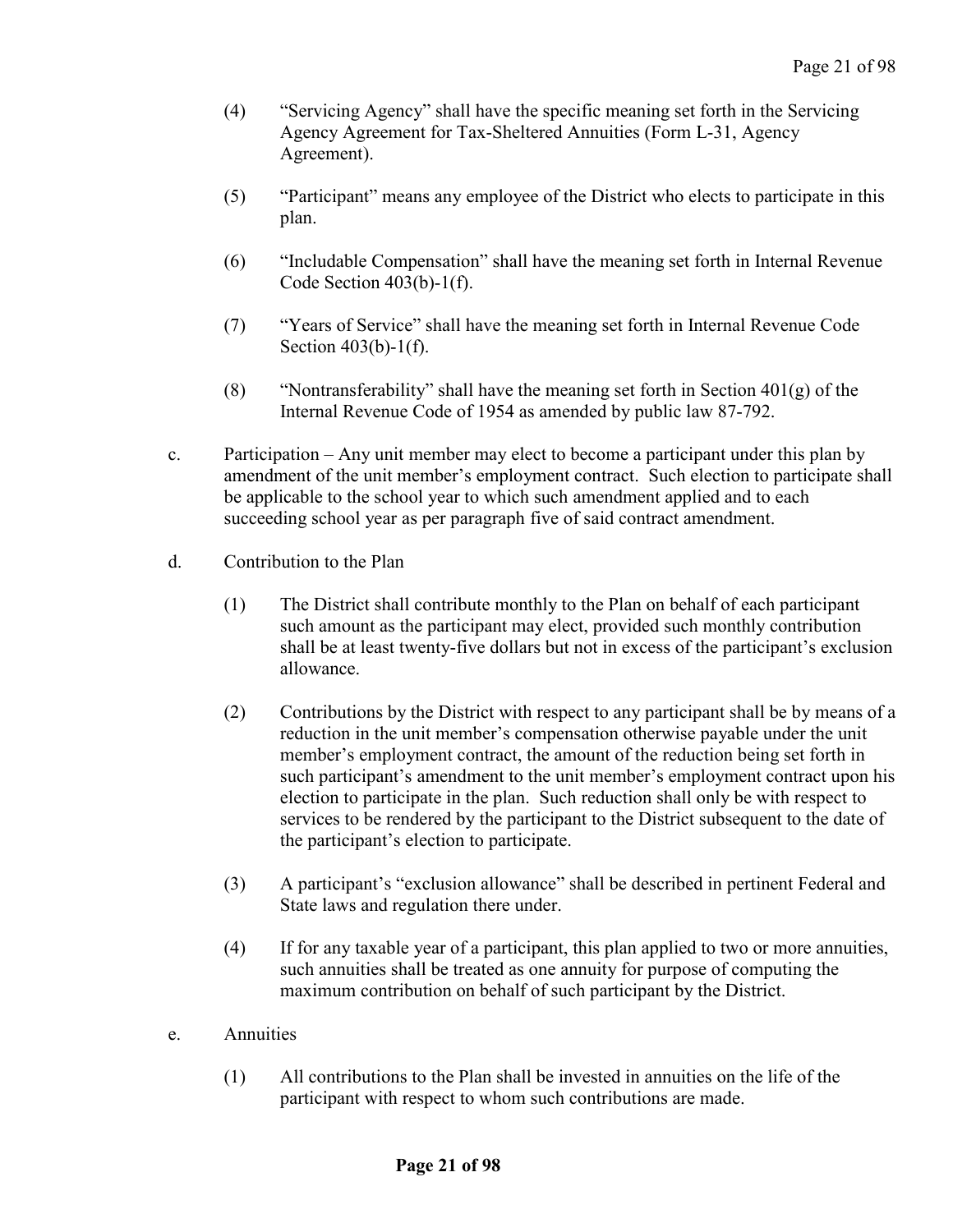- (2) For the purpose of this plan, the terms "Annuity" or "Annuities" shall mean either:
	- (a) An individual, group, or variable annuity contract issued by a life insurance company, without a life insurance element. The contract shall be non-transferable and the participant's rights are non-forfeitable except for failure to pay future premiums; or
	- (b) An additional deposit for and in the name of the participant to the State Teachers' Retirement System in accordance with the relevant provisions of the California Education Code and in accordance with the regulations and procedures adopted by the State Teachers' Retirement Board.
- (3) Each participant shall be entitled to elect one of the two above forms of an annuity to be purchased with contributions made on the participant's behalf; provided that only those participants who are members of the State Teachers Retirement System may elect the second form.
- (4) The District shall determine which life insurance company or companies shall be authorized to issue contracts when such contracts are utilized under this plan, but will purchase annuity contracts from only those companies which have executed the Company Qualification Agreement to Sell and Service Tax-Sheltered Annuities (Form L-32).
- (8) Non-Recovery of Contributions Contributions made by the District of this plan shall not be recoverable by it but shall irrevocably vest in the participants through their annuities.
- g. Servicing Agency
	- (1) The Servicing Agency appointed by the Board shall perform all services specified in the Servicing Agency Agreement for Tax-Sheltered Annuities (Form L-31), including but not limited to the following:
		- (a) Coordinating the processing of proposals, applications and annuities from the various insurance companies.
		- (b) Arranging for the servicing of annuities in force, whether applied for by this district or purchased in another district for an employee who has transferred to this district.
		- (c) Processing payment to individual insurance companies. Where central billing services are provided by the servicing agency, the Governing Board authorizes the insurance companies involved to send all premium notices to the above referenced servicing agency. The above-mentioned procedure will also encompass premium payment for any employee who may have purchased a tax-sheltered Annuity in another district and desires to continue the plan while employed by this District.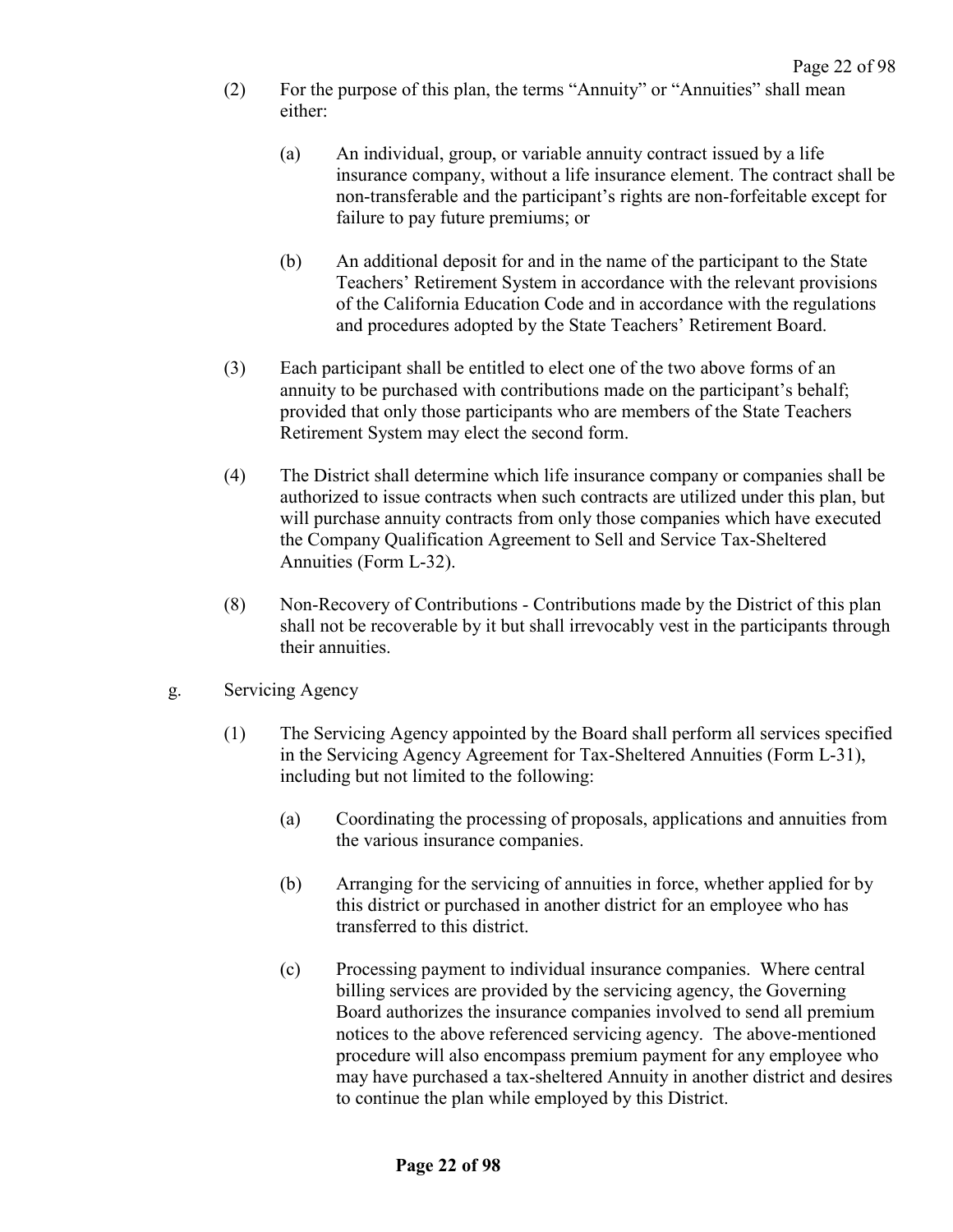- (2) The Servicing Agency may service only those companies which have filed with the Superintendent/President such a properly executed company agreement.
- h. Liability
	- (1) Each agency or individual representative handling premiums for the district shall maintain a professional liability insurance policy satisfactory to the district of an amount not less than \$150,000.00 aggregate per year, with \$50,000.00 to apply in full to each occurrence.
	- (2) Any agency employee or representative handling District funds coming to the agency shall be covered by a Fidelity Bond of not less than \$5000.00.
- i. Administration Such procedures as may be necessary or advisable in effecting proper administration of this Tax-Sheltered Annuity Plan shall be prepared and administered by the Superintendent/President.

## <span id="page-26-0"></span>2.6. ACADEMIC EMPLOYEE REDUCED WORKLOAD PROGRAM

Members of the bargaining unit may petition the Governing Board of the District to reduce their workloads from full-time to part-time and shall receive the retirement service credit they would have received if they were employed on a full-time basis, and have their retirement allowance, as well as any other benefits they are entitled to under the State Teachers Retirement System (STRS), based upon the salary they would have received if employed on a full-time basis. Reduced workloads under this Article shall be in accordance with Education Code sections 87483 and 22713.

- a. The eligible unit member may elect to retire and no longer participate in the Reduced Workload Program. A retired unit member shall continue to receive District-paid contributions for fringe benefit plans until the retired unit member reaches age seventy. The District agrees to pay the supplemental Medicare medical cost for the unit member until the retired unit member reaches age seventy-five.
- b. To ensure sufficient time for review and consideration of a reduced workload request, applications for the Reduced Workload Program should be directed to the Superintendent/President's Office by May 1 for the following academic year. Extensions of the application due date may be considered on an individual basis.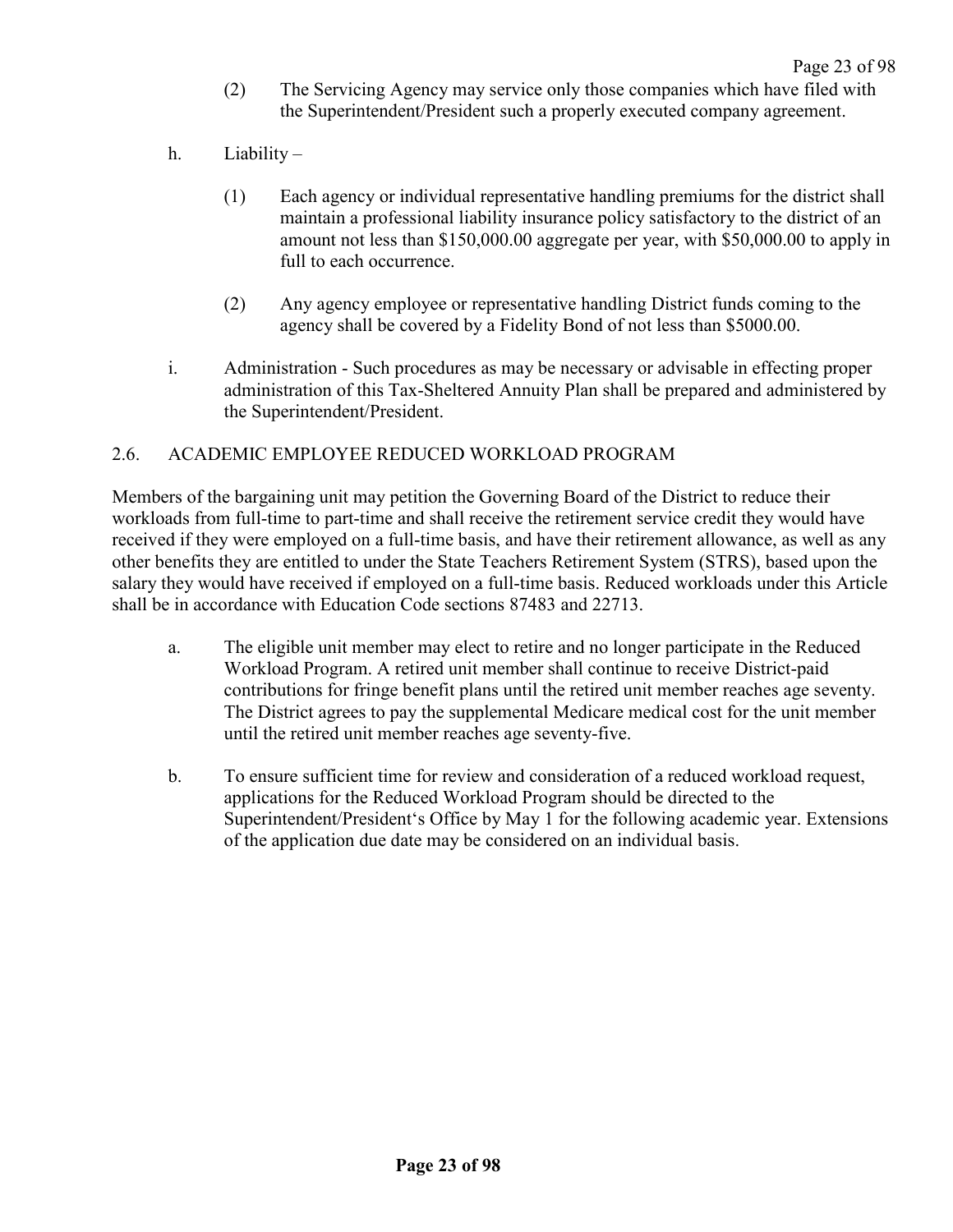## <span id="page-27-0"></span>ARTICLE 3. FACULTY SERVICE AREAS

## <span id="page-27-1"></span>3.1. SINGLE FACULTY SERVICE AREA

The Palo Verde Community College District shall be grouped into one faculty service area for purposes of this Article and for establishing the order of layoff in the event of a reduction-in-force.

## <span id="page-27-2"></span>3.2. FACULTY SERVICE AREAS FOR REDUCTION-IN-FORCE

Any reduction-in-force at Palo Verde College shall be administered in accordance with Education Code Sections 87743, 87743.1, 87743.2, 87743.3, 87743.4, 87743.5, 87744, 87745, and 87746.

- a. Establishment of Seniority Rights Seniority is based on the date of first employment as a full-time unit member. If more than one (1) unit member is hired on the same date a lottery will be held to determine the seniority number for that date.
- b. Updating the Seniority List The District agrees to supply the Faculty Association with an updated seniority list, each November 30 this agreement is in effect. A lottery will be held the first year of the agreement to identify the order of seniority where any conflicts exist.

## <span id="page-27-3"></span>3.3. COMPETENCY CRITERIA

The competency criteria to serve in the Faculty Service Area shall either be a valid California Community College Credential or the Minimum Qualifications as listed in the State minimum qualifications established by the Statewide Academic Senate, or an equivalency as recommended by an Equivalency Committee and approved by the Board of Trustees.

- a. The disciplines in which the unit member holds minimum qualifications shall be maintained in the unit member's personnel file.
- b. A unit member may establish additional minimum qualifications upon meeting and verifying through transcripts that the unit member meets the minimum qualifications for that discipline.

#### <span id="page-27-4"></span>3.4. RETRAINING

The administration shall make assignments and reassignments in a manner that unit members shall be retained to render any service which their seniority and qualifications entitle them to render. The Board of Trustees retains the right to implement the provisions of Education Code Section 87743 et seq. However, the Board shall attempt to provide retraining opportunities as follows:

- a. A unit member who moves into a new discipline as a result of an anticipated lay off or to assist the District to avoid a lay-off, is entitled to reassigned time for retraining.
- b. The reassigned time is for the benefit of the District and its programs
- c. The amount and duration of reassigned time will be agreed to by a committee composed of one (1) representatives from the faculty unit, one (1) representative from the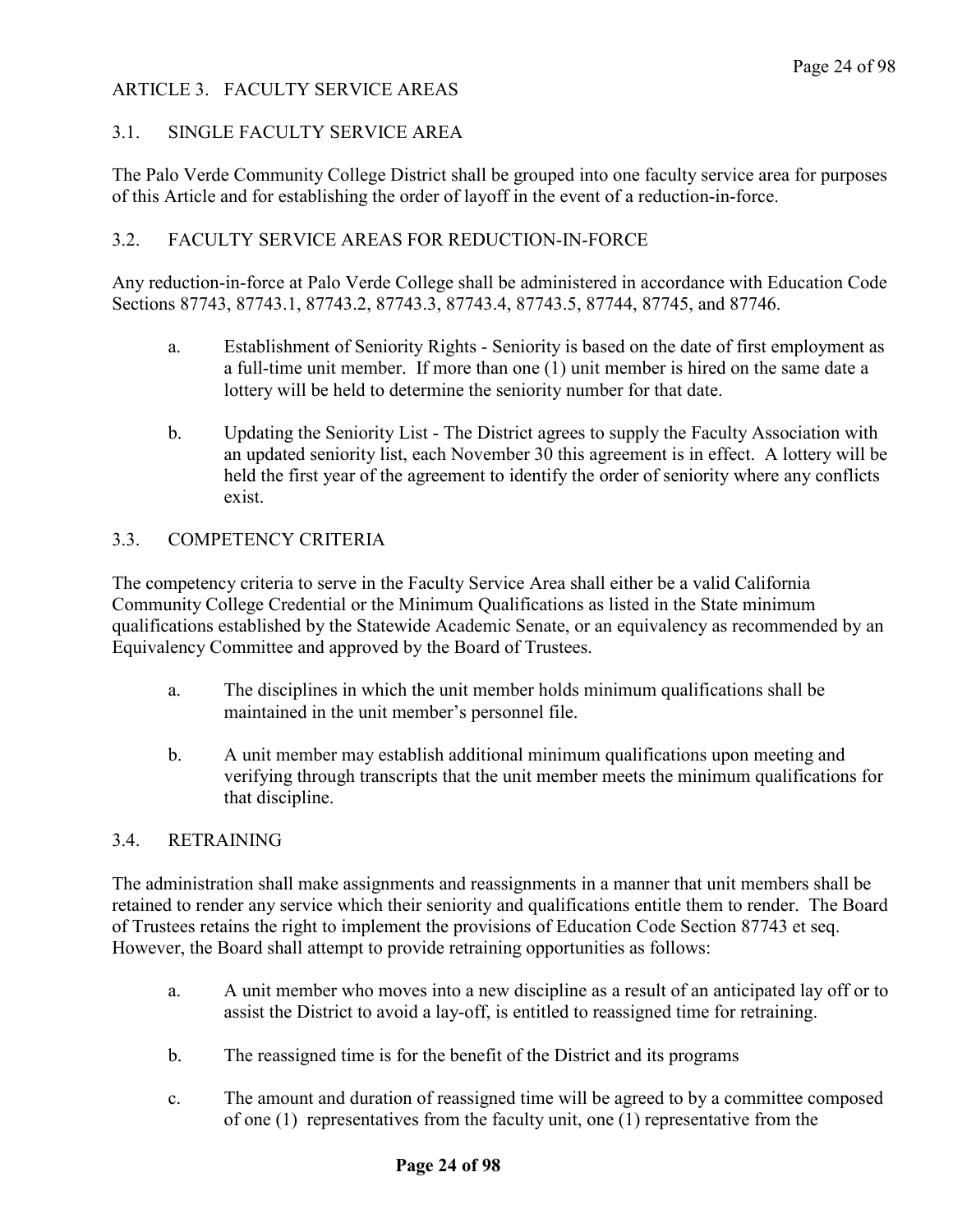administration, and the employee will participate in the deliberations. The reassigned time is subject to Board approval.

- d. Generally, the unit member on reassignment for retraining must show enrollment in three (3) units of college work in the discipline in Education courses related to the discipline, or in an equivalent amount of other appropriate training for each 20 percent of reassigned time. This retraining may be spread out over a number of semesters.
	- (1) Unit members are expected to achieve satisfactory performance in any retraining activity. In the event a unit member does not maintain satisfactory performance the agreement is void, and the District can proceed with lay off procedures in accordance with Education Code 87473 et seq.

## <span id="page-28-0"></span>3.5. FACULTY NEEDS ASSESSMENT, RECRUITMENT, SCREENING, EQUIVALENCY AND APPOINTMENT RECOMMENDATION POLICIES AND PROCEDURES

a. The development of new faculty positions, recruitment of unit members, and hiring shall follow prescribed Board Policy, as well as all EEOC rules.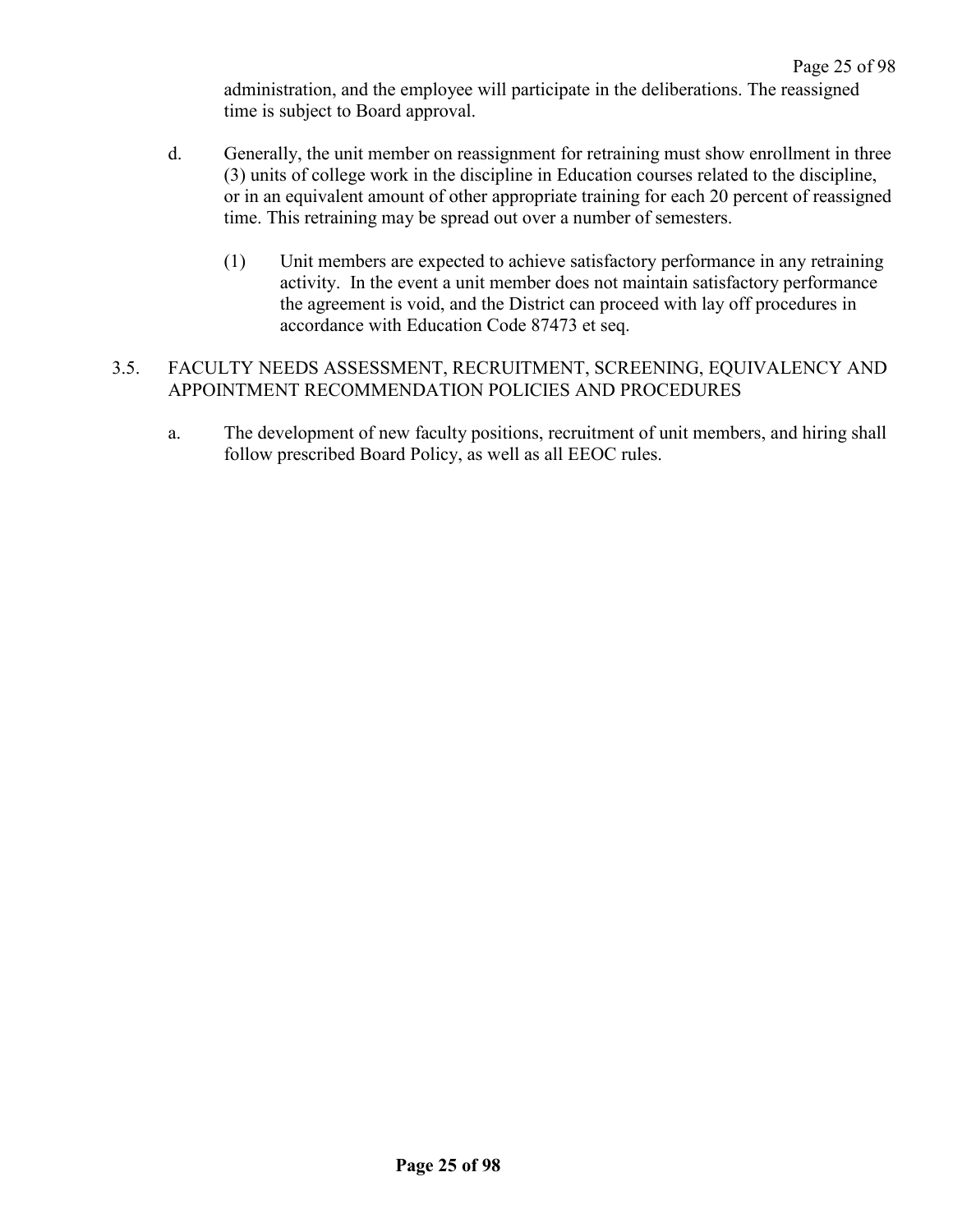## <span id="page-29-0"></span>ARTICLE 4 CALENDAR AND HOURS OF WORK

#### <span id="page-29-1"></span>4.1. DEFINITIONS

For purposes of this Article only, the following terms shall be defined as follows:

- a. Workday The period of accountable time which shall occur within the range of 6:30 a.m. To 10:30 p.m., excepting field trips and the nursing instructional program.
- b. Workweek The work week shall consist of forty (40) hours, including accountable time and unscheduled time.
- c. Accountable Time Time which includes assigned lecture hours, laboratory hours, and office hours, and other district scheduled faculty and committee meetings on campus as well as other on campus meetings directly related to district needs.
- d. Unit That amount of Credit received by the Student.
- e. Classroom Teaching Load Calculation (CTLC) The equivalent value a unit member receives for a lecture hour, laboratory hour, lecture/laboratory hours, and clinical instruction.
- f. On-Campus Palo Verde College main campus.
- g. Off-Campus Activity Site Those instructional sites which are not on-campus.
- h. Primary Worksite The location of the majority (51% or more) of the unit member's accountable time for the semester.
- i. "Flex" Year Shall be identified as the calendar year designated for the 177 days of faculty service under this Agreement.
- j. "Flex" Day Shall equal six (6) hours.
- k. "Flex" Time Shall be allowed in increments of one hour-minimum amount of time.
- l. Unscheduled Time Classroom preparation and professional activities such as; grading, record-keeping, course development, program development, etc. which may be performed on or off campus.
- m. Academic Year The Academic year of 177 days shall include flex-days as determined by the Calendar Committee and approved by State and District.
- n. Faculty This term includes all staff providing academic instruction or support services to students that have met minimum qualifications as identified by the Board of Governors and the Statewide Academic Senate.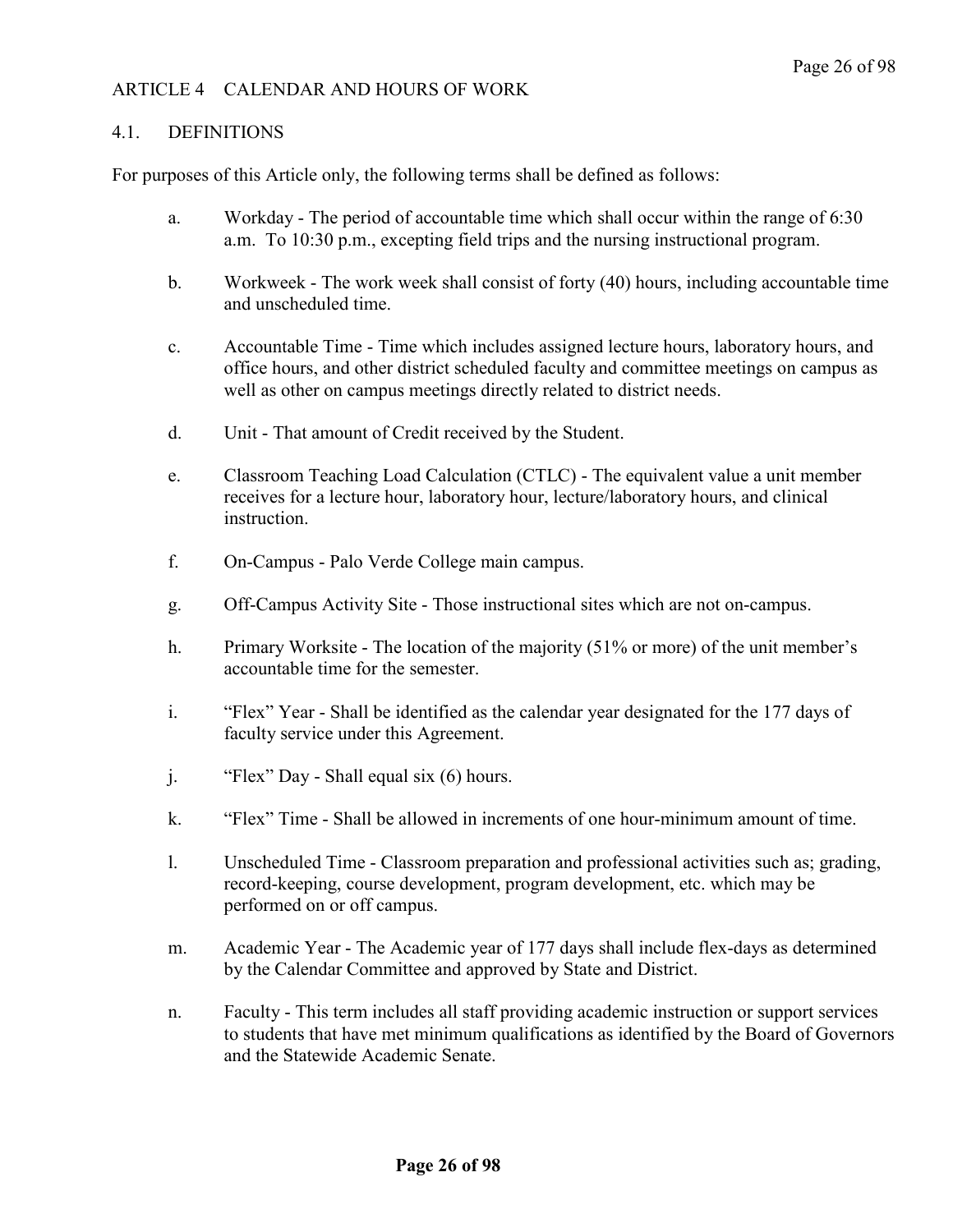## <span id="page-30-0"></span>4.2. CALENDAR DEVELOPMENT

Recommendations concerning the discretionary features of the college's annual calendar (as opposed to features mandated by statute), shall be drawn up by the Calendar Committee and submitted via the District Superintendent/President to the Board of Trustees for approval.

- a. Calendar Committee **-** The Calendar Committee shall consist of the Chief Instructional Officer (who shall serve as Chairperson), three faculty members appointed by the President of the Association, two classified members appointed by the CSEA, and two students appointed by the President of the Associated Students. The Calendar Committee shall convene no later than the sixth week of the Fall semester each year.
- b. Time Schedule **-** Recommendations as described under Calendar Development, above, shall be submitted for approval or returned to Committee by May 30 of the year preceding the fiscal year of the calendar being considered.

## <span id="page-30-1"></span>4.3. WORK YEAR/FLEX ACTIVITIES

The work year for faculty shall be 177 days. The District Plan as proposed by the Flex Subcommittee of Staff Development shall have a maximum of four (4) flex days for organized flex activities. Flex activities shall be planned by the Flex Committee, a sub-committee of Staff Development. All faculty will account for their time on flex days by attending the Flex activity or maintaining their faculty assignment.

## <span id="page-30-2"></span>4.4. CAMPUS MEETING HOURS

- a. The Administration will reserve 3:00pm 5:00pm on Tuesdays and Thursdays for bonafide meetings, (i.e., shared governance, Academic Senate, Curriculum, Departmental/Divisional and Association/Union meetings) with the exception of nursing classes and off-campus classes such as fire science.
- b. Time Schedule Recommendations as described under Calendar Development, above, shall be submitted for approval or returned to Committee by May 30 of the year preceding the fiscal year of the calendar being considered.

## <span id="page-30-3"></span>4.5. STUDENT ACTIVITY HOUR

The Administration and the Association agree to reserve a minimum of one hour per week as student activity hour. Once the Administration and the Association agree on the student activity hour that hour will be the student activity hour until the Administration and the Association agrees to a different hour. In the absence of an agreement between the Administration and the Association the Administration will reserve 11:00 AM to 12:00 PM on Tuesdays as a student activity hour with the exception of clinical nursing/health classes, criminal justice classes and off-campus classes such as fire science.

## <span id="page-30-4"></span>4.6. PHILOSOPHY OF FACULTY WORKLOAD

a. Instruction and Student Services are central to the mission of the institution. The District recognizes the critical roles that faculty play in providing the primary educational and learning support functions of the College. The District further recognizes that instruction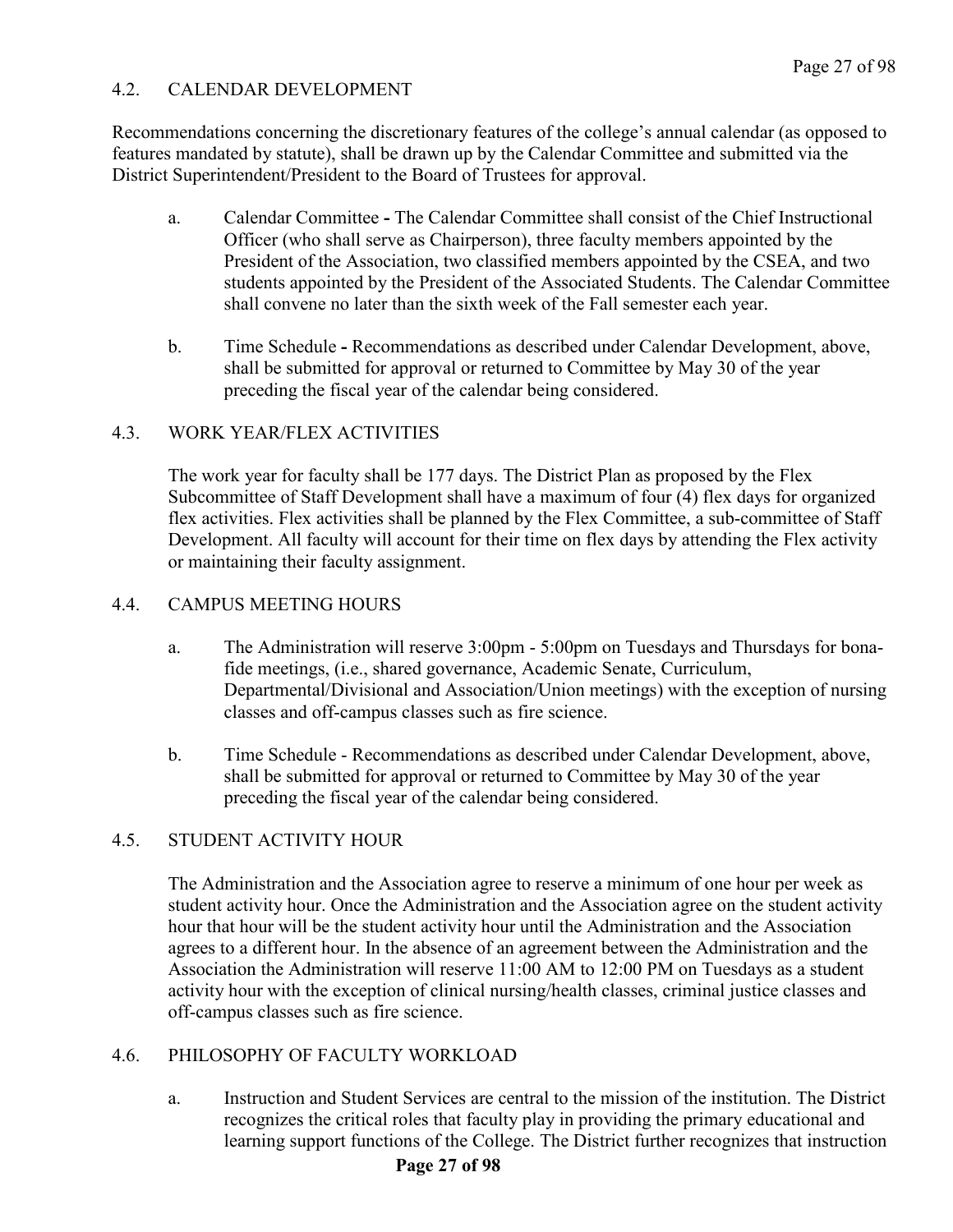Page 28 of 98 is the number one fiscal priority of the District and is a key measure of institutional effectiveness.

- b. The community looks up to the faculty with respect. Faculties are hired by this system because the Board firmly believes they will be a credit to the college, this community, and the nation. They bring to the district certain skills, experience, competence and judgment to be applied to a particular assignment. They perform the duties and responsibilities of that assignment with diligence and a sense of accountability.
- c. Faculty professional responsibilities involve considerably more time than that devoted to actual class instruction. Some of these duties are study and research to keep abreast of new knowledge and techniques; evaluation of students' work; curriculum development and evaluation; record keeping; lesson planning and preparation; participation in college and student activities; and engaging in the accreditation process.
- d. Instructors with special assignments, counselors, librarians, and other student service personnel, are expected to encompass a sufficiently broad interpretation of that particular assignment. Whatever the assignment, there must be room for continuing professional growth, for planning and analysis, for liaison with staff, with other professional personnel, and with community persons for accountability of performance.
- e. The importance of the faculty's role makes it essential that the duties and responsibilities be clearly defined.

## <span id="page-31-0"></span>4.7. GENERAL TIME ASSIGNMENTS

The normal contractual work load and teaching assignment for all faculty includes attention to and time spent on the professional responsibilities, including the following:

- a. Actual instructional, library service, learning resources services, counseling, or program coordination time.
- b. Curriculum or program development and evaluation.
- c. Guidance service to students.
- d. Preparation for class activities or academic assignments.
- e. Professional Development.

## <span id="page-31-1"></span>4.8. TIME DISTRIBUTION

No standard breakdown of time distribution can take into account completely the many variables encountered in the discharge of professional responsibilities. The committed faculty spends far more time in the various career activities than can be accounted for on an hourly basis, but there must be some benchmark of standard time obligation against which general contractual obligation can be measured. It is the expectation of the District that the expenditure of time for professional responsibilities within the scope of the contract should include approximately forty to fifty hours a week, a minimum of twentyseven (27) to thirty-five (35) hours, which would be spent on campus.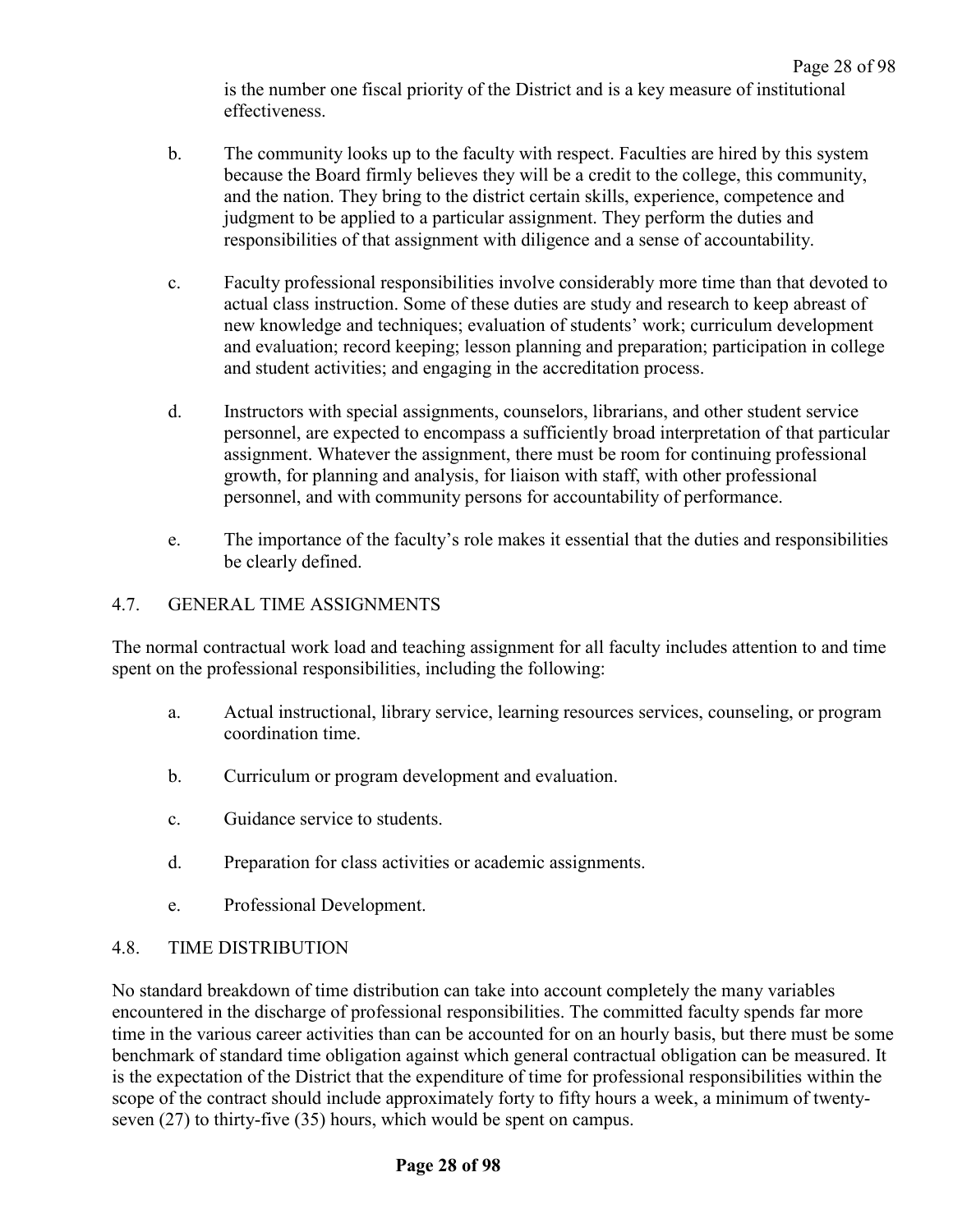The failure to attend assigned counseling or teaching assignments, office hours, and committee and course meetings shall require the submission of an Absence From Campus form and provide documentation where appropriate as provided for in this Agreement or State and Federal Law.

Distribution of time among the various areas of responsibility in a given week will be approximately as follows:

| a. | For faculty whose primary duty is classroom instruction: |                                                       |                     |
|----|----------------------------------------------------------|-------------------------------------------------------|---------------------|
|    | (1)                                                      | Full-Time Teaching Load                               | 16 - 24 Hours       |
|    | (2)                                                      | Class Preparation Reading, Tests, etc.                | 13 Hours            |
|    | (3)                                                      | Curriculum Development and Program Evaluation         | 3 Hours             |
|    | (4)                                                      | Scheduled Office Hours, Individual Student Assistance | 5 Hours             |
|    | (5)                                                      | District, Faculty and Faculty Organization Meetings   | $1 - 2$ Hours       |
|    | (6)                                                      | College Staff and Committee Assignments               | $2 - 3$ Hours       |
|    | (7)                                                      | Reports and Record                                    | $1 - 2$ Hours       |
|    | (8)                                                      | <b>SLOs</b>                                           | 1 Hour              |
|    |                                                          |                                                       | Total 42 - 53 Hours |

b. For faculty whose primary duties are learning resources, non instructional or counseling:

| (1) | Full-time Primary Assignment.                       | 30 Hours                 |
|-----|-----------------------------------------------------|--------------------------|
| (2) | District, Faculty and Faculty Organization Meetings | 1 Hour                   |
| (3) | College Staff and Committee Assignments             | 2 Hours                  |
| (4) | <b>Program Evaluation</b>                           | 1 Hour                   |
| (5) | <b>SLOs</b>                                         | 1 Hour<br>Total 35 Hours |

#### <span id="page-32-0"></span>4.9. GUIDELINES: FULL-TIME INSTRUCTIONAL LOAD

Teaching load is thirty (30) CTLCs for each academic year, with an expected average of fifteen (15) CTLCs each academic semester. This does not include summer or winter intersessions, overload, extra duty, or special assignments.

#### TYPE OF ACTIVITY OR ASSIGNMENT

(1) One (1) Lecture hour class (English, mathematics, history, etc.) equals one (1) CTLC.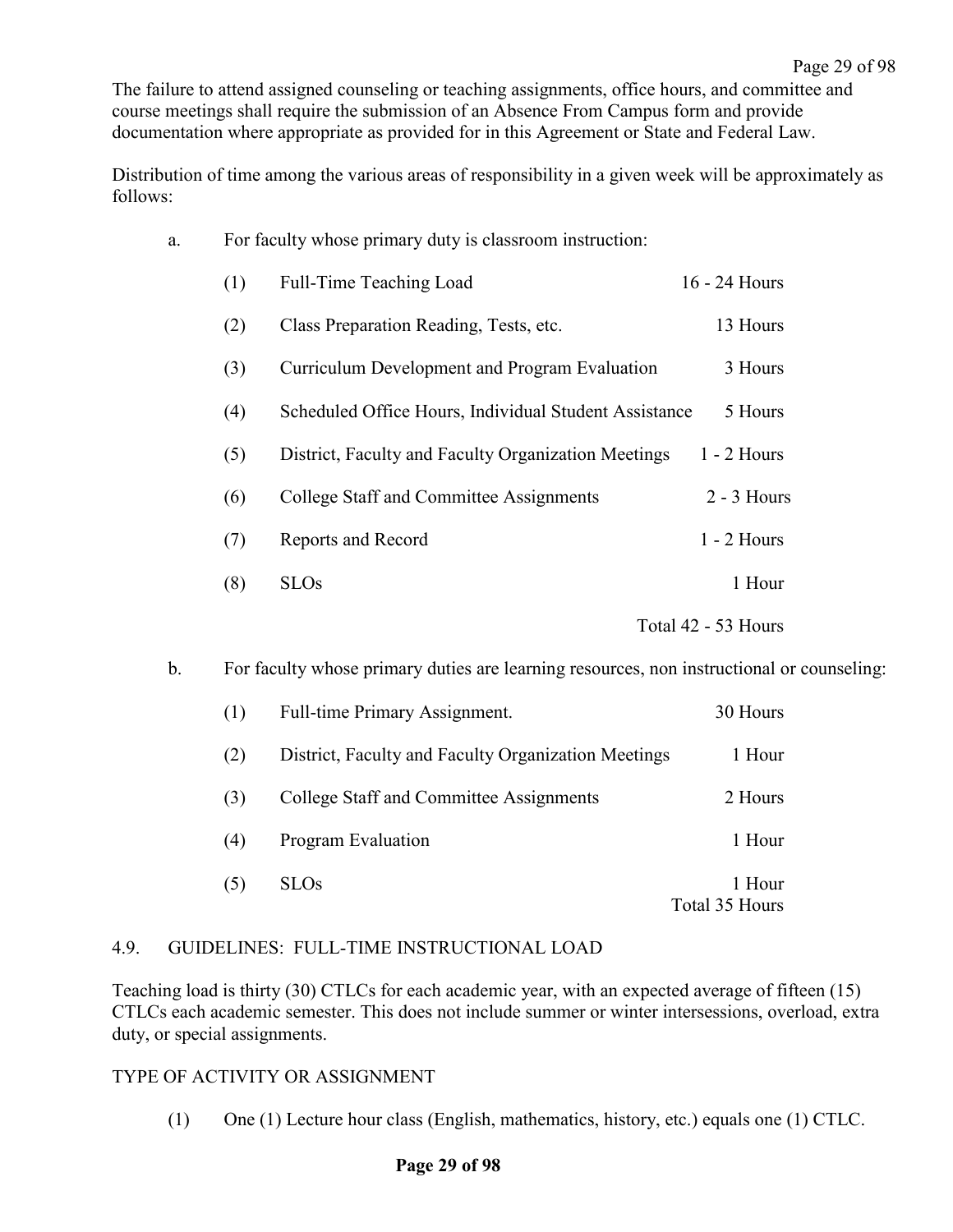- (2) One (1) laboratory hour equals three-fourths (.75) of a CTLC.
- (3) One (1) clinical instruction hour in Health Occupations equals four-fifths (.80) of a CTLC.
- (4) One (1) hour of Non-Credit Adult Education equals three-quarters (.75) of a CTLC. Unit members teaching Non-Credit Adult Education classes shall receive an additional (1) CTLC prep per class taught on an annual basis.
- (5) Courses taught simultaneously shall receive the highest CTLC of all of the simultaneous courses + 1 CTLC for remainder of the courses provided the combined courses exceed 15 students as set forth in Article 4.10(b) below.
- (6) Faculty members assigned to counseling, learning resources, coordination, or nonteaching responsibilities shall have a teaching load of thirty-five (35) hours per week.
- (7) Faculty members assigned to counseling assignments shall have a 186 day work year, with nine (9) workdays for registration activities.
- (8) Faculty may be assigned any combination of the above instructional /non instructional modalities to make up their full-time or equivalent load. **[Status quo]**

## <span id="page-33-0"></span>4.10. SPECIAL CONDITIONS

The Association recognizes that assignment and course scheduling are a management prerogative and responsibility. All assignments and schedules must be approved by the appropriate Chief District Officer in order to ensure college coverage.

When the District's needs for college coverage demand changes in a faculty member's assignments or course schedule after the start of the semester the District agrees to inform the instructor and division chair on or before the last day to register for the course.

All parties agree that under no circumstances will schedules and assignments be made in an arbitrary or capricious manner.

a. Preparations:

No instructor will be assigned more than five preparations as part of a full annual load other than on a voluntary basis. No extra CTLCs for up to four (4) different courses on an annual basis will be awarded. Additional CTLCs will be assigned when the number of preparations (except P.E. activity courses) exceeds four (4). One (1) CTLC will be awarded for each different course above four (4) on an annual basis for purposes of load calculation.

Counselors shall receive CTLCs for teaching assignments as set forth in 4.9, and shall be paid for preparations.

b. Simultaneous Courses.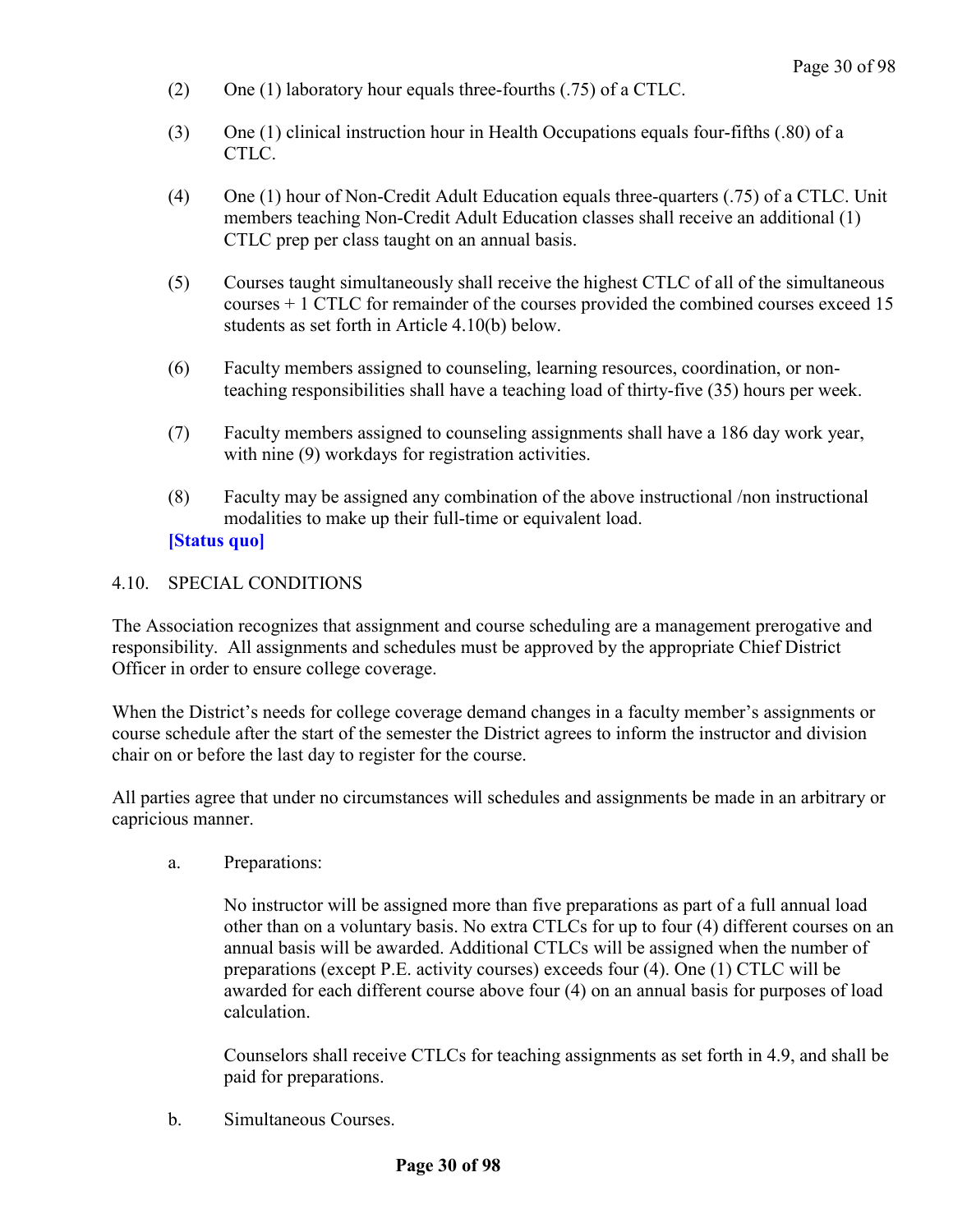- (1) Simultaneously taught courses are two or more courses with different course numbers and/or letters which are taught during the same period by the same instructor. (See 4.9.a.5 above.)
- (2) No additional CTLC will be awarded for simultaneously taught courses unless the combined courses exceed fifteen (15) students.
- c. Overload Limits:

The Association recognizes that assignment and course scheduling are a management prerogative and responsibility. All assignments and schedules must be approved in writing by the appropriate Chief District Officer.

- (1) Overloads and/or under loads for fall semester will be balanced against the spring semester load and only those CTLCs in excess of 30 for both semesters will be compensated. No faculty member may be assigned more than 30 CTLCs per year without the faculty member's consent, and without the written approval in advance of the appropriate Chief District Officer.
- (2) All overload requests must undergo review by the faculty member's Division Chair, and have the appropriate Chief District Officer's written approval, prior to the preparation of the draft schedule for the next semester's classes.
- (3) Ordinarily no faculty member shall be assigned a teaching load in excess of 20 CTLCs during a single semester or 39 CTLCs during the academic year. When such an assignment becomes necessary in emergency circumstances, no instructor shall be assigned more than nine (9) overload CTLCs for any academic year without the written approval of the faculty member, and the appropriate Chief District Officer.
- (4) Summer Inter-Session teaching loads shall in no case exceed ten (10) CTLCs without prior written approval from the Chief Instructional Officer.
- (5) For the regular academic year, pay warrants for one half of the overload due, shall be submitted to the Riverside County Office by the end of the seventh  $(7<sup>th</sup>)$  week of the spring semester, after a calculation process that should be started on or before February 15th. A second pay warrant for the remaining overload due, along with any necessary corrections, will be issued with the last pay warrant for the semester period.
- d. Supplementary Assignments**:**
	- (1) Counselors/Learning Skills Center/Librarian and non-instructional assigned workloads shall be a minimum of 35 hours per week.
	- (2) Supplementary assignments in lieu of CTLC's are to be determined and assigned by the appropriate Chief District Officer.
	- (3) Faculty assigned away from the physical site of their primary assignment will be paid a mileage allowance at the current IRS rate at the time the expenses is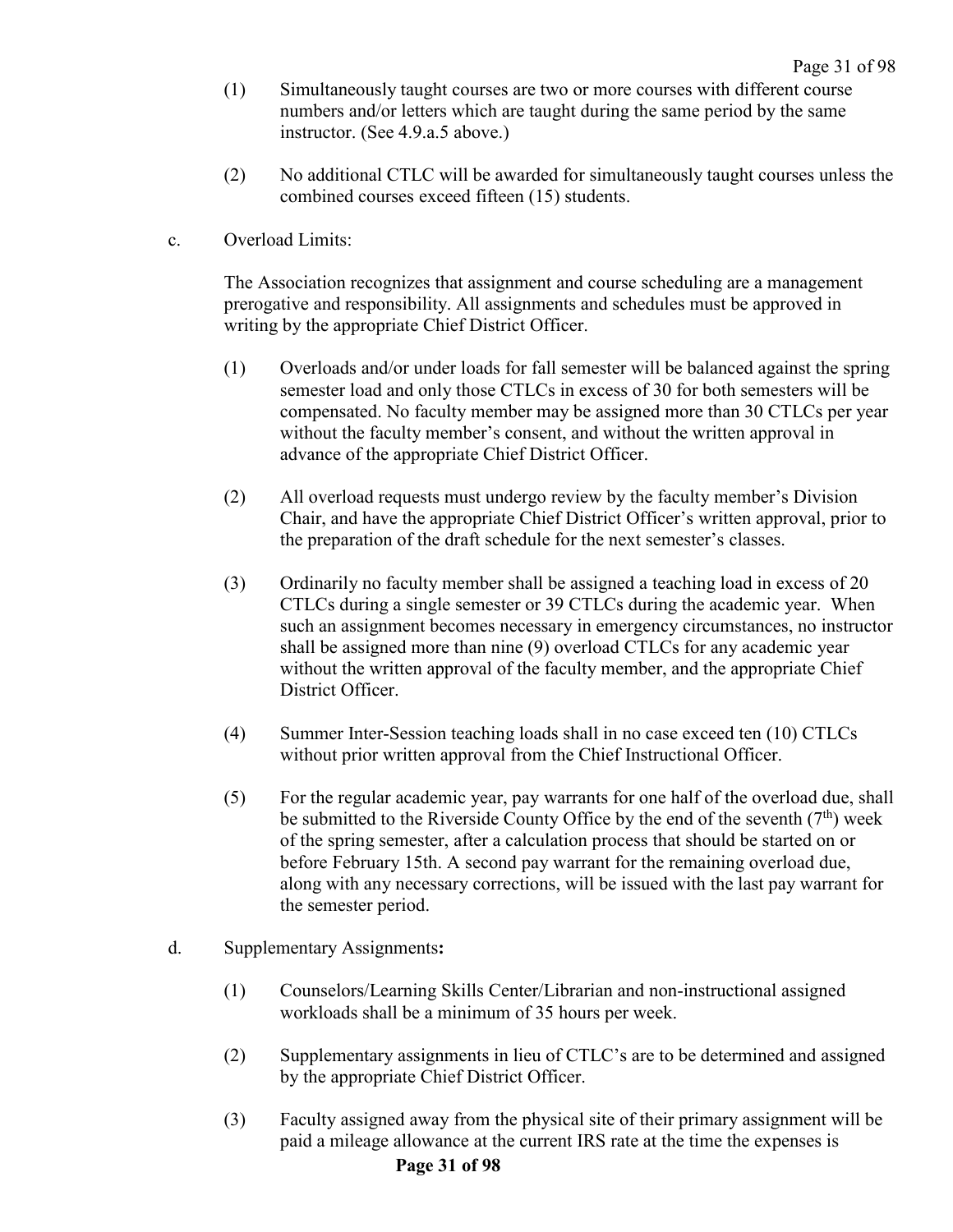incurred for use of their personal vehicle from the location of the faculty member's primary assignment to the location of the away assignment and return.

- (4) Workload for the Director/Counselor of the DSPS program shall be a minimum of (35) hours per week on task and shall be assigned for 212 work days.
- (5) Workload for the Learning Skills Center Coordinator shall be a minimum of (35) hours per week on task and shall be assigned for 207 work days.
- (6) Workload for the Librarian shall be a minimum of (35) hours per week on task and shall be assigned for 186 work days.

## <span id="page-35-0"></span>4.11. ACCOUNTABLE TIME

- a. Accountable Time on Campus
	- (1) For purposes of understanding any faculty member's "days on campus," and "office hour," obligations, "on campus," shall mean the physical site of the unit member's primary assignment, regardless of whether that site is the Blythe campus, the Needles campus, or another physical site at which instruction is delivered on behalf of the District.
	- (2) All faculty members must attend any meeting, Flex Day, Graduation, or shared governance meeting that is scheduled at the Blythe campus as part of their responsibilities as a faculty member, with the proviso that a faculty member primarily assigned to the Needles campus or another physical site may "attend," Senate meetings via an appropriate electronic medium with the permission of the appropriate Chief District Officer;
	- (3) In the event that such faculty members have College business that takes them off any campus for one of their days of on-campus presence, the faculty member shall follow the existing Absence from Campus procedures, as well as all other existing procedures for the use of College-owned transportation or (where necessary) transportation reimbursement for the use of a private vehicle. Similarly, all faculty members must observe the existing procedures for any form of "leave," described in the current Contract;

Faculty members shall inform their Division Chair and the Association President regarding such assignments.

- (4) Full-time faculty are required to have not less than twenty-seven (27) hours of accountable time per week. Full-time counselors, the Learning Skills Center instructor/coordinator, and faculty assigned to non-instructional assignments are required to have not less than thirty-five (35) hours of accountable time per week, including teaching preparation on campus.
- (5) Instructional faculty will be responsible for twenty-seven (27) hours of time on task per week.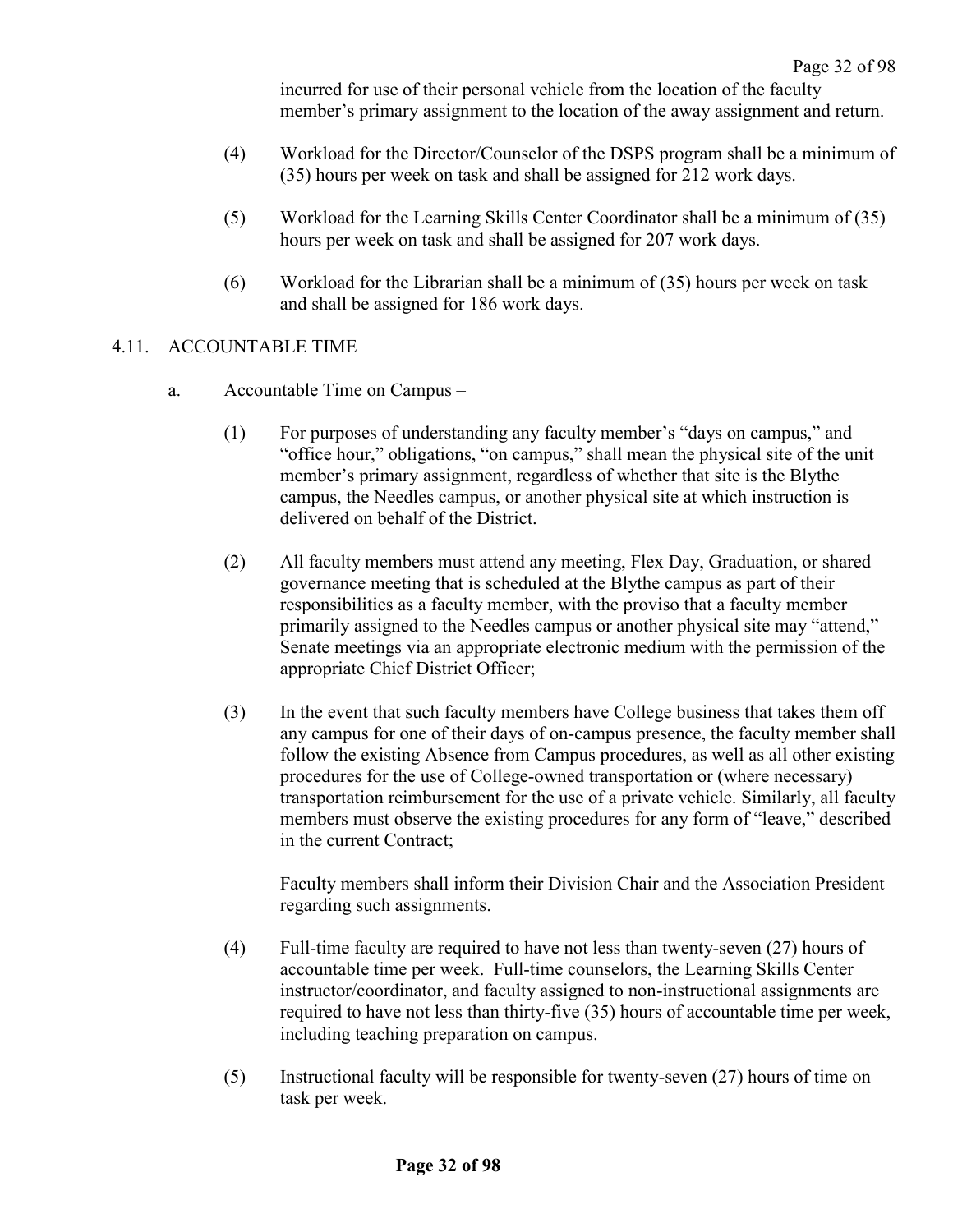- (6) Non-instructional faculty (Counselors, Learning Skills Center, Coordinators) will spend thirty-five (35) accountable hours per week.
- b. Work Week and Office Hours:
	- (1) Instructional faculty shall meet their twenty-seven (27) hours responsibility with four (4) or five (5) days per week of on-campus presence, the presumption being that faculty are available and accessible throughout the workweek. These twentyseven (27) hours are to include a minimum of five (5) office hours per week, which are to be posted and published no later than the end of the first week of classes, with one (1) office hour per day scheduled over a minimum of four (4) day per week, and no more than two (2) posted office hours on any given day. One "virtual" office hour per week may be scheduled with the approval of the Chief Instructional Officer
	- (2) Under special circumstances and with the approval of the Divisional Chair and the Chief Instructional Officer, instructional faculty may meet their twenty-seven (27) hours responsibility with less than four (4) days per week of on-campus presence, with the presumption being that faculty are available and accessible throughout the workweek. These twenty-seven-hours are to include a minimum of (5) office hours per week, which are to be posted and published no later than the end of the first week of classes, with at least one (1) hour per day scheduled over a specified minimum number days per week. Faculty shall remain available to perform their committee work. One "virtual" office hour per week may be scheduled with the approval of the Chief Instructional Officer.
- d. All of the above schedules must be approved by the Divisional Chair and the Chief Instructional Officer for college coverage.
- e. For the purposes of STRS reporting the minimum standard for part-time faculty teaching credit courses shall be based upon 525 instructional hours, except instructors specified in paragraph G. For part-time faculty who are compensated for office hours, their minimum standard shall increase by the number of office hours required. (Education Code 22138.5.c.)
- f. For the purposes of STRS reporting the minimum standard for part-time faculty teaching non-credit courses shall be based upon 875 instructional hours. For the purposes of STRS reporting the minimum standard for part-time faculty employed as counselors, librarians, or other non-teaching positions shall be based upon 1050 hours. For part-time faculty who are compensated for office hours, their minimum standard shall increase by the number of office hours required.
- g. Flex activities (4 days contingent upon State and district approval of the activities shall be a part of the 177-day contract.) Faculty absence from flex activities shall be treated as any other absence from work.

Part-time faculty members are not required to participate in flex activities. However, part-time faculty may attend institutionally planned flex activities and receive one (1) hour of compensation per activity.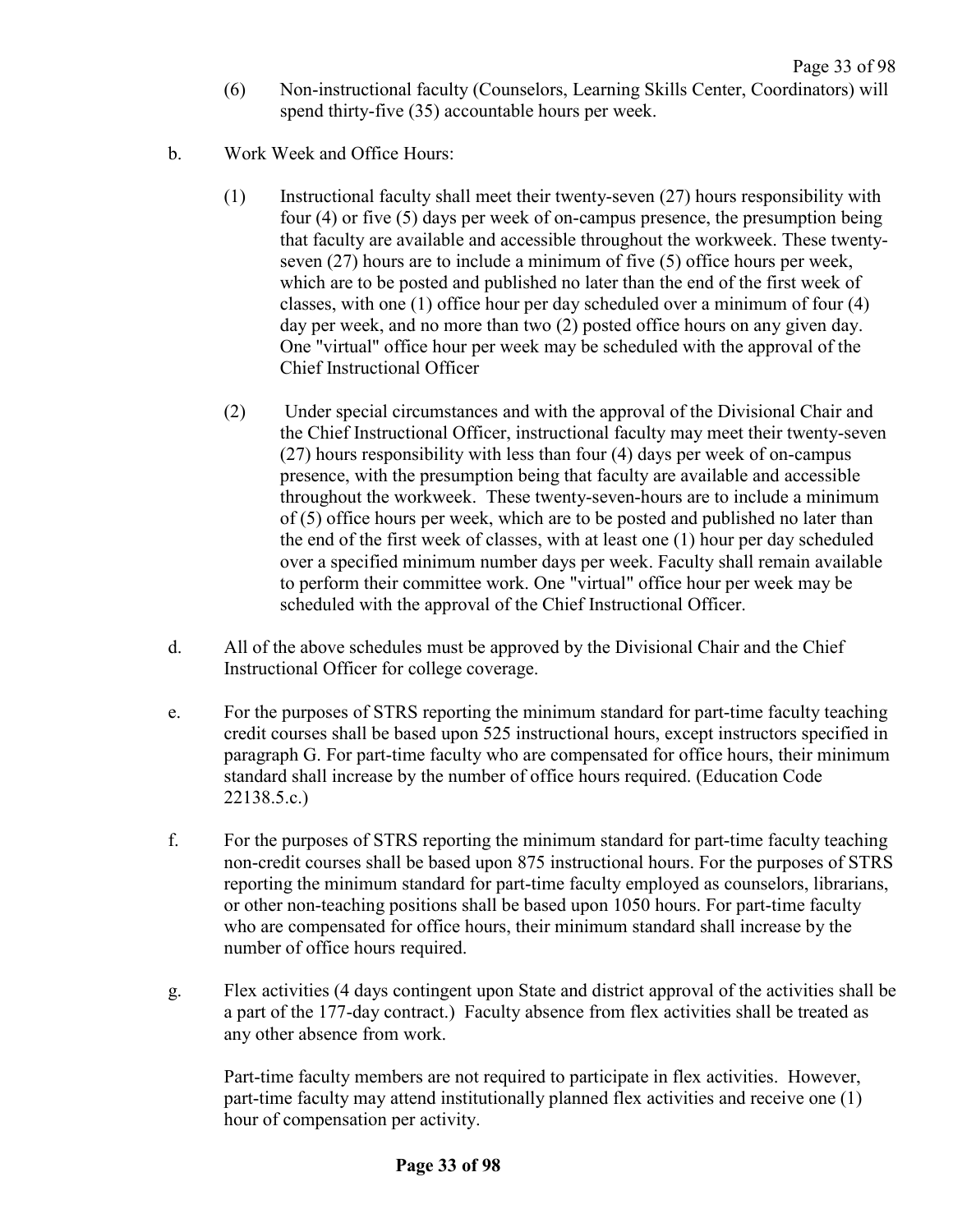- h. The District will provide no fewer than nine (9) hours of consecutive elapsed time between the end of the last regular contract assignment on one day and the beginning of the first regular contract assignment on the following day.
- i. All faculty shall participate in the graduation proceedings. Graduation day shall be considered as part of the 177-day contract. If a faculty member is absent for graduation the faculty member shall fill out the appropriate absentee form and have it approved in advance of the graduation from the appropriate Chief District Officer.
- j. Unit member participation in prison graduation ceremonies is optional. Unit members who choose to participate outside of contracted instruction days will be paid \$50 per day to attend any of the graduations. The District will provide transportation to unit members attending the ceremony at no cost to the unit member.

# 4.12. LOAD STUDIES

The District, in cooperation with faculty and Association, may, by mutual consent, initiate experimental activities in load determination in academic areas if deemed appropriate.

## 4.13. ACCOUNTABLE TIME NON TEACHING FACULTY

- a. Accountable Time On Task:-Non teaching faculty (Counselors, Learning Skills Center, Coordinators/Directors and Librarian) will spend not less than thirty-five (35) accountable hours per week on task.
- b. The type of non teaching assignments that faculty may be required to do may change from semester to semester.
	- (1) Non-teaching faculty may meet their thirty-five (35) hours responsibility with five (5) days per week of on-task.
	- (2) Non-teaching faculty may alter the days and hours to be worked with the written consent of the appropriate Chief District Officer.

## 4.14. HOLIDAYS

Employees shall observe those holidays which are specified according to the District academic calendar of work days.

### 4.15. DISTANCE EDUCATION

a. The term "Distance Learning" is a teaching mode in which a faculty member delivers educational services from a physical location different from that of the student. The term encompasses a variety of delivery methods including, but not limited to, distance education, correspondence, e-mail, videotape, teleconference, and television or radio transmission. For clarity, the term "face-to-face" describes the process of educational program delivery other than Distance Learning. Face-to-face delivery is defined as traditional classroom or independent study arrangements in which the faculty member teaches students who are physically present in the same location as the faculty member.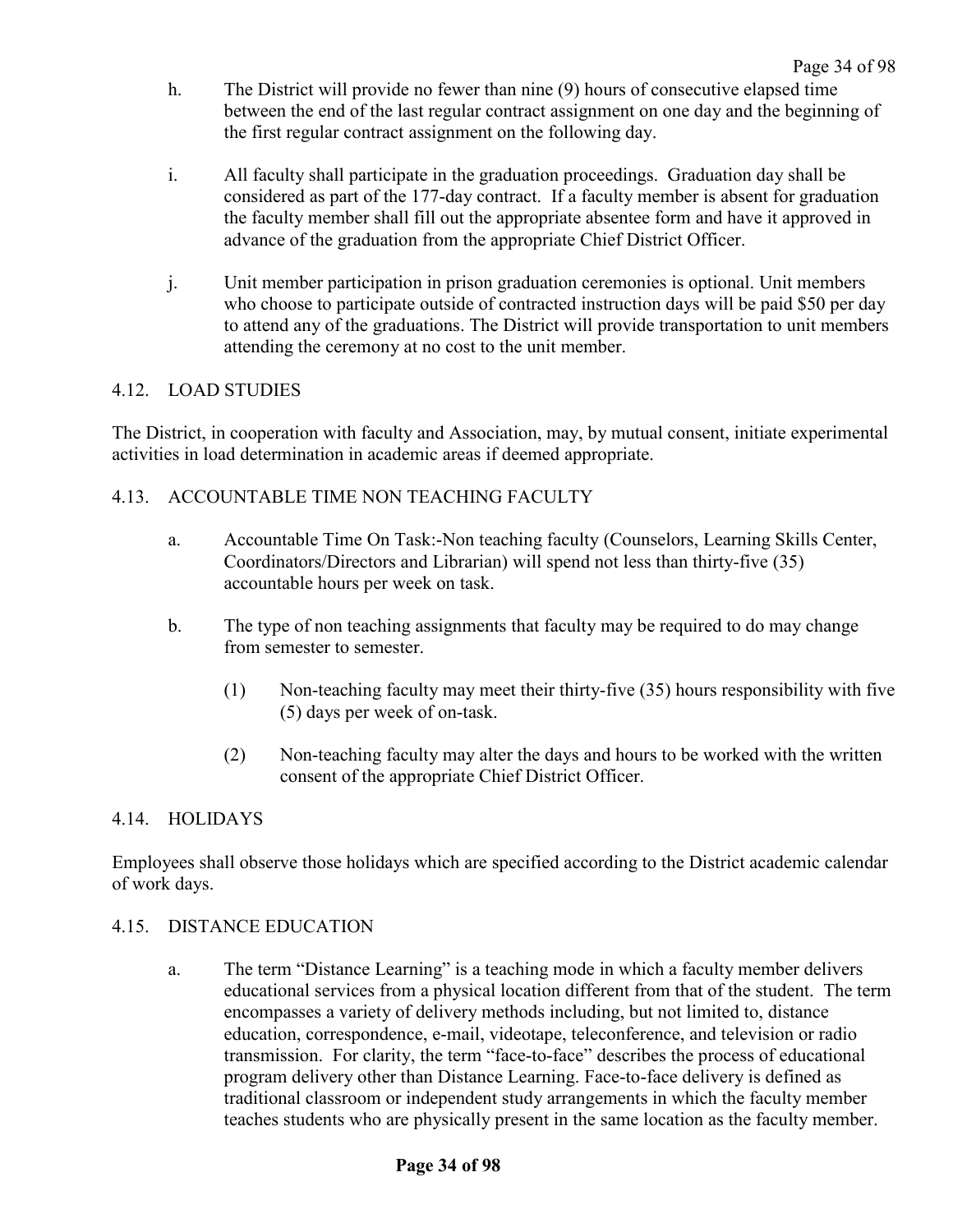- b. Distance Learning students shall be enrolled in sections separate from face-to-face sections of the same course and shall be subject to standards governing class size given in Paragraph "f," below. When enrollments in either the Distance Learning or face-to-face sections, or both, are not sufficient to ensure continuation of the section in any particular semester, then by mutual agreement of the Chief Instructional Officer and the faculty member, such sections may be combined into a single section for that semester, provided the combined section meets the standards governing class size delineated in Paragraph f of this Amendment. The combining of Distance Learning and face-to-face sections, as described in this Paragraph, does not constitute "Courses Taught Simultaneously," as defined in Section 4.10.b of the Agreement.
- c. Academic standards, including the scope and breadth of subject matter, grading standards, and evidence of student learning, of Distance Learning sections, or sections combining Distance Learning and face-to-face learners, shall be the responsibility of the faculty member teaching the course and shall be comparable to the academic standards of face-to-face sections. All new courses proposed for Distance Learning program delivery shall be subject to review by the Curriculum Committee of the Academic Senate and evaluated by the same standards as face-to-face courses. Distance Learning courses shall include regular and substantive interaction between students and the instructor. (34 C.F.R. § 600.2.) Syllabi for Distance Education classes will be available to the Office of Instruction before the start of classes.
- d. Policies governing the ownership rights to works, inventions, and materials, hereinafter referred to as Intellectual Property, produced for the delivery of Distance Education instruction shall be identical to those policies governing the ownership rights to Intellectual Property produced for face-to-face courses:
	- (1) The Association and District agree that all Intellectual Property that is the product of a faculty member's mind, time, talent and effort shall be, with the exceptions described below, the sole and exclusive property of the faculty member who created it.
	- (2) Intellectual Property includes, but is not limited to, books, articles, illustrations, dramatic and musical compositions, fictional and non-fictional narratives, syllabi, lectures, classroom exercise and simulations, multimedia content, examinations, analyses, works of art or design, photographs, films, video and audio recordings, computer software, architectural and engineering drawings, and choreographic designs.
	- (3) Intellectual Property created by a faculty member may be produced and recorded in print, film, electromagnetic, or any other tangible form.
	- (4) The recording and production of Intellectual Property shall be accomplished with District support customarily provided to a unit member as part of the unit member's assignment, and may include support services provided by other employees, the use of computers, printers, cameras, photocopying machines and office supplies, the use of an assigned office and telephone, and the use of any other device owned by the unit member or the District.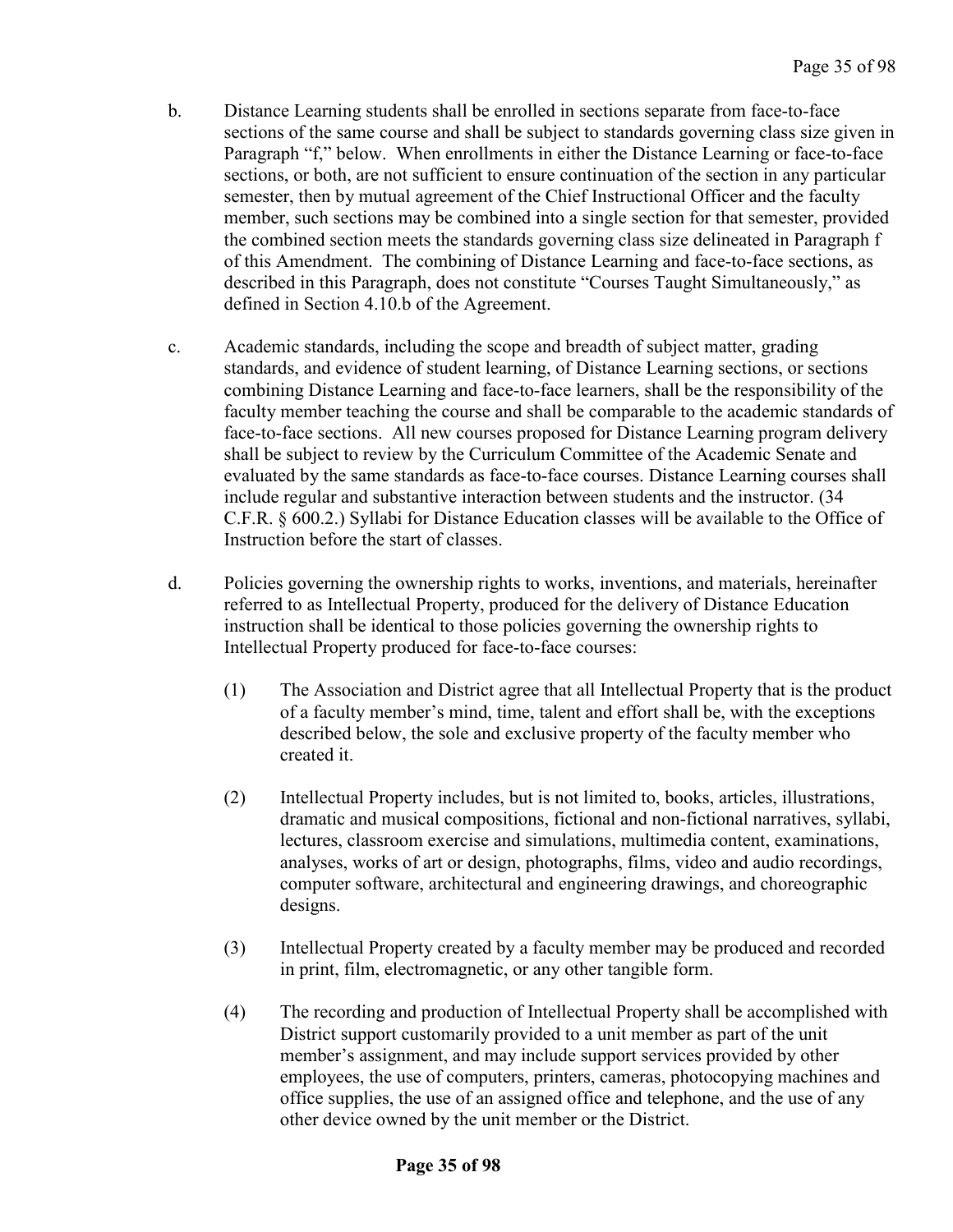- (5) If a faculty member, in addition to or as part of the faculty member's regular assignment, is employed and compensated by the District to create Intellectual Property as the primary purpose of that employment, the Intellectual Property shall be known as Work for Hire and shall be subject to joint ownership between the faculty member and the District. The terms of ownership shall be agreed to in writing by the faculty member and the District and shall be subject to approval by the Association prior to the commencement of the Work for Hire.
- (6) Educational materials purchased with District funds shall remain the property of the District.
- (7) A "Request for Approval of a Course," also known as a "course outline," shall remain the property of the District.
- (8) Any dispute between a faculty member and the District regarding the rights of ownership of Intellectual Property shall be resolved by an independent arbitrator selected by mutual agreement of the faculty member, the Association and the District. The expense of the independent arbitrator shall be paid by the District. The decision of the independent arbitrator shall be final and binding upon the Association and the District.
- e. The teaching load of Distance Education courses, and sections of courses, shall be defined in the same terms as the teaching load of face-to-face courses, and sections of courses, namely, the CTLC method as defined in the Agreement.
- f. Class size for Distance Education sections, and for sections combining Distance Education and face-to-face students, shall be limited to a maximum of 29 students for each class section, unless the faculty member authorizes additional students for that section. Sections with fewer than 10 students are subject to cancellation, unless the Chief Instructional Officer authorizes fewer students for that section.
- g. Faculty members are encouraged to incorporate appropriate technology resources available to facilitate learning both in Distance Education and face-to-face teaching modes. Because Distance Education instruction delivery offers special opportunities for the use of certain instructional technologies such as videotaping, multimedia presentations, on-line, teleconferencing, and others faculty members teaching Distance Education are especially encouraged to use such technologies in their courses. Faculty members seeking guidance, advice, training and other assistance in the use of technologies in Distance Education classes may consult with the Assistant Dean of Distance Education for such assistance.
- h. Distance Education courses are subject to the same management "right of assignment" rules as face-to-face classes.
- i. The Registrar shall request of each student enrolled in a Distance Education class a signed authorization granting release of the following contact information about that student to the faculty member teaching the Distance Education class: Current home address or mailing address, home telephone number, work phone number, if applicable, and e-mail address. The Registrar shall provide student contact information to the appropriate faculty member prior to the first day of class each semester, or in the case of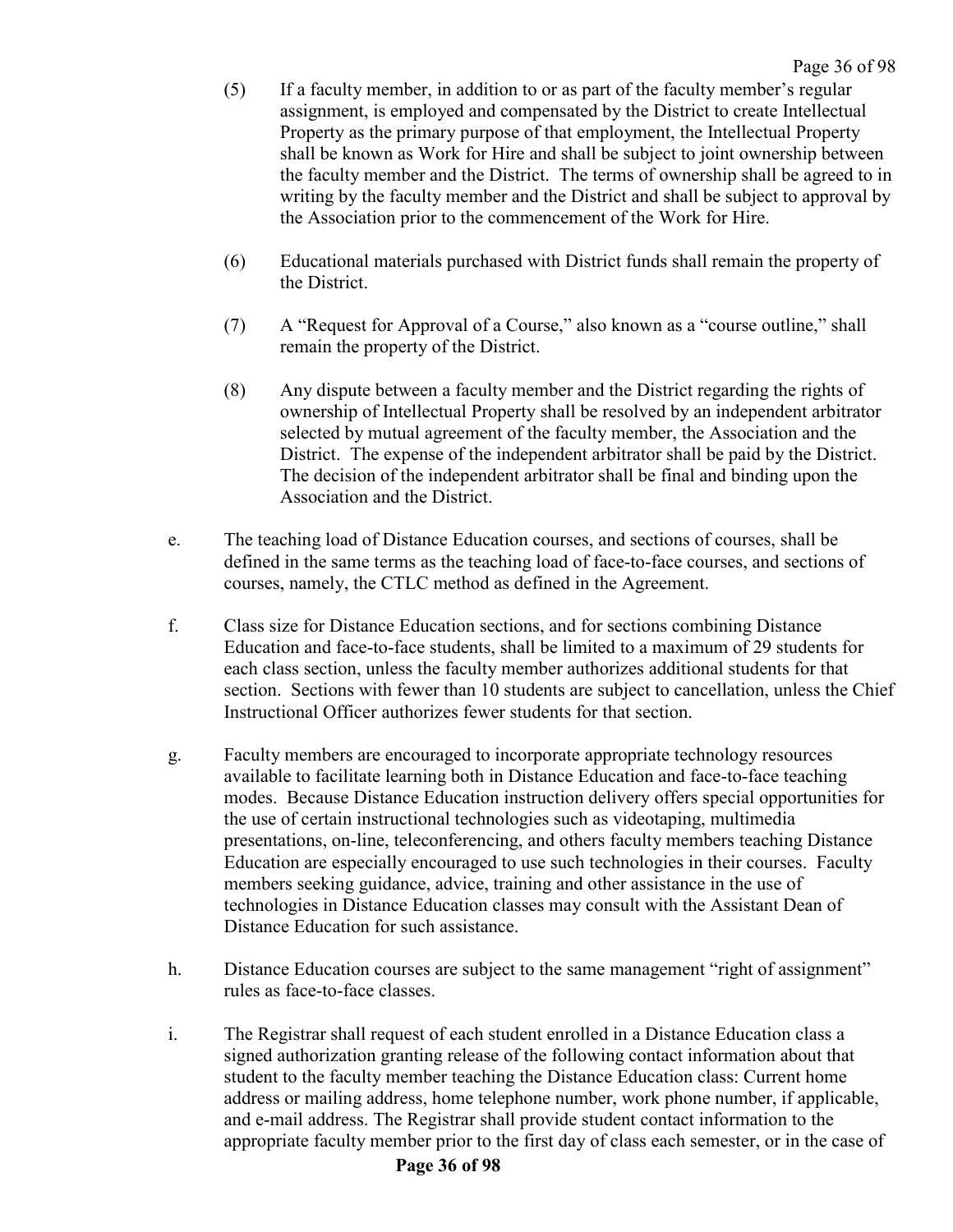late registration, no later than three business days following the date of the student's registration. In the event the student refuses to authorize the release of contact information to the faculty member, the student must acknowledge in writing that he or she is responsible for contacting the faculty member within five (5) business days of the date of registration. Failure to hear from a student by the end of the sixth (6th) week of classes in the semester allows the faculty member to initiate a withdrawal of that student from the class. Faculty members are encouraged to conduct a face-to-face orientation with all Distance Education students during the first week of classes each semester, when such an orientation is feasible.

- j. To assist faculty members unfamiliar with Distance Education, and to assist faculty members seeking to develop their skills in teaching Distance Education courses, training and development programs shall be provided to faculty, when feasible, during Flex Day or other faculty development occasions, by various parties, including but not limited to, the Assistant Dean of Distance Education, computer information and office technologies faculty members, other faculty members and staff, technical personnel, and external consultants. Training may include, but shall not be limited to, developing and delivering on-line courses, examining the special needs of Distance Education learners, developing teleconferencing skills and programs, and others.
- k. The District shall assist faculty members teaching Distance Education in various ways, including, but not limited to, providing training in course delivery methods that incorporate technology; providing faculty with technical support in media production (including duplicating services); assisting faculty in developing and implementing policies affecting Distance Education course delivery; coordinating program implementation with faculty, academic counseling and District management personnel; and articulating expectations as to academic standards to prospective students.

## 4.16 PART-TIME UNIT MEMBER REEMPLOYMENT PREFERENCES

- a. Part-Time Unit Member assignments shall be made to in order to meet the needs of the District and in consideration of the following factors:
	- (1) Qualifications
	- (2) Satisfactory evaluations
	- (3) The availability, willingness, and expertise of part-time faculty to teach specific classes or take on specific assignments that are necessary for student instruction or service
	- (4) Appropriate assignments for full-time faculty members
	- (5) The scheduling needs of the District
	- (6) Hire date and the number of courses taught or hours worked by unit members performing non-instructional duties, at the District

In all cases, Part-Time Unit Member assignments shall be temporary in nature, contingent on enrollment and funding, and subject to program changes. No Part-Time Unit Member shall have reasonable assurance of continued employment at any point, irrespective of the status, length of service, or reemployment preference of that Part-Time Unit Member.

b. Eligibility: After eight semesters of employment within eight consecutive years with the District, with an assignment of at least three units or 20% of a full time assignment for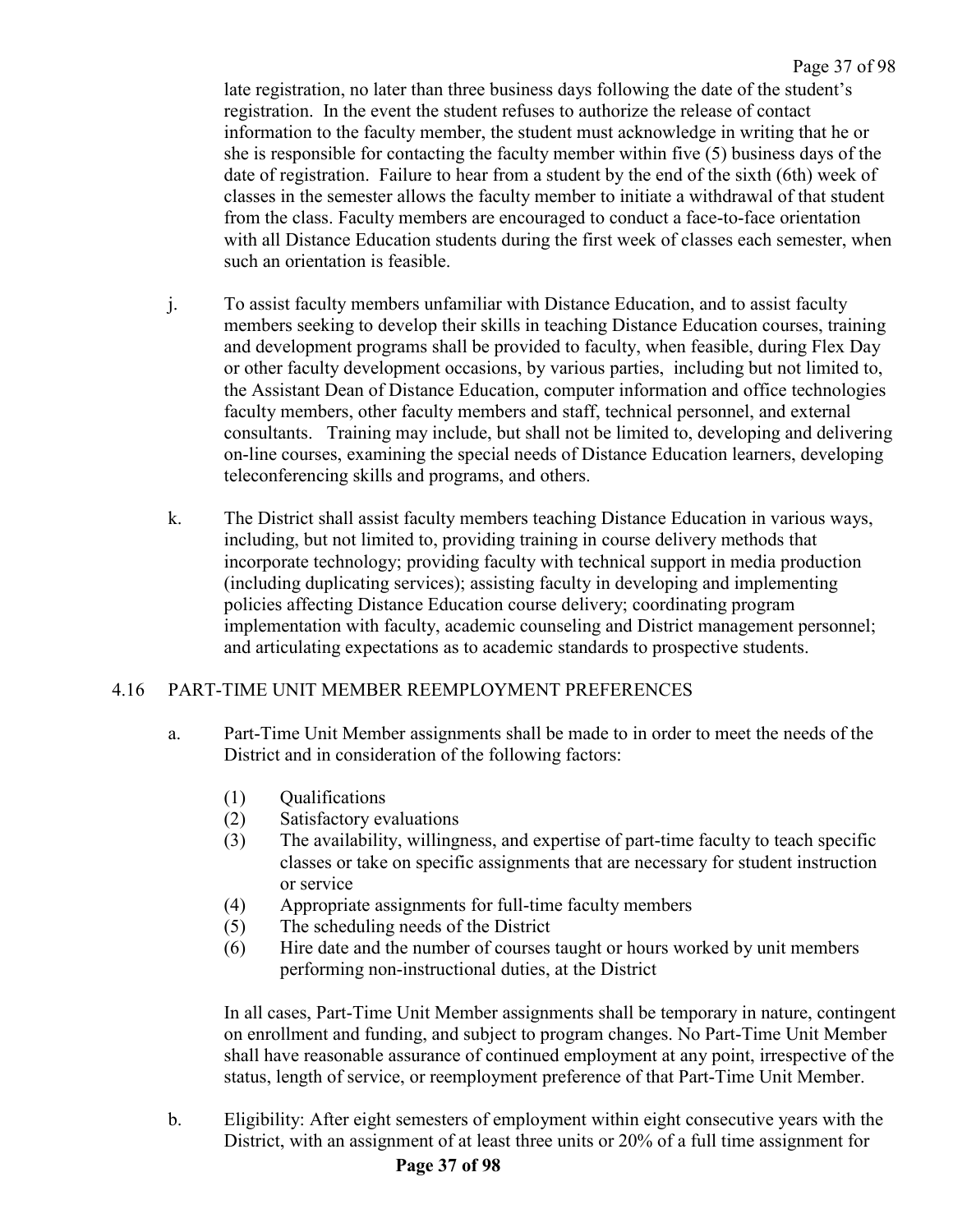non-instructional unit members for each of the eight semesters, a Part-Time Unit Member shall be entitled to reemployment preferences, provided that the member has not received less than a satisfactory evaluation during the four prior years.

- (1) Within the schedule of classes/hours as determined by the District, Part-Time Unit Members with reemployment preferences will have a preference over other parttime faculty members to continue teaching/working a load equal to no less than 20% of a full-time unit member load.
- (2) Any additional assignments shall be made at the District's discretion after all assignments based on reemployment preference have been made each semester. Upon completing all assignments based on reemployment preference, the District may assign the Part-Time Unit Member additional work up to a maximum of 67% per academic year.
- (3) Work performed during summer session shall not be counted in determining a Part-Time Unit Member's load.
- (4) Part-Time Unit Members who have achieved reemployment preference will lose reemployment preference if they receive two negative evaluations including an improvement plan between evaluations. Part-Time Unit Members who have not achieved reemployment preference who receive an unsatisfactory evaluation shall lose time served toward reemployment preferences.
- (5) The reemployment preference articulated in this Section are for initial scheduled assignments only and are for units/percentage of load, not specific courses. In the event a class/assignment is canceled, there are no bumping rights.
- c. Termination of Reemployment Preference of Part-Time Unit Members
	- (1) Part-time Unit Members with Reemployment preference may be removed from the reemployment preference process by the District for the following:
		- (a) Negative evaluation for two consecutive evaluation cycles with a failure to improve after an improvement plan is developed and reevaluation is concluded.
		- (b) Refusal of an assignment for more than one (1) semester within a threeyear period without legitimate cause. Legitimate cause is illness of the Part-Time Unit Member or a member of the Part-Time Unit Member's immediate family or a call to military service. Refusal of a second (2nd) assignment within the three-year period without legitimate cause may result in the Part-Time Unit Member's removal from the reemployment preference process.
	- (2) Part-Time Unit Members without Reemployment preference may be terminated or not rehired by the District in accordance with the Education Code and applicable law.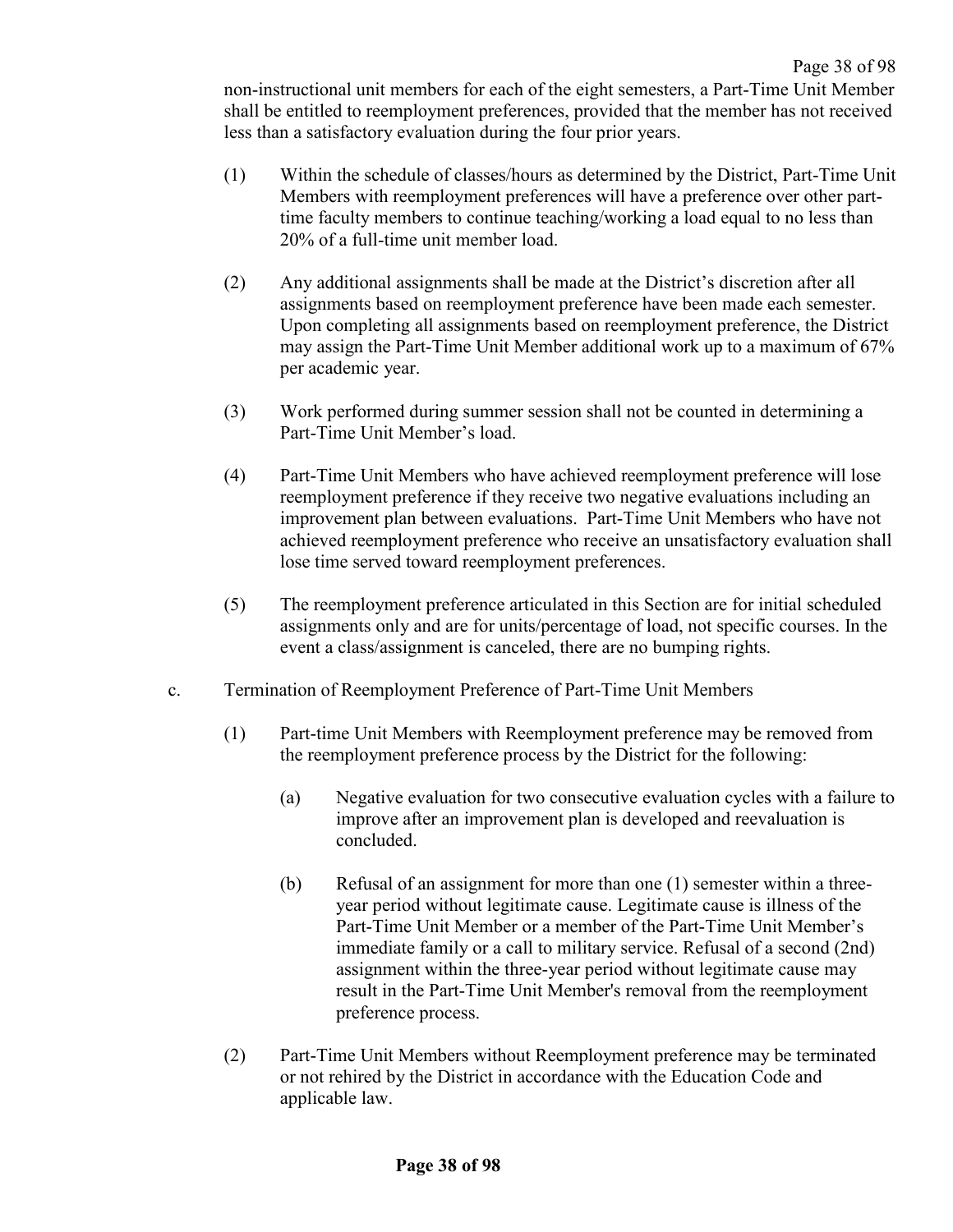## ARTICLE 5 FACULTY EVALUATION PROCEDURE

#### 5.1. GENERAL MATTERS CONCERNING UNIT MEMBER EVALUATION

a. Purpose of Evaluating Unit Members

Because competence is a presumption of initial hiring, the primary purposes of evaluation are: to enhance performance; to promote excellence by providing positive reinforcement, constructive advice, and specific recommendations for improvement; and to further institutional goals and student learning outcomes.

b. Evaluation Criteria

Because full-time faculty members and faculty organizations have a professional responsibility for improving instruction and actively participating in the processes ensuring that the courses and programs provided by the College remain in compliance with accreditation standards, faculty participation in the development, assessment and review of goals, standards and outcomes (including Student Learning Outcomes) for courses, programs and the college as a whole remains an integral part of full-time faculty work.

Unit members shall be evaluated in the following areas:

- (1) Knowledge of subject area (s)
- (2) Performance of responsibilities
- (3) Professional growth and development
- (4) Participation in Student Learning, Course, and Program Assessment, and the cycle of continuous review and improvement.
- c. Evaluation Information
	- (1) All evaluation information shall be factual and shall not include unsubstantiated information such as rumors, gossip, or anonymous letters.
	- (2) Students' written comments provided as part of the evaluation process shall not be excluded from consideration in the evaluation process.
	- (3) Unit members may be evaluated, where appropriate, for their use of learning management systems (e.g., Bridge/CANVAS), course websites, "chat rooms," and other "virtual" means of providing instruction, student conferences, and office hours. The use of all other "electronic media," such as Rate My Professor, Twitter, or personal communications from off-campus sites shall be prohibited.
	- (4) Evaluations shall also include Instructional development and improvement efforts, including participation in developing, assessing, planning, evaluating, maintaining student learning outcomes and, when applicable, program learning outcomes, and a description of how the unit member uses the results of the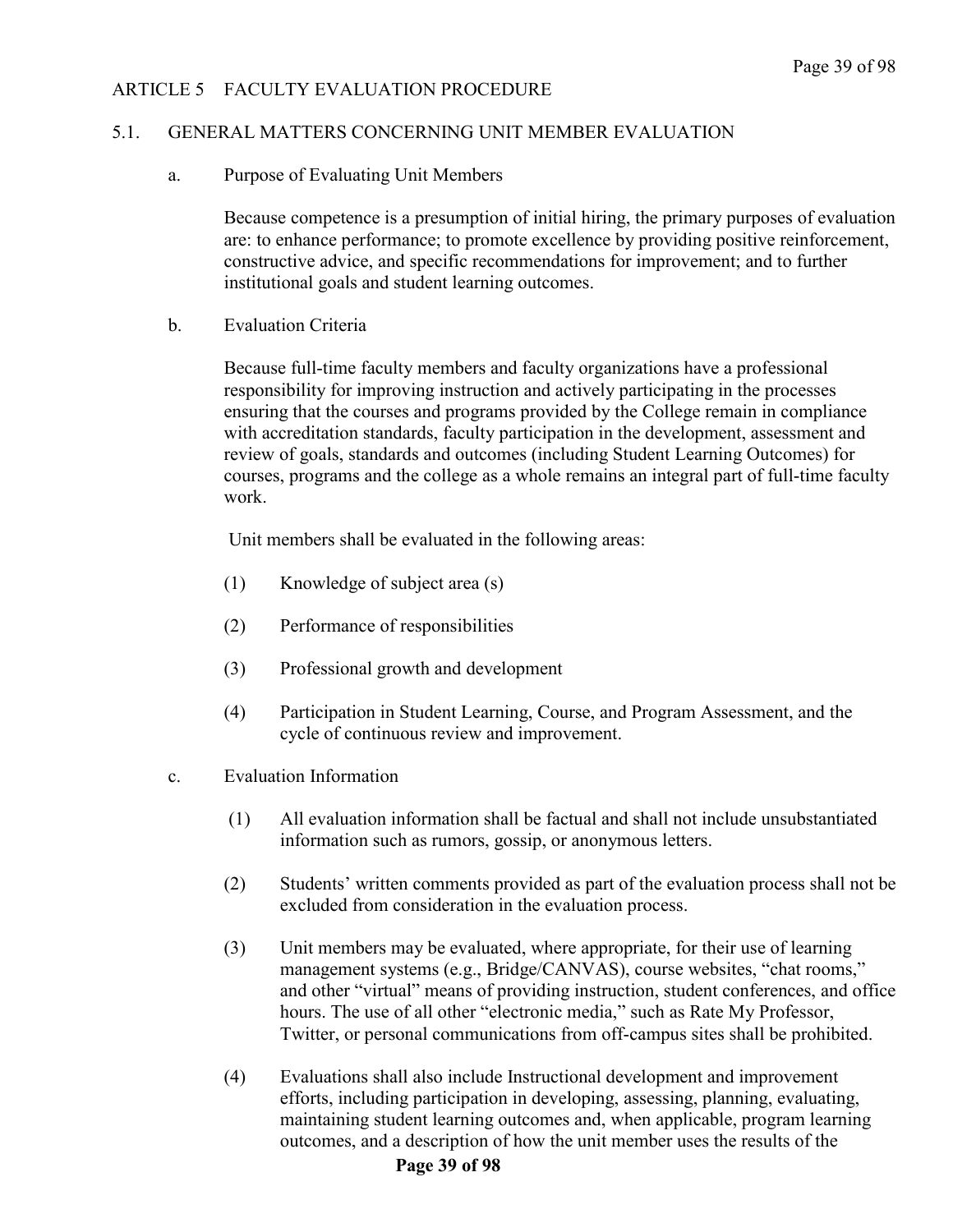Page 40 of 98 assessment of learning outcomes to improve teaching and learning. (See ACCJC Standard  $III(A)(6)$ .)

Individual, full-time unit members may be evaluated for their participation in these processes as part of their professional obligations in the classroom, division, and shared governance organizations, but never for their achievement of any kind of productivity quotas for student enrollment, retention or success in achieving outcomes. Where enrollment, retention, student success, student satisfaction and similar measures are assessed by Divisions or by the District as part of the program review, SLO processes, or processes for ensuring compliance with accreditation standards, they shall be published without identifiers of individual unit members, and only in terms of assessing programs, divisions, and college wide achievements as a whole.

- (5) No evaluation shall be based upon information unrelated to the unit member's performance. The private life of a unit member, including religious, political, and organizational affiliations, age or sexual orientation, or any other protected category shall not be a part of the unit member's evaluation process in any manner whatsoever.
- (6) All evaluation materials shall be in writing and presented to the unit member, who has the option of signing or not signing the material. The unit member's decision shall be so noted and dated by the appropriate District Officer.
- (7) Events that occurred prior to the last scheduled regular evaluation and not included in the last scheduled regular evaluation shall not be included in the current evaluation process. This does not prohibit remediation plans developed as part of the most-recent evaluation.
- d. Evaluation Documents

The following are the documents that may be used in the evaluation process for teaching and non-teaching faculty, as incorporated in this Article by reference and attached to this Article in the Appendix.

- (1) Faculty Evaluation Committee Statement
- (2) Peer Observation Report for Teaching Faculty
- (3) Peer Observation Report for Non-Teaching Faculty
- (4) Peer Observation Report-Addendum for Clinical Nursing Faculty
- (5) Peer Observation Narrative for Teaching Faculty
- (6) Peer Observation Narrative for Non-Teaching Faculty
- (7) Professional Development Self-Evaluation Statement
- (8) Professional Development Self-Evaluation Statement for Non-Teaching Faculty
- (9) Student Evaluation of Teaching Faculty Member (Face-to-Face)
- (10) Student Evaluation of Teaching Faculty Member-Nursing Addendum
- (11) Student Evaluation of Teaching Faculty Member (Correspondence Education/Distance Education)
- (12) Student Evaluation of Non-Teaching Faculty Member
- (13) Administrative Evaluation Full-Time (Teaching and Non-Teaching)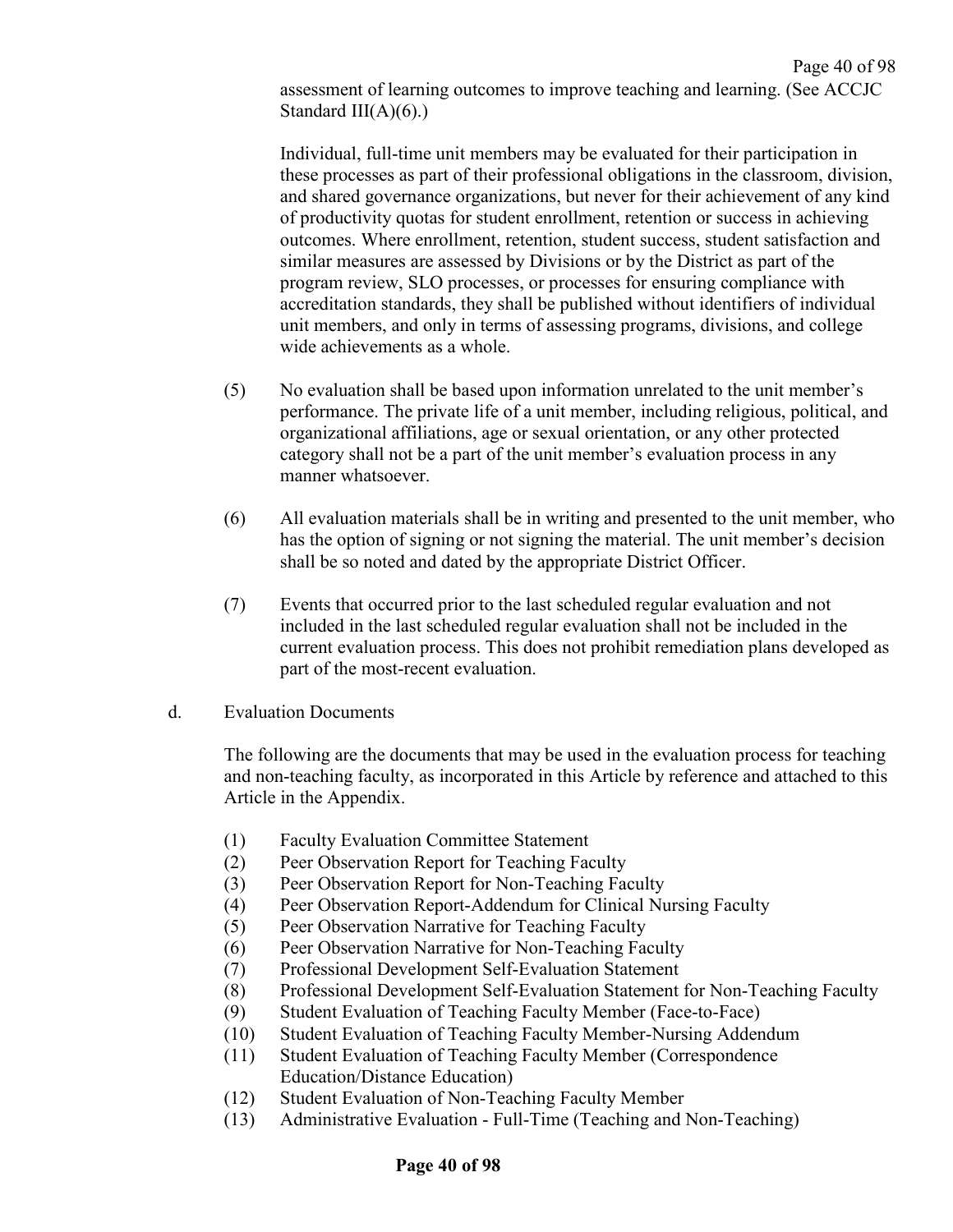- (a) Overall Assessment
- (b) Areas of Strength, Areas Needing Improvement, Remediation Plan
- (c) Remediation Plan Follow-up
- (d) Criteria Guide
- (14) Part-Time Forms (Teaching and Non-Teaching)
	- (a) Student Evaluation of Part-Time Teaching Faculty (Face-to-Face)
	- (b) Student Evaluation of Part-Time Teaching Faculty (Correspondence Education/Distance Education)
	- (c) Student Evaluation of Part-Time Non-Teaching Faculty
	- (d) Administrative Evaluation Part-Time (Teaching and Non-Teaching)
		- 1. Overall Assessment Part-Time
		- 2. Areas of Strength/Areas Needing Improvement
		- 3. Criteria Guide

For the purposes of evaluation, all ITV and online instruction shall be evaluated employing the Peer Observation Narrative, and administrative evaluation forms employed for face-to-face modes of instruction.

e. Chief Instructional Officer and Chief Student Services Officer

This evaluation procedure is designed for all unit members, including teaching faculty, counseling and other non-teaching faculty and part-time faculty. Depending on their functions as outlined in their job descriptions, some unit members report to the Chief Instructional Officer, while other unit members report to the Chief Student Services Officer or designee. Where the roles of the Chief Officers in the evaluation process are identical, the term "appropriate District Officer" shall refer herein either to the Chief Instructional Officer or the Chief Student Services Officer, or their respective administrator designees. All evaluations shall be reviewed and signed by the Chief Instructional Officer and/or Chief Student Services Officer.

- f. Weeks Defined
	- (1) The term "week of instruction," as used in the Article, shall correspond to the week of instruction indicated on the current year's Academic Calendar, as approved by the Board of Trustees.
	- (2) For classes scheduled other than on an 18-week semester, the time periods for the completion of evaluation steps shall be in proportion to an 18-week semester. For example, the twelfth (12th) week of an 18-week class shall be the same as the sixth (6th) week of a 9-week class.
- g. Definition of Other Key Terms
	- (1) The term "tenured faculty" is used in this Article to mean a unit member who has been granted full-time permanent status by the District. A tenured faculty member may also be referred to as a "regular" employee.
	- (2) The term "contract faculty" is used in this Article to mean a unit member who is serving in a probationary status and has not yet been granted regular, full-time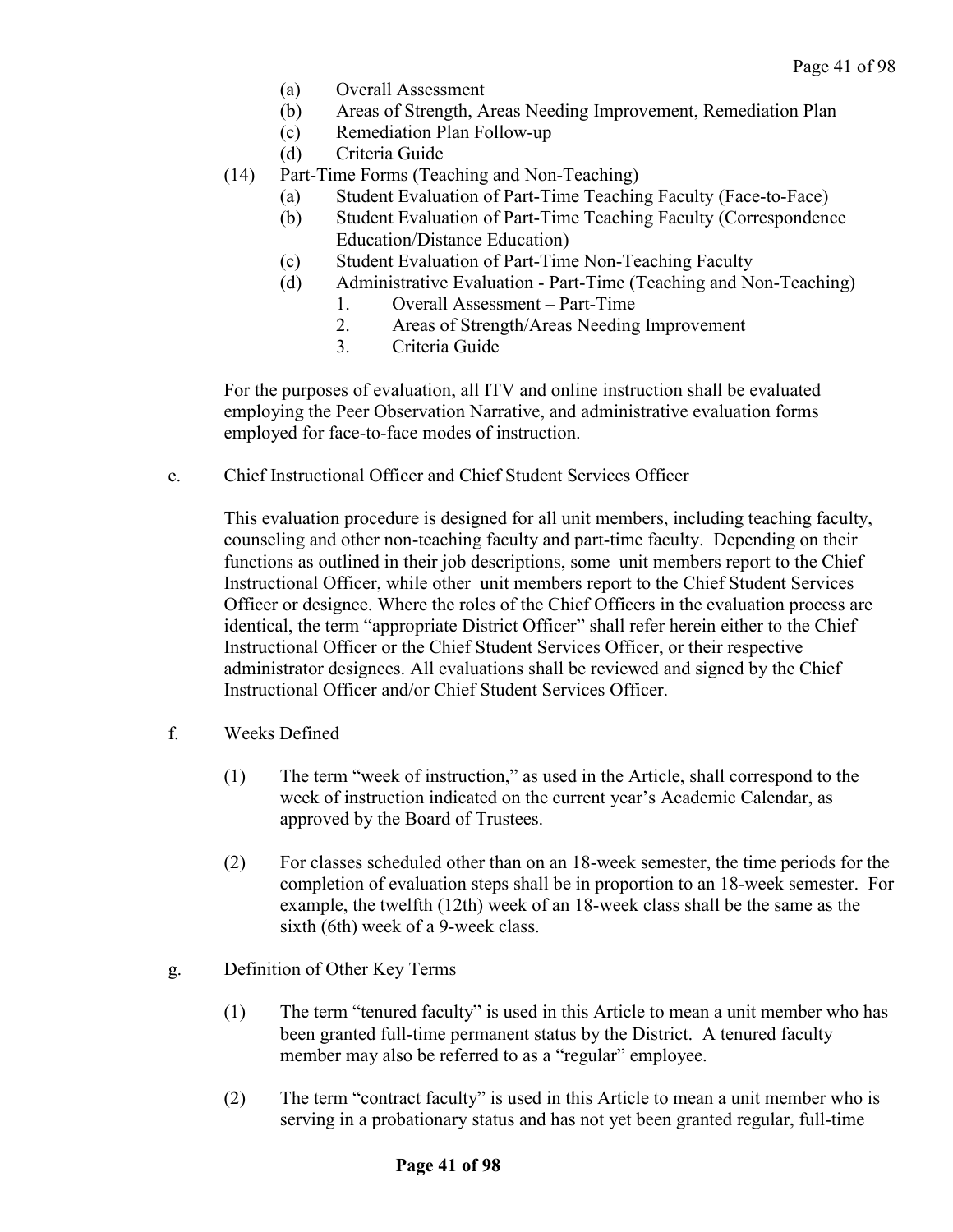permanent status by the District. A contract faculty member may also be referred to as a "probationary" employee.

(3) The term "adjunct faculty" is used in this Article to mean a temporary, part-time faculty member.

## 5.2. FACULTY EVALUATIONS AND THE GRANTING OF REGULAR STATUS (TENURE)

- a. The decision to grant regular status (tenure) to a contract faculty member is made by the Board of Trustees on recommendation of the Superintendent/President and the appropriate District Officer.
- b. The recommendation by the Superintendent/President and the appropriate District Officer is based on the work performance of the contract faculty member as documented by the results of the faculty member's evaluation.
- c. Steps Leading to the Granting of Regular Status (Tenure)

The faculty and District shall adhere to the tenure process for community colleges outlined in the California Education Code, namely:

- (1) If a contract employee is working under his or her first contract, the governing board, at its discretion and not subject to judicial review except as expressly provided in the California Education Code, shall elect one of the following alternatives:
	- (a) Not enter into a contract for the following academic year.
	- (b) Enter into a contract for the following academic year.
	- (c) Employ the contract employee as a regular employee (tenured) for all subsequent academic years.
- (2) If a contract employee is working under his or her second contract, the governing board, at its discretion and not subject to judicial review except as expressly provided in the California Education Code, shall elect one of the following alternatives:
	- (a) Not enter into a contract for the following academic year.
	- (b) Enter into a contract for the following two academic years.
	- (c) Employ the contract employee as a regular employee (tenured) for all subsequent academic years.
- (3) Upon completion of a contract employee's third consecutive contract entered into pursuant to the California Education Code, the governing board shall elect one of the following alternatives:
	- (a) Employ the probationary employee as a regular (tenured) employee for all subsequent academic years.
	- (b) Not employ the probationary employee as a tenured employee
- f. Offering of Contract by March 15

# **Page 42 of 98**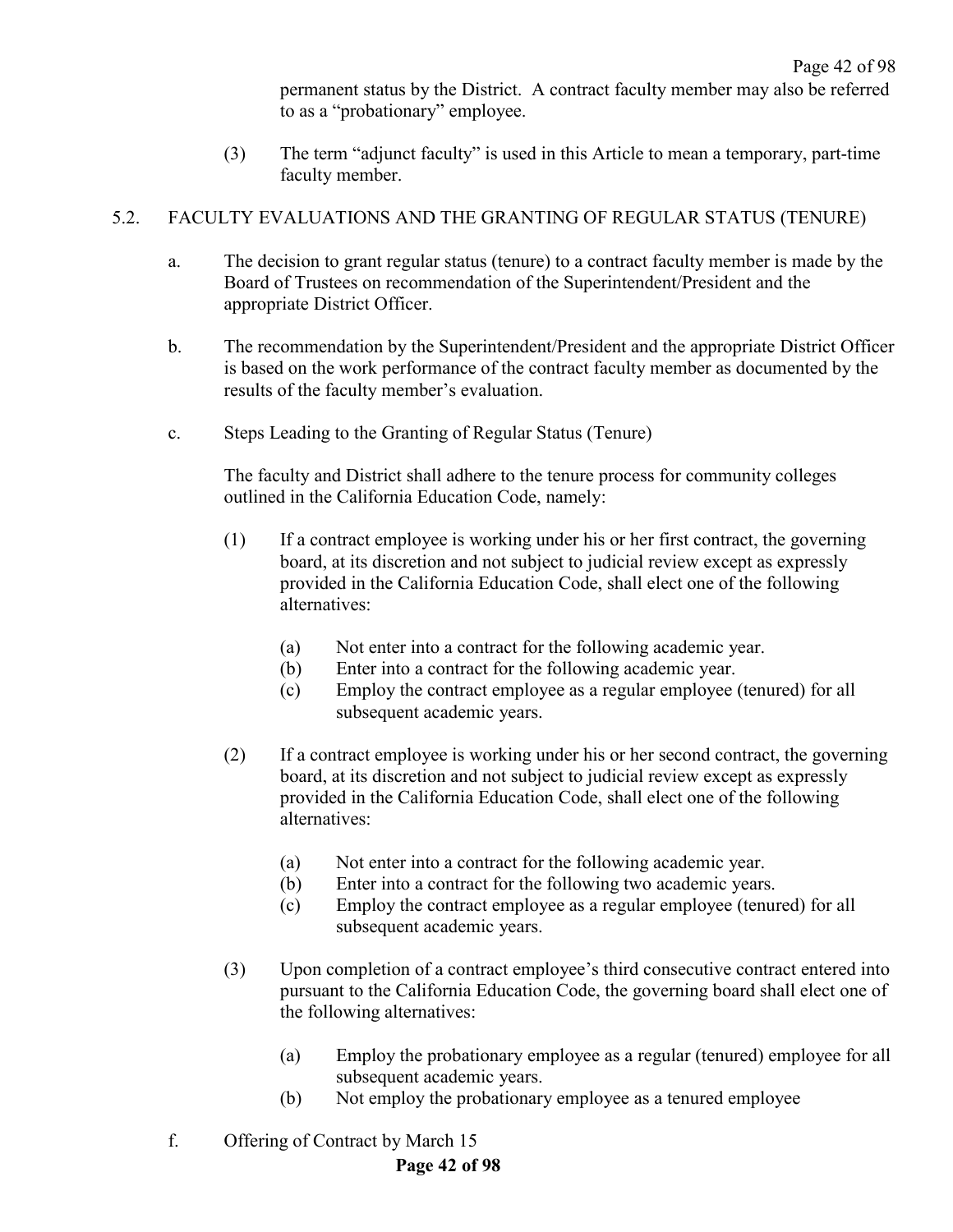Faculty members successfully completing each step leading to the granting of tenure described in paragraph I shall be so notified by the appropriate Chief District Officer and offered a contract no later than the March 15 preceding the academic year to which the contract applies.

## 5.3. FACULTY EVALUATION PROCEDURE

All teaching and counseling faculty, whether full-time, part-time, or adjunct (including counsellors, administrators, and retirees employed as an adjunct or for "overload" outside their primary assignment) are to be evaluated during their first semester of employment whether this takes place during the Fall or Spring semester.

Subsequently, full-time faculty are to be routinely evaluated during the Fall semester, and parttime/adjunct faculty are to be routinely evaluated during the Spring semester, in the absence of identified emergencies or a faculty member's explicit request in the course of any "remediation," process. All such "emergency," modifications of the evaluation schedule require agreement of the affected full-time, parttime, or adjunct faculty member.

All unit members are to be evaluated according to the yearly schedule already set forth in the Agreement with regard to progress towards tenured status, the evaluation of tenured faculty, and the evaluation of part-time/adjunct faculty; i.e. probationary full-time faculty are evaluated during their first, second, third and fourth years of employment and every three years thereafter, while part-time/adjunct faculty are evaluated during their first semester of employment and every three years thereafter.

- a. Overview
	- (1) Tenured faculty members are evaluated once every three years, beginning in the third academic year following the academic year in which tenure was granted.
	- (2) Contract faculty members, consisting of faculty members employed in their first (1st) second (2nd), third (3rd) or fourth (4th) year of service, are evaluated once each year.
	- (3) The evaluation process for tenured and contract faculty members begins in the Fall Semester and concludes by February 15 of the following Spring Semester.
	- (4) Upon completion of the evaluation process, documents pertaining to the evaluation shall be placed in the faculty member's permanent personnel file. The documents used in the faculty evaluation process are listed in Section 5.1.d.
	- (5) For contract faculty members beginning service in the Spring Semester, all steps in the evaluation process outlined in this Article, including time periods for the granting of tenure, shall apply, except that the evaluation process for the first (1st) year of service shall be completed no later than February 15 of the following year after the start of service.
- b. Notification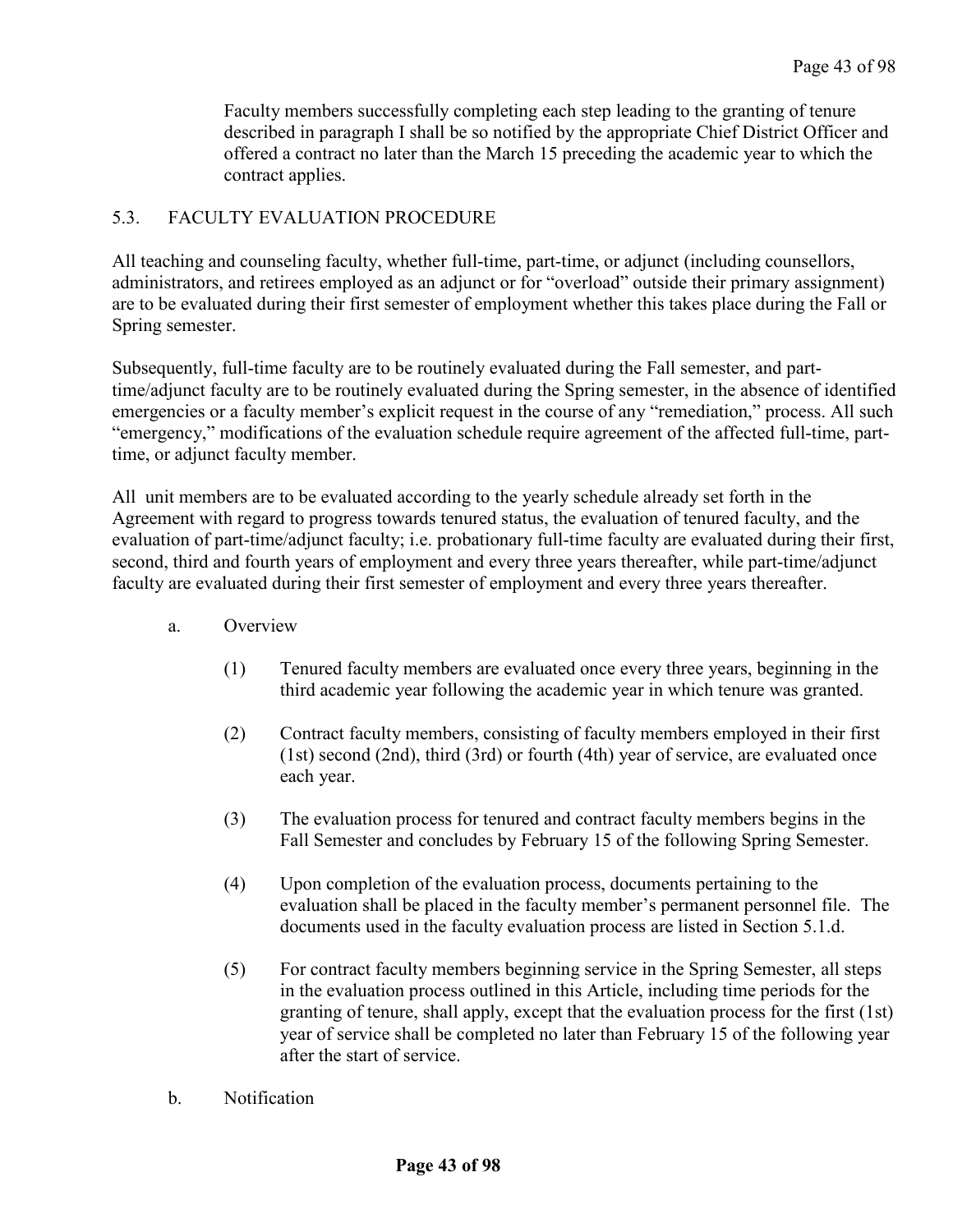- (1) For all teaching and non-teaching faculty undergoing evaluation, the evaluation process begins with notification of upcoming evaluation between the first (1st) and third (3rd) weeks of the semester.
- (2) The Chief Human Resource Officer shall prepare the evaluations packets for pickup by faculty by the end of the fourth (4th) week of the semester.
- (3) The division chair shall meet individual1y with the evaluatee during the fifth (5th) week (a meeting that is optional for part-time and adjunct faculty, and may be carried out via e-mail and other media).
- (4) The division chair shall complete the Faculty Evaluation Committee Statement for delivery to the appropriate District Officer by the end of the sixth (6th) week.
- (5) The selection of peer evaluators and scheduling the classroom visit shall occur by the end of the sixth (6th) week.
- (6) The evaluatee shall complete and deliver the Professional Development Self-Evaluation Statement to the Division Chair by the end of the seventh (7th) week.
- (7) The administration of student evaluations shall be completed by the end of the eighth (8th) week.
- (8) The evaluatee meeting with the division chair and/or peer evaluators shall be completed by the end of the tenth (10th) week.
- (9) The District Officer's staff shall deliver summaries and tabulations of the student evaluation forms to all members of the faculty Evaluation Committee by the end of the tenth (10th) week.
- (10) The division chair or peer evaluators shall deliver completed evaluation documents to the appropriate District Officer by the end of the twelfth (12th) week.
- (11) The District Officer shall complete and deliver his or her Administrative Evaluation by the end of the fifteenth (15th) week.
- (12) Any conferences regarding the evaluation process and outcomes between the District Officer and faculty concluded by the end of the sixteenth (16th) week of the semester.
- c. Selection of Peer Evaluators and Formation of Faculty Evaluation Committee
	- (1) Two tenured peer faculty evaluators are required in the evaluation of faculty members. For teaching faculty, one of the faculty evaluators shall be the chair of the division to which the faculty member is assigned. For non-teaching faculty, one of the faculty evaluators may be the chair of the division to which the faculty member is assigned.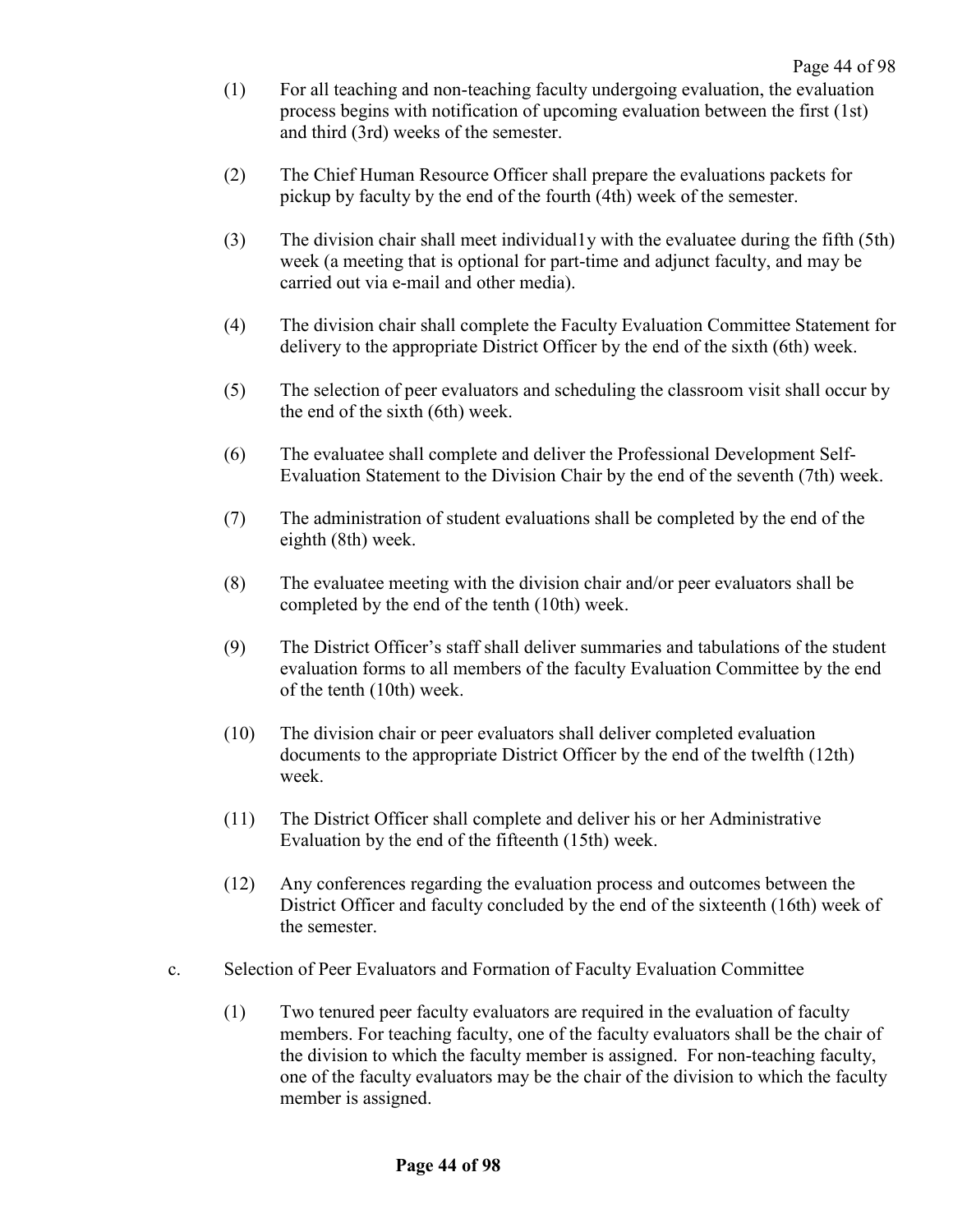- (2) By the end of the fourth (4th) week of instruction the division chair and the faculty member being evaluated shall form the Faculty Evaluation Committee, consisting of the division chair, faculty member being evaluated and a second peer evaluator, who shall be selected by the mutual agreement of the division chair and faculty member.
- (3) For teaching faculty, the second faculty evaluator shall be from the same or closely-related discipline as the faculty member being evaluated. For nonteaching faculty, the faculty evaluators shall be from the same or closely-related area as the faculty member being evaluated.
- (4) For teaching faculty, the second faculty evaluator shall not serve as the evaluator for the same faculty member for more than two (2) consecutive academic years. For non-teaching faculty, neither faculty member shall be required to serve as an evaluator for the same faculty member for more than two (2) consecutive academic years.
- (5) In the event a peer faculty evaluator cannot be selected, the appropriate District Officer shall meet with the affected faculty members, hear the issues, and facilitate the selection of peer observers by the end of the fourth (4th) week of instruction.
- (6) If the faculty member being evaluated is the division chair, the division chair shall select two peer evaluators from among tenured faculty to form the Faculty Evaluation Committee.
- (7) The division chair shall document the formation of the Faculty Evaluation Committee by completing the Faculty Evaluation Committee Statement and shall deliver it to the appropriate District Officer by the end of the fourth (4th) week of instruction.
- d. Student Evaluation of Non-Teaching Faculty Member
	- (1) By the end of the eighth (8th) week of instruction, a full-time staff member of the office of the appropriate District Officer will have administered the student evaluation of faculty member for each faculty member being evaluated. For nonteaching faculty, student evaluations shall be administered to a maximum of thirty (30) students. The forms shall be the Student Evaluation of Non-Teaching Faculty member.
	- (2) By the end of the tenth (10th) week of instruction, the staff of the appropriate District Officer shall have completed tabulations and summaries of the student evaluation forms and shall have distributed the summaries and tabulations to members of the Faculty Evaluation Committee. The office of the appropriate District Officer shall retain copies of all evaluation documents, including original student evaluation forms. Only summary information will be retained beyond the evaluation year. Original student evaluation forms shall be shredded by the staff of the appropriate District Officer upon completion of the evaluation process.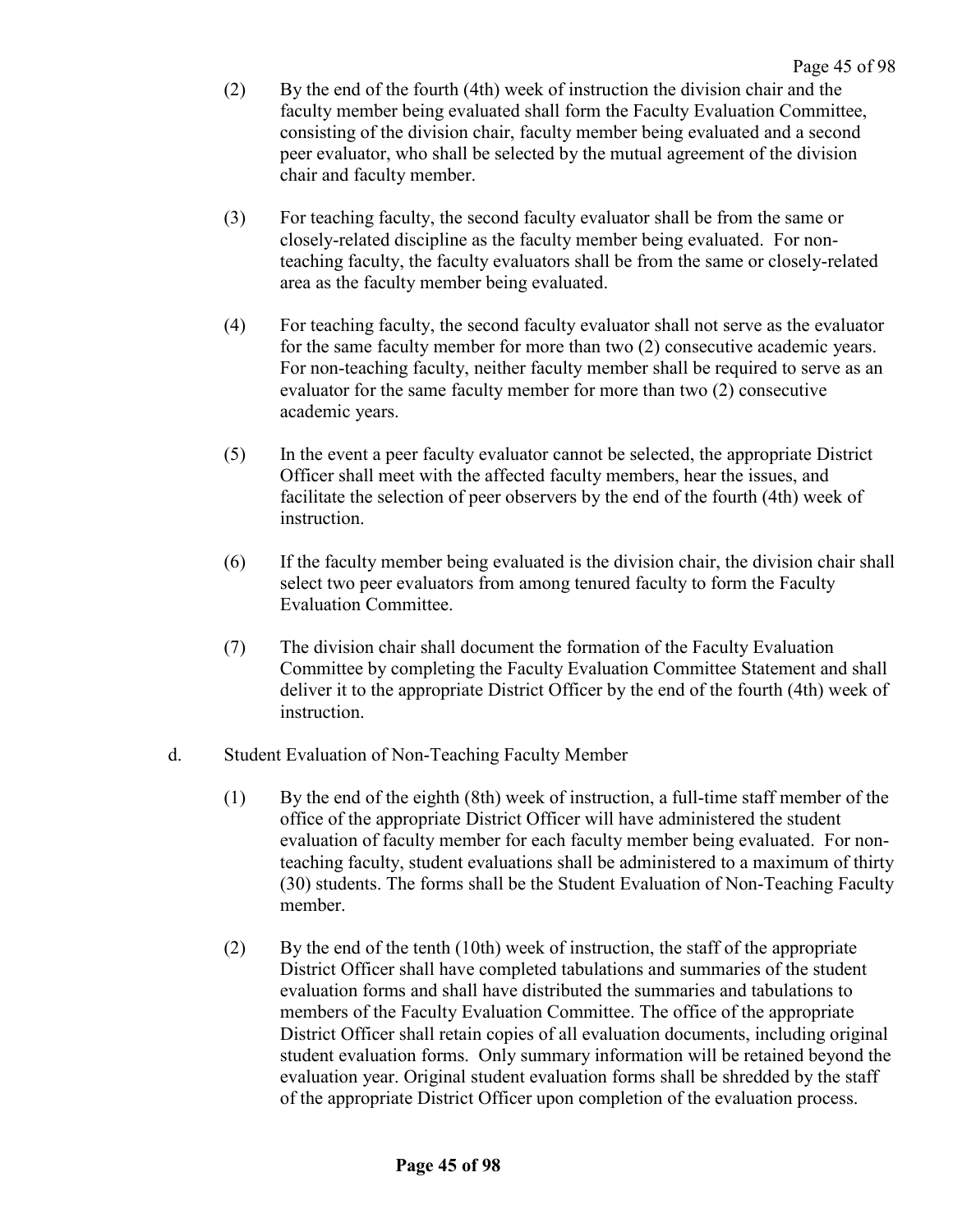- (3) The faculty and District recognize the confidential nature of student observations and are committed to assuring that confidentiality will be maintained throughout the evaluation process.
- e. Student Evaluation of Teaching Faculty Member
	- (1) By the end of the eighth  $(8<sup>th</sup>)$  week of instruction, a full-time staff member of the office of the appropriate District Officer will have administered the student evaluation of faculty member for each faculty member being evaluated. For instructional faculty, student evaluations shall be administered in a maximum of two (2) classes, one of which may be a distance education class. The forms shall be either the Student Evaluation of Faculty Member—Face-to-Face or Student Evaluation of Faculty Member—Distance Education, or both, as appropriate.
	- (2) By the end of the tenth (10th) week of instruction, the staff of the appropriate District Officer shall have completed tabulations and summaries of the student evaluation forms and shall have distributed the summaries and tabulations to members of the Faculty Evaluation Committee. The office of the appropriate District Officer shall retain copies of all evaluation documents, including original student evaluation forms. Only summary information will be retained beyond the evaluation year. Original student evaluation forms shall be shredded by the staff of the appropriate District Officer upon completion of the evaluation process.
	- (3) The faculty and District recognize the confidential nature of student observations and are committed to assuring that confidentiality will be maintained throughout the evaluation process.
- f. Peer Evaluators' Classroom Observations and Reporting
	- (1) By the end of the eleventh (11th) week of instruction, peer evaluators will arrange with the faculty member being evaluated to observe a classroom or laboratory session at a mutually agreed upon date and time. The peer evaluators shall use the Peer Observation Report and Peer Observation Narrative forms in reporting the results of their classroom observations.
	- (2) Each peer evaluator shall prepare his or her own Peer Observation Report and Narrative.
- g. Professional Development Self-Evaluation Statement

By the end of the seventh  $(7<sup>th</sup>)$  week of instruction the faculty member will write and deliver to the division chair (or to the two peer evaluators if the division chair is the faculty being evaluated) a completed Professional Development Self- Evaluation Statement.

- h. Meeting with Teaching Faculty Member and Division Chair
	- (1) By the end of the tenth  $(10<sup>th</sup>)$  week of instruction, the faculty member being evaluated shall meet with the division chair (or with the two peer evaluators if the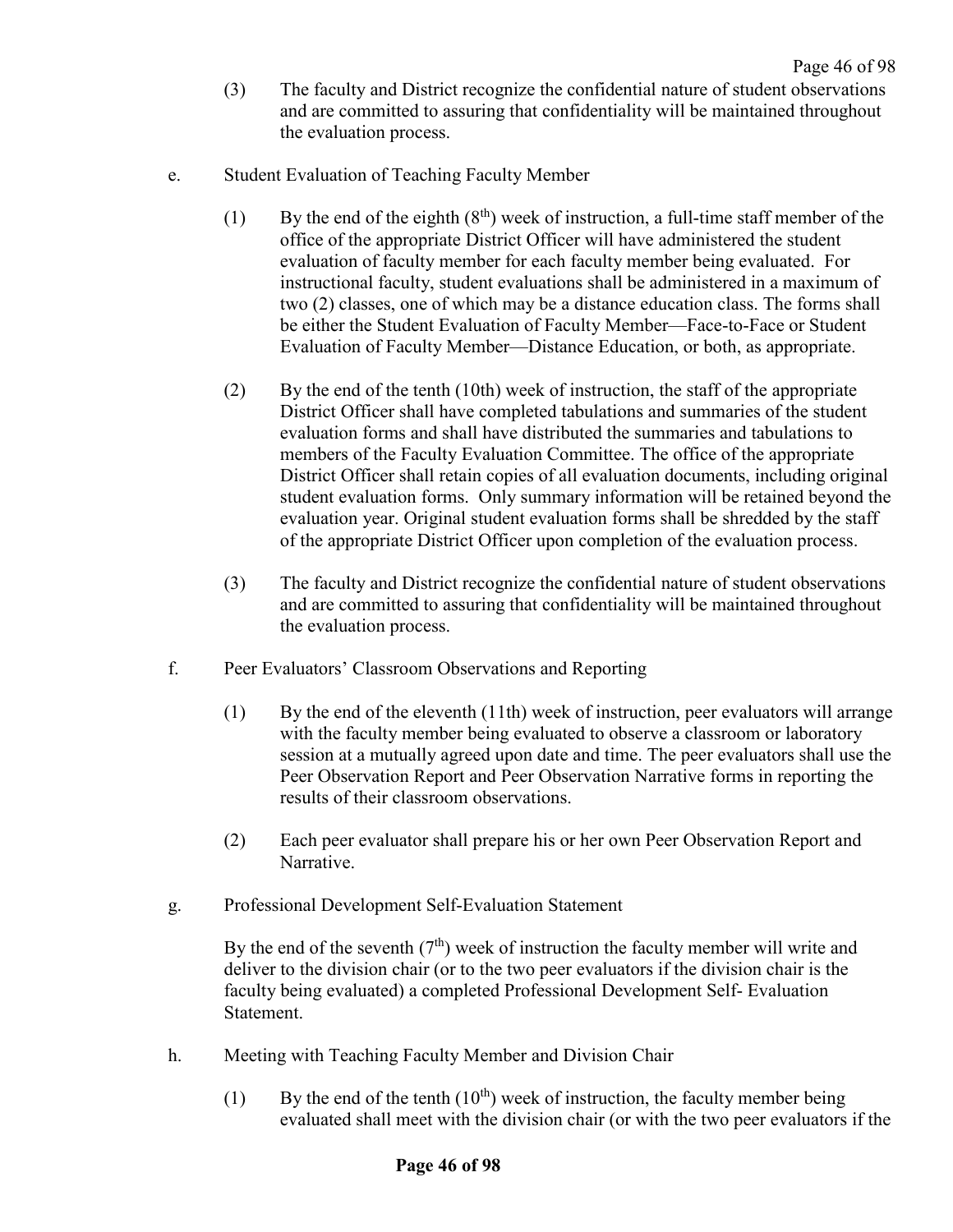division chair is the faculty being evaluated) to review and discuss all evaluation documents completed to date, which shall consist of:

- (a) Peer Observation Reports
- (b) Peer Observation Narratives
- (c) Professional Development Self-Evaluation Statement
- (d) Copies, provided by the staff of the appropriate District Officer, of summaries of Student Evaluations of Faculty Member (Face-to Face and Distance Education)
- (2) By the end of the twelfth  $(12<sup>th</sup>)$  week the division chair (or one of the peer evaluators if the division chair is the faculty being evaluated) shall deliver to the appropriate District Officer the evaluation documents completed to date:
	- (a) Peer Observation Reports
	- (b) Peer Observation Narratives
	- (c) Professional Development Self-Evaluation Statement
- i. Meeting with Non-Teaching Faculty Member and Division Chair
	- (1) By the end of the tenth  $(10<sup>th</sup>)$  week of instruction, the faculty member being evaluated shall meet with the division chair (or with the two peer evaluators if the division chair is being evaluated) to review and discuss all evaluation documents completed to date, which shall consist of:
		- (a) Peer Evaluation Reports
		- (b) Peer Evaluation Narratives
		- (c) Professional Development Self-Evaluation Statement
	- (2) By the end of the twelfth  $(12<sup>th</sup>)$  week, the Non-teaching Faculty Evaluation Committee shall deliver to the appropriate District Officer the completed evaluation documents.
- j. Administrative Evaluation and Conference

In full-time faculty evaluation, the tools for assessing or documenting such faculty work as part of the Administrative Evaluation are limited to the following:

- a. course syllabi;
- b. the Professional Self-Evaluation Statement;
- c. records of division-level work on Student Learning Outcomes, Program Review, Course Outlines of Record, and other relevant processes;
- d. records of participation in shared governance committees;
- e. records of delivering faculty education via Flex and other presentations;
- f. records of conference and other participations outside the College itself,
- g. evaluation forms.
- (1) By the end of the fifteenth (15th) week of instruction, the appropriate District Officer shall complete and deliver to the teaching faculty member the completed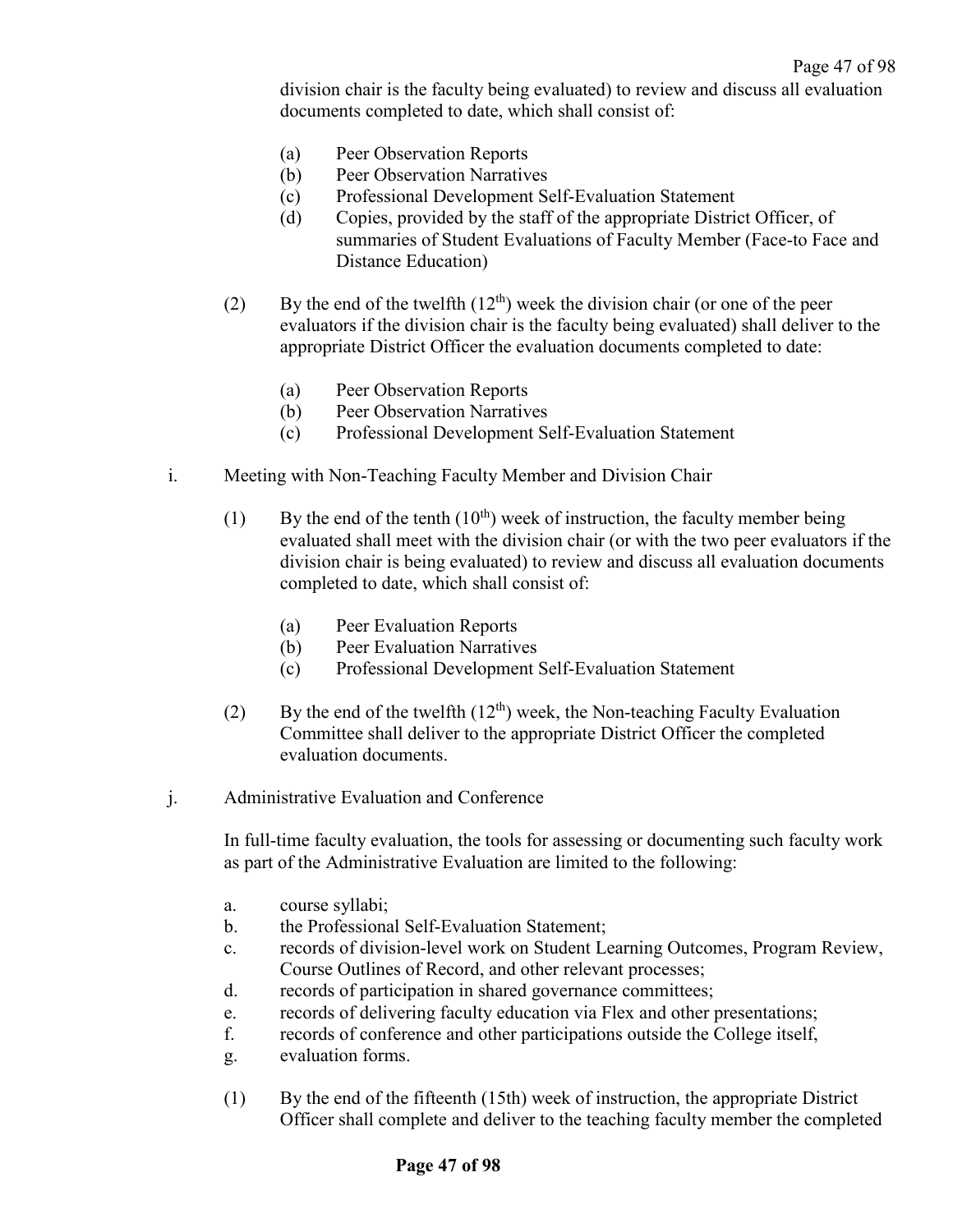Administrative Evaluation. The Administrative Evaluation shall be based on his or her review of all documents completed, namely:

- a. Peer Observation Reports
- b. Peer Observation Narratives
- c. Professional Development Self-Evaluation Statement
- d. Summaries of Student Evaluations of Faculty Member (Face-to Face and Distance Education)
- (2) By the end of the fifteenth (15th) week of the semester, the appropriate District Officer shall complete and deliver to the non-teaching faculty member the completed Administrative Evaluation. The Administrative Evaluation shall be based on his or her review of all documents submitted.
- (3) The faculty member being evaluated or the appropriate District Officer may request an evaluation conference to review the evaluation process and its results. The conference shall take place no later than the end of the sixteenth (16th) week of instruction.
- (4) For non-teaching faculty, either the faculty member or the appropriate District Officer may request the presence of the faculty Evaluation Committee at the evaluation conference.
- k. Remediation Plan
	- (1) In the event a contract or regular faculty member receives an unsatisfactory evaluation finding as determined by, a) an overall score of less than twenty (20) on the Administrative Evaluation for Teaching Faculty, b) an overall score of less than twenty (20) on the Administrative Evaluation for Non-Teaching Faculty, or c) of eight  $(8)$  or more scores of zero  $(0)$  or one  $(1)$  across all the multiple measures of evaluation for teaching and non-teaching faculty, the appropriate District Officer shall state in writing in the Administrative Evaluation the specific areas in which the faculty member needs improvement and a remediation plan for the faculty member.
	- (2) The completion of a remediation plan shall not be required for any contract faculty who has been formally notified that he or she will not be renewed by March 15.
	- (3) For purposes of this section, only the student evaluation summary shall be used, and only whole numbers on the student evaluation summary shall be used. That is, decimals are always rounded down.
	- (4) The appropriate District Officer may, at his or her option, make a classroom or counseling session observation visit in order to further the formulation of the remediation plan.
	- (5) For all full-time teaching and non-teaching faculty undergoing the remediation process pursuant to an unsatisfactory evaluation, the appropriate District Officer shall include: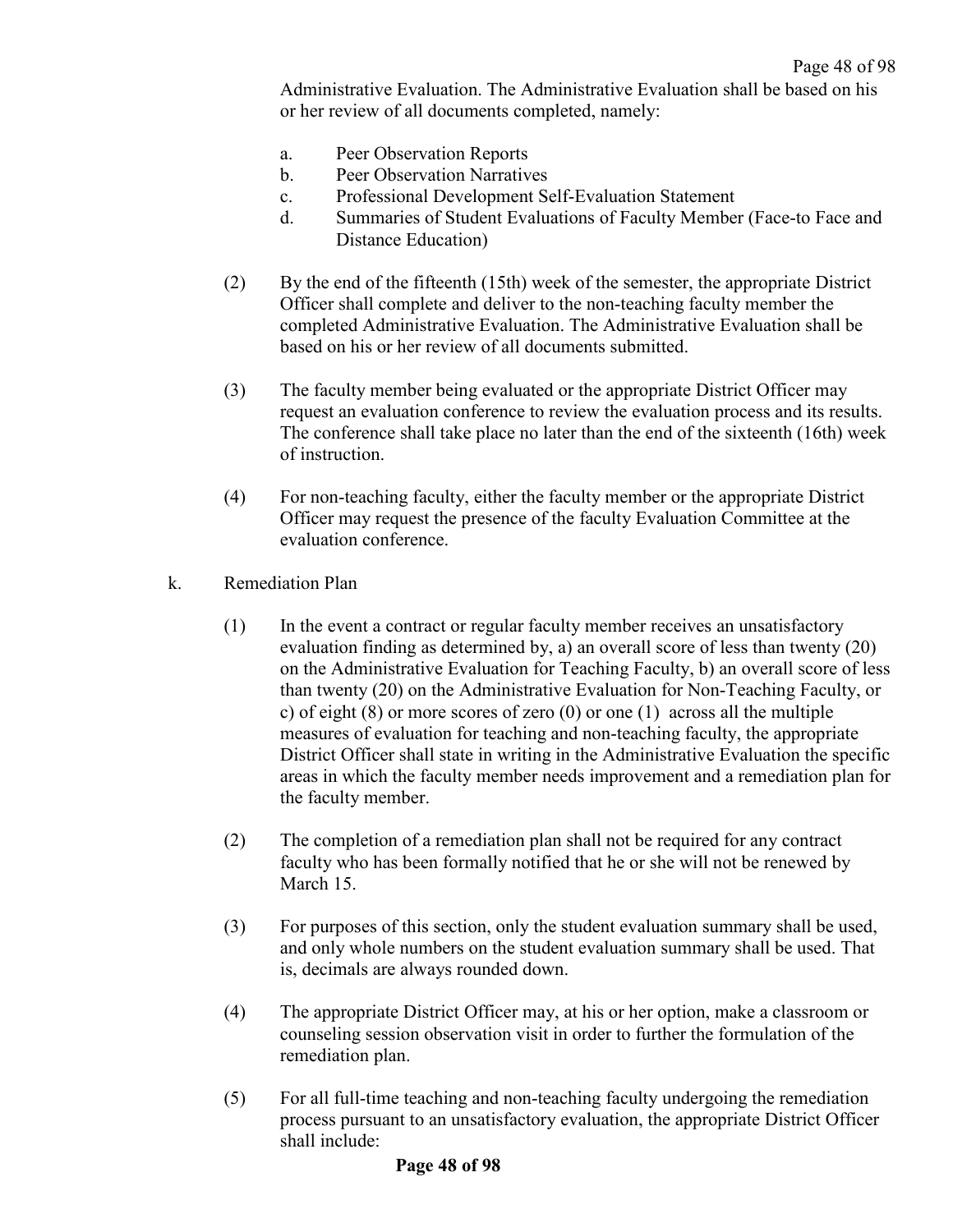- (a) a clear identification of the reasons for the unsatisfactory evaluation,
- (b) a clear statement of the goals for the remediation process,
- (c) a "deadline," date no later than the sixth (6th) week of the following semester for the conclusion of the remediation process, and
- (d) communication to the affected faculty member no later than the last day of the semester during which the evaluation shall have taken place. The Administration shall inform the affected faculty member of the success or failure of the remediation process no later than March 1 of the Spring semester.
- l. Appeal Process

The unit member may grieve the evaluation process (including any attempt by the District to introduce anonymous materials, personal attacks, or forms/documents unspecified in the evaluation process outlined by this agreement), but not the contents of the evaluation materials.

The unit member may submit comments, a rebuttal statement, and/or supporting documentation regarding the evaluation after receipt of the final, signed evaluation form. The unit member's submission will be attached to the evaluation and included in the unit member's permanent personnel file.

- m. Adjunct Faculty Evaluations for Teaching Faculty
	- (1) The District and Association agree that all part-time/adjunct faculty are evaluated,
		- (a) only in terms of the "peer observation," and "administrative assessment," forms intended for part-time faculty, and
		- (b) the various student evaluation forms intended for full-time faculty in the various modes of instruction, and that this includes all part-time/adjunct faculty in non-credit programs.

All part-time/adjunct faculty shall submit the Professional Development Self Evaluation Statement employed by full-time faculty.

All part-time and adjunct faculty members, whether for /credit or non-credit instruction, are required to participate in the development and improvement of learning outcomes, program review, and other processes relevant to accreditation by submitting student learning outcomes assessments at the end of each semester, and shall be made an obligatory subject of their evaluation. These student learning outcomes assessments shall be for their individual courses, and only these individual course assessments may be considered as an obligatory aspect of their evaluation. The part-time or adjunct faculty member who chooses to participate in learning outcomes, program review, and accreditation processes beyond the level of individual courses shall have the right to have their documentation of that participation included for consideration in their evaluation at their own discretion alone. No record of the rates of "student retention," "student success," or other similar measures may be considered as part of a faculty member's evaluation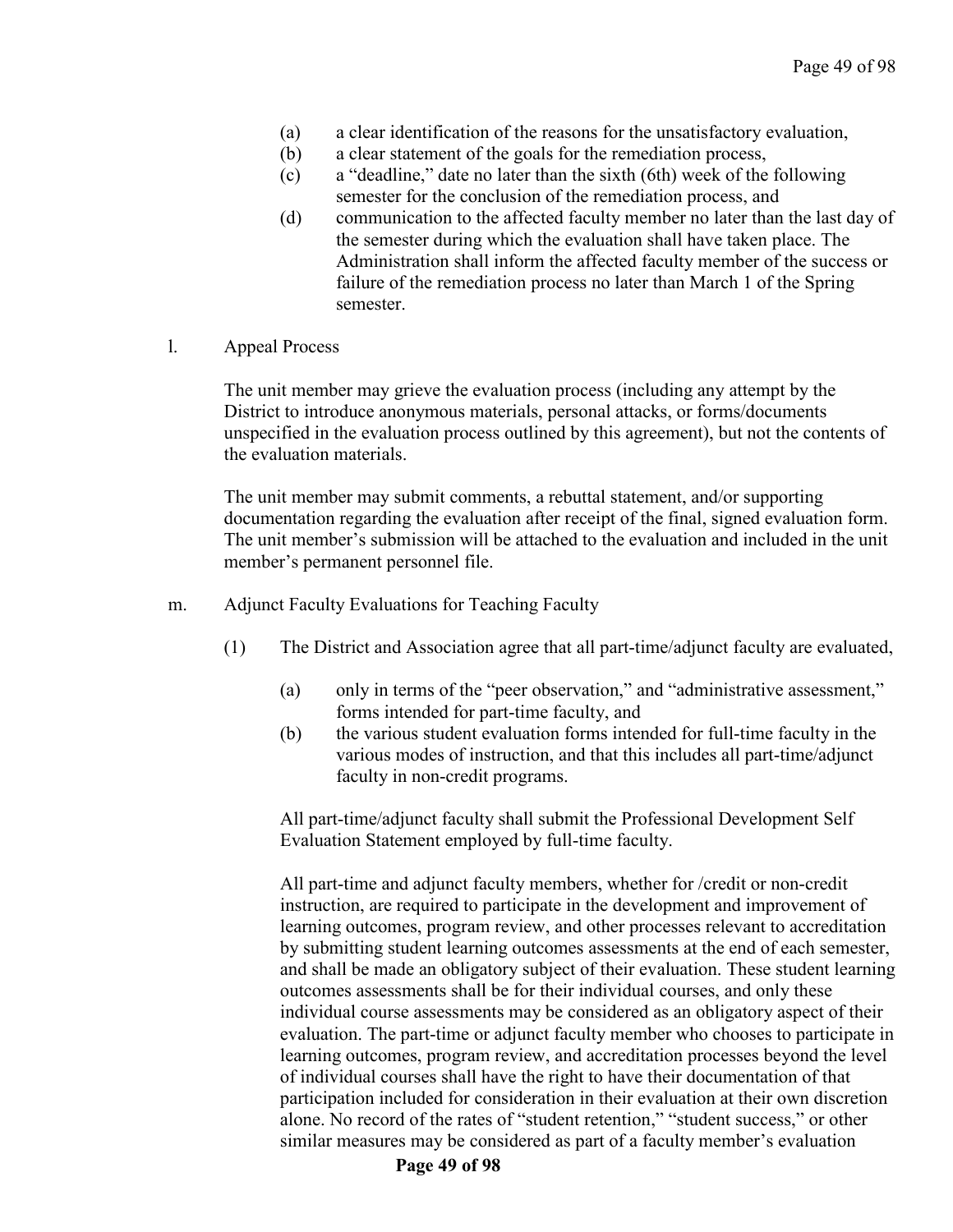process or included in their permanent personnel file, except in the extraordinary conditions described under Article 8 ("Safety Conditions of Employment") or Section 9.2.d ("Discipline") of the CBA.

The positive contributions of a part-time and adjunct faculty shall be taken into account as part of their Administrative Evaluation.

The tools for assessing such work as part of the Administrative Evaluation shall be limited to:

- a. course syllabi,
- b. the Professional Development Self-Evaluation Statement,
- c. other record of work, conference participation, student learning outcome assessment, and other documentation as the faculty member may choose to supply, and
- d. peer and administrative observations.
- (2) All classroom adjunct faculty observation scheduling records shall be maintained by the Chief Human Resources Officer in support of the Chief Instructional Officer.
- (3) Evaluations shall be administered in the first (1st) or second (2nd) semester of the adjunct faculty member's employment, and a minimum of every two (2) years thereafter.
- (4) By the first (1st) week of the Fall Semester, the Chief Human Resources Officer shall have ready for distribution packets containing all evaluation documents for adjunct faculty, listed herein in Section 5.3.m.(1).
- (5) The Chief Instructional Officer shall confer with division chairs, the Assistant Dean of Distance Education, the Needles Center director, and the Chief Human Resources Officer at the beginning of each semester to prepare a schedule for the classroom evaluation of adjunct faculty for the Blythe campus and the Needles Center.
- (6) The Chief Human Resources Officer shall be responsible for tabulating and summarizing all student evaluations and providing the summaries to the Chief Instructional Officer.
- (7) Because of the large number of adjunct faculty, and in light of the geographic distance between the Blythe campus and Needles center, the evaluations of adjunct faculty would be handled in the spirit of collegiality and shared responsibility. The following individuals form the pool from which to schedule classroom observations and student evaluations of adjunct faculty:
	- (a) Blythe campus: division chair or division chair's designee, Assistant Dean of Distance Education, Associate Dean of Nursing, Chief Instructional Officer.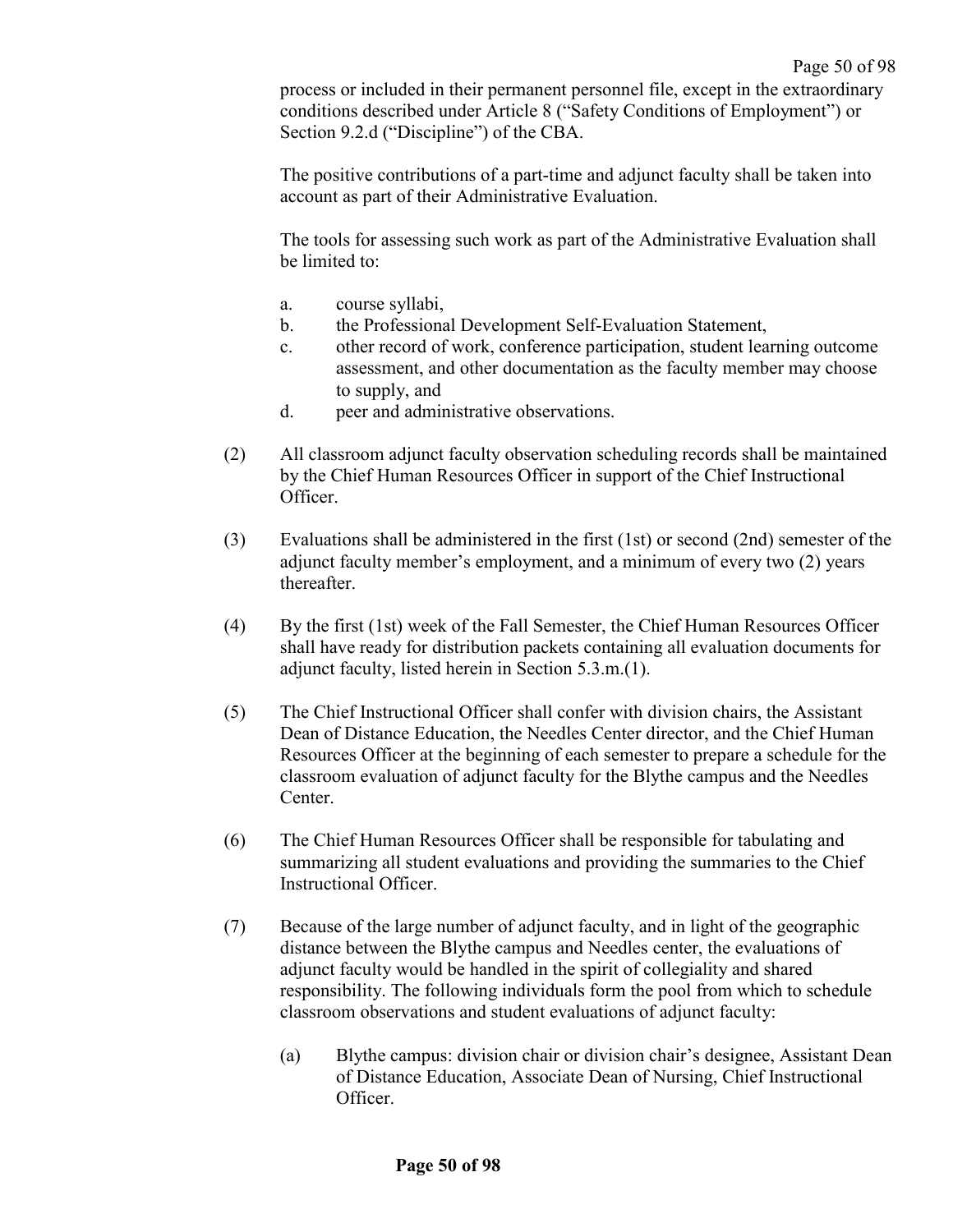- (b) Needles Center: division chair or division chair's designee, Assistant Dean of Distance Education, Associate Dean of Nursing, Chief Instructional Officer, Director of the Needles Center.
- (8) The evaluator conducting the classroom observation shall contact the adjunct faculty member prior to the end of the semester in which the observation took place and arrange a meeting for review of the observation results.
- (9) In the event of a rating of unsatisfactory, as evidence by a score of less than twenty (20) on the Peer Observation Report, the adjunct faculty member may request, at his or her option, that the Chief Instructional Officer schedule another classroom observation by a peer evaluator or by an administrative evaluator.
- n. Adjunct Faculty Evaluations for Non-Teaching Faculty
	- (1) Evaluations of non-teaching adjunct faculty shall be performed by a full-time faculty member mutually agreed upon by the division chair and the non-teaching faculty member being evaluated. All part-time and adjunct faculty members, whether for /credit or non-credit instruction, are required to participate in the development and improvement of learning outcomes, program review, and other processes relevant to accreditation by submitting student learning outcomes assessments for individual assignments or courses at the end of each semester, and shall be made an obligatory subject of their evaluation. These student learning outcomes assessments shall be for their individual assignments, and only these individual assessments may be considered as an obligatory aspect of their evaluation. The part-time or adjunct faculty member who chooses to participate in learning outcome, program review, and accreditation processes beyond the level of individual assignments shall have the right to have their documentation of that participation included for consideration in their evaluation at their own discretion alone. No record of the rates of "student retention," "student success," or other similar measures may be considered as part of a faculty member's evaluation process or included in their permanent personnel file, except in the extraordinary conditions described under Article 8 ("Safety Conditions of Employment") or Section 9.2.d ("Discipline") of the CBA.

The positive contributions of part-time and adjunct faculty shall be taken into account as part of their Administrative Evaluation.

The tools for assessing such work as part of the Administrative Evaluation shall be limited to:

- a. course syllabi,
- b. the Professional Development Self-Evaluation Statement,
- c. other record of work, conference participation, student learning outcome assessment, and other documentation as the faculty member may choose to supply, and
- d. peer and administrative evaluations.
- (2) The schedule for evaluation of adjunct faculty members shall be maintained by the Chief Human Resources Officer in support of the appropriate District Officer. The Chief Human Resources Officer shall confer with the appropriate District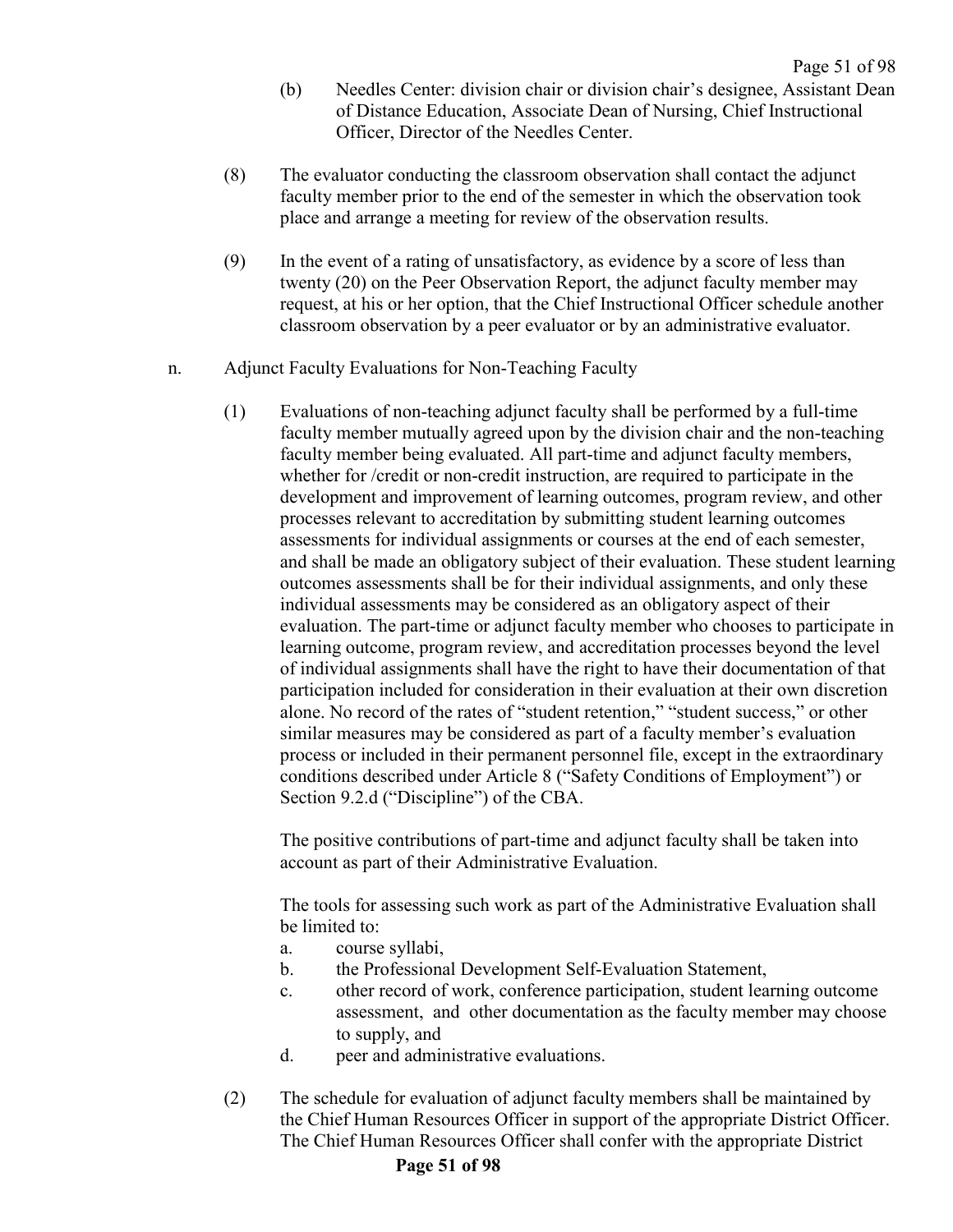Officer, Division Chair, and appropriate supervising personnel to prepare a schedule for the evaluation of adjunct faculty.

- (3) Evaluations shall be administered in the first (1st) semester of the adjunct faculty member's employment, and routinely evaluated at a minimum of every three (3) years thereafter during the Spring semester.
- (4) By the first (1st) week of the semester, the Chief Human Resources Officer shall have ready for distribution packets containing all evaluation documents for adjunct faculty.
- (5) The peer evaluator conducting the observation shall contact the adjunct faculty member prior to the end of the semester in which the observation took place and arrange a meeting for review of the observation results.
- (6) In the event of an unsatisfactory rating, the adjunct faculty member may request an observation by a second peer evaluator, or by an administrative evaluator.

#### 5.4 REOPENER

The District and the Association recognize their mutual obligation to reopen negotiations on this Article should unforeseen problems develop in the evaluation procedure that were not anticipated at the time of original negotiations. Consequently, upon the written request of either party during the term of this Agreement, said reopened negotiations shall occur.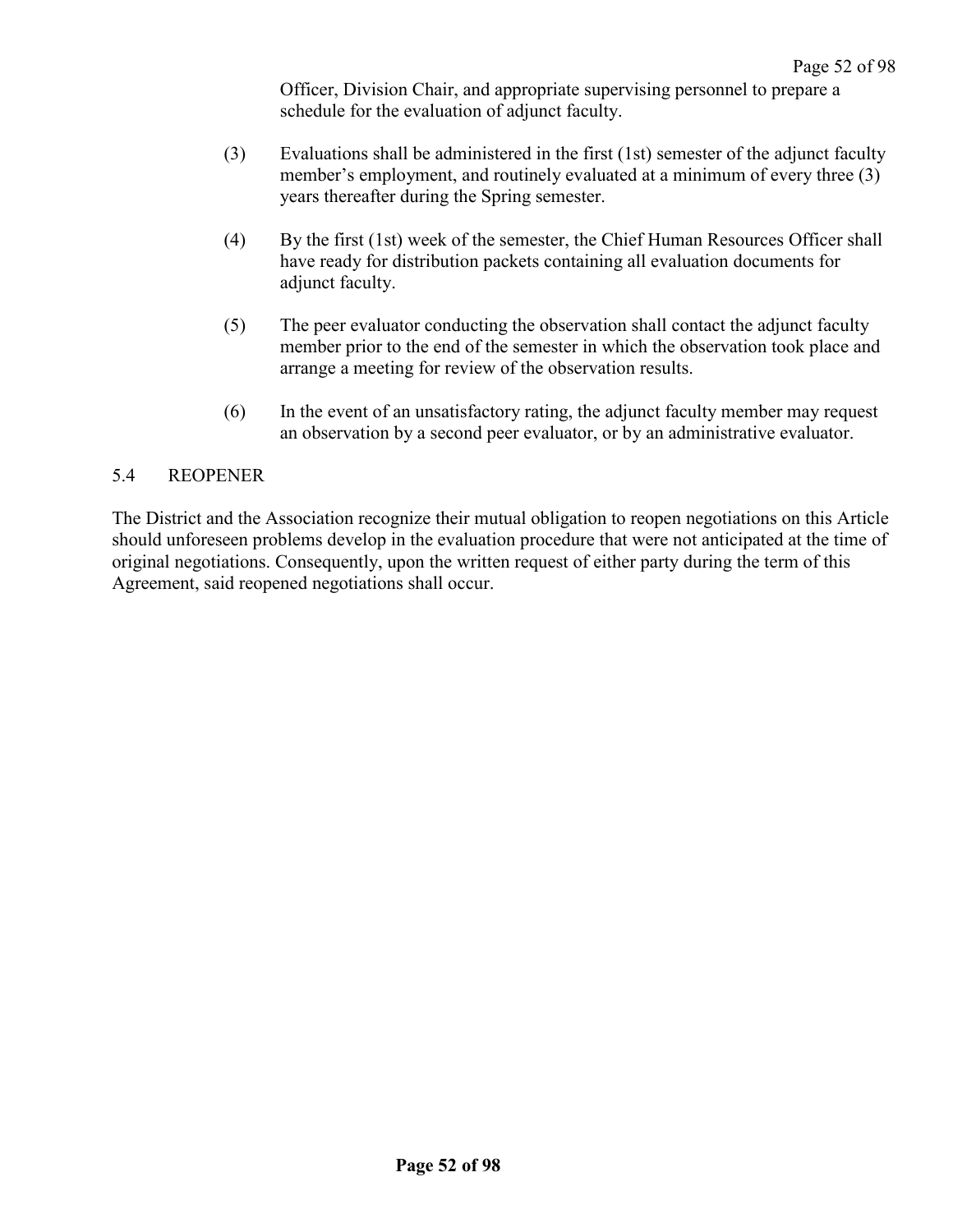## ARTICLE 6 LEAVE AND TRANSFER

## 6.1. LEAVE

Conditions and terms under which unit members may be granted short and long term leaves are made part of this agreement and are included herein:

### 6.2. TRANSFER

The Association acknowledges the assignment of unit members to their duties is a function of management. The District acknowledges, however, that some elements of "transfer" may exist in the implementation of the assignment and/or reassignment of personnel.

Accordingly, for the purposes of this Article, the District agrees that no change in employment status, e.g., assignment, reassignment, transfer, or major revision of daily hours of work, will be made arbitrarily or capriciously; further, that such change of status will be made with the knowledge of the unit member involved, and with as much advance notification and planning as is practicable to allow for appropriate preparation.

#### 6.3. REQUESTS FOR CHANGE OF ASSIGNMENT

Any unit member may submit a written request for reassignment to the Chief District Officer not later than two weeks prior to the beginning of any semester, or as soon as practicable in case of unexpected staffing needs. The appropriate Chief District Officer, in turn, will verify, modify, or deny such request in writing. If the decision regarding the request is not mutually satisfactory, the unit member may withdraw the unit member's request, or appeal to the Superintendent/President. Except as provided in the "transfer" section above, the Superintendent/President's decision shall be final.

#### 6.4. FREQUENCY, DURATION OF CHANGE OF STATUS

Every effort will be made by the District to implement major changes in assignment (or hours) on an infrequent and temporary basis, and in the best mutual interests of the District, the students, and the unit member.

#### 6.5. TEMPORARY LEAVES

Various forms of temporary leave are specifically provided in District policy, most of which qualify for continuance of salary during the period of leave. Some are allowable but without pay.

- a. If a unit member is absent temporarily for any reason other than those specified, a full day's pay for each day of such absence will be deducted. This will be the annual salary of the individual divided by the number of days in the legal definition of the school year or period of annual contract as provided in the Education Code and District policy, unless the form of assignment and contract identifies a daily rate.
- b. Unless otherwise specified, the lengths of time allowed for the various forms of temporary leave are provided for full-time unit members. Unit members serving less than full-time shall be entitled to pro rata allotment of leave time under temporary leave as defined in the section where it applies to these unit members.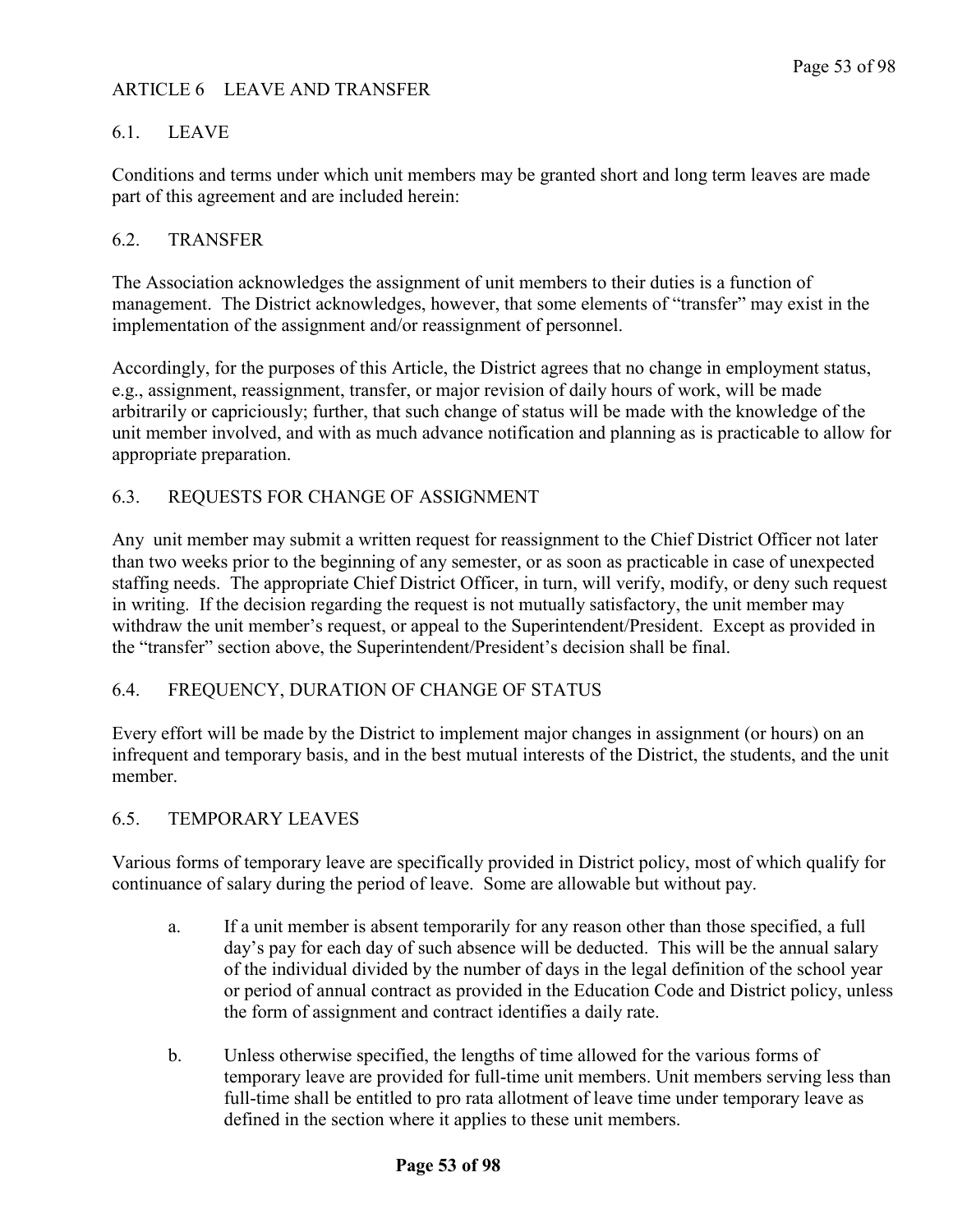c. Temporary leave without pay for any reason not coming under the provisions of those specified by policies of this District may be granted upon request of a unit member at the discretion of and subject to the approval of the Superintendent/President.

## 6.6. PERSONAL ILLNESS AND INJURY

Continuing good health and a high level of vitality on the part of all unit members is an obvious benefit to the program and operation of the District. The District wishes to encourage a state of good health on the part of unit members and all other staff members.

Personal illness, injury, or urgent requirements for medical treatment may confront any unit member, however. The primary purposes of granting temporary leave for absence occasioned by such misfortunes, irrespective of the code mandated requirements, are: a) to protect students and other staff members from possible spread of infection; b) to encourage the use of a substitute instructor when the health condition of the regular instructor is such as to minimize effectiveness.; c) to protect unit members from economic loss during extended absences resulting from severe illness or accident beyond control of the unit member; d) to place a premium on unit members maintaining good health.

a. Any full-time unit member shall be entitled annually to temporary leave of absence occasioned by personal illness, injury, or necessary consultation and/or treatment by generally recognized medical practitioners in connection with such illness or injury. Said leave shall be a maximum of ten days annually for unit members serving under the academic employee Standard or Ten-Month contracts, and twelve days for those serving under the academic employee Twelve-Month contract. In addition, any unit member serving under a Standard or Ten-Month contract in either the school year prior to or the school year subsequent, who teaches during a Summer School Session shall be entitled to sick leave as follows:

- 2. 40-56 Hours .................................................. (1) Day 3. 57 or More Hours......................................(1.5) Days
- b. To achieve the intent of this policy, unit members are encouraged, particularly in the area of personal illness, to seek medical diagnosis, advice and therapy promptly and to utilize the provisions of this form of leave for their own well-being as well as for that of students and other staff members. The District recognizes further in the area of illness that temporary periods of high emotional stress or mental agitation occasioned by seriously disturbing incidents in the life of a unit member are a form of personal illness that can be detrimental to top job performance as any physical infection or ailment. The utilization of personal illness leave for such conditions is authorized, with expectation that reasonable constraints and limits on such use will be supplied by the integrity of the unit member in consultation with his/her the unit member's supervisor or other District administrative personnel.
- c. A unit member granted leave under this policy shall be entitled to full-pay during the absence to which the unit member would have been entitled if not absent from the unit member's assignment, subject to the following limitations: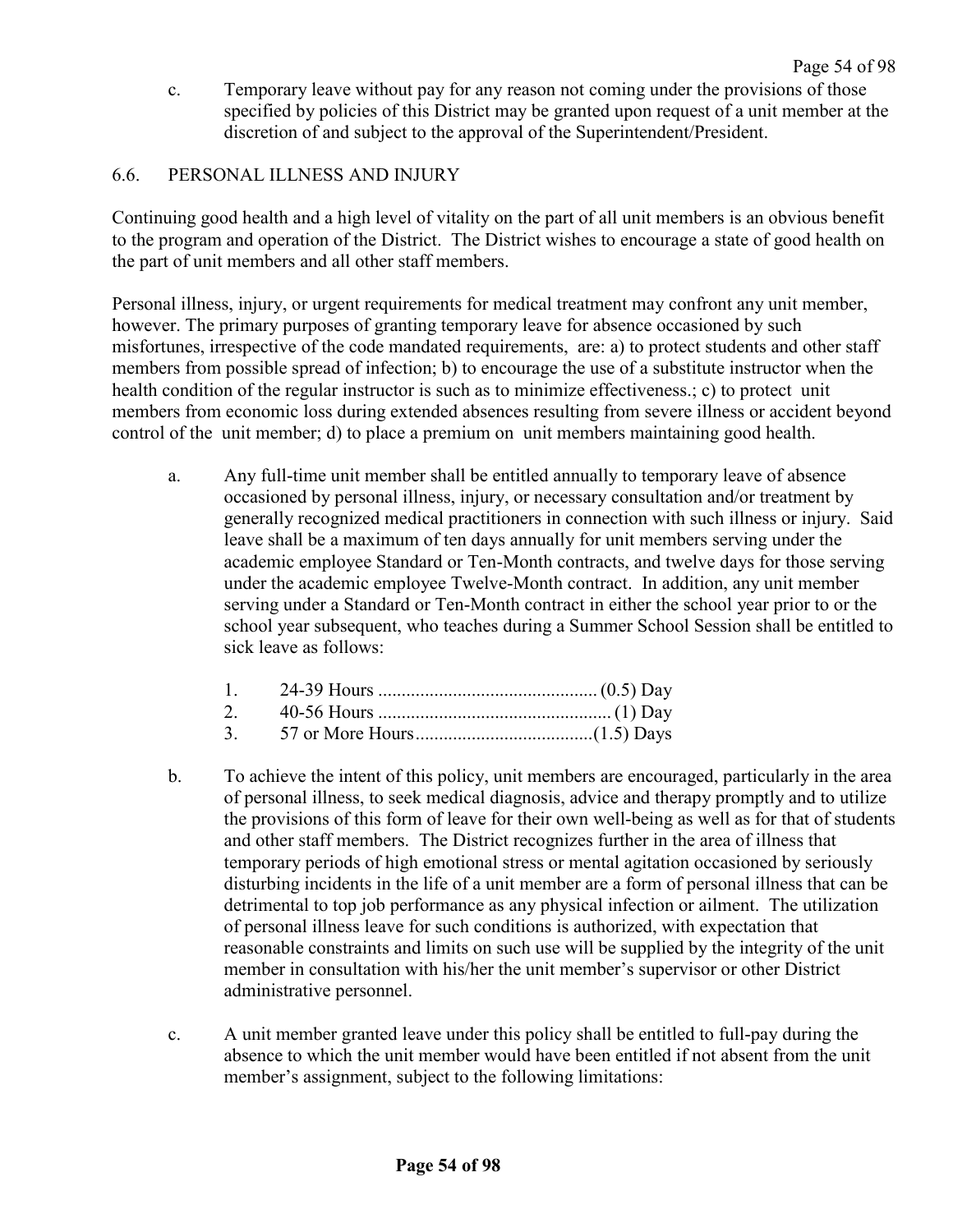- (1) For any period of leave under this policy, full pay shall be granted to a unit member up to the number of days accumulated, as provided by law, as of the end of that current school year without review by the Board.
- (2) For any period of leave under this policy, for any unit member who has served the District full-time seven or more consecutive years, and who has less than five school months (one hundred work days) of accumulated leave to apply to the period of leave, full pay shall be granted for the first thirty days, seventy-five (75) percent pay shall be granted for thirty-one to sixty days, and fifty (50) percent pay shall be granted for sixty-one to one hundred days.
- (3) For any period of leave of five school months or less for any unit member with less than seven full-time consecutive years of service, there shall be deducted from the salary due the unit member for any month in which the unit member is absent during this period of leave the amount actually paid a substitute employee employed to fill the unit member's position for any days of the leave not covered by accumulated personal illness leave. For any unit member for whom no substitute is employed, there shall be deducted an amount of fifty (50) percent of the unit member's daily salary rate for any days of leave not covered by accumulated personal illness leave.
- (4) Verification or proof of illness, injury or medical consultation/treatment requiring absence under this policy may be required by the District after five consecutive work days of absence. Written verification shall be provided by a recognized and state licensed medical practitioner. When the nature of the illness or injury is such as to cause the supervisor to question the unit member's readiness to return to full assumption of the unit member's assignment, the supervisor or Superintendent/President may require written verification from a generally recognized medical practitioner as to the nature of the illness and assurance of the unit member's ability to return to work. If on any one day or if over a period of as much as three consecutive days, there shall be as much as thirty-five (35) percent of the teaching staff absent for illness, indicating the possibility of some epidemic type illness, the Superintendent/President may require for each unit member absent a written verification from a generally recognized medical practitioner as to the nature of the unit member's illness and assurance as to his/her the unit member's ability to return to work prior to that return.
- d. In addition to the foregoing, if a supervisor or manager suspects the abuse of sick leave (i.e. use of sick leave when the employee is not sick) based upon a documented pattern and behavior consistent with abuse which has been communicated to the employee, he or she may request that the unit member provide a physician's statement certifying the unit member's illness regardless of length.

## 6.7. PART-TIME UNIT MEMBERS

Part-time unit members are entitled to sick leave on the same basis as full-time unit members, prorated on an hourly basis.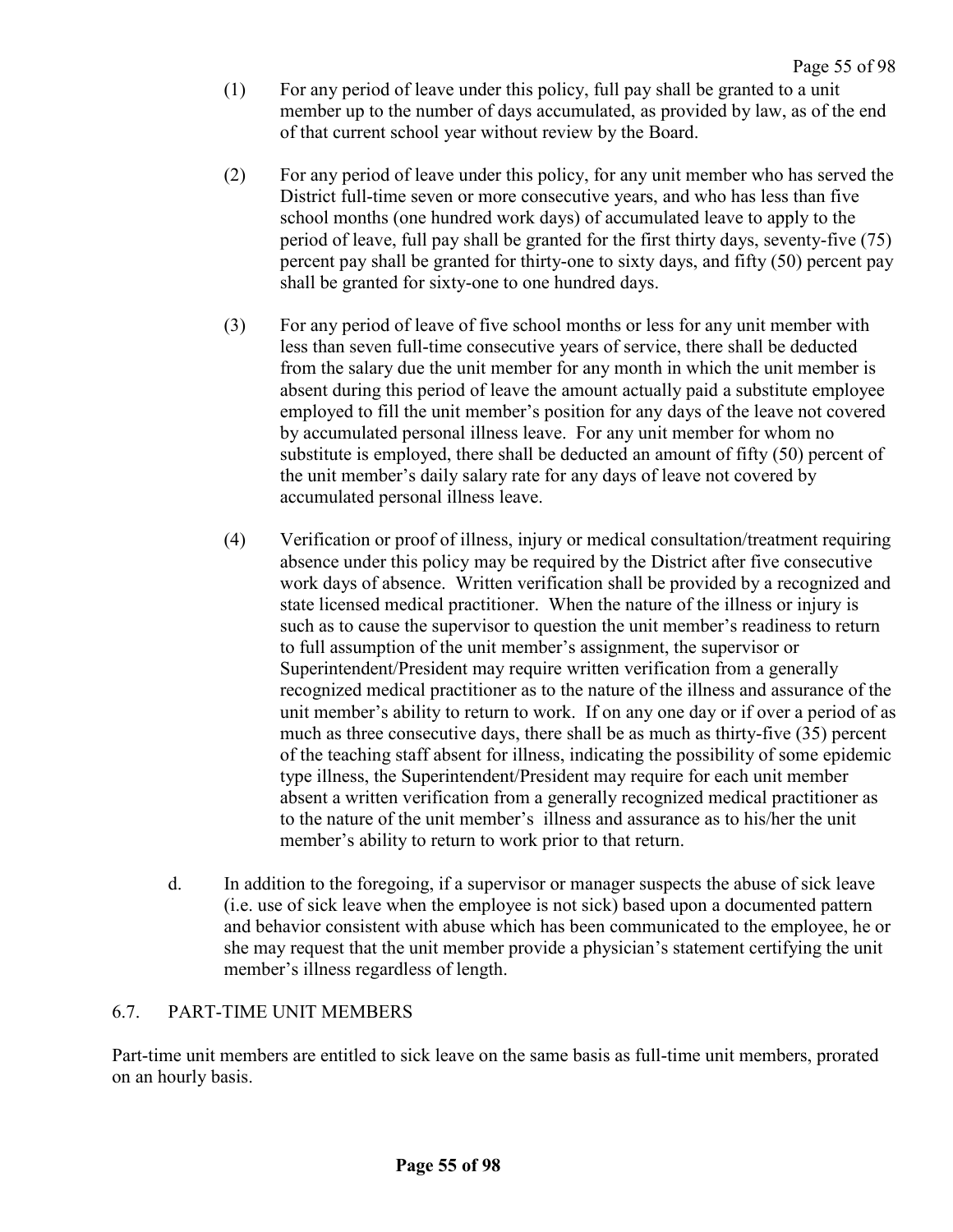- a. Full-time unit members receive one day of sick leave per month. A working month is generally considered to be twenty-two days; therefore:
	- $1/22 = .04545\%$  of a month
	- (1) For example, applying the same ratio on an hourly basis over a semester's time would be computed as follows:

 $3 \text{ hrs/wk x}$  18 wks = 54 hrs x  $.04545 = 2.45$  hours of sick leave

#### 6.8. PERSONAL NECESSITY

Any unit member may elect to use days of leave of absence for illness or injury allowed pursuant to Education Code Section 87763 in cases of personal necessity.

For purposes of this policy, personal necessity is defined as an unanticipated and compelling upheaval in the personal life of the unit member requiring attention which cannot be given at any other time or by any other person.

- a. Except as indicated in (b) below, unit members electing to use days for personal necessity shall be required to obtain prior approval of the Superintendent/President and to provide sufficient evidence that the request clearly falls within the scope of the definition of personal necessity.
- b. Prior approval shall not be required for leave taken for the following reasons:
	- (1) Death or serious illness of a member of the unit member's immediate family.
	- (2) Accident involving the unit member's person or property, or the person or property of the unit member's immediate family. In such circumstances, the unit member will make reasonable effort to notify college authorities of the nature of the emergency and the anticipated length of the leave as soon as possible.
	- (3) Up to three of the six days provided for personal necessity may be taken at the discretion of the individual unit member for a bona-fide personal necessity not covered elsewhere in the policy. The unit member shall not be required to give a reason for taking leave for any of three days as long as the unit member notifies the Superintendent/President or other appropriate administrative officer of the unit member's intent to take leave at least forty-eight hours in advance.
- c. The remaining three days may be used upon approval of the Superintendent/President as provided for elsewhere in this policy.

#### 6.9. FAMILY AND MEDICAL LEAVE

Any regular full-time unit member shall be allowed annually (non-cumulative) up to three days of leave with full pay in the event that a serious illness or injury incurred by a member of the unit member's family requires the immediate and actual presence of the unit member with the ill or injured person.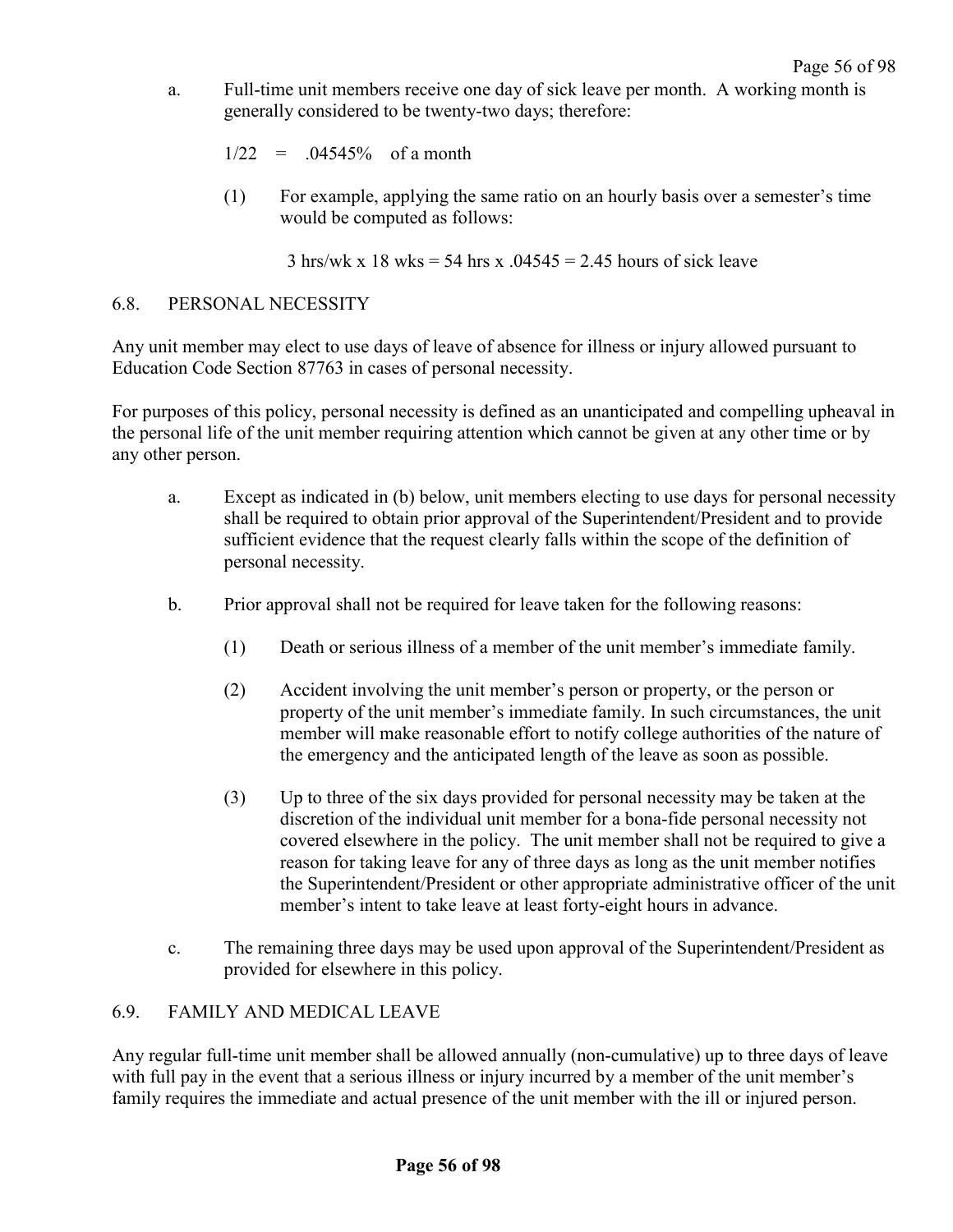- a. For purposes of this policy section, family shall include only the following persons:
	- (1) Mother, father, husband, wife, son, daughter, brother, sister.
	- (2) Mother-in-law or father-in-law of the unit member.
	- (3) Any relative of the unit member or of the spouse of the unit member living in their immediate household
- b. The District shall comply with the Family and Medical Leave Act (FMLA) of 1993 to provide up to twelve (12) weeks of unpaid, job protected leave to eligible unit members for certain family and medical reasons during any fiscal year. Unit members are eligible if they have worked for at least one year, and for 1250 hours over the previous twelve (12) months. The following leave conditions are addressed:
	- (1) Birth of a child; placement of a child with the employee for adoption or foster care, guardianship, and dependent adults.
	- (2) Care for the unit member's spouse, son or daughter, or parent, or dependent who has a serious health condition;
	- (3) A serious health condition that makes the unit member unable to perform the unit member's job.
	- (4) Exercise of these family leave provisions shall be subject to the following:
		- (a) Health benefits shall continue as though the unit member were in paid status for the first twelve (12) weeks of such leave.
		- (b) Such leave for a serious health condition of the unit member shall run concurrently with similar paid and unpaid leave that are a part of this Agreement.
		- (c) This section does not replace existing leave provisions of this Agreement; it supplements such provisions.
		- (d) Vacation and illness leave may be utilized during family leave, for A and B above at the option of the unit member.
		- (e) The leave shall not constitute a break in service for longevity, seniority, or health benefits upon retirement. A unit member returning from leave shall return with no less seniority than the unit member had when the leave commenced.
		- (f) Serious health condition is an illness, injury, impairment, or mental condition that involves either inpatient care or continuing treatment as defined by the Family Medical Leave Act.
		- (g) This leave may be utilized in increments less than a consecutive twelve (12) week period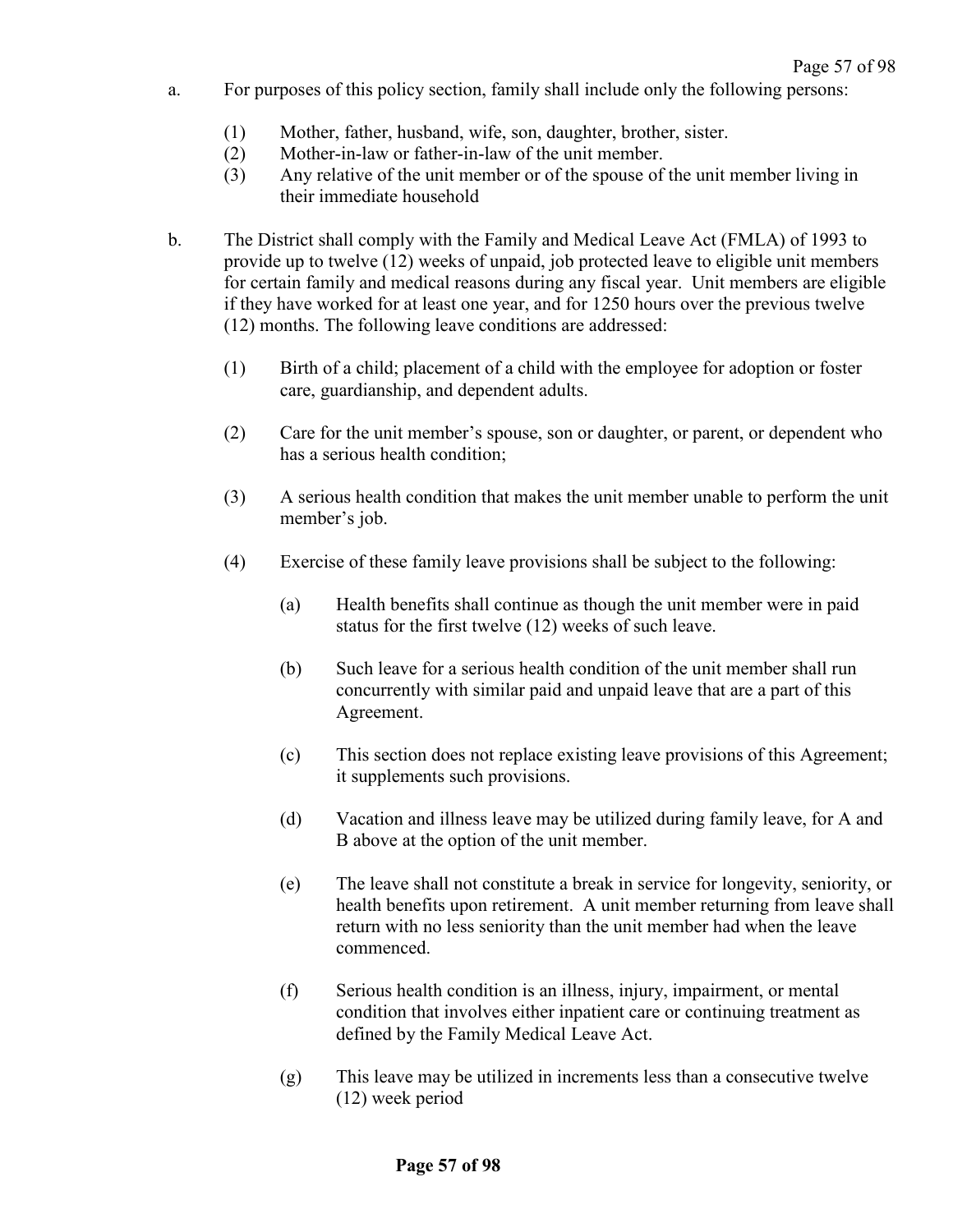## 6.10. BEREAVEMENT

Any unit member shall be entitled to five days of absence with full pay in the event of the death of an immediate family member, as defined in Education Code Section 87788 or of a grandchild or a person who has acted in loco parentis to the unit member or the spouse of the unit member.

Up to three days additional leave may be granted if additional time is required to reach the destination and return.

## 6.11. PROFESSIONAL PURPOSES

The desire and organizational obligation of local teacher association officers and/or other official representatives to attend committee meetings, representative council meetings, or other organizational activities of regional, state, or national teacher associations with which the local association may be affiliated is acknowledged.

The District recognizes the value to unit members of strong active local associations and their affiliations. There is an obligation on the part of the district to support attendance at meetings, seminars, and workshops to which unit members may be sent at District expense.

- a. Any officer or other official representative designated by the association of any teacher association recognized by the District under the provisions of the Education Code 87768.5 shall be granted leave with pay to attend and participate in an official meeting or conference scheduled by the national or state headquarters or some regional segment (encompassing more than two local district chapters) of such employee organizations as it may be affiliated with state or national teacher organizations. The leave time of all officers or representatives shall be a reasonable maximum limit, based on the days of such leave in any one year being granted to any one such organization.
- b. During the school year the President of the teachers association recognized by the District under the provisions of Government Code Chapter 7 shall be granted leave to conduct association business. This leave shall be granted to each President on the basis of onehalf day monthly, during the school year, not to exceed a total of two and one-half days per semester, subject to the prior approval of the Board of Trustees.

## 6.12. JUDICIAL AND OFFICIAL APPEARANCES

- a. Any regular full-time unit member shall be entitled annually (non-cumulative) to a maximum of three days leave for the purpose of appearing as a witness in court other than as litigant or to respond to an official order from another governmental jurisdiction for reasons not brought about through the connivance or misconduct of the unit member.
- b. Any regular full-time unit member shall be entitled to leave up to a maximum of sixty working days for any one period of duty to serve when called for jury duty in the manner provided by law. Any extension of such leave beyond the sixty working days shall be referred to the Board for consideration. No more than one member of the full-time academic staff shall be granted leave for jury duty at any one time. Leaves provided under this section shall be granted with pay for the unit member up to the amount of the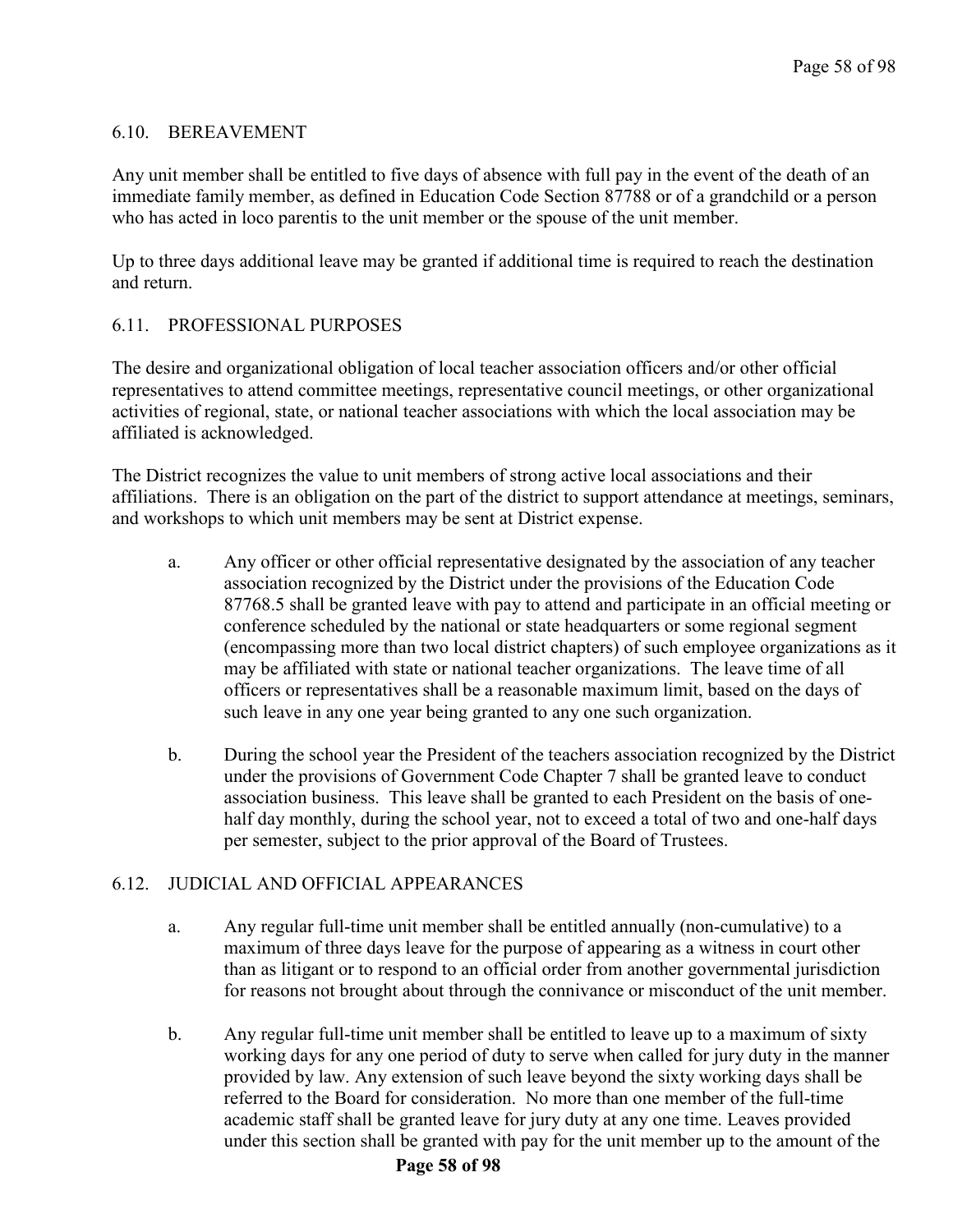difference between the unit member's regular earnings for the period covered by the leave and any amount received for juror or witness fees.

# 6.13. QUARANTINE

- a. Any regular full-time unit member shall be entitled to leave with full pay subject to the limitations below for absence from duty because of quarantine which results from the unit member's contact with other persons having contagious disease while performing the unit member's duties, or because of temporary disability to perform the services required of the unit member because of said quarantine.
- b. If the period of quarantine extends beyond sixty days, during which colleges of the District are required to be in session or when the unit member would otherwise have been performing work for the District in any one fiscal year, the unit member shall be entitled to salary in any given month which shall be the difference between the amount due the unit member for that month and the amount actually paid a substitute employee employed to fill the unit member's position during the unit member's absence.
- c. This section applies only to quarantine of the unit member. If, subsequent to the unit member being placed on leave for quarantine, the unit member contracts an illness as result of exposure to the contagious disease, the leave for quarantine shall be terminated and the provisions of personal illness leave policy or job-incurred illness leave policy shall become effective.

#### 6.14. INDUSTRIAL ACCIDENT OR JOB-INCURRED ILLNESS

- a. Allowable leave for each industrial accident or illness shall be for the number of days of temporary disability, and shall be limited to sixty days during which the schools of the District are required to be in session or when the employee would otherwise have been performing work for the District in any one fiscal year of the same accident.
- b. Upon termination of the industrial accident or illness leave, the unit member shall be entitled to the benefits provided for personal illness leave and his absence for such purpose shall be deemed to have commenced on the day of termination of the industrial accident or illness leave, provided that if the unit member continues to receive temporary disability indemnity, the unit member may elect to take as much of his accumulated sick leave, which when added to temporary sick leave indemnity will result in payment to the unit member of not more than the unit member's full salary.
- c. Allowable leave shall not be accumulated from year to year.
- d. The leave under these rules and regulations shall commence on the first day of absence.
- e. When a unit member is absent from the unit member's duties on account of industrial accident or illness, the unit member shall be paid such portion of the salary due to the unit member for any month in which absence occurs, as when added to his temporary disability indemnity under Division 4 or division 4.5 of the Labor Code, will result in payment to the unit member not more than full salary.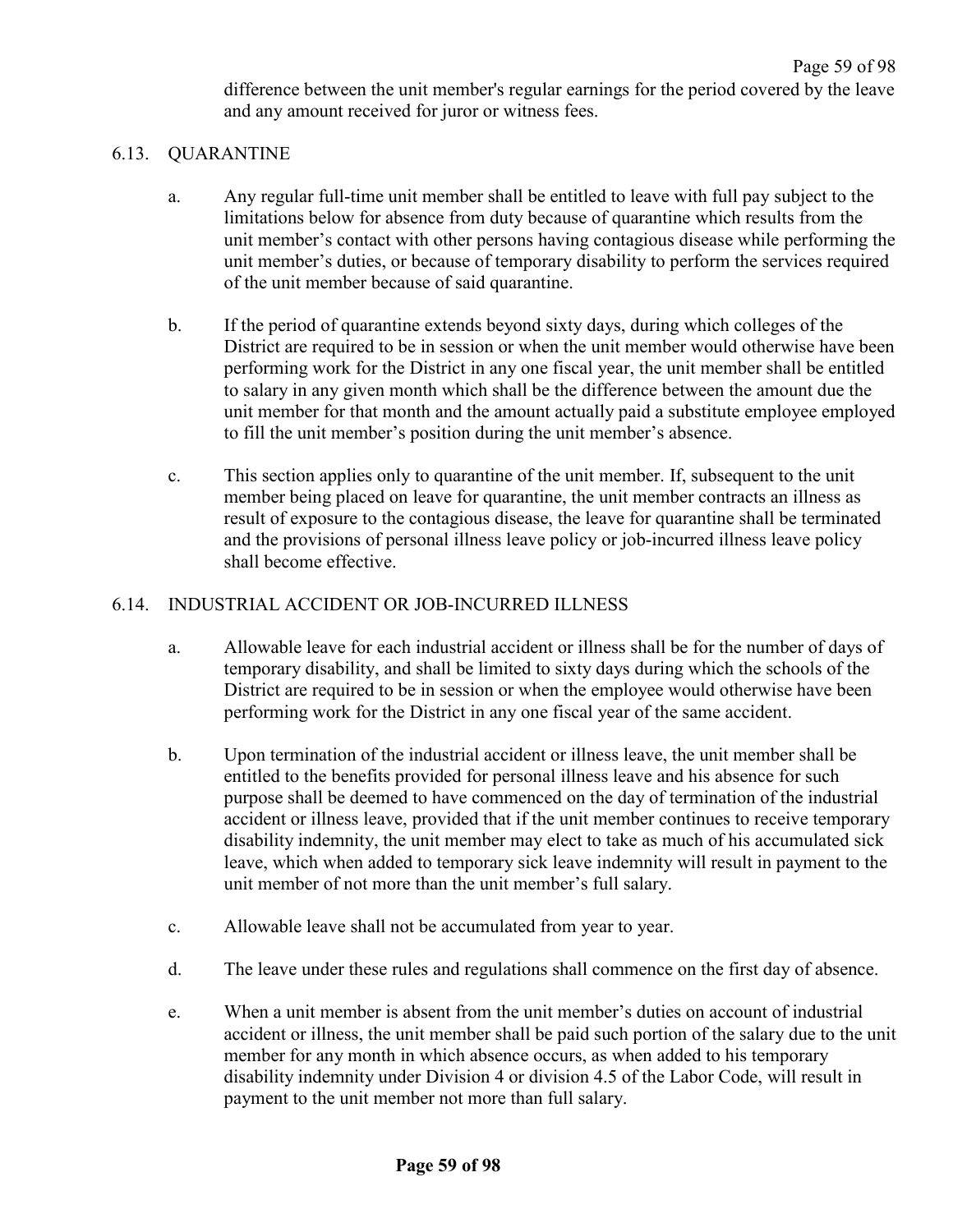- f. Industrial accident or illness leave shall be reduced by one day for each day of authorized absence regardless of a temporary disability indemnity award.
- g. When an industrial accident or illness leave overlaps into the next fiscal year, the unit member shall be entitled to only the amount of unused leave due to the unit member for the same illness or injury.
- h. During any paid leave of absence, the unit member shall endorse to the District the temporary disability indemnity checks received on account of the unit member's industrial accident or illness. The District, in turn, shall issue the unit member's salary and shall deduct normal retirement and other authorized contributions.
- i. The benefits provided by these rules and regulations shall be applicable to all unit members only after a unit member has three years of continuous service in the District, commencing on the date of employment.

## 6.15. LONG TERM LEAVE

- a. An unit member, upon written request, may be granted a long-term leave of absence by the Board. No such leave of absence may be extended beyond twelve months, except by the renewal by the Board. Long-term leaves shall, as much as possible, be coincident with one regular school or fiscal year.
- b. Except as may be required by law, long-term leave will not normally be granted to a contract unit member.
- c. Such leave shall not constitute a break in continuity of service, but the period of leave shall be considered as employment for the various purposes of computing cumulative years of service in the District, including advancement on any salary schedule.
- d. Upon expiration of the leave, the unit member shall be reinstated in the position held by the unit member prior to the leave or in a position comparable in responsibility, there being no assurance implied herein of return to the exact assignment held prior to the leave. The Board reserves the right, subject to applicable provisions of the law, to make such changes in position assignment of the unit member upon the unit member's return from leave that will best serve the interests of the district. A unit member returning from leave will be assigned in the general contract area of faculty service in which the unit member served before going on leave.
- e. Prior to long term leave unit members should check with STRS guidelines/representative for current ruling.

## 6.16. MATERNITY

a. Any regular full-time female unit member shall be placed on maternity leave upon her written request to the Board when she is required to absent herself from her assignment because of pregnancy or convalescence following childbirth. Such leave in excess of accumulated sick leave shall be compensated in accordance with Education Code 87780 and the provisions of the Family Leave Act.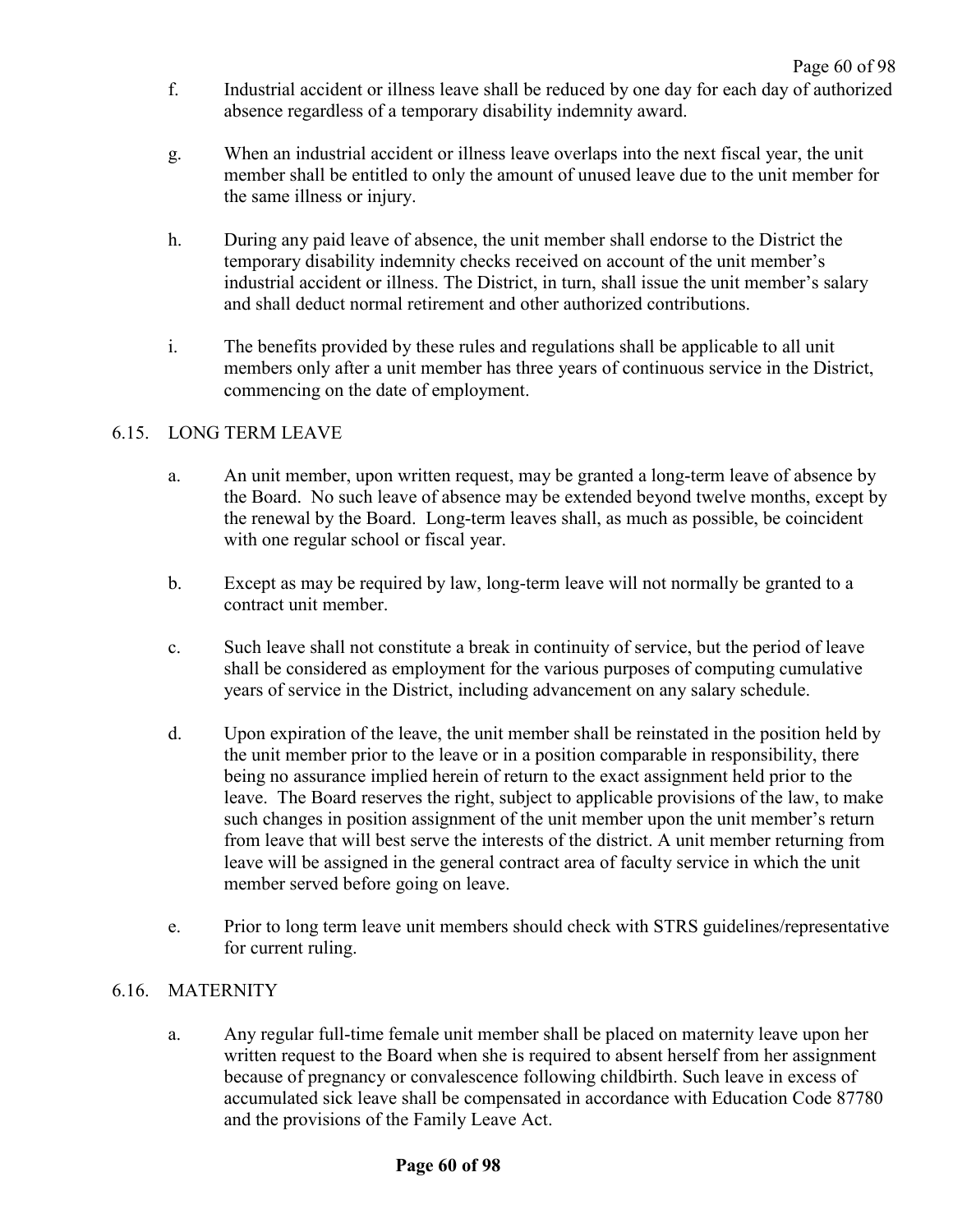- b. Such leave shall be for a period of time to be determined by the unit member upon the advice of her physician and as conditions indicate.
- c. Request for leave shall be made in writing as far in advance as is practical. Beginning and ending dates for leave should be estimated by the unit member with the advice of her physician. The terms of such leave shall at all times have as prime consideration the best interest of the unit member's health and her ability to return to her assignment in good physical condition.
- d. A reduction or extension of the period of time granted may be authorized by the Superintendent/President in writing if abnormal conditions occur. In the event of interruption of pregnancy, the period of leave may be reduced or extended at the option of the unit member with the advice of her physician.
- e. If the date of termination of such leave, either as originally requested or as determined by authorized reduction in the period of leave, will return the unit member to duty at such time in the school year when, in the judgment of the Superintendent/President with the approval of the Board, it would be impractical to do so, the unit member will be placed on extended sick leave for the remainder of the semester or school year as may accommodate appropriate staffing practices (Education Code 87766), and will be compensated in accordance with Education Code 87780.

## 6.17. PARENTAL LEAVE

The District shall provide eligible unit members with Parental Leave pursuant to Education Code section 87780.1.

## 6.18. SABBATICAL LEAVE

- a. Upon the recommendation of the Superintendent/President of the college, the Board may permit (under certain prescribed conditions) sabbatical leaves for unit members A sabbatical leave is a leave granted to an unit member to provide an opportunity to engage in professional study, research, travel, or employment for the purpose of selfimprovement and benefit to the college through improved service. Proposed study must be beyond the earned Master's Degree.
- b. Several beneficial purposes of granting such leaves include:
	- (1) Recognition of faithful and competent unit member service.
	- (2) Improvement of professional competence and stature as a service both to the individual unit member and the District.
	- (3) Encouragement of continuity of service in the District.
- c. Sabbatical leave shall be granted only to unit members who have a minimum of six consecutive years of full-time service with the District prior to the granting of the leave and since entry into service with the District or since resuming service after any previous sabbatical leave granted by the District. The Board reserves the right to limit the number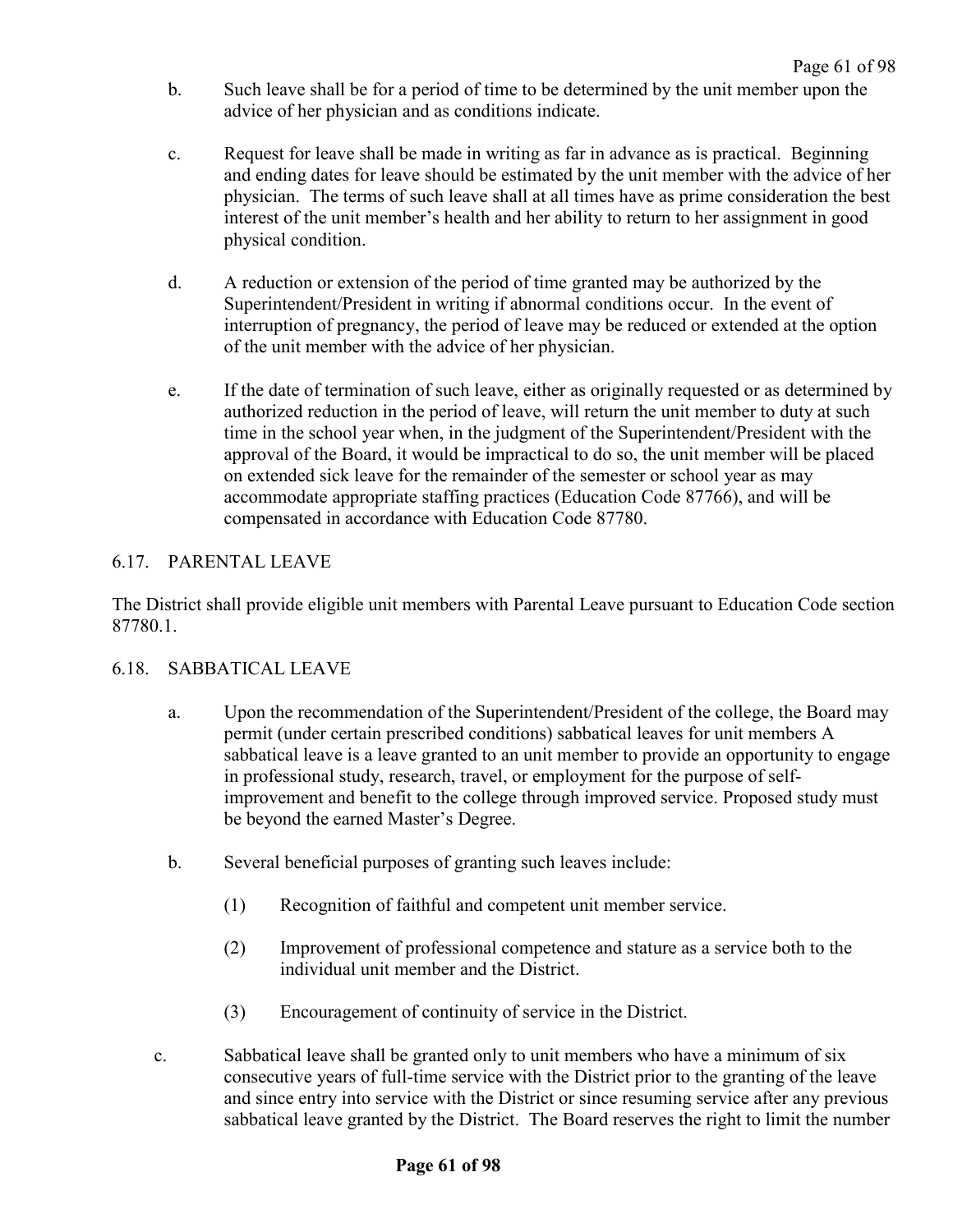Page 62 of 98 of sabbatical leaves granted for any one fiscal year to one unit member from the total unit.

- d. A unit member requesting a sabbatical leave shall have satisfactory evaluations for a minimum of at least two evaluation periods prior to requesting the sabbatical leave.
- e. The deadline for receiving applications for sabbatical leave to be granted during any fiscal year shall be February 1 of the year immediately preceding. Except in unusual circumstances requiring an earlier decision, all applications will be considered at one time subsequent to the deadline date for application. In cases where multiple requests in excess of the authorized number of sabbaticals are received, the Superintendent/President will appoint an ad hoc committee to assist the Superintendent/President in the making of a recommendation to the Board. Committee representation shall include a unit member appointed by the Academic Senate, an administrator appointed by the Superintendent/President, and a unit member appointed by the Faculty Association. The following factors will be considered in determining the order of approval when more than one application is received:
	- (1) Length of service in the District.
	- (2) "Second time" versus "first time" requests.
	- (3) The contribution of the sabbatical request to the unit member and the College.
	- f. Leave granted under this policy following six or more consecutive years of services may be for a period of one semester or one academic year or may be for two one-semester periods provide that the leave for both separate one-semester periods shall be commenced and completed within a three-year period.
	- g. Compensation for unit members granted a one-semester leave shall be seventy-five (75) percent of scheduled salary. Those granted a one academic year leave, or two separate one-semester leaves, shall be compensated at sixty (60) percent of scheduled salary.
	- h. Any unit member on sabbatical leave will receive such other medical and life insurance benefits as are offered to all unit members in active service if such plans permit.
	- i. Unit members on sabbatical leave will receive the same credit for advancement on the salary schedule that they would receive if they were in service for the District.
	- j. A unit member granted sabbatical leave shall be obligated to render a period of service to the District following the leave equal to twice the length of the period of leave.
	- k. This obligation shall be assured by the furnishing of a bond if the unit member wishes to receive the sabbatical leave compensation in regular monthly payments while on leave. No bond is required if the unit member agrees to accept the compensation in the form of payments or installments after returning to service with the District, as provided by law.
	- l. Verification of registration and continuing progress of the professional study shall be provided in accordance with District rules and regulation. A summary report of the leave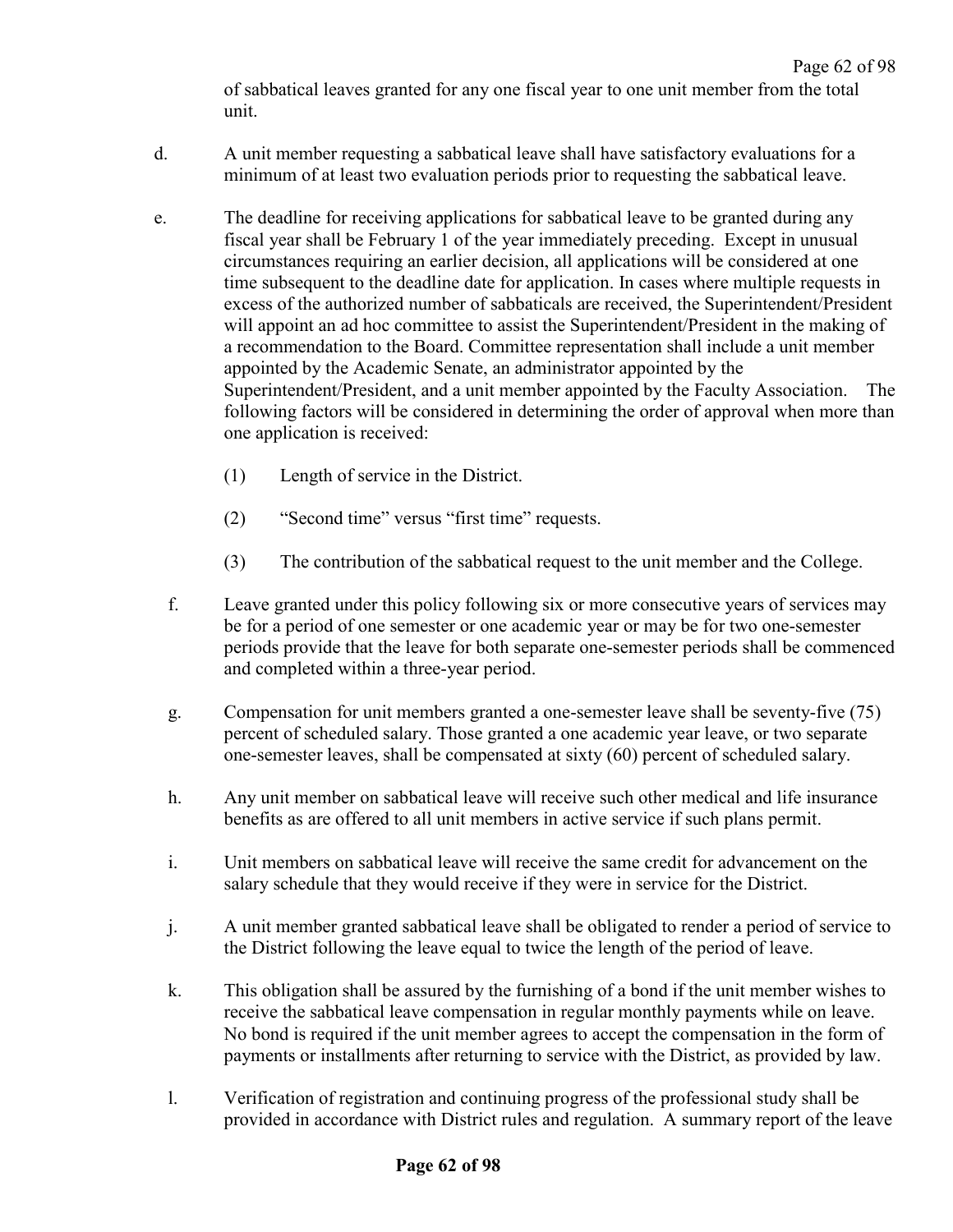period and its expected benefit to the District shall be submitted to the Board by the unit member upon return to service.

- m. The District may waive the return service requirement, if, in the estimation of the Governing Board, the best interest of the District would be served.
	- (1) A unit member on leave must request the waiver by April 15. This would be accomplished by submitting a letter of request specifying the reason for requesting the waiver. This action will be considered by the Board of Trustees who will have the final decision to accept or deny the request.
- n. Prior to sabbatical leave unit members should check with STRS guidelines/representative for current ruling.

## 6.19. PERSONAL

The Board recognizes that circumstances in the lives of the unit members may occasionally determine a compelling and reasonable need to interrupt continuing service with the District for a period of six months to a year and that such need not qualify for leave under the several forms of leave available to unit members.

- a. Any regular full-time permanent unit member may submit a written request for personal leave for from six months to one year. Granting of such leave will be considered on the basis of need, of which the Board shall be the judge, and in terms of availability of an adequate replacement for the unit member during the period of leave. Such leave granted shall be without pay.
- b. Personal leave under this policy will also be granted to a permanent or probationary female unit member terminating a maternity leave as provided in the policy on maternity leave.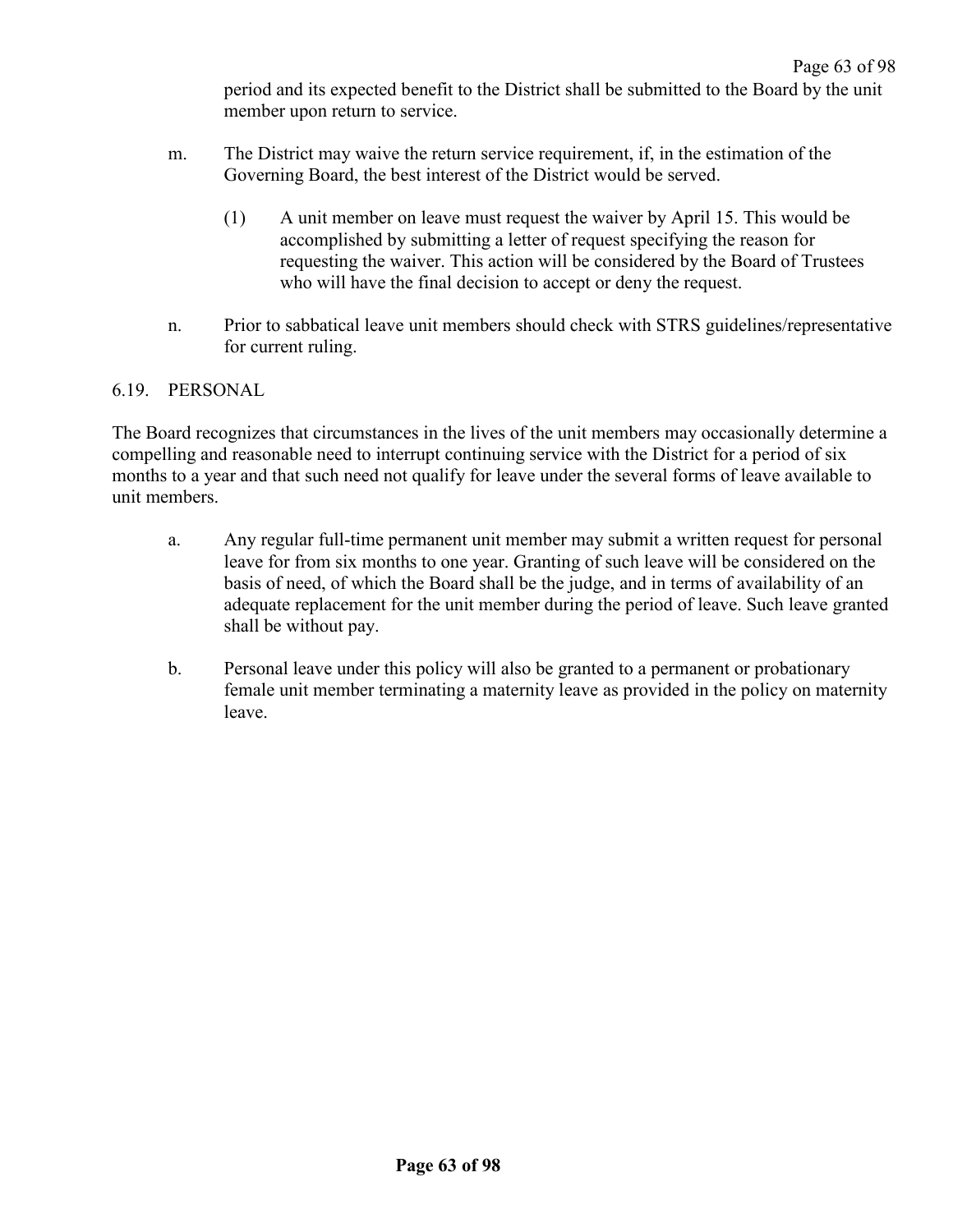## 7.1. DEFINITIONS

- a. A grievance is a complaint by any unit member of the bargaining unit, when it is alleged there has been a violation, misinterpretation, or misapplication of any term or condition of this contract. Whenever the term:
	- (1) "College" is used, it is to include any work location or functional division of the Palo Verde Community College District in which eligible unit members are assigned.
	- (2) "President" is used, it indicates the Superintendent/President of the Palo Verde Community College District.
	- (3) "Association President" is used, it indicates the duly elected President of the Palo Verde College Chapter of CTA/NEA California Teachers Association.
	- (4) "Unit member" is used, for the purpose of this agreement; it indicates any member of the bargaining unit.
	- (5) "Association Representative" is used; it is to include any Association member upon whom the Association President has conferred the authority to act for and on behalf of the Association.
	- (6) "Day" is used; it indicates a regular work day of the 177 day work year.
	- (7) "Work Year" is used, it indicates the 177 day work year for the faculty.

#### 7.2. GENERAL APPLICATION

- a. Unit members shall have the right to represent themselves, or be represented by counsel, by the Association, or by any additional personnel deemed appropriate at any step in this procedure.
- b. If a grievance is of such clear and present nature as to require immediate action, the unit member, or at the unit member's request, the Association, may appeal to the College President immediately.
- c. The grievance procedures provided herein shall be supplementary or cumulative to, rather than exclusive of, any procedure or remedy afforded elsewhere in policy or statute.
- d. No decision or adjustment of a grievance shall be contrary to any provision of this agreement or to any applicable policy or statute.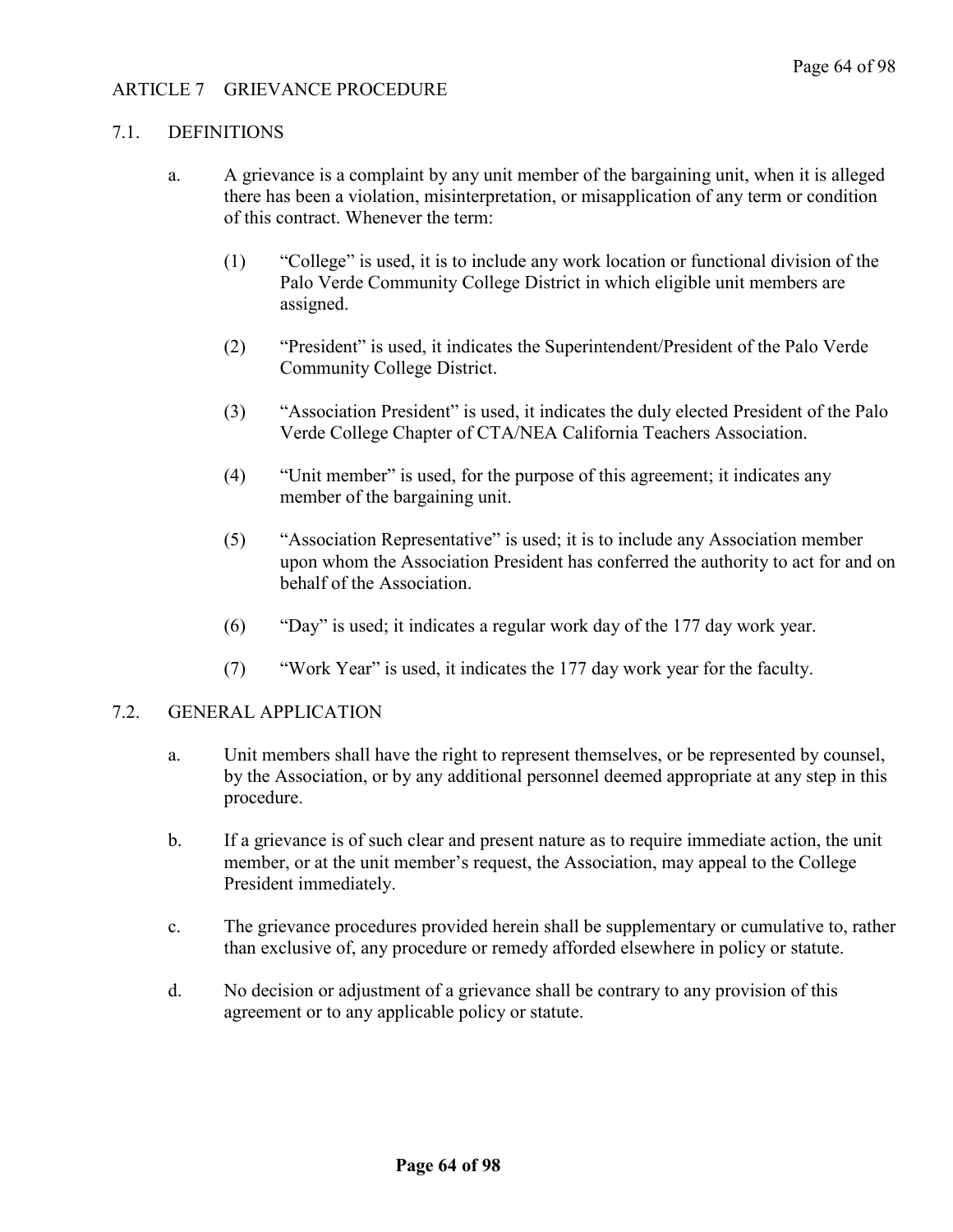- e. Failure by the Board or its administration to communicate the decision on a grievance at any step of this procedure within the specified time limit shall permit the faculty or the Association to submit an appeal at the next step of this procedure. Failure by the Association, the unit member, or the unit member's representative(s) to respond to communication regarding decisions at any step of the procedure within the specified time limits shall constitute sufficient cause for termination of the grievance.
- f. Adequate time for the purpose of investigating and/or resolving grievances will be allotted at the maximally mutual convenience of all parties concerned.

## 7.3. PROCEDURE

- a. Step One: Any unit member within the bargaining unit shall first discuss the grievance with the appropriate supervisor, either alone, or accompanied by such other persons as described under Section 7.2.a above, with the object of resolving the grievance informally. If the results of this meeting are not satisfactory, a form will be completed.
- b. Step Two: In the event a grievance is not resolved informally, the grievance, stated in writing, shall be submitted to the President within ten (10) work days following the act or condition which is basis for the grievance. The statement of grievance shall include:
	- (1) The name of the grievant.
	- (2) A statement of the facts giving rise to the grievance.
	- (3) Identification of all provisions of this Agreement claimed to have been violated, misinterpreted, or misapplied.
	- (4) The date on which the event or occurrence first occurred or the date on which the grievant knew or should have known of the event or occurrence which gave rise to the grievance.
	- (5) The date of the initial submission of the grievance in writing.
	- (6) The remedy or correction requested.

Within ten (10) work days after the receipt of the written grievance, the President shall communicate the decision in writing to the grievant, supported by the President's reasons. Upon request of the grievant, an additional copy shall be transmitted to the Association President.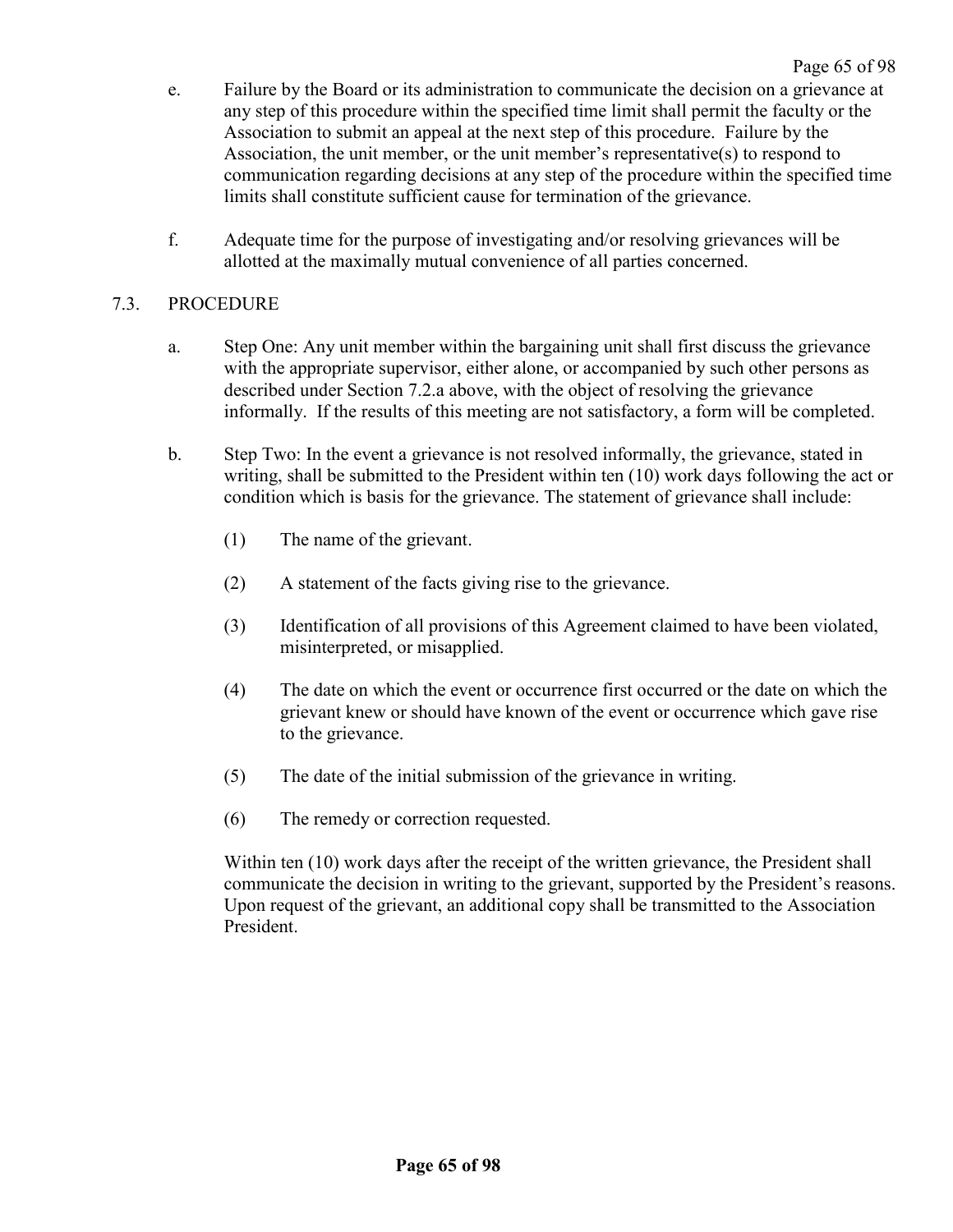- c. Step Three: If the grievance is not resolved satisfactorily, the grievant and /or the Association may appeal within ten (10) work days to the President. The appeal shall be in writing and shall include a copy of the original appeal and decision arrived upon at No. 2, above.
	- (1) Within ten (10) work days after receipt of the appeal, the President shall hold a hearing on the grievance.
	- (2) The grievant, the Association representative(s), and Association President shall be given at least one school day notice of the hearing.
	- (3) The grievant shall be present at the hearing unless there is a mutual agreement that no facts are in dispute and the sole question is one of interpretation of the provisions of this Agreement.
	- (4) The College President shall, within ten (10) work days following the hearing on the appeal, communicate the decision in writing, supported with reasons, to all parties at the hearing.
- d. Step Four: If the grievance is not resolved satisfactorily, the grievant or the Association may appeal within ten (10) work days to the Board of Trustees. The appeal shall be in writing and shall be accompanied with copies of all communications pertinent to the grievance at each proceeding step of the procedure.
	- (1) The Trustees shall hold a hearing on the grievance at the following meeting of the Board of Trustees, but in no case more than fifteen work days following receipt of the appeal.
	- (2) The grievant, the Association representative(s), the Association President, and the President shall be given at least two school days notice of the hearing.
	- (3) Within ten (10) work days after the Trustees' hearing on the appeal, the Trustees shall communicate their decision in writing, together with reasons, to all parties present at the hearing.
- e. Step Five: In the event the grievant is not satisfied with the decision at No. 4, the unit member may within five work days after the receipt of the Board's decision, request in writing that the Association submit the grievance to arbitration. The Association, by written notice to the President within ten days of receipt of the request from the grievant, may submit the grievance to arbitration. If not submitted by the Association, the decision at Step 4 shall be final.
	- (1) The parties shall select a mutually agreeable arbitrator. In the event they are unable to agree on an arbitrator within ten days of the Association submittal of the grievance to arbitration, the arbitrator shall be selected from a list submitted by the State Mediation and Conciliation Service. If the grievant and the President cannot agree on the arbitrator from the list, each party shall alternately strike names until only one name remains.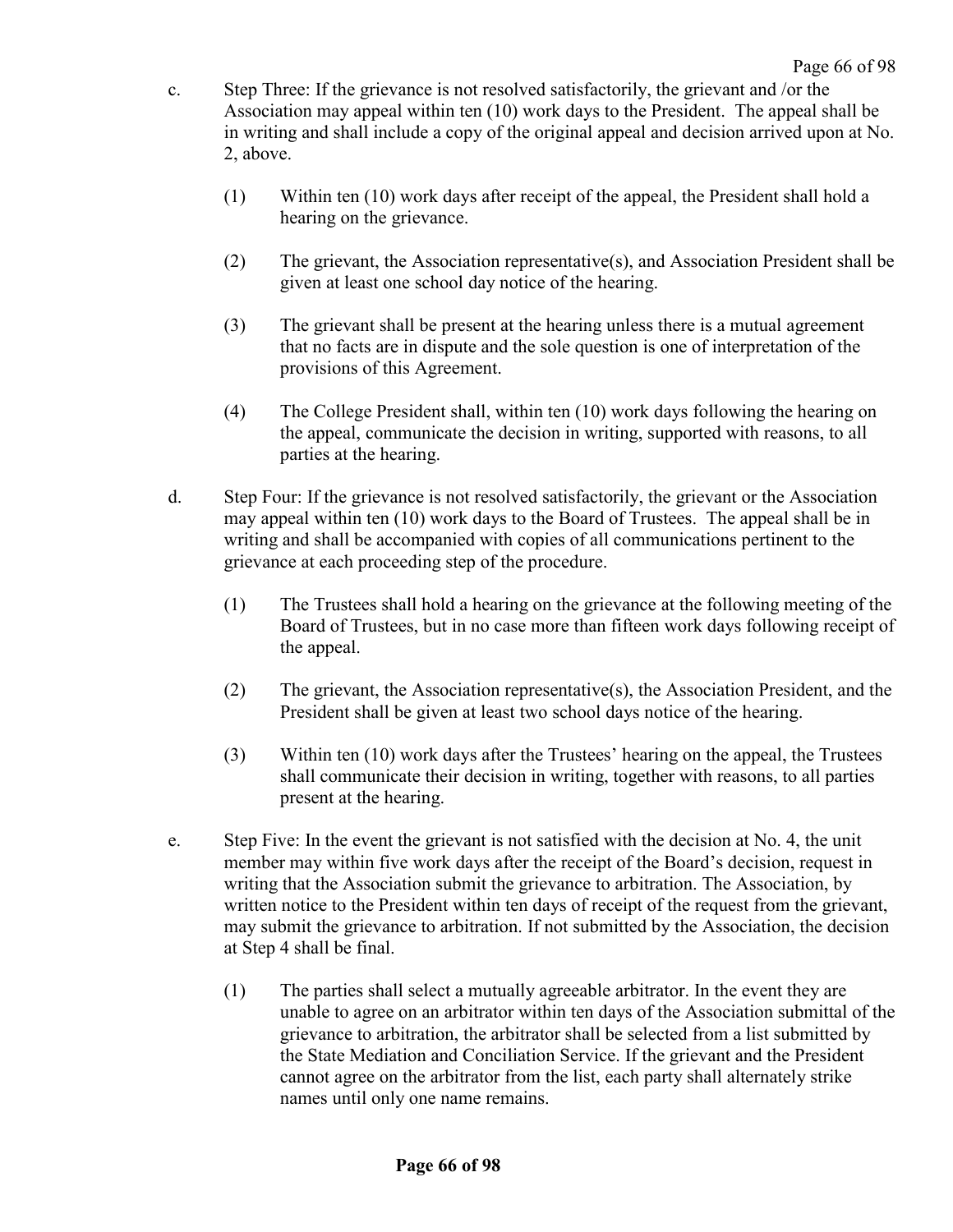- (2) The arbitrator shall conduct a hearing at which both parties may present evidence. After completing the hearing, the arbitrator shall present a report listing the issues, the facts, and the proposed decision. This report shall be sent to the Board, the Association, the grievant, and the President. The cost of the arbitrator and the arbitration process shall be borne equally by the grievant and the District.
- (3) The decision of the arbitrator shall be final and binding on both parties.

# 7.4. MISCELLANEOUS PROVISIONS

- a. No reprisals of any kind shall be taken by the Board or by any member of the Administration against anyone by reason of participation in the grievance procedure or support of any participant thereto.
- b. All documents, communication, and records dealing with the processing of a grievance shall be filed separately from the personnel file of the participant(s).
- c. During the pendency of any proceedings and until a final determination has been reached, all proceedings shall be private and any preliminary disposition will not be made known to the public without the written agreement of all parties.
- d. Failure at any step of this procedure to communicate the decision on a grievance within the specified time limits shall permit lodging an appeal at the next step of the procedure within the time allotted had the decision been given. The specified time limits in this procedure may be extended by mutual agreement in writing between the parties. Failure by grievant to fulfill the unit member's obligations at any step of this procedure within the specified time limits shall constitute cause by the District to terminate the grievance procedure.
- e. Nothing in the foregoing will be construed to empower the arbitrator to make any decision amending, changing, subtracting from, or adding to, the provisions of this agreement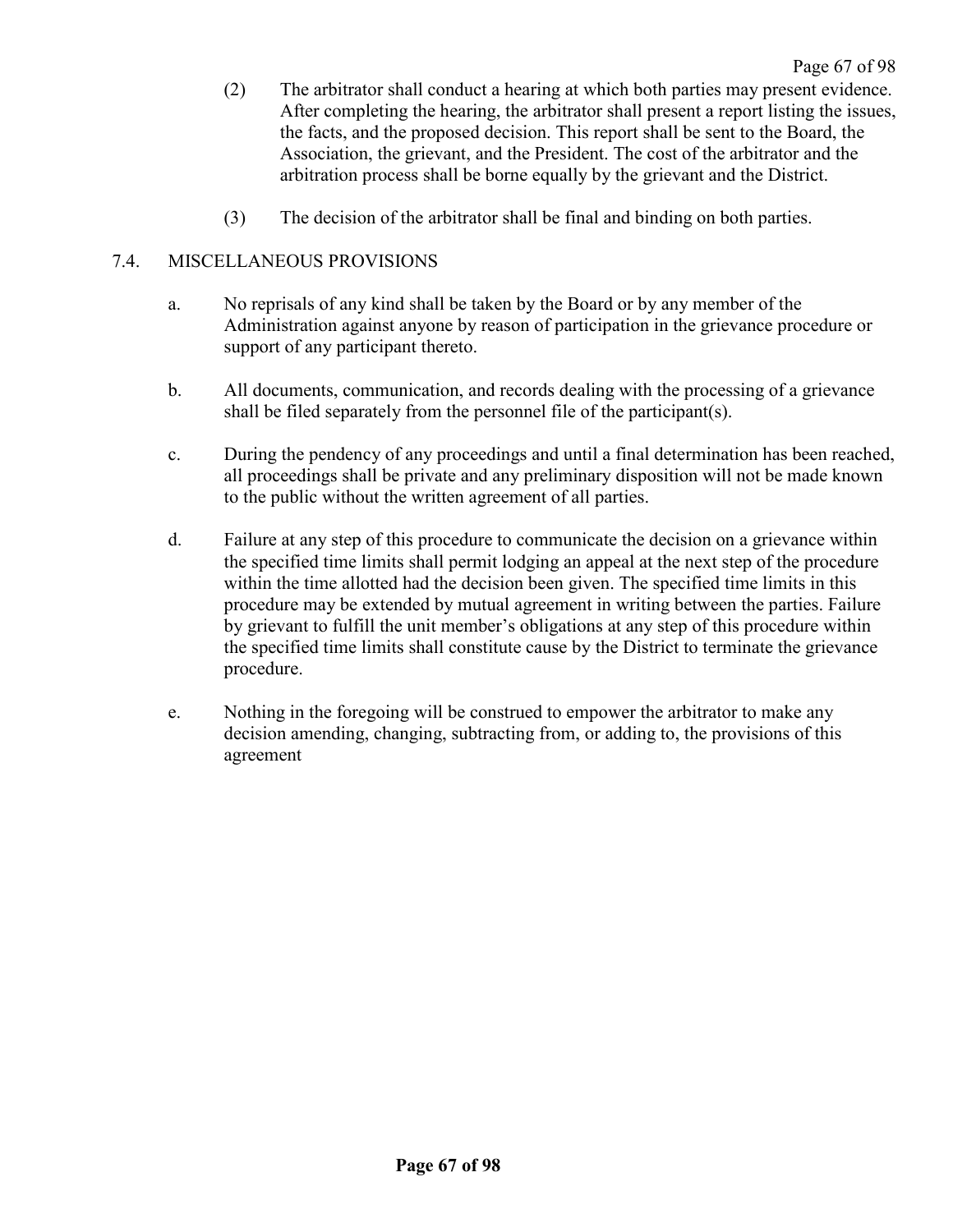## ARTICLE 8 SAFETY CONDITIONS OF EMPLOYMENT

## 8.1. PHYSICAL FACILITIES

The District will provide physical facilities which are as free as possible from hazards to the safety and well being of all unit members.

## 8.2. TORT LIABILITY

The District will provide tort liability insurance coverage in matters within the scope of employment in an amount not less than \$4,000,000 for all unit members as part of the District's overall insurance coverage.

## 8.3. PERSONAL PROTECTION

- a. Unit members may take reasonable and prudent action to assure the safety of personnel and/or property and those of other employees and/or the District in the event of violent or compelling disruption in the normal routine of the campus. Such actions may involve disruption by a student, an employee, or a member of the community at large.
- b. Should the District and the unit member taking such reasonable and prudent actions have civil or criminal complaints brought against them as a result of such action, the District and the unit member shall stand together in their common defense.
- c. Unit members so affected shall suffer no loss of compensation or benefits as a result of such action or litigation.
- d. In the event that a civil or criminal action is brought against any individual member(s) of the bargaining unit arising out of the legitimate performance of their duties, the unit member shall suffer no loss of compensation or benefits until the result of such proceedings are determined, and then only to the extent permitted by law.
- e. Whenever the physical safety of an unit member is threatened during the course of the unit member's employment because of the behavior of any Palo Verde College student, employee, or member of the community at large, said unit member shall expediently report the threat to the Superintendent/President, or in the Superintendent/President's absence, another member of the administrative staff.
- f. Immediate steps will be taken by the Superintendent/President or other administrator to assure the safety of the unit member by whatever means are deemed to be appropriate, including but not limited to, personal counseling, informal reprimand, formal warning, probation, suspension, and/or appeal to the civil authority. Such actions involving students or employees shall follow established discipline procedures and provide the respondent (if a unit member) with access to the unit member's due process rights.
- g. Whenever a Palo Verde College student, employee, or member of the community at large willfully interferes with the discipline, good order, lawful conduct, or administration of a unit member's class or activity under the sponsorship of a unit member with the intent to disrupt, obstruct, or to inflict damage to property or bodily injury of the unit member, the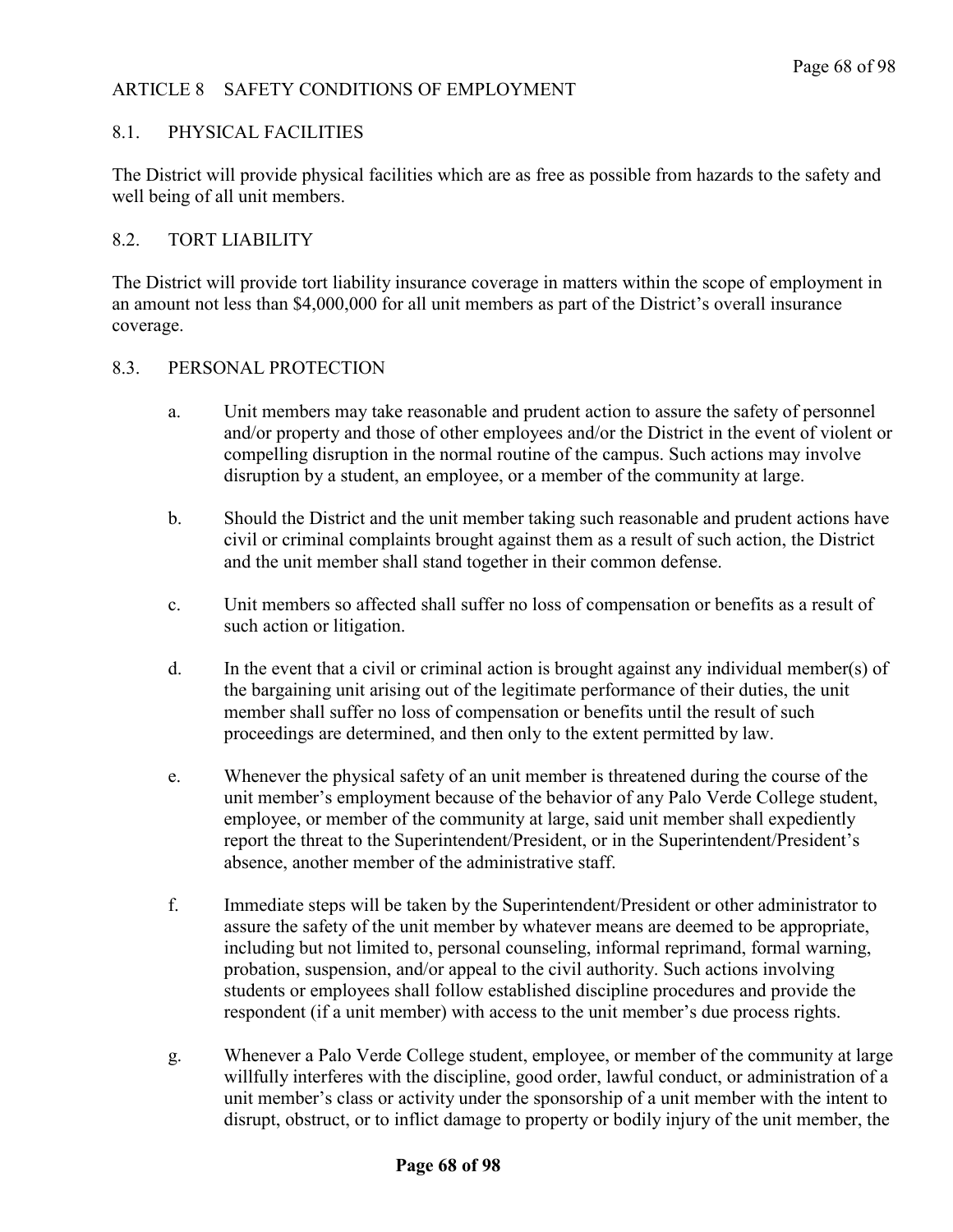Page 69 of 98 unit member shall expediently report such interference to the Superintendent/President, or in the Superintendent/President's absence, another member of the administrative staff.

- h. Immediate steps will be taken by the Superintendent/President or other administrator to assure the support of the unit member when any of the above actions occur. Such support shall include, but is not limited to, personal counseling, informal reprimand, formal warning, probation, suspension, and/or appeal to civil authority. Such actions involving students or employees shall follow established discipline procedures and provide the respondent (if a unit member) with access to the unit member's due process rights.
- i. Whenever a Palo Verde College student, employee, or member of the community at large, upbraids, insults, or verbally abuses a unit member in the presence of the unit member and at a place which is on college premises or public sidewalks, streets, or other public ways adjacent to the college premises or at some other place if the unit member is required to be at such other place in connection with assigned activities or collegesponsored activities, said unit member shall expediently report the incident to the Superintendent/President, or in the Superintendent/President's absence, another member of the administrative staff.
- j. Immediate steps will be taken by the Superintendent/President or other administrator to assure the support of the instructor when any of the above actions occur. Such support shall include, but is not limited to, personal counseling, informal reprimand, formal warning, probation, suspension, and/or appeal to civil authority. Such actions involving students or employees shall follow established discipline procedures and provide the respondent (if a unit member) with access to the unit member's due process rights.
- k. When any threatening behavior is perpetrated by a non-student, the unit member may report it immediately to the Superintendent/President or other administrator and/or personally take appropriate action as provided by Sections 87707, 87708, and 87709 of the Education Code.

### 8.4. LOSS OF PROPERTY and / or BENEFITS

- a. Any unit member who suffers either loss or damage to personal property or undue loss of benefits arising out of the legitimate performance of the unit member's duty (or duties) shall have the right to petition to the District for reimbursement for such loss and/or reinstatement of such benefits including sick leave. The District shall assist the unit member in the recovery of such loss provided the loss was not the direct result of negligence. This assistance may include reimbursement, or the filing of appropriate insurance claims.
- b. In the event that a unit member's personal property is being used in the performance of the unit member's duties, that equipment must be registered with Human Resources before being brought on campus, identifying the value of the equipment, identifying serial numbers, and the length of time the equipment will be on campus. Any equipment not so registered will not be covered under this Agreement.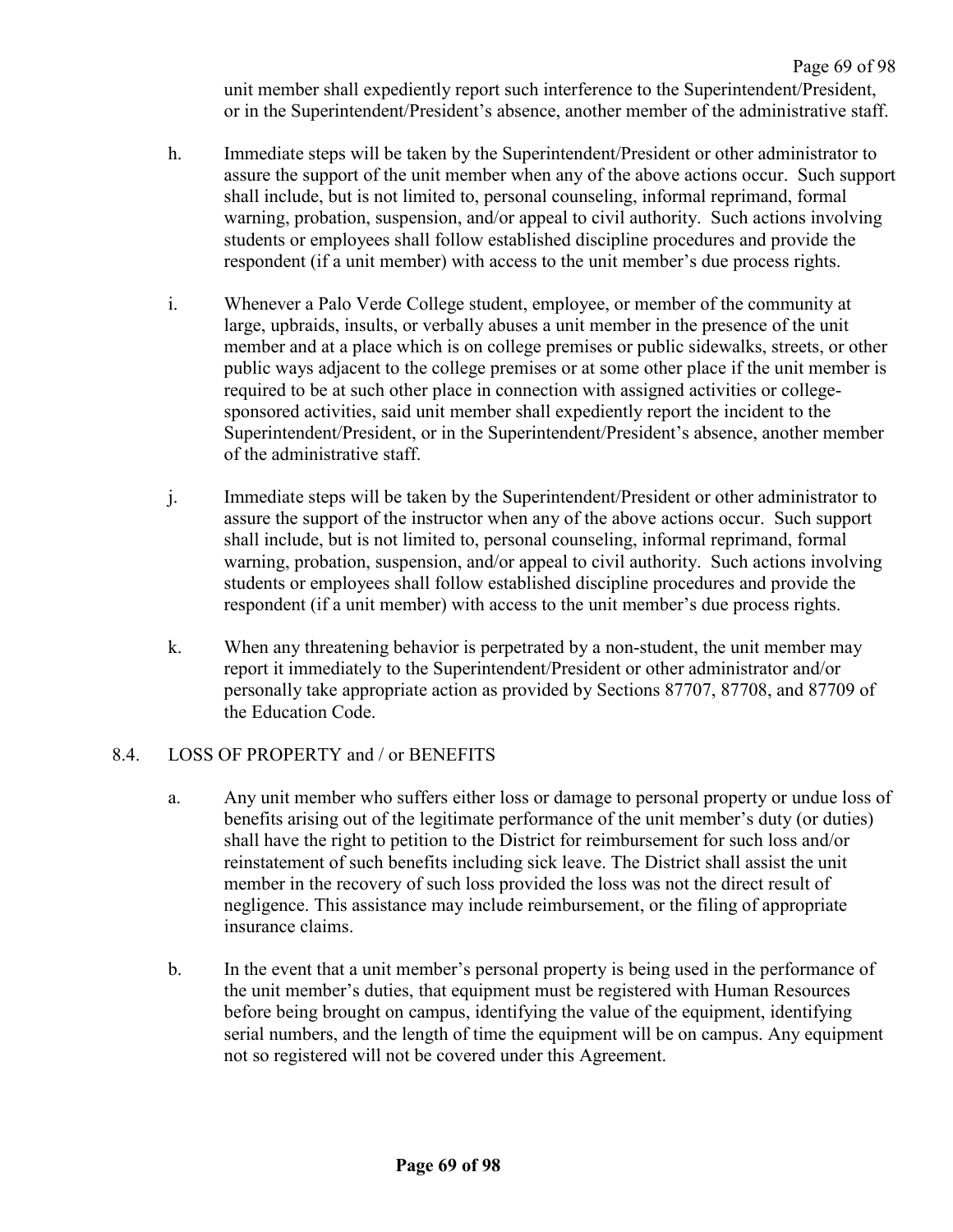### ARTICLE 9 DISCIPLINE

This Article is intended to define the procedures to be used in the event it becomes necessary to discipline an academic employee of the District.

### 9.1. EXCEPTIONS TO THIS ARTICLE

Except for the provisions of Education Code 87732, 87735, 87736, and 87737, no unit member shall be disciplined absent "just cause" and according to the principles of "Progressive Discipline."

### 9.2. PROCEDURES

- a. The District shall apprise unit members of the rules, regulations, and statutes that may lead to discipline. The District shall also have the right to apprise a unit member that the unit member has violated these rules, regulations and statutes.
- b. The District shall notify the Association in writing and concurrently with notification to the unit member of any contemplated disciplinary action. The notice shall contain:
	- (1) A specific statement of the act (s) of infraction (s) upon which the disciplinary action is based;
	- (2) The proposed disciplinary action to be taken by the District; and
	- (3) A statement of the rules, regulations, or statutes that the unit member is alleged to have violated.

A unit member shall not be disciplined for any violation of rules, regulations, or statutes of which the employee has not been apprised. All information or proceedings regarding any such actual or proposed action shall be kept confidential by the District.

- c. Any proposed discipline of a bargaining unit member shall be preceded by written notice of the right to appeal said action by filing a grievance as provided in Article 7, Grievance Procedures, of this agreement. Any disputes arising out of the grievance action may be submitted to binding arbitration as provided in Step 5 of the grievance procedure, and all proposed action against a unit member shall be stayed until the Arbitrator's decision is rendered.
- d. Immediate suspension may be made for those reasons specified in Education Code; however, such suspensions shall be with pay pending the outcome of the arbitration.
- e. This Article shall not reduce the rights of permanent bargaining unit members contained in Education Code.
- f. Testimony against a unit member shall be made under penalty of perjury of law.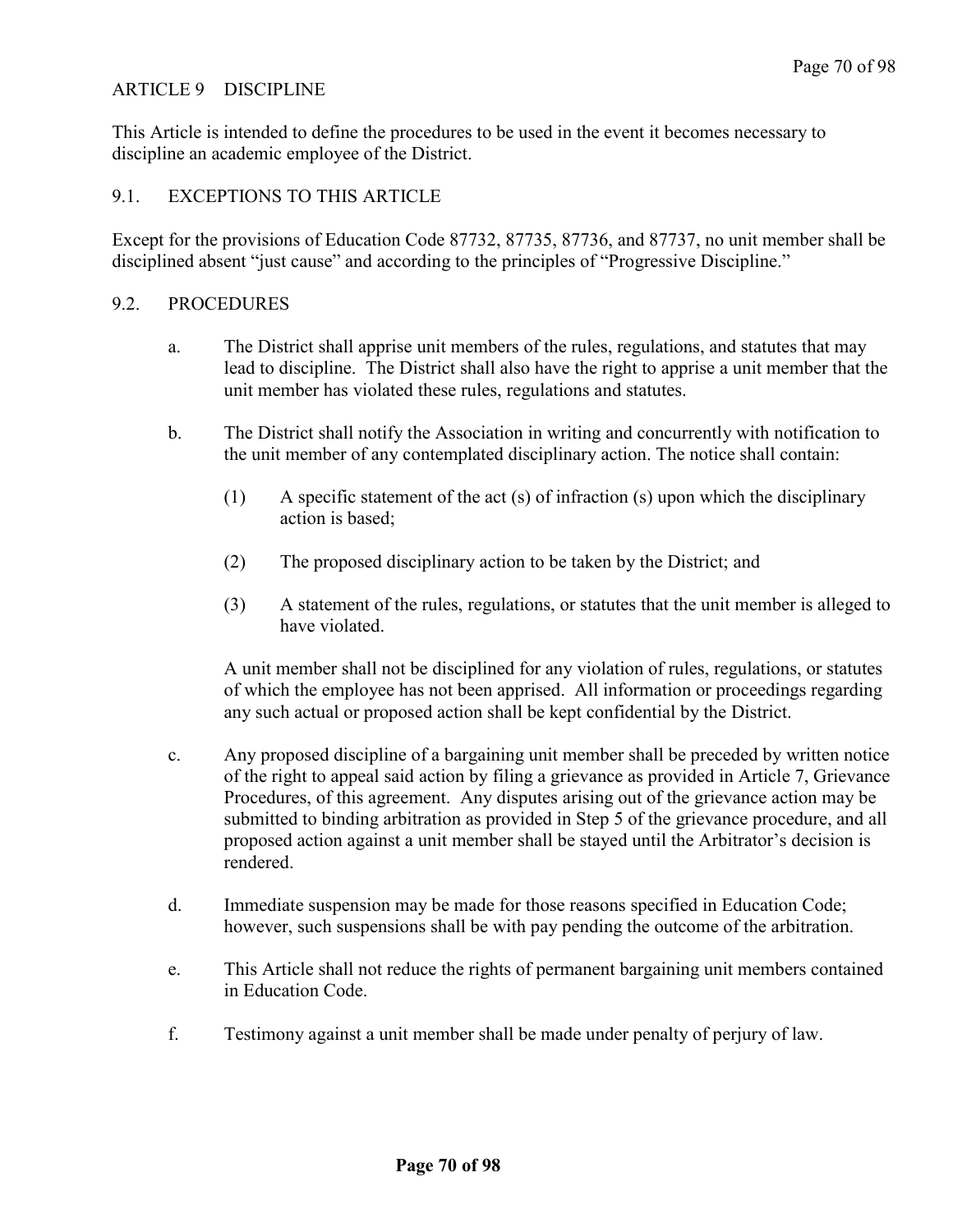### ARTICLE 10 CONSULTATION

### 10.1. RIGHT OF CONSULTATION

The District and the Association acknowledge each other's equal right to request consultation on matters outside the scope of representation.

### 10.2. PROCEDURE

- a. To implement the opportunity for such consultation as described above, there is established a Consultation Liaison Committee of college employees.
- b. This committee shall comprise the Association President and two of the Association President's appointees, and the District Superintendent/President and two of the Superintendent/President's appointees.
- c. Student participation in of the Consultation Liaison Committee may be invited upon the mutual consent of the Association and District representatives.
- d. The Consultation Liaison Committee shall meet on a schedule of its own determination.

### 10.3. MEET AND CONFER

The District and the Association have agreed to meet and confer on all major expenditure items not listed in the final adopted budget.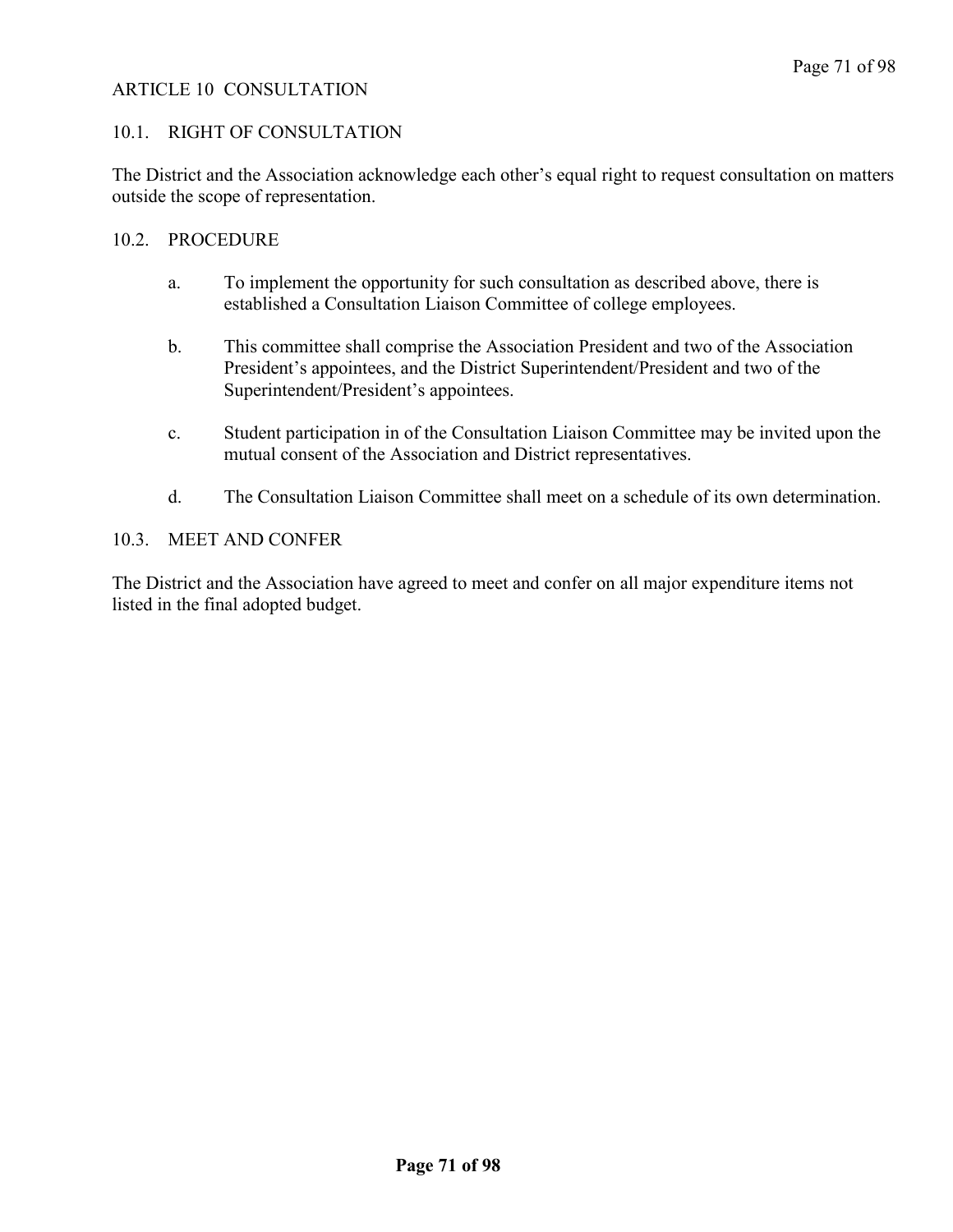### ARTICLE 11 ATTESTATION

### **[Per TA signed 04/09/19]**

### 11.1. SCOPE OF AGREEMENT

This agreement shall constitute the full and complete commitment between both parties. This agreement may be altered, changed, added to, deleted from, or modified only through the voluntary, mutual consent of both parties in a written and signed amendment to this agreement.

- a. During the term of the Agreement (July 1, 2019 through June 30, 2022) the Board and the Association expressly waive and relinquish the right to bargain collectively on any matter:
	- (1) Whether or not specifically referred to or covered in this Agreement; unless in conflict with the Education Code, Government Code and/or statutes passed by the California Legislature;
	- (2) Even though not within the knowledge or contemplation of either party at the time of negotiations;
	- (3) Even though during negotiations the matters were proposed and later withdrawn.
- b. Such waiver does not preclude bargaining collectively for subsequent, new collective Bargaining Agreements during the term of this Agreement by mutual agreement.
- c. Other than amendments and deletions herein contained, all other provision of this Agreement, dated July 1, 2019 through June 30, 2022, shall remain in effect until superseded.

### 11.2. LIMITING CLAUSE

If any provision of this Agreement or any application of the provisions of this Agreement should be found contrary to California or Federal Law, then such provision shall be deemed invalid except to the extent permitted by law, but all other provisions not so affected shall continue in full force. Any provision found to be contrary to law shall be renegotiated by the District and the Association through procedures established herein as soon as is mutually convenient to both parties.

### 11.3. LIMITED REOPENERS

During the three (3) years of this agreement the parties may re-open the contract by mutual agreement. In addition, each party shall have one re-opener of choice on any non-economic issue.

### 11.4. TERM OF THE AGREEMENT

The term of this Agreement shall be three (3) years, extending from July 1, 2019 to June 30, 2022.

This Agreement shall stay in effect with amendments and side letters until such time as a successor Agreement has been reached.

### 11.5. SIGNATURES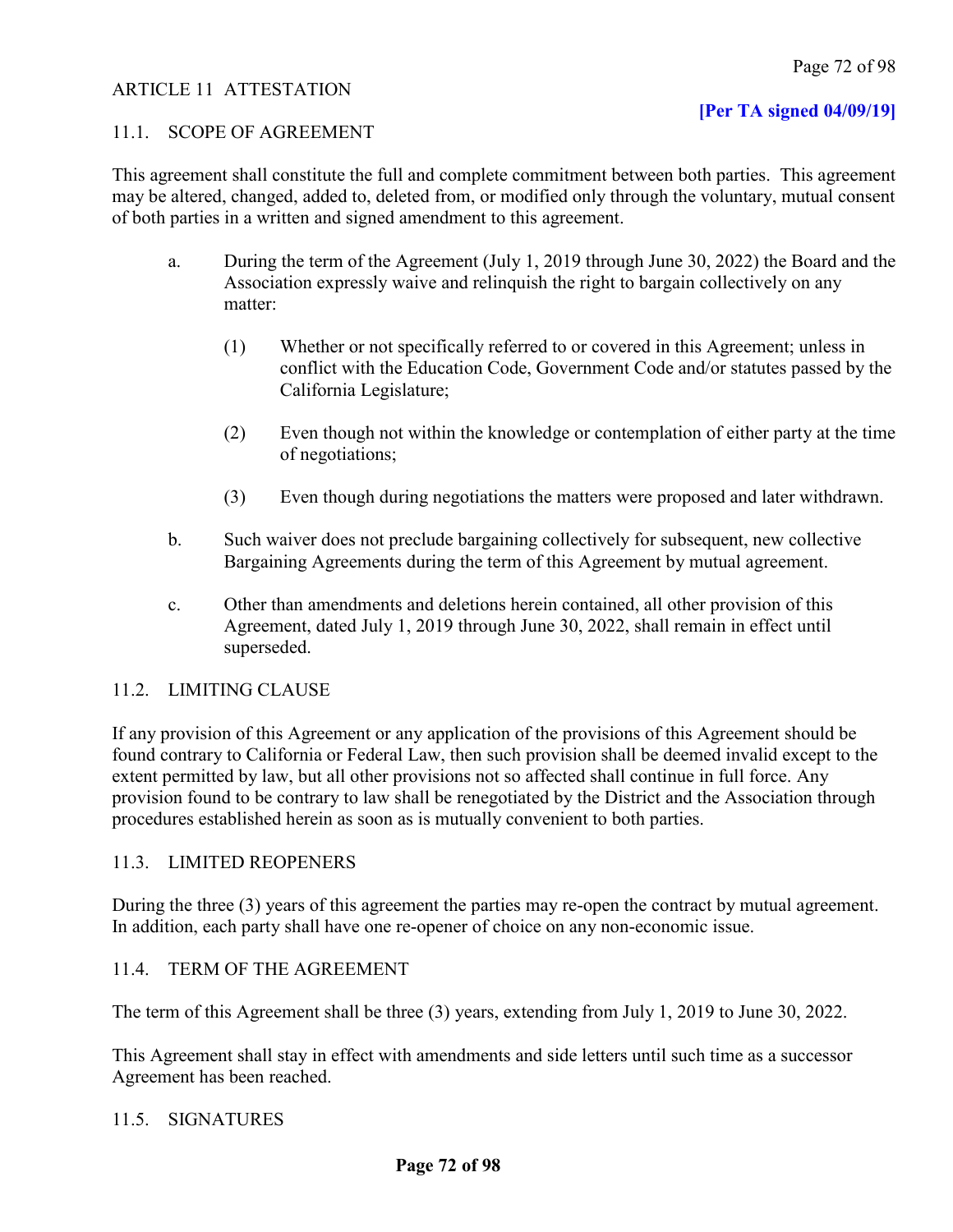IN WITNESS WHEREOF, the parties hereunto set their hands this day of \_\_\_\_\_\_\_\_\_\_\_\_\_\_.

\_\_\_\_\_\_\_\_\_\_\_\_\_\_\_\_\_\_\_\_\_\_\_\_\_\_\_\_\_\_\_ \_\_\_\_\_\_\_\_\_\_\_\_\_\_\_\_\_\_\_\_\_\_\_\_\_\_\_\_\_\_\_

FOR THE DISTRICT: FOR THE ASSOCIATION:

Superintendent/President Chief Association Negotiator

\_\_\_\_\_\_\_\_\_\_\_\_\_\_\_\_\_\_\_\_\_\_\_\_\_\_\_\_\_\_\_ \_\_\_\_\_\_\_\_\_\_\_\_\_\_\_\_\_\_\_\_\_\_\_\_\_\_\_\_\_\_\_

President, Board of Trustees President, Palo Verde Community College Association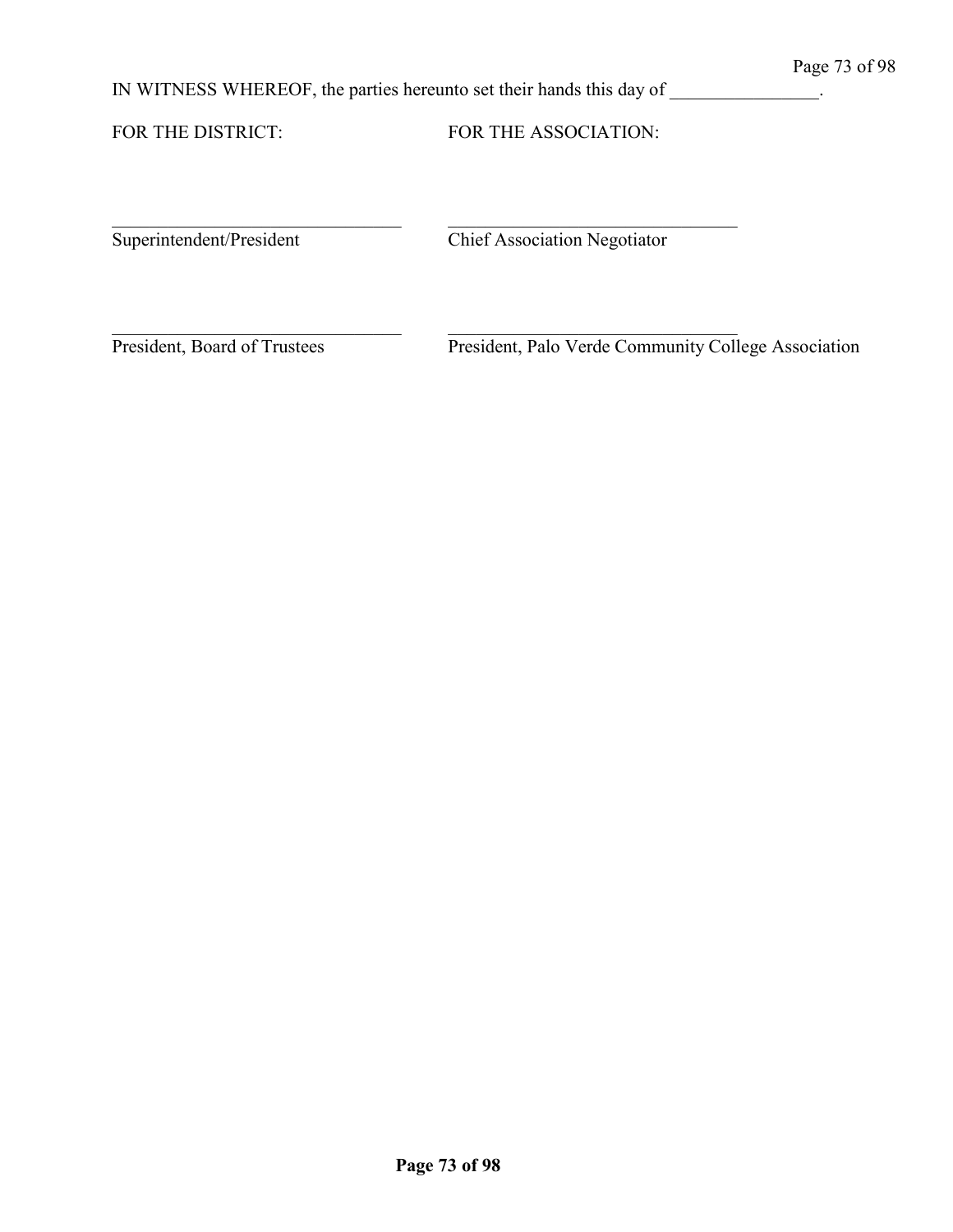### ARTICLE 12 PRISON PROGRAMS

### **[Per TA signed 04/10/19]**

### 12.1. ASSIGNMENTS

- a. Acceptance of an assignment in a prison program is voluntary for the unit member. Refusals shall not be considered in any evaluation, tenure, or disciplinary process.
- b. The District will provide the Association an outline of any terms, compensation, safety conditions and other considerations relevant to a face-to-face prison assignment prior to offering unit members said assignments.
- c. Any face-to-face prison assignments will be open to all unit members meeting minimum qualifications. These initial assignments will be flown no later than the regular scheduling period conducted during the previous semester. If more than one unit member is interested, selection shall be made in the same manner as all other assignments. If there are assignments left unfilled, the District may fly the assignment again.

### 12.2. SECURITY AND TRAINING

- a. The District and the participating prison will provide training in security procedures and protocols for the unit members who volunteer for a prison assignment. All costs shall be the responsibility of the District. This training will occur either as part of Flex/Professional Development activities or paid at the unit member's hourly rate if offered at a time other than Flex/Professional Development.
- b. A unit member will not begin a prison assignment until the unit member has been trained and a record of completion has been filed in the unit member's personnel file.

A record of the unit member's security and safety waiver shall be filed in the unit member's personnel file at all times during the prison assignment.

### 12.3. ADDITIONAL COMPENSATION

Unit members will be paid one additional CTLC for each face-to-face course scheduled at the prison.

### 12.4. UNIT MEMBER BACKGROUND CHECKS

- a. The District will pay for background checks, and any related costs, of unit members.
- b. Rejection of any unit member by the prison shall not be used in any disciplinary, evaluative, or other action by the District.
- 12.5 Unit members shall be paid for travel at the end of each month in accordance with Section 4.1(h) and 4.10.d.(3).
- 12.6 On-site office hours are not required for face-to-face courses at the prison. However, unit members may hold and be compensated for documented in-person office hours held in accordance with Article  $4.11(b)(i)$  or Article  $2.3(i)(7)$  and prison policies and procedures.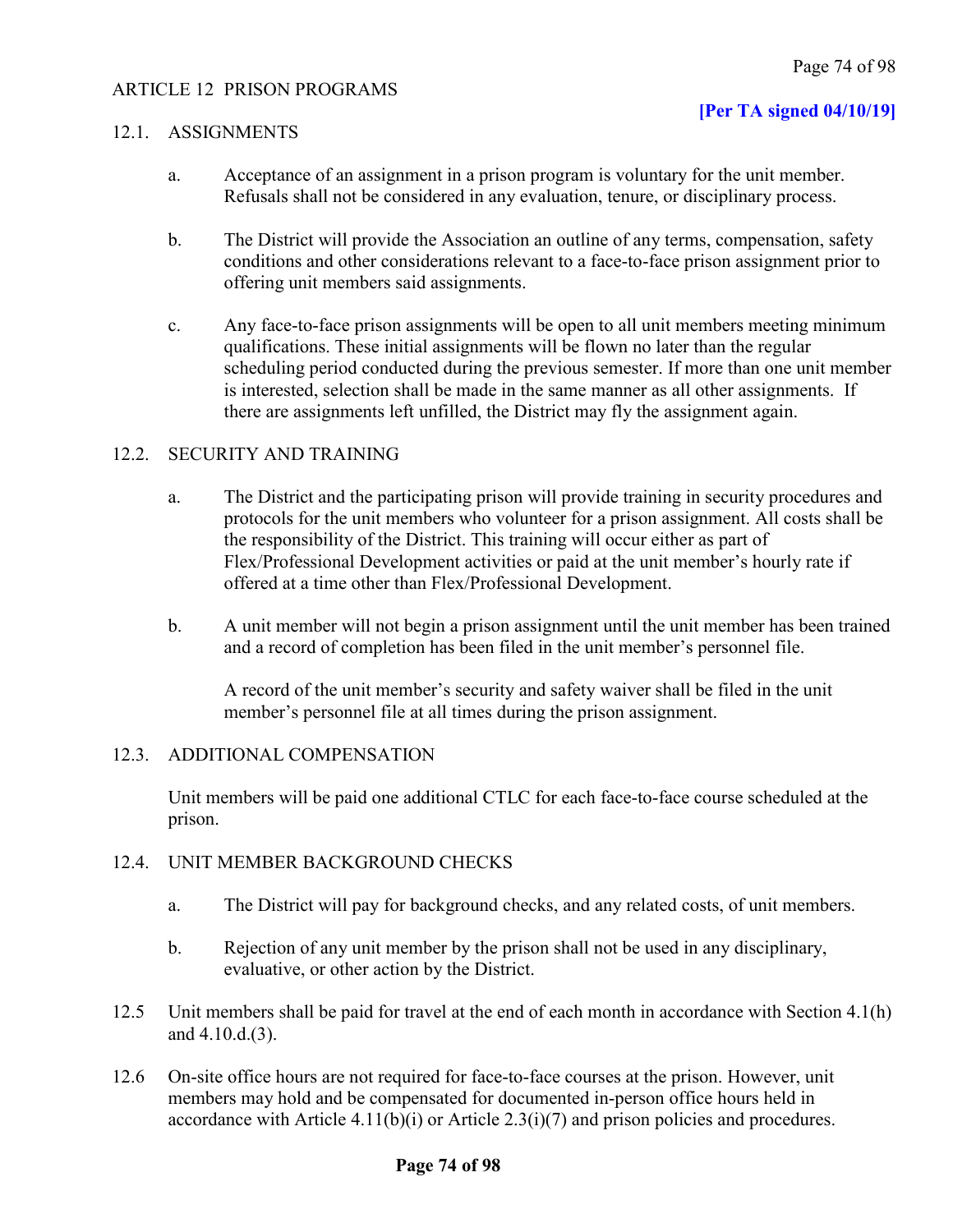12.7 All other provisions of this collective bargaining agreement not modified herein remain in full force and are applicable to the unit member's assignment at the prison.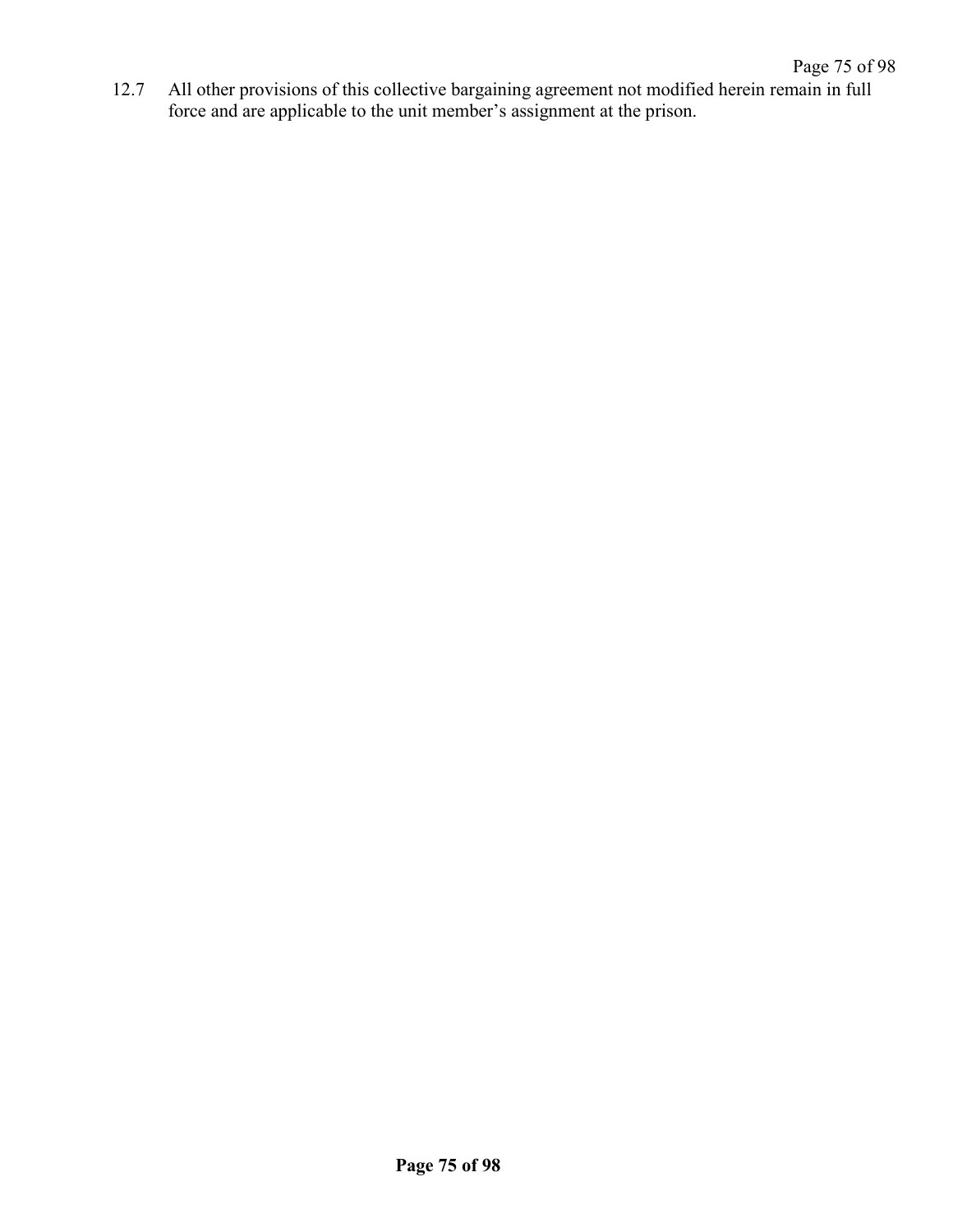### APPENDIX D

### D. Evaluation Documents

The following are the documents that may be used in the faculty evaluation process for teaching and non-teaching faculty, as incorporated in this Article by reference and attached to this Article in the Appendix.

- 1. Evaluation Committee Statement
- 2. Peer Observation Report for Teaching Faculty
- 3. Peer Observation Report for Non-Teaching Faculty
- 4. Peer Observation Report-Addendum for Clinical Nursing Faculty
- 5. Peer Observation Narrative for Teaching Faculty
- 6. Peer Observation Narrative for Non-Teaching Faculty
- 7. Professional Development Self-Evaluation Statement
- 8. Professional Development Self-Evaluation Statement for Non-Teaching Faculty
- 9. Student Evaluation of Teaching Faculty Member (Face-to-Face)
- 10. Student Evaluation of Teaching Faculty Member-Nursing Addendum
- 11. Student Evaluation of Teaching Faculty Member (Correspondence Education/Distance Education)
- 12. Student Evaluation of Non-Teaching Faculty Member
- 13. Administrative Evaluation
	- a) Overall Assessment
	- b) Areas of Strength, Areas Needing Improvement, Remediation Plan
	- c) Remediation Plan Follow-up
	- d) Criteria Guide
- 14. Part-Time Forms:
	- a) Student Evaluation of Part-Time Faculty (Face-to-Face)
	- b) Administrative Evaluation of Part-Time Faculty
	- c) Overall Assessment
	- d) Remediation Plan Part-time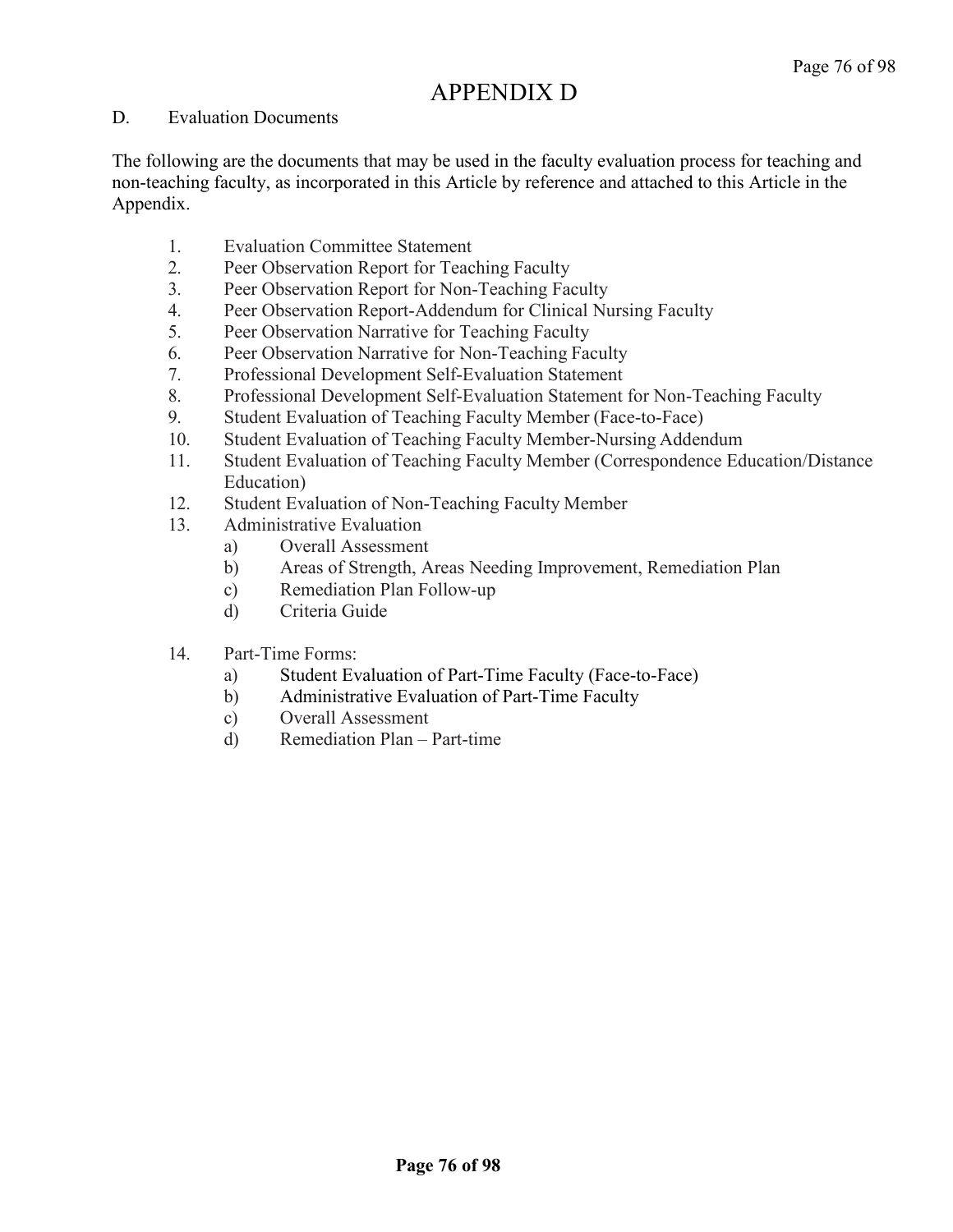### APPENDIX E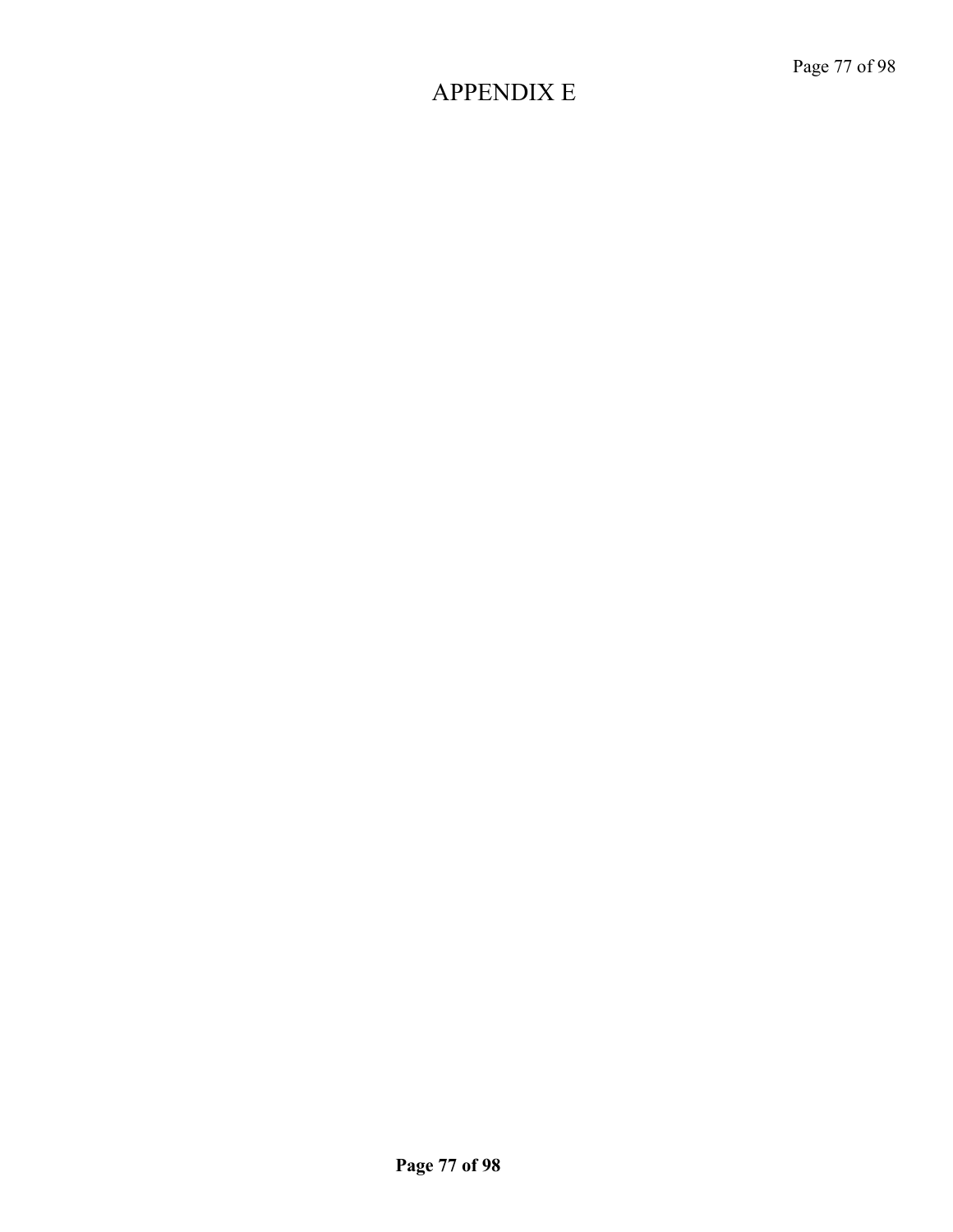### **Palo Verde College Faculty Evaluation Form Correspondence Education / Distance Education**

| Instructor: | Date:              |
|-------------|--------------------|
| Course:     | $\sim$<br>Section: |

Note: This evaluation is confidential. The instructor will not see this form. Only the tabulated results of this survey will be presented to the instructor. All comments will be typed and presented to the instructor.

Please use Scantron # 223127 provided. Please put the instructors' last name in the name area.

#### Marking Instructions:

| Use a No. 2 pencil only.<br>$\bullet$<br>Do not use ink, ballpoint, or felt tip pens.<br>$\bullet$<br>Make solid marks that fill the response<br>$\bullet$<br>completely.<br>Erase cleanly any marks you wish to<br>change.<br>Make no stray marks on this form.<br>The Faculty member: | <b>CORRECT</b><br><b>INCORRECT</b><br>$\infty$ $\infty$ |              |
|-----------------------------------------------------------------------------------------------------------------------------------------------------------------------------------------------------------------------------------------------------------------------------------------|---------------------------------------------------------|--------------|
| 1. Clearly explains course assignments,                                                                                                                                                                                                                                                 | A. Consistently                                         | D. Sometimes |
| expectations, student learning outcomes, grading<br>standards, rules, and goals, in a well-organized<br>syllabus.                                                                                                                                                                       | <b>B.</b> Almost Always<br>C. Usually                   | E. Seldom    |
| 2. Follows course standards for evaluating,                                                                                                                                                                                                                                             | A. Consistently                                         | D. Sometimes |
| grading, and responding to student work, as                                                                                                                                                                                                                                             | <b>B.</b> Almost Always                                 | E. Seldom    |
| described in the syllabus.                                                                                                                                                                                                                                                              | C. Usually                                              |              |
| 3. Assigns writing, tests, and demonstrations                                                                                                                                                                                                                                           | A. Consistently                                         | D. Sometimes |
| clearly linked to course content, objectives, and                                                                                                                                                                                                                                       | <b>B.</b> Almost Always                                 | E. Seldom    |
| student learning outcomes.                                                                                                                                                                                                                                                              | C. Usually                                              |              |
| 4. Assigns readings, exercises, and other                                                                                                                                                                                                                                               | A. Consistently                                         | D. Sometimes |
| materials clearly linked to course content,                                                                                                                                                                                                                                             | <b>B.</b> Almost Always                                 | E. Seldom    |
| objectives, and student learning outcomes.                                                                                                                                                                                                                                              | C. Usually                                              |              |
| 5. Returns graded work in a timely fashion.                                                                                                                                                                                                                                             | A. Consistently                                         | D. Sometimes |
|                                                                                                                                                                                                                                                                                         | <b>B.</b> Almost Always                                 | E. Seldom    |
|                                                                                                                                                                                                                                                                                         | C. Usually                                              |              |
| 6. Provides appropriate responses to                                                                                                                                                                                                                                                    | A. Consistently                                         | D. Sometimes |
| assignments.                                                                                                                                                                                                                                                                            | <b>B.</b> Almost Always                                 | E. Seldom    |
|                                                                                                                                                                                                                                                                                         | C. Usually                                              |              |
| 7. Encourages dialogue with students via                                                                                                                                                                                                                                                | A. Consistently                                         | D. Sometimes |
| letters, phone, e-mail, and other media.                                                                                                                                                                                                                                                | <b>B.</b> Almost Always                                 | E. Seldom    |
|                                                                                                                                                                                                                                                                                         | C. Usually                                              |              |
| 8. Provides timely responses to student                                                                                                                                                                                                                                                 | A. Consistently                                         | D. Sometimes |
| inquiries and requests.                                                                                                                                                                                                                                                                 | <b>B.</b> Almost Always                                 | E. Seldom    |
|                                                                                                                                                                                                                                                                                         | C. Usually                                              |              |
| 9. Tailors syllabus, course materials,                                                                                                                                                                                                                                                  | A. Consistently                                         | D. Sometimes |
| assignments, and feedback, to                                                                                                                                                                                                                                                           | <b>B.</b> Almost Always                                 | E. Seldom    |
| correspondence/distance education needs.                                                                                                                                                                                                                                                | C. Usually                                              |              |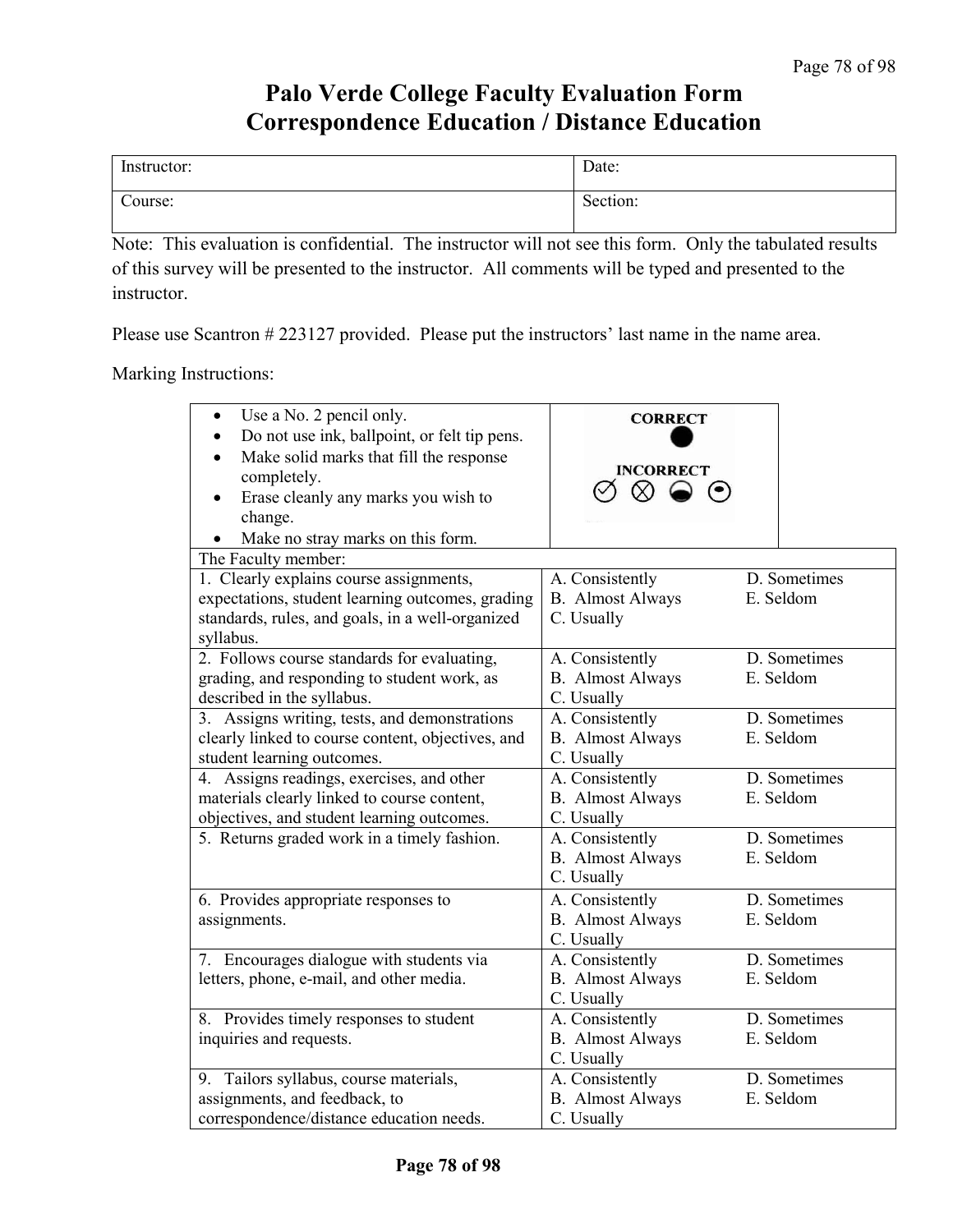| 10. Course assignments appropriate to type of | A. Consistently  | D. Sometimes |
|-----------------------------------------------|------------------|--------------|
| instruction and educational site.             | B. Almost Always | E. Seldom    |
|                                               | C. Usually       |              |

### **Summary Comments**

What I like most about this class is:

What I like least about this class is: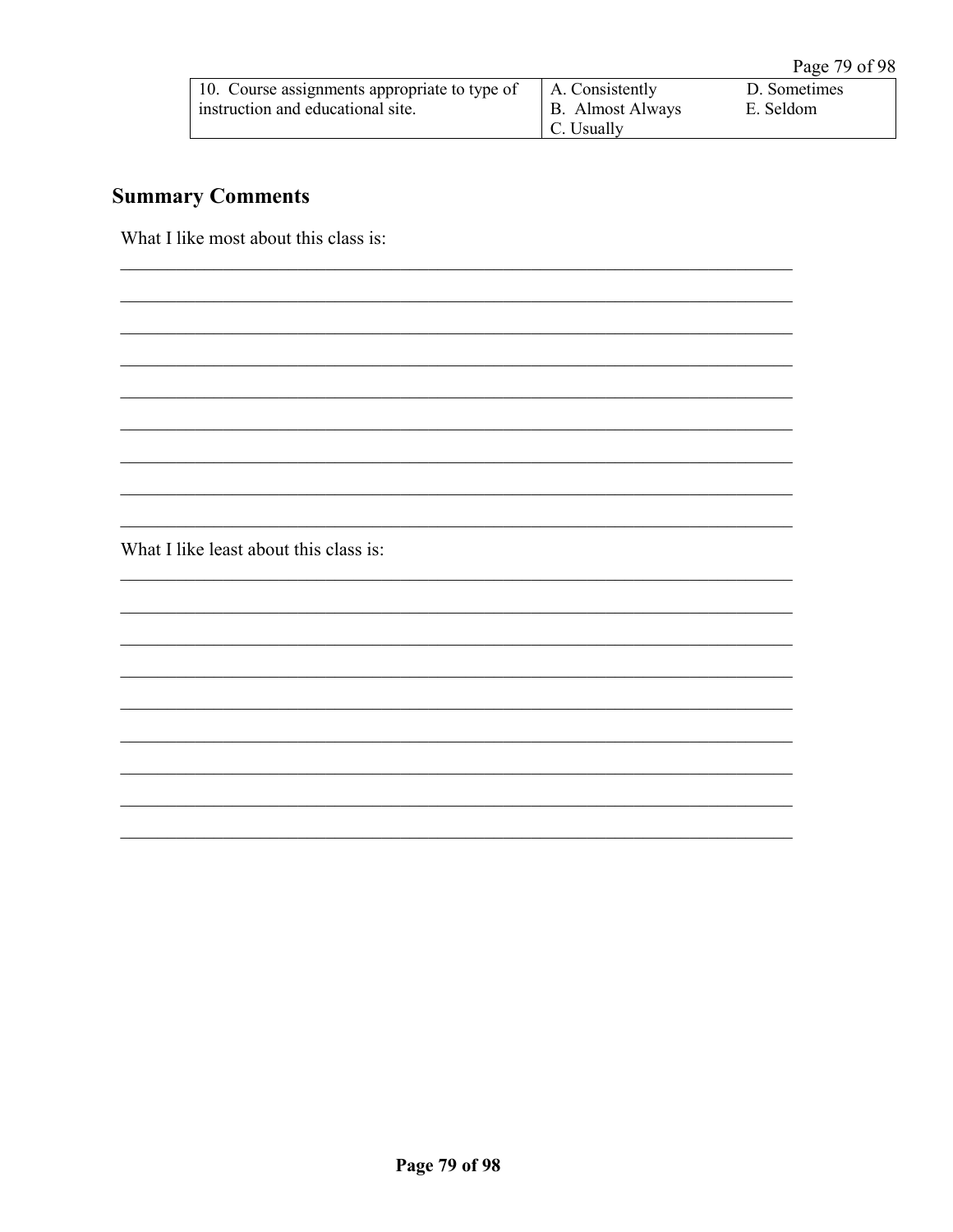# APPENDIX \_\_\_\_\_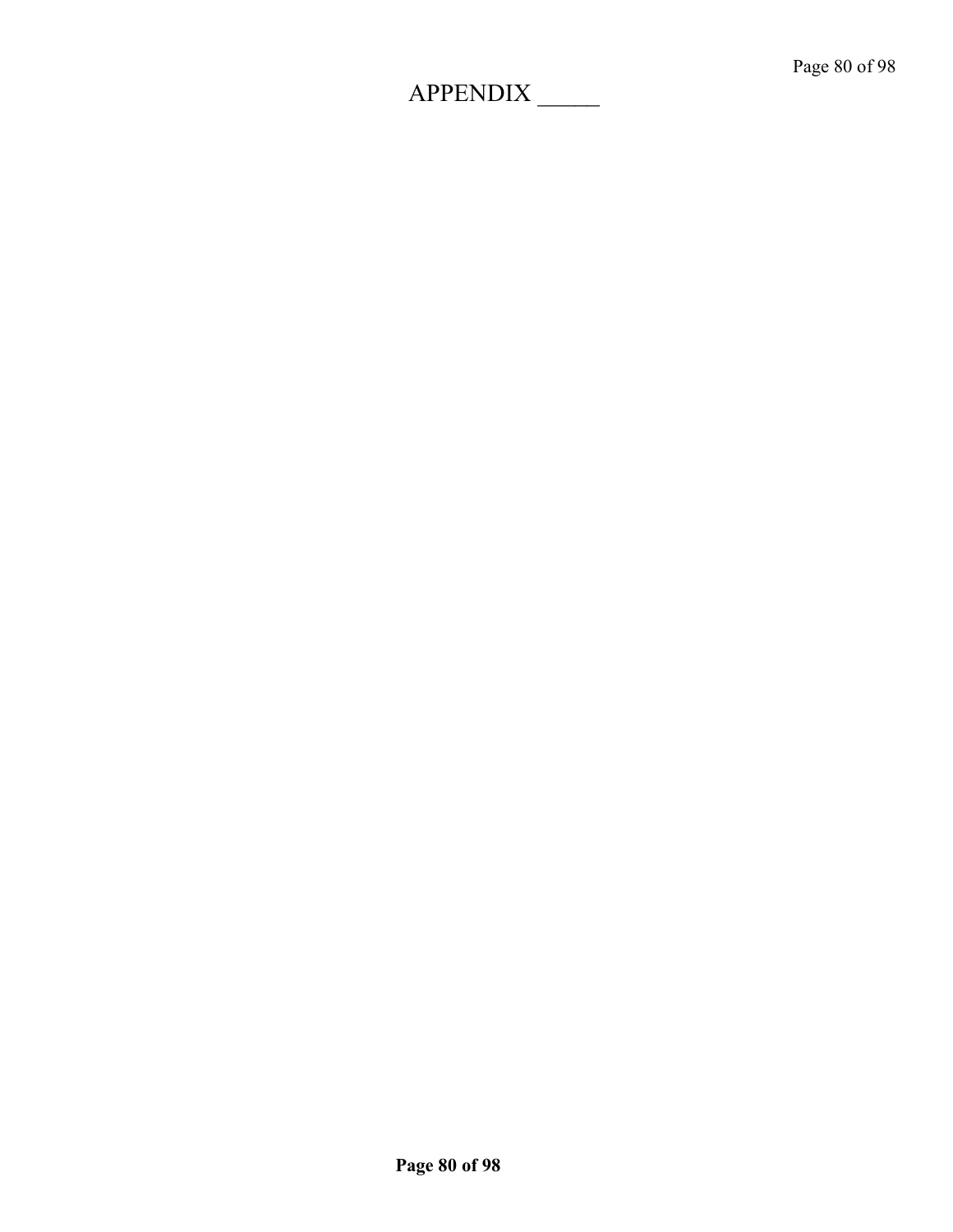### **Palo Verde College Full-Time Faculty Evaluation Form Face to Face**

| Instructor: | Date:    |
|-------------|----------|
| Course:     | Section: |

Note: This evaluation is confidential. The instructor will not see this form. Only the tabulated results of this survey will be presented to the instructor. All comments will be typed and presented to the instructor.

Please use Scantron # 223127 provided. Please put the instructors' last name in the name area.

Marking Instructions:

| Use a No. 2 pencil only.<br>$\bullet$<br>Do not use ink, ballpoint, or felt tip pens.<br>$\bullet$<br>Make solid marks that fill the response<br>$\bullet$<br>completely.<br>Erase cleanly any marks you wish to<br>$\bullet$<br>change.<br>Make no stray marks on this form.<br>$\bullet$<br>The Faculty member: | <b>CORRECT</b><br><b>INCORRECT</b><br>$\infty \bullet \bullet$ |              |
|-------------------------------------------------------------------------------------------------------------------------------------------------------------------------------------------------------------------------------------------------------------------------------------------------------------------|----------------------------------------------------------------|--------------|
| 1. Explains course expectations, objectives,                                                                                                                                                                                                                                                                      | A. Consistently                                                | D. Sometimes |
| student learning outcomes, and grading                                                                                                                                                                                                                                                                            | <b>B.</b> Almost Always                                        | E. Seldom    |
| standards in a written syllabus.                                                                                                                                                                                                                                                                                  | C. Usually                                                     |              |
| 2. Follows the course syllabus.                                                                                                                                                                                                                                                                                   | A. Consistently                                                | D. Sometimes |
|                                                                                                                                                                                                                                                                                                                   | <b>B.</b> Almost Always<br>C. Usually                          | E. Seldom    |
| 3. Is thorough in preparation and organized in                                                                                                                                                                                                                                                                    | A. Consistently                                                | D. Sometimes |
| presentation (including, but not limited to,                                                                                                                                                                                                                                                                      | <b>B.</b> Almost Always                                        | E. Seldom    |
| staying on task).                                                                                                                                                                                                                                                                                                 | C. Usually                                                     |              |
| 4. Is on time for the class and stays for the class                                                                                                                                                                                                                                                               | A. Consistently                                                | D. Sometimes |
| duration.                                                                                                                                                                                                                                                                                                         | <b>B.</b> Almost Always<br>C. Usually                          | E. Seldom    |
| 5. Is clear and understandable when presenting                                                                                                                                                                                                                                                                    | A. Consistently                                                | D. Sometimes |
| class materials.                                                                                                                                                                                                                                                                                                  | <b>B.</b> Almost Always<br>C. Usually                          | E. Seldom    |
| 6. Makes the class materials easy to                                                                                                                                                                                                                                                                              | A. Consistently                                                | D. Sometimes |
| understand.                                                                                                                                                                                                                                                                                                       | <b>B.</b> Almost Always<br>C. Usually                          | E. Seldom    |
| 7. Provides regular feedback relevant to my                                                                                                                                                                                                                                                                       | A. Consistently                                                | D. Sometimes |
| progress in this course.                                                                                                                                                                                                                                                                                          | <b>B.</b> Almost Always                                        | E. Seldom    |
|                                                                                                                                                                                                                                                                                                                   | C. Usually                                                     |              |
| 8. Demonstrates expertise in the field.                                                                                                                                                                                                                                                                           | A. Consistently                                                | D. Sometimes |
|                                                                                                                                                                                                                                                                                                                   | <b>B.</b> Almost Always<br>C. Usually                          | E. Seldom    |
| 9. Is sensitive to the needs of the students.                                                                                                                                                                                                                                                                     | A. Consistently                                                | D. Sometimes |
|                                                                                                                                                                                                                                                                                                                   | <b>B.</b> Almost Always<br>C. Usually                          | E. Seldom    |
| 10. Makes me feel welcome in the classroom.                                                                                                                                                                                                                                                                       | A. Consistently                                                | D. Sometimes |
|                                                                                                                                                                                                                                                                                                                   | <b>B.</b> Almost Always                                        | E. Seldom    |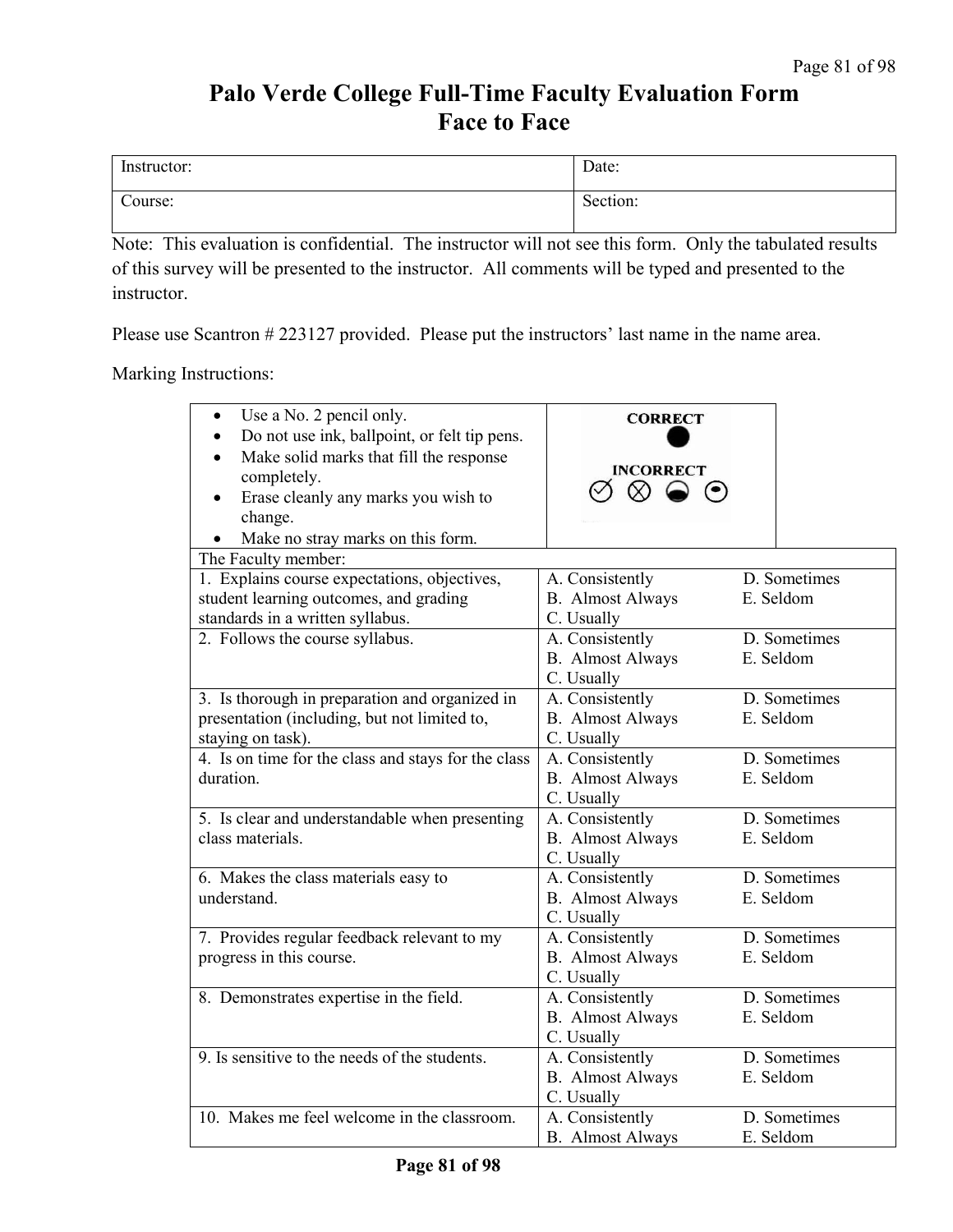Page 82 of 98

|                                                   | C. Usually              |              |
|---------------------------------------------------|-------------------------|--------------|
| 11. Encourages me to ask questions in class.      | A. Consistently         | D. Sometimes |
|                                                   | <b>B.</b> Almost Always | E. Seldom    |
|                                                   | C. Usually              |              |
| 12. Willingly answers my questions in class.      | A. Consistently         | D. Sometimes |
|                                                   | <b>B.</b> Almost Always | E. Seldom    |
|                                                   | C. Usually              |              |
| 13. Is available outside of class hours to assist | A. Consistently         | D. Sometimes |
| me.                                               | <b>B.</b> Almost Always | E. Seldom    |
|                                                   | C. Usually              |              |
| 14. Returns my test and homework materials as     | A. Consistently         | D. Sometimes |
| promised.                                         | <b>B.</b> Almost Always | E. Seldom    |
|                                                   | C. Usually              |              |

### **Summary Comments**

What I like most about this class is:

What I like least about this class is: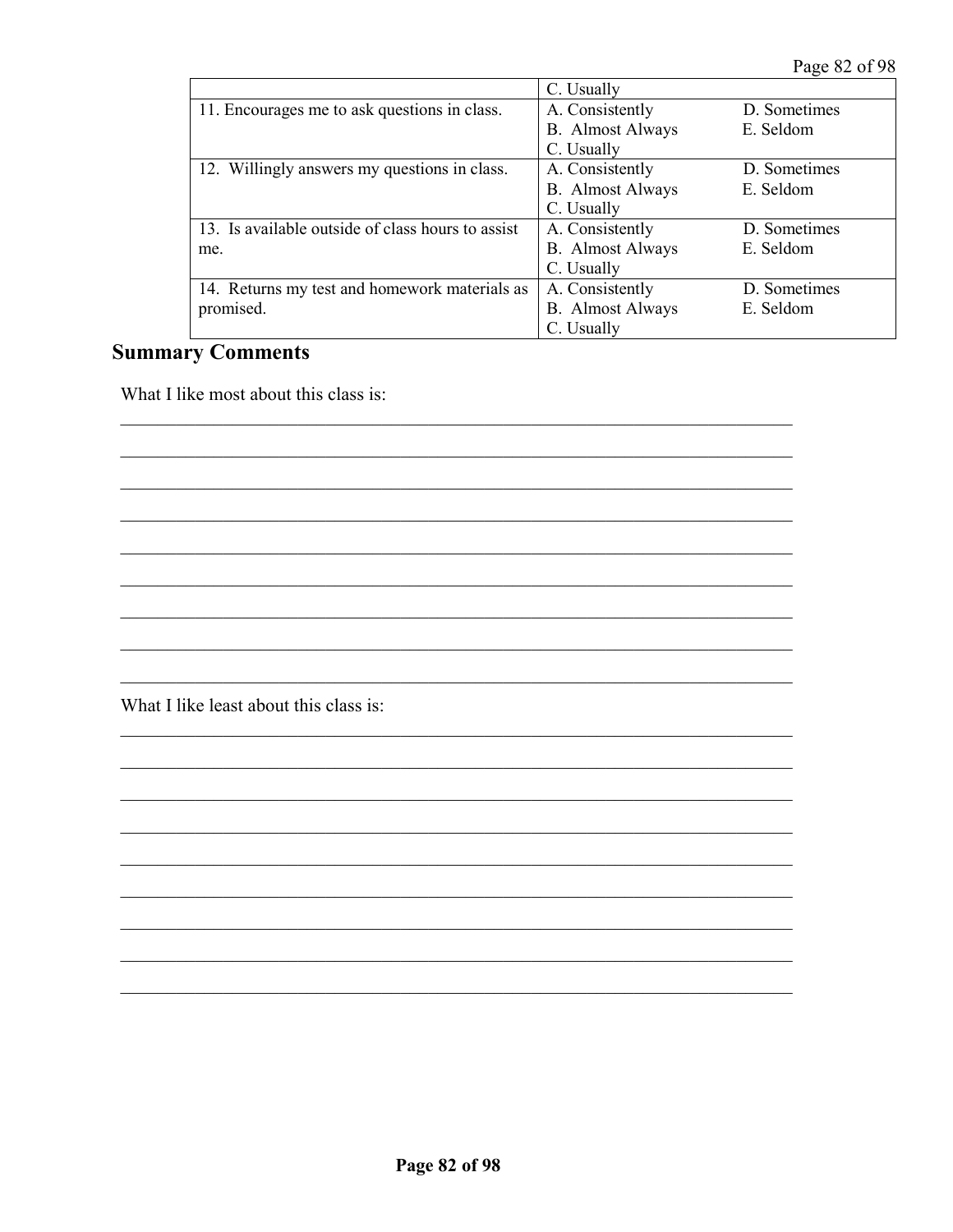# APPENDIX \_\_\_\_\_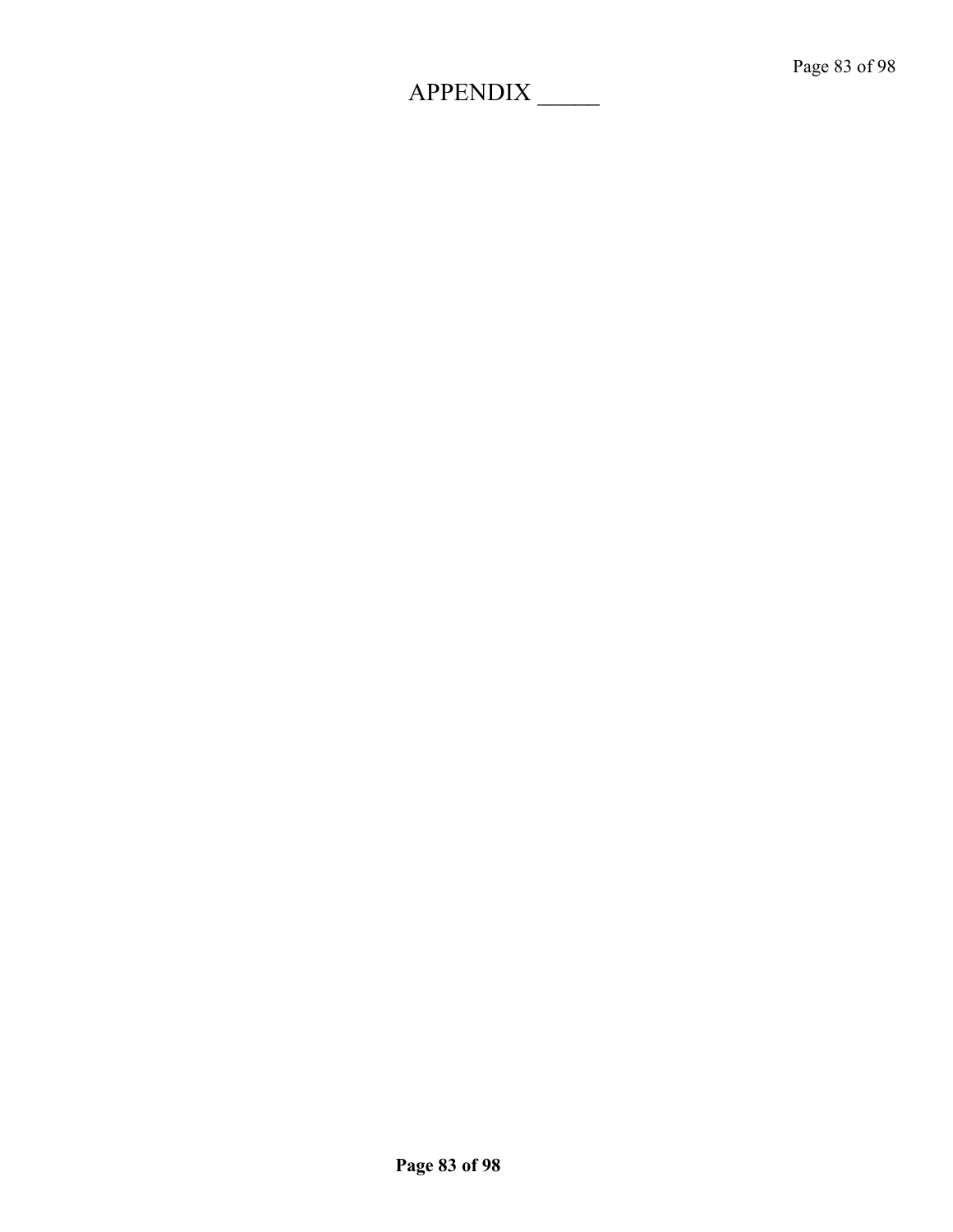### **Palo Verde College Part-time Faculty Evaluation Form Face to Face**

| Instructor: | Date:    |
|-------------|----------|
| Course:     | Section: |

Note: This evaluation is confidential. The instructor will not see this form. Only the tabulated results of this survey will be presented to the instructor. All comments will be typed and presented to the instructor.

Please use Scantron # 223127 provided. Please put the instructors' last name in the name area.

Marking Instructions:

| Use a No. 2 pencil only.<br>$\bullet$<br>Do not use ink, ballpoint, or felt tip pens.<br>$\bullet$<br>Make solid marks that fill the response<br>completely.<br>Erase cleanly any marks you wish to<br>change.<br>Make no stray marks on this form.<br>$\bullet$ | <b>CORRECT</b><br><b>INCORRECT</b><br>$\otimes$ $\odot$  |                           |
|------------------------------------------------------------------------------------------------------------------------------------------------------------------------------------------------------------------------------------------------------------------|----------------------------------------------------------|---------------------------|
| The Faculty member:                                                                                                                                                                                                                                              |                                                          |                           |
| 1. Explains course expectations, objectives,<br>student learning outcomes, and grading<br>standards in a written syllabus.                                                                                                                                       | A. Consistently<br><b>B.</b> Almost Always<br>C. Usually | D. Sometimes<br>E. Seldom |
| 2. Follows the course syllabus.                                                                                                                                                                                                                                  | A. Consistently<br><b>B.</b> Almost Always<br>C. Usually | D. Sometimes<br>E. Seldom |
| 3. Is thorough in preparation and organized in<br>presentation (including, but not limited to,<br>staying on task).                                                                                                                                              | A. Consistently<br><b>B.</b> Almost Always<br>C. Usually | D. Sometimes<br>E. Seldom |
| 4. Is on time for the class and stays for the class<br>duration.                                                                                                                                                                                                 | A. Consistently<br><b>B.</b> Almost Always<br>C. Usually | D. Sometimes<br>E. Seldom |
| 5. Is clear and understandable when presenting<br>class materials.                                                                                                                                                                                               | A. Consistently<br><b>B.</b> Almost Always<br>C. Usually | D. Sometimes<br>E. Seldom |
| 6. Makes the class materials easy to<br>understand.                                                                                                                                                                                                              | A. Consistently<br><b>B.</b> Almost Always<br>C. Usually | D. Sometimes<br>E. Seldom |
| 7. Provides regular feedback relevant to my<br>progress in this course.                                                                                                                                                                                          | A. Consistently<br><b>B.</b> Almost Always<br>C. Usually | D. Sometimes<br>E. Seldom |
| 8. Demonstrates expertise in the field.                                                                                                                                                                                                                          | A. Consistently<br><b>B.</b> Almost Always<br>C. Usually | D. Sometimes<br>E. Seldom |
| 9. Is sensitive to the needs of the students.                                                                                                                                                                                                                    | A. Consistently<br><b>B.</b> Almost Always<br>C. Usually | D. Sometimes<br>E. Seldom |
| 10. Makes me feel welcome in the classroom.                                                                                                                                                                                                                      | A. Consistently                                          | D. Sometimes              |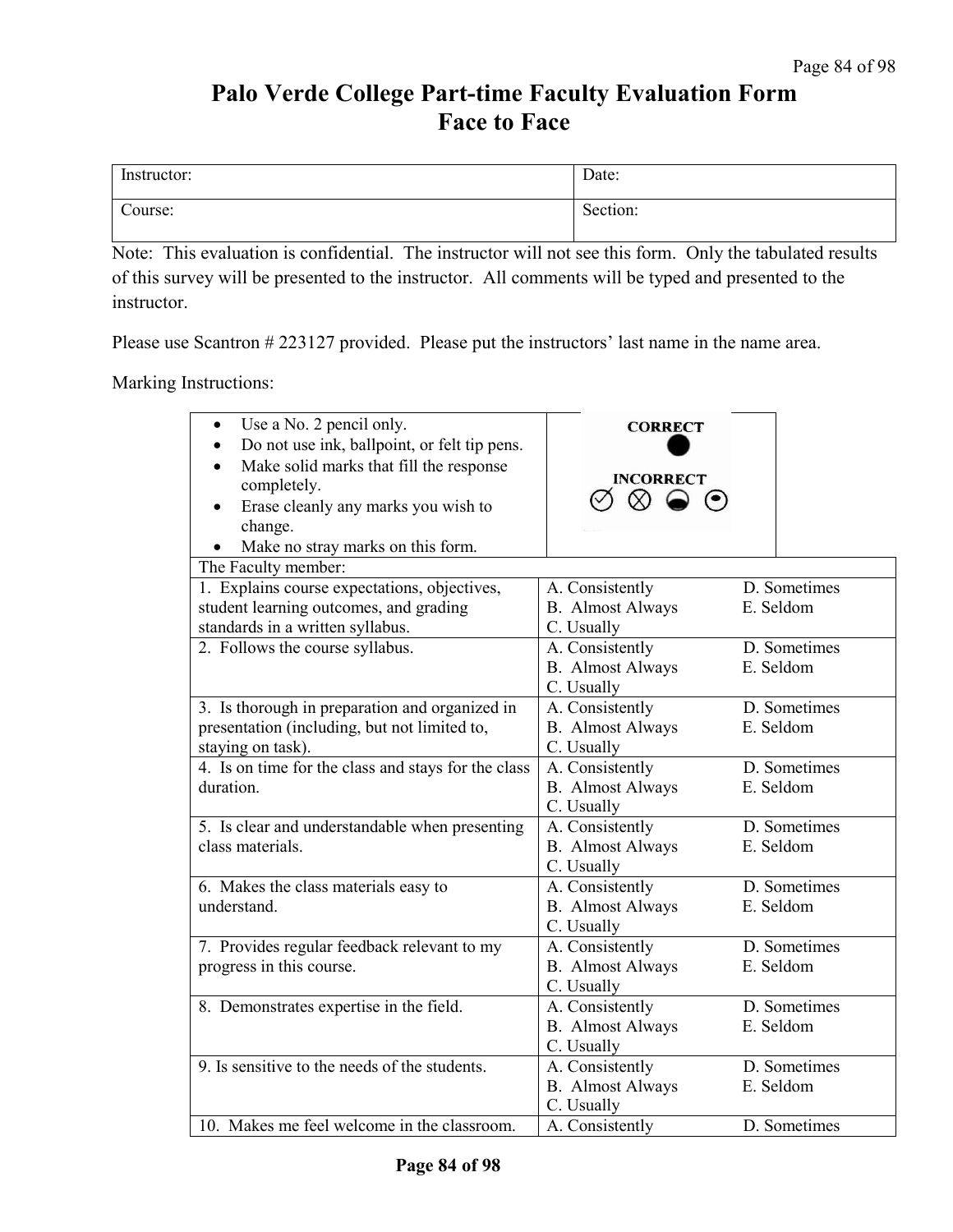Page 85 of 98

|                                                   | <b>B.</b> Almost Always | E. Seldom    |
|---------------------------------------------------|-------------------------|--------------|
|                                                   | C. Usually              |              |
| 11. Encourages me to ask questions in class.      | A. Consistently         | D. Sometimes |
|                                                   | <b>B.</b> Almost Always | E. Seldom    |
|                                                   | C. Usually              |              |
| 12. Willingly answers my questions in class.      | A. Consistently         | D. Sometimes |
|                                                   | <b>B.</b> Almost Always | E. Seldom    |
|                                                   | C. Usually              |              |
| 13. Is available during scheduled office hours to | A. Consistently         | D. Sometimes |
| assist me.                                        | <b>B.</b> Almost Always | E. Seldom    |
|                                                   | C. Usually              |              |
| 14. Returns my test and homework materials as     | A. Consistently         | D. Sometimes |
| promised.                                         | <b>B.</b> Almost Always | E. Seldom    |
|                                                   | C. Usually              |              |

### **Summary Comments**

What I like most about this class is:

What I like least about this class is: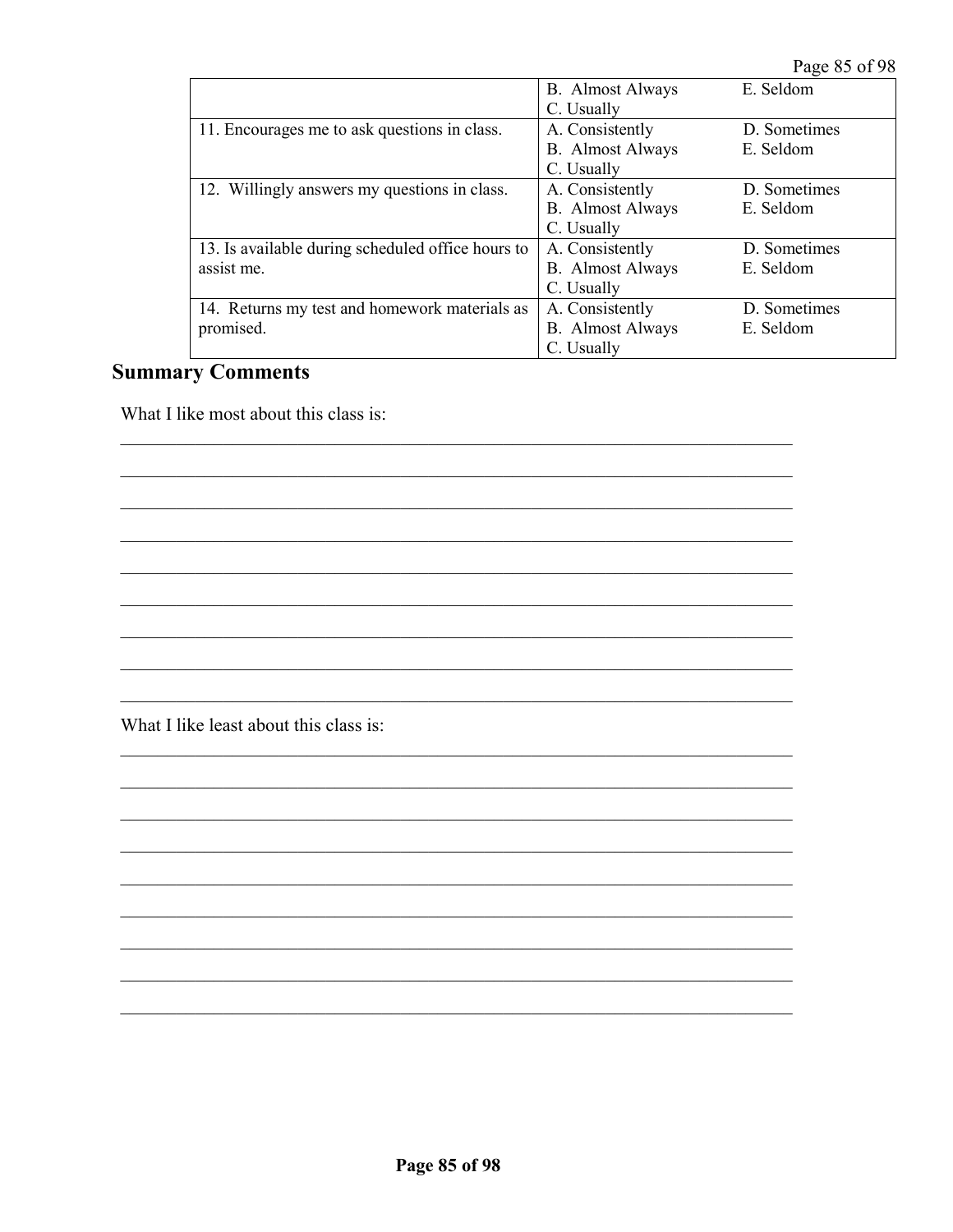# APPENDIX \_\_\_\_\_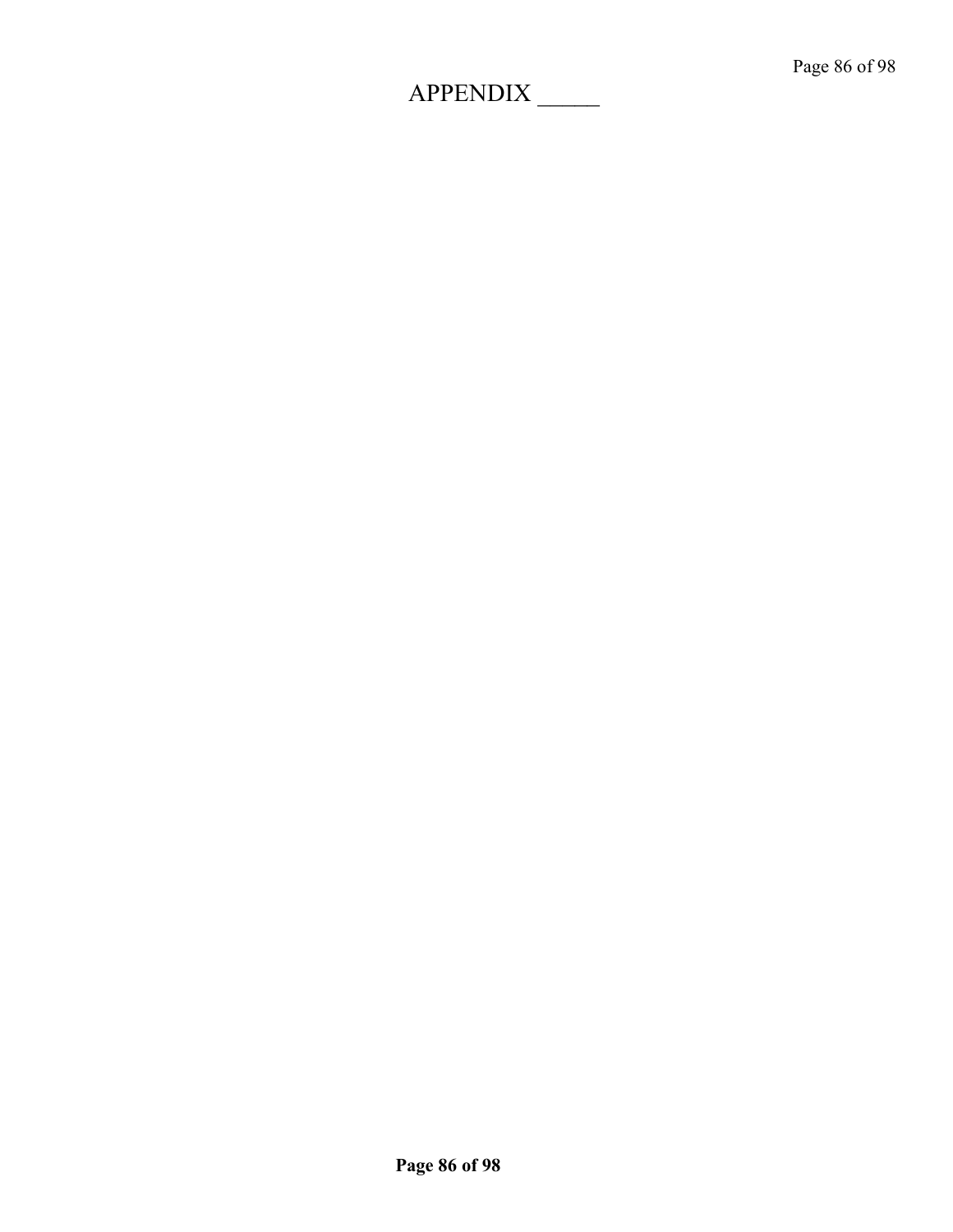### PEER OBSERVATION REPORT

| FEEN UDSENVATIUN NEFUNT                                                                                                         |                         |                     |
|---------------------------------------------------------------------------------------------------------------------------------|-------------------------|---------------------|
| <b>Faculty Member:</b>                                                                                                          | Course:                 |                     |
| Number of<br>Observation                                                                                                        |                         |                     |
| Peer Evaluator:                                                                                                                 | Date:                   | students present:   |
| Based on the relevant observation, indicate a score for each item using the following scale:                                    |                         |                     |
| 5=Outstanding<br>3=Satisfactory<br>$4 = Good$                                                                                   | 2=Needs improvement     | 1=Unsatisfactory    |
| 1. Defines objectives for student work in keeping with syllabus defined student learning outcomes.                              |                         |                     |
| Comments:                                                                                                                       |                         |                     |
| 2. Is thorough in preparation and organized in presentation of materials (classroom, online, ITV,                               |                         |                     |
| correspondence, as applicable).                                                                                                 |                         |                     |
| Comments:                                                                                                                       |                         |                     |
| 3. Course assignments, materials, and educational approach encourages student enthusiasm for learning.                          |                         |                     |
| Comments:                                                                                                                       |                         |                     |
| 4. Communicates clearly and effectively employing the appropriate range of technical support devices,                           |                         |                     |
| programs, and services.                                                                                                         |                         |                     |
| Comments:                                                                                                                       |                         |                     |
| 5. Explains main ideas, concepts, and principles.                                                                               |                         |                     |
| Comments:                                                                                                                       |                         |                     |
| 6. Demonstrates up-to-date command of subject matter and appropriate instructional methods.                                     |                         |                     |
| Comments:                                                                                                                       |                         |                     |
| 7. Responds in a timely, appropriate, and supportive fashion to student inquiries, questions, and criticisms,                   |                         |                     |
| while employing the appropriate range of technical support devices, programs, and services.                                     |                         |                     |
| Comments:                                                                                                                       |                         |                     |
| 8. Encourages critical thinking and analysis.                                                                                   |                         |                     |
| Comments:                                                                                                                       |                         |                     |
| 9. Demonstrates respect for the students and their views.                                                                       |                         |                     |
| Comments:                                                                                                                       |                         |                     |
| 10. Encourages regular, committed student engagement via the range of technical support devices, programs,<br>and applications. |                         |                     |
| Comments:                                                                                                                       |                         |                     |
| /50 OVERALL RATING                                                                                                              |                         |                     |
| 50=Outstanding<br>30-39=Satisfactory<br>40-49=Good                                                                              | 20-29=Needs Improvement | < 20 Unsatisfactory |
|                                                                                                                                 |                         |                     |
| Peer Evaluator (signature)                                                                                                      | Date:                   |                     |
| Faculty Member (signature)                                                                                                      | Date:                   |                     |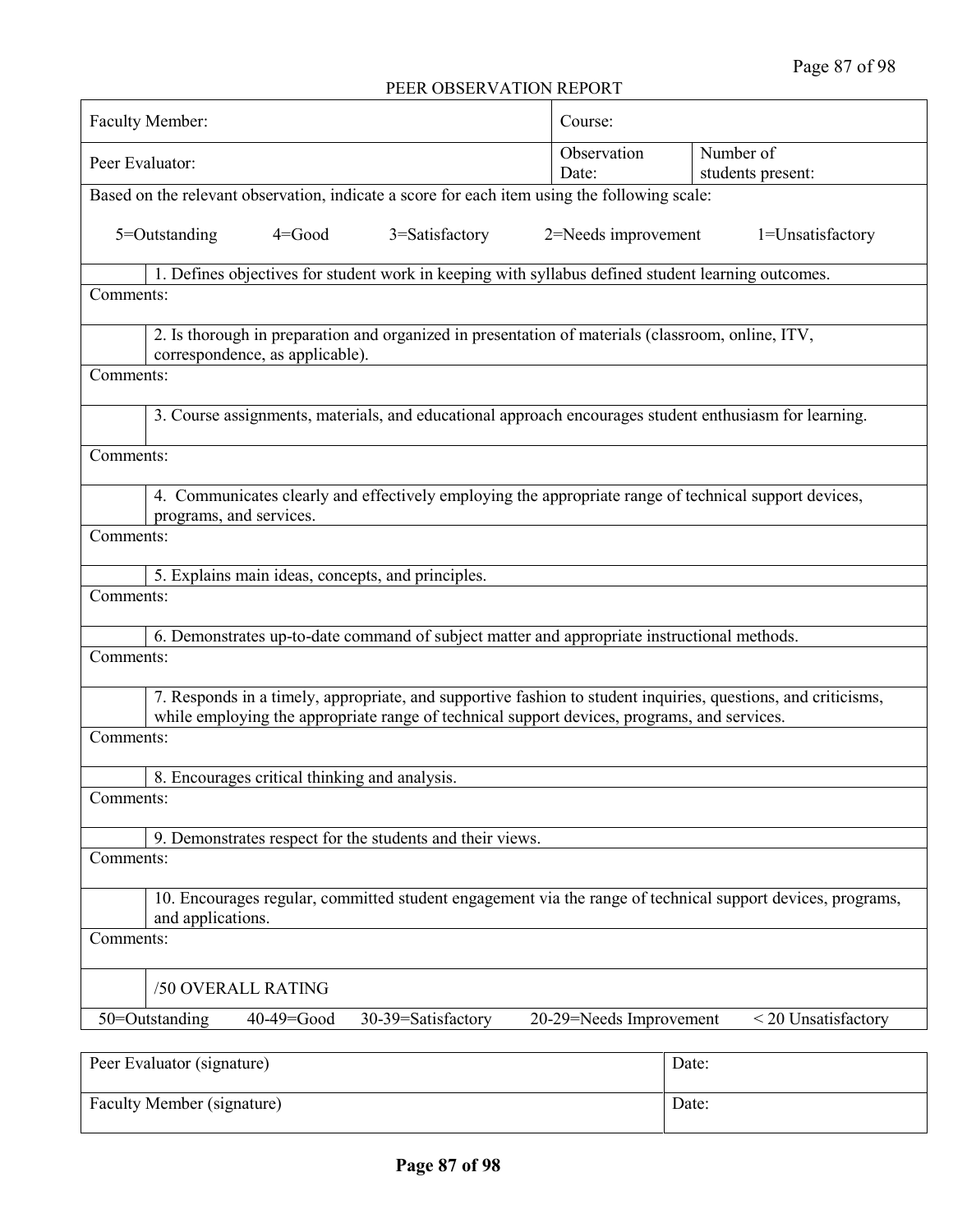#### PEER OBSERVATION REPORT

#### PEER OBSERVATION NARRATIVE

Faculty Member:

| -<br><sup>n</sup><br><b>Livro</b> |        | Jbse<br>2.00000000000<br>vation | udents<br>Number<br>. st<br>ΩŤ |
|-----------------------------------|--------|---------------------------------|--------------------------------|
| Peer<br>luator:                   | ourse: | Date:                           | nresent:<br>-SUIII.            |

| $\sim$<br>$\overline{\phantom{a}}$ |        | Jbservation                       | Number<br>students <sup>-</sup><br>O1 |
|------------------------------------|--------|-----------------------------------|---------------------------------------|
| Peer<br>Evaluator:                 | ourse: | $\overline{\phantom{a}}$<br>Date: | present.                              |

Based on their classroom observations, each peer evaluator shall complete in writing a narrative description of the faculty member's teaching, answering each of the following questions:

- 1. Describe the faculty member's subject, teaching methodologies, and alignment with student learning outcomes.
- 2. Describe the faculty member's communication of the applicability of the academic discipline to the larger social context (i.e., the "real world").
- 3. Describe the organization and clarity of the presentation.
- 4. Discuss the appropriateness of the instructor's teaching techniques in the light of stated goals.
- 5. Describe the level of student discussion and participation.
- 6. Describe the faculty member's teaching strengths.
- 7. Describe the faculty member's employment of the appropriate range of technical support devices, programs, and applications.
- 8. Describe any specific recommendations.

| Faculty Member (signature): | Date: |
|-----------------------------|-------|
| Peer Evaluator (signature): | Date: |
| Peer Evaluator (signature): | Date: |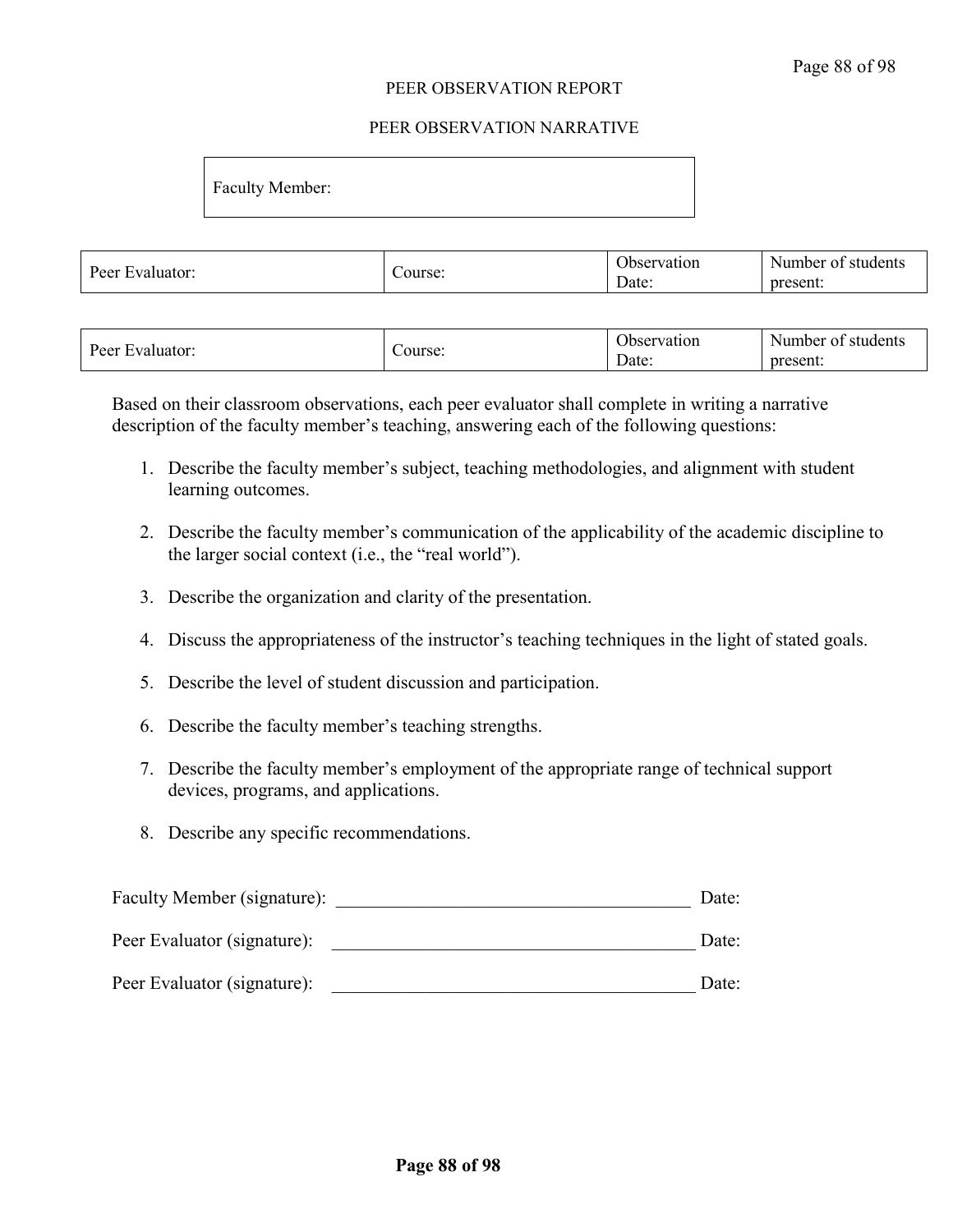#### PEER OBSERVATION NARRATIVE Non-Teaching Faculty

Faculty Member:

| $\overline{\phantom{a}}$<br>Peer Evaluator:<br>Area: |  | Observation<br>$\overline{\phantom{a}}$<br>Date: |
|------------------------------------------------------|--|--------------------------------------------------|
|------------------------------------------------------|--|--------------------------------------------------|

Each peer evaluator shall complete in writing the Peer Observation Narrative, answering each of the following questions:

- 1. Describe the faculty member's knowledge and demonstrated ability to apply college rules, requirements and policies pertaining to the service area.
- 2. Describe and discuss the level of student discussion and participation.
- 3. Describe the faculty member's working relationship with other staff, administrators and faculty.
- 4. Describe the faculty member's ability to refer student to support services.
- 5. Describe the faculty member's counseling/instructional methods and techniques.
- 6. Describe the faculty member's training of support staff.
- 7. Describe the faculty member's strengths.
- 8. Describe any specific recommendations.

| Faculty Member (signature): | Date: |
|-----------------------------|-------|
|-----------------------------|-------|

Peer Evaluator (signature): <br>  $\Box$  Date: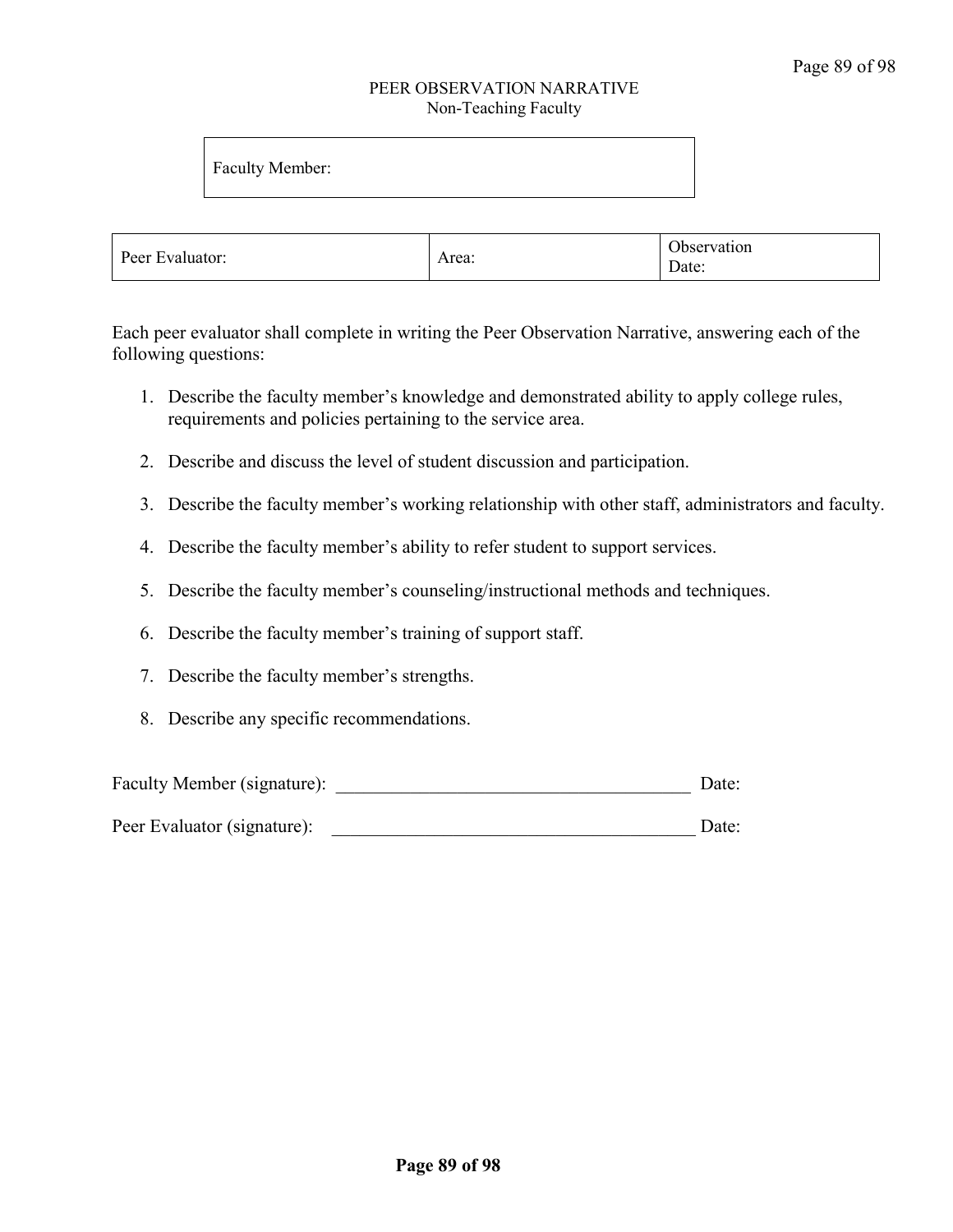APPENDIX \_\_\_\_\_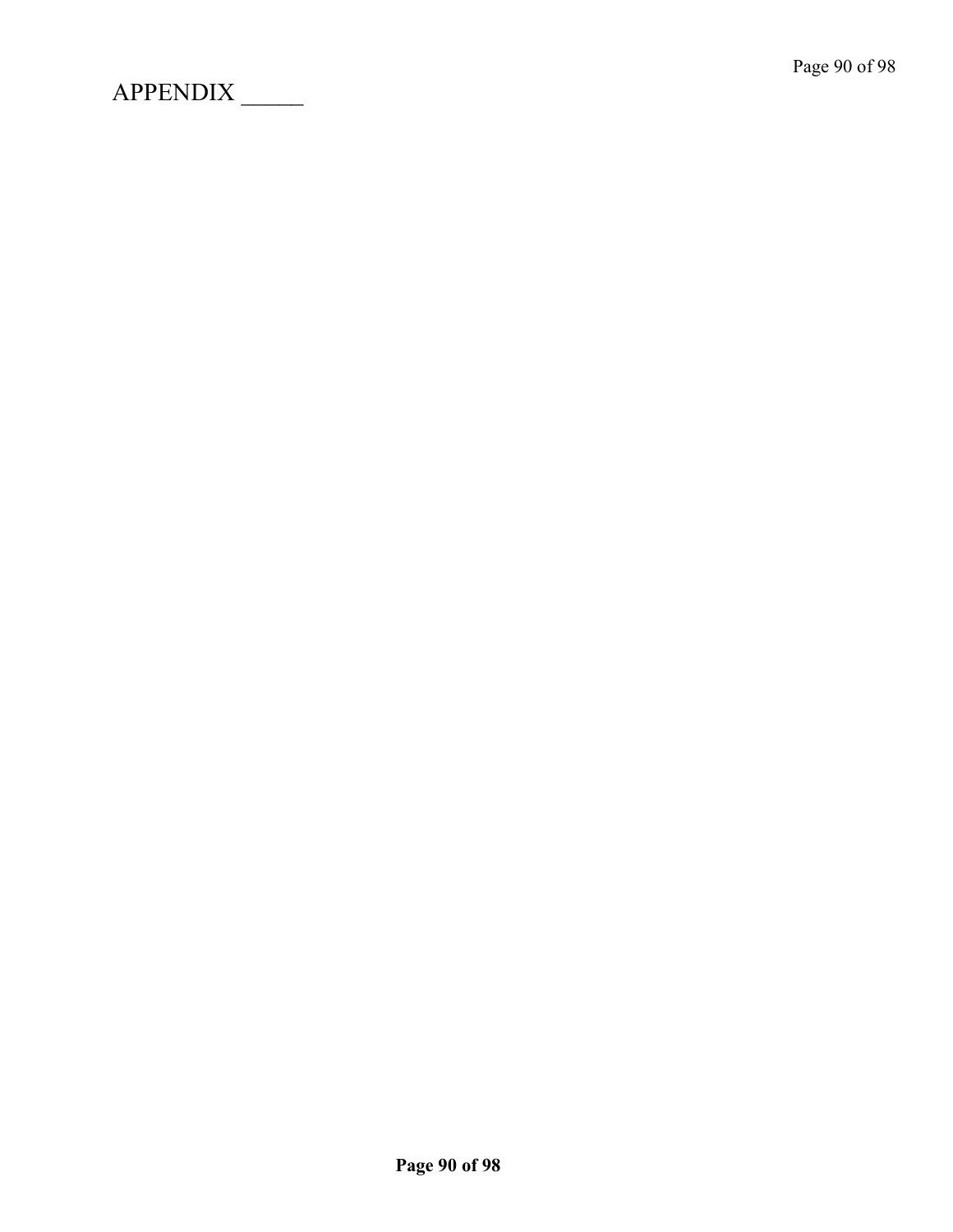### ADMINISTRATIVE EVALUATION FULL-TIME FACULTY: OVERALL ASSESSMENT

Chief District Officer assigns points 5 through 1 for each criterion according the Administrative Evaluation Criteria Guide and the responses by the faculty member on the Professional Development Self-Disclosure Statement, which are an integral part of the Administrative Evaluation.

| <b>Faculty Member:</b>           | Date: |
|----------------------------------|-------|
| <b>Administrative Evaluator:</b> |       |

| <b>CRITERIA</b>                                                                                         | Points |
|---------------------------------------------------------------------------------------------------------|--------|
| 1. Participates in professional development conferences, workshops, courses or in-service activities    |        |
| (e.g., doing presentations for Flex Day, Institute Day, etc.).                                          |        |
| 2. Participates in job-related professional associations, beyond campus academic organizations.         |        |
| 3. Participates in academic activities on campus, including committee and task force involvement.       |        |
| 4. Demonstrates understanding of College policies and procedures (attendance, office hours, grading     |        |
| and report deadlines, census reports, absence from campus, etc.), and implements them.                  |        |
| 5. As evidenced by peer and students' evaluations, is thorough in preparation and organized in          |        |
| presentation (including, but not limited to, staying on task).                                          |        |
| 6. Demonstrates professionalism as evidenced by: cooperativeness with the College community and         |        |
| the public; collegiality; attendance and punctuality at assigned committee meetings and functions.      |        |
| 7. Adheres to established State, College and division academic standards and practices regarding        |        |
| course organization, including preparation and distribution to students of course syllabi, inclusion in |        |
| syllabi of basic information (such as course content, course organization, course level student         |        |
| learning outcomes, grading standards, and attendance requirements), regular assessment of student       |        |
| learning outcomes, and consistency with the College academic calendar.                                  |        |
| 8. Demonstrates sensitivity to ethnic, economic, physical, gender, social, political and religious      |        |
| diversity among the College community.                                                                  |        |
| 9. Supports student activities (e.g., fundraisers, field-trips, ASB elections, publications, club       |        |
| advisorship, editorship, writing letters of recommendation, etc.)                                       |        |
| 10. Based on the written tabulations and summaries of students' evaluations, written comments by        |        |
| peer evaluators, the Professional Development Self-Disclosure Statement, and administrative             |        |
| observation of the faculty member, faculty member demonstrates teaching skills that are:                |        |
| Outstanding=5; Good=4; Satisfactory=3; Need Improvement=2; Unsatisfactory=1.                            |        |
| Total                                                                                                   |        |
|                                                                                                         | 50     |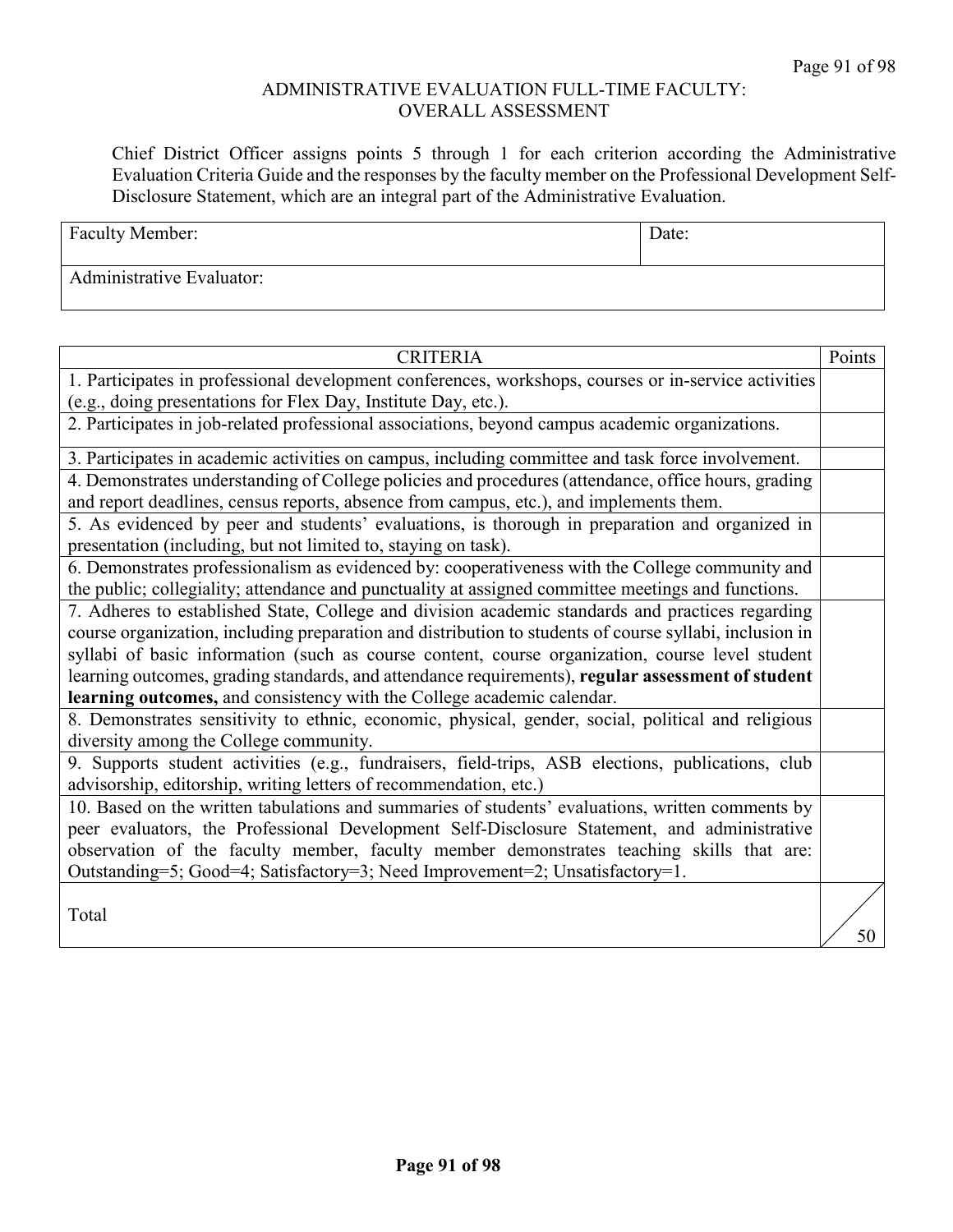### ADMINISTRATIVE EVALUATION FULL-TIME FACULTY: AREAS OF STRENGTH, AREAS NEEDING IMPROVEMENT, REMEDIATION PLAN

| Faculty Member:                   | Administrative Evaluator:  |
|-----------------------------------|----------------------------|
| Areas of Strength:                |                            |
|                                   |                            |
|                                   |                            |
|                                   |                            |
|                                   |                            |
| Areas Needing Improvement:        |                            |
|                                   |                            |
|                                   |                            |
|                                   |                            |
| Remediation Plan (if applicable): |                            |
|                                   |                            |
|                                   |                            |
|                                   |                            |
| Sign: Faculty Member/Date         | Sign: Admin Evaluator/Date |
|                                   |                            |
|                                   |                            |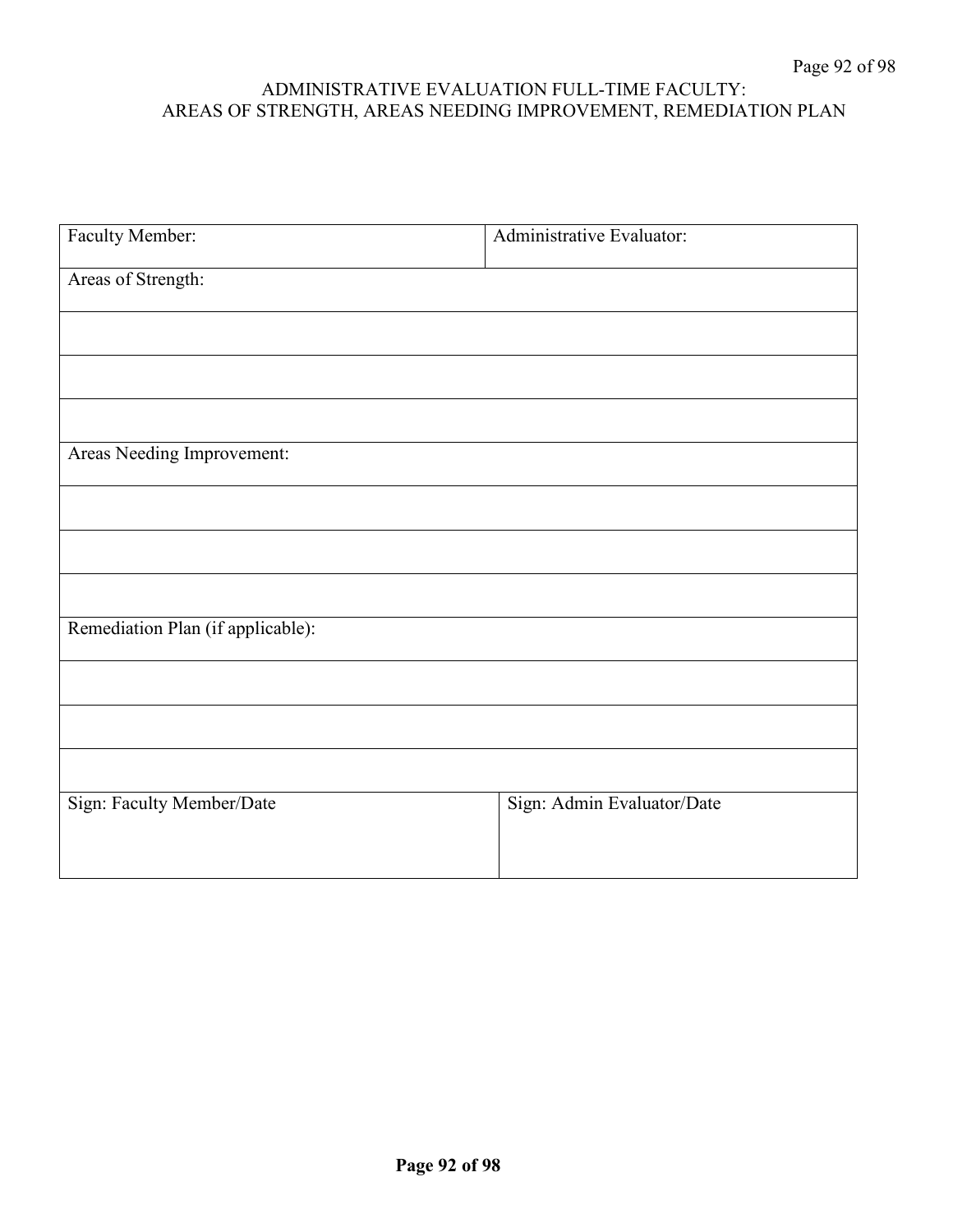### ADMINISTRATIVE EVALUATION FULL-TIME FACULTY: REMEDIATION PLAN FOLLOWUP

| Faculty Member:                  | Administrative Evaluator:  |
|----------------------------------|----------------------------|
|                                  |                            |
| Remediation Plan Recommendation: |                            |
|                                  |                            |
|                                  |                            |
| Outcome:                         |                            |
|                                  |                            |
|                                  |                            |
|                                  |                            |
|                                  |                            |
|                                  |                            |
|                                  |                            |
| Sign: Faculty Member/Date        | Sign: Admin Evaluator/Date |
|                                  |                            |
|                                  |                            |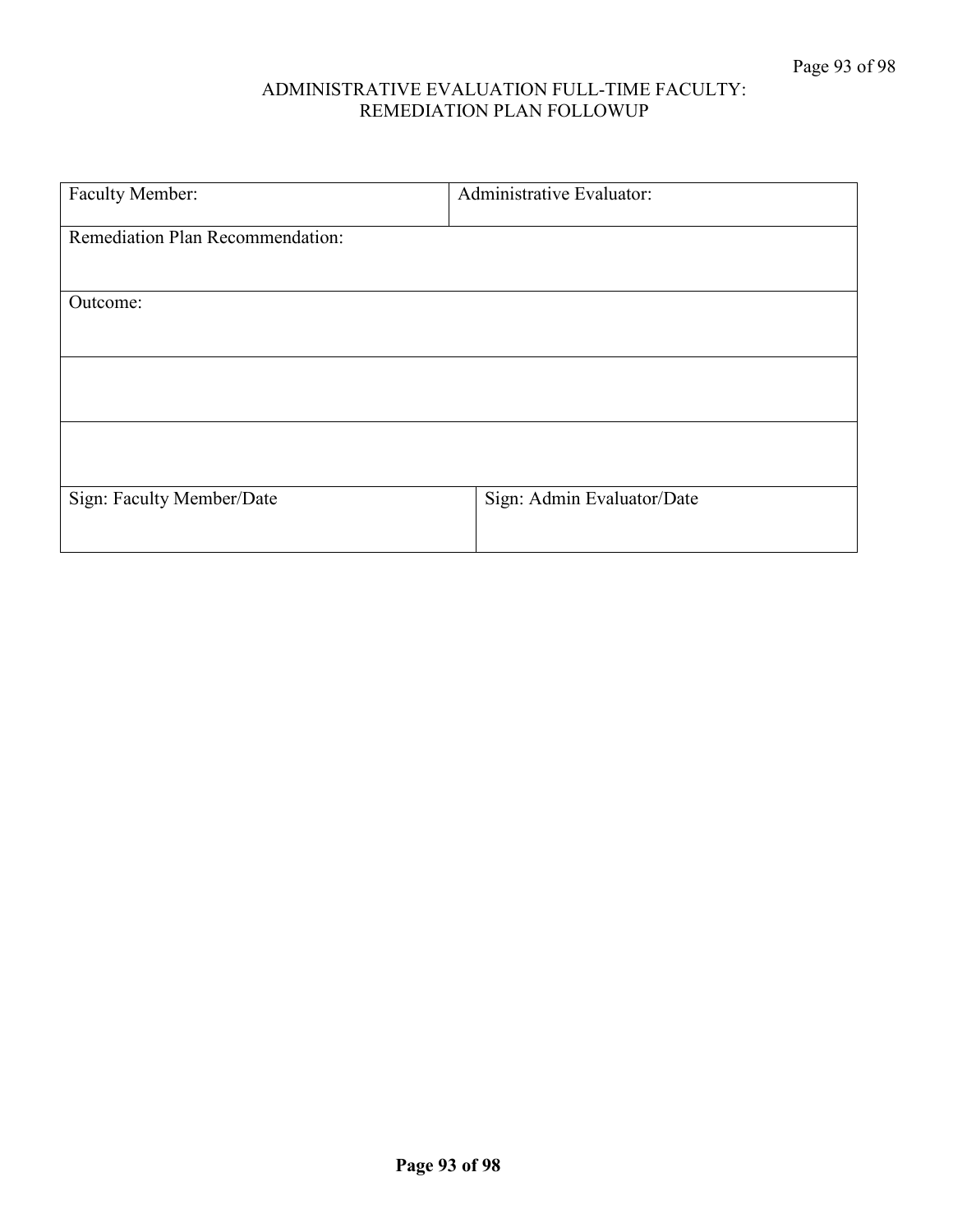## APPENDIX \_\_\_\_\_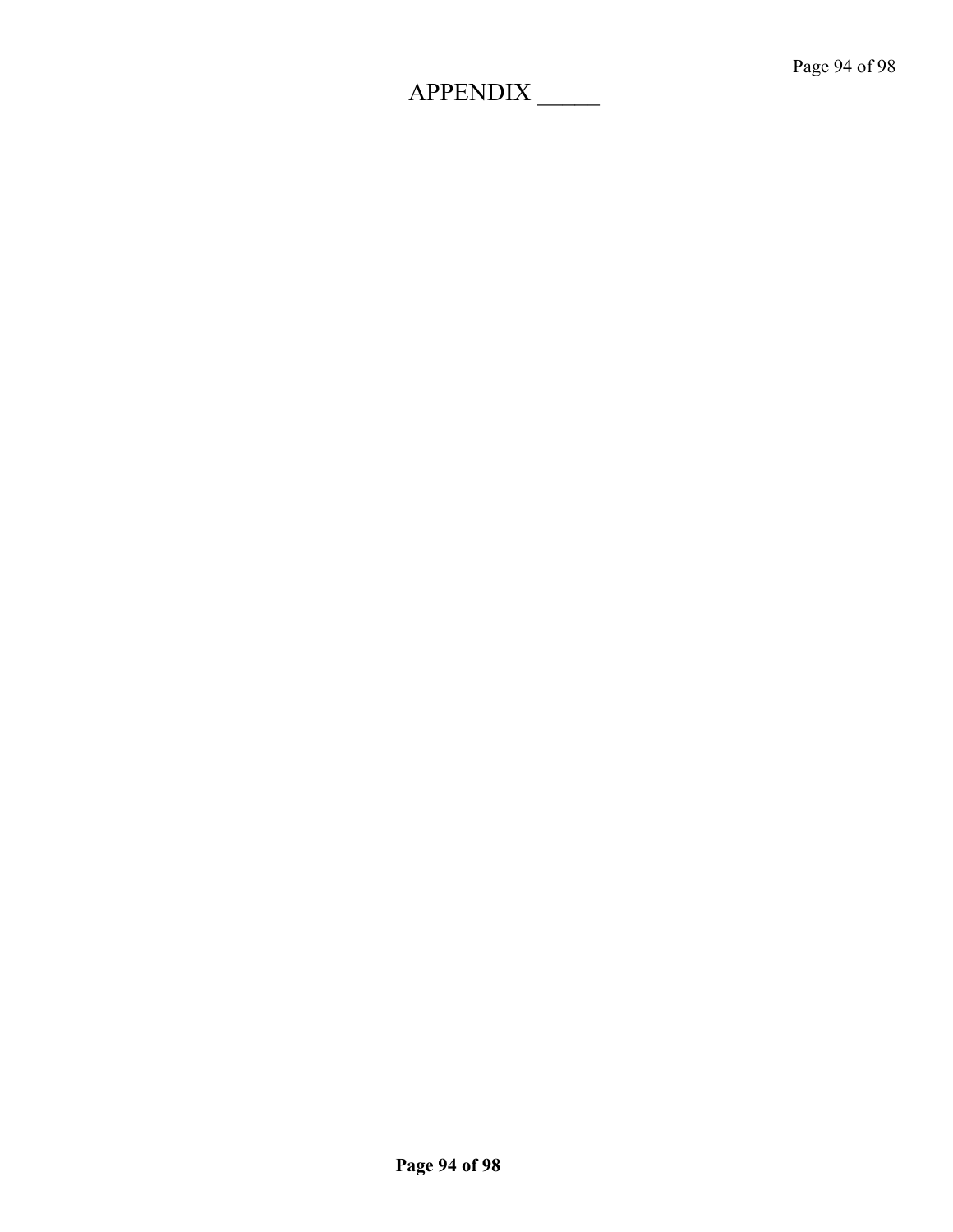#### ADMINISTRATIVE EVALUATION PART-TIME FACULTY: OVERALL ASSESSMENT

Chief District Officer assigns points 5 through 1 for each criterion according the Administrative Evaluation Criteria Guide and the responses by the faculty member on the Professional Development Self-Disclosure Statement, which are an integral part of the Administrative Evaluation.

| <b>Faculty Member:</b>    | Date: |
|---------------------------|-------|
| Administrative Evaluator: |       |

|    | <b>CRITERIA</b>                                                                                                                                                                                                                                                                                                                                                                                                                              | Points |
|----|----------------------------------------------------------------------------------------------------------------------------------------------------------------------------------------------------------------------------------------------------------------------------------------------------------------------------------------------------------------------------------------------------------------------------------------------|--------|
|    | 1. Demonstrates understanding of College policies and procedures (attendance, grading and report<br>deadlines, census reports, absence from campus, etc.), and implements them.                                                                                                                                                                                                                                                              |        |
| 2. | As evidenced by peer and students' evaluations, is thorough in preparation and organized in<br>presentation (including, but not limited to, staying on task).                                                                                                                                                                                                                                                                                |        |
| 3. | Demonstrates professionalism as evidenced by cooperativeness with the College community and<br>the public.                                                                                                                                                                                                                                                                                                                                   |        |
|    | 4. Adheres to established State, College and division academic standards and practices regarding<br>course organization, including preparation and distribution to students of course syllabi, inclusion<br>in syllabi of basic information (such as course content, course organization, course level student<br>learning outcomes, grading standards, and attendance requirements), and consistency with the<br>College academic calendar. |        |
|    | 5. Demonstrates sensitivity to ethnic, economic, physical, gender, social, political, and religious<br>diversity among the College community.                                                                                                                                                                                                                                                                                                |        |
| 6. | Based on the written tabulations and summaries of students' evaluations, written comments by<br>peer evaluators, any Professional Development Self-Disclosure Statement, and administrative<br>observation of the faculty member, faculty member demonstrates teaching skills that are:<br>Outstanding=5; Good=4; Satisfactory=3; Need Improvement=2; Unsatisfactory=1.                                                                      |        |
|    | Total                                                                                                                                                                                                                                                                                                                                                                                                                                        | 30     |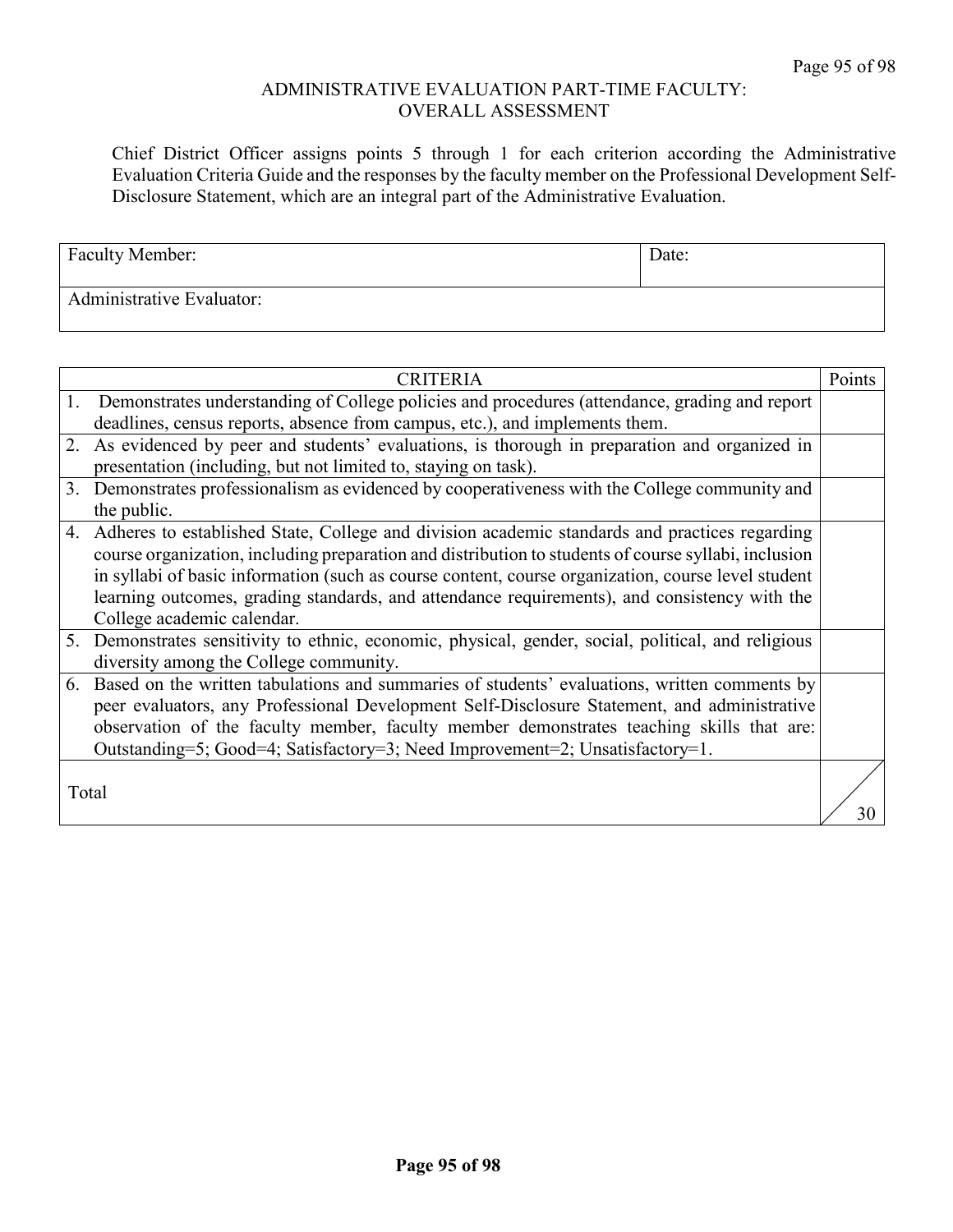### ADMINISTRATIVE EVALUATION PART-TIME FACULTY: AREAS OF STRENGTH, AREAS NEEDING IMPROVEMENT, REMEDIATION PLAN

| Faculty Member:                     | Administrative Evaluator:  |
|-------------------------------------|----------------------------|
| Areas of Strength:                  |                            |
|                                     |                            |
|                                     |                            |
|                                     |                            |
| Areas for Professional Development: |                            |
|                                     |                            |
|                                     |                            |
|                                     |                            |
| Sign: Faculty Member/Date           | Sign: Admin Evaluator/Date |
|                                     |                            |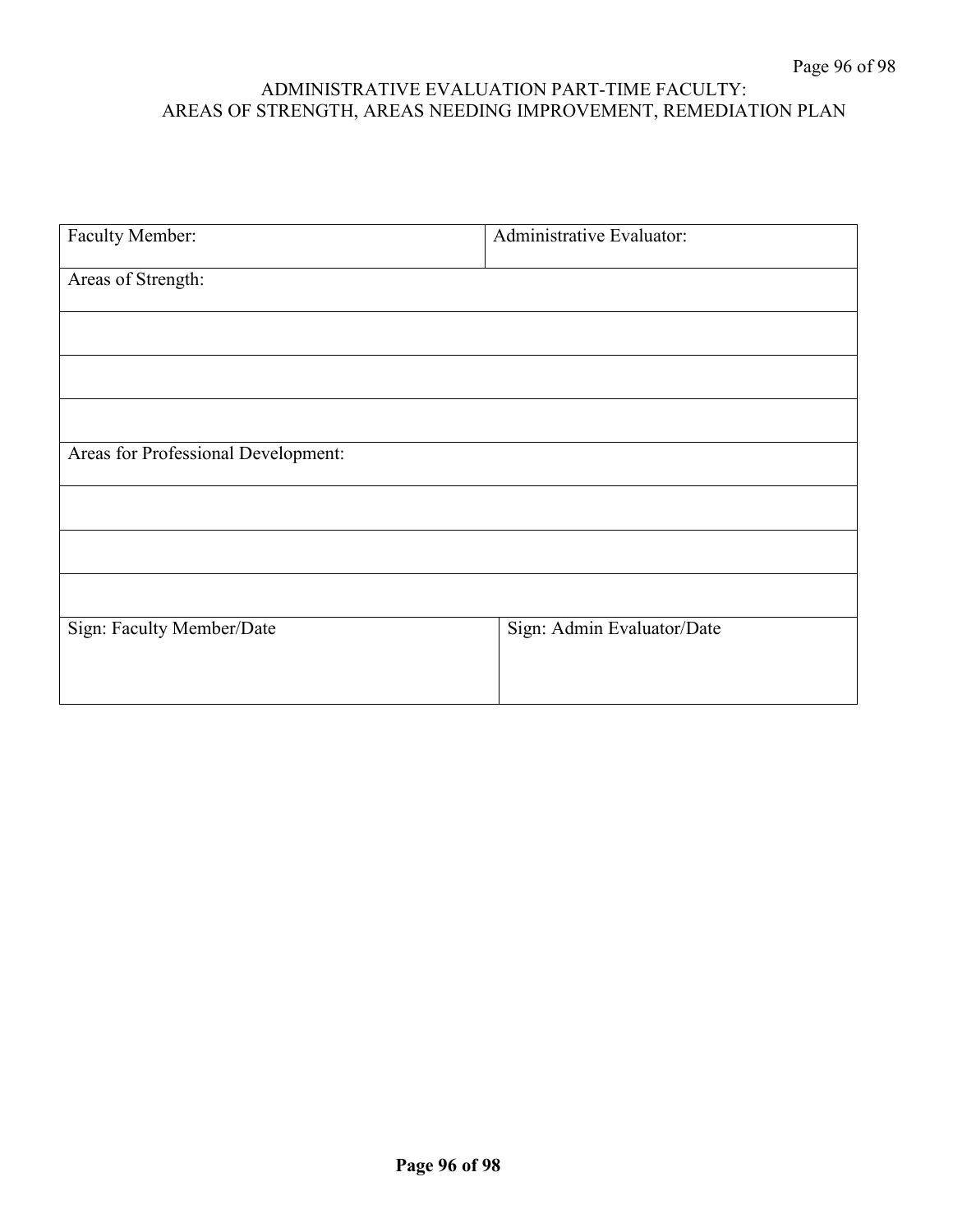# APPENDIX \_\_\_\_\_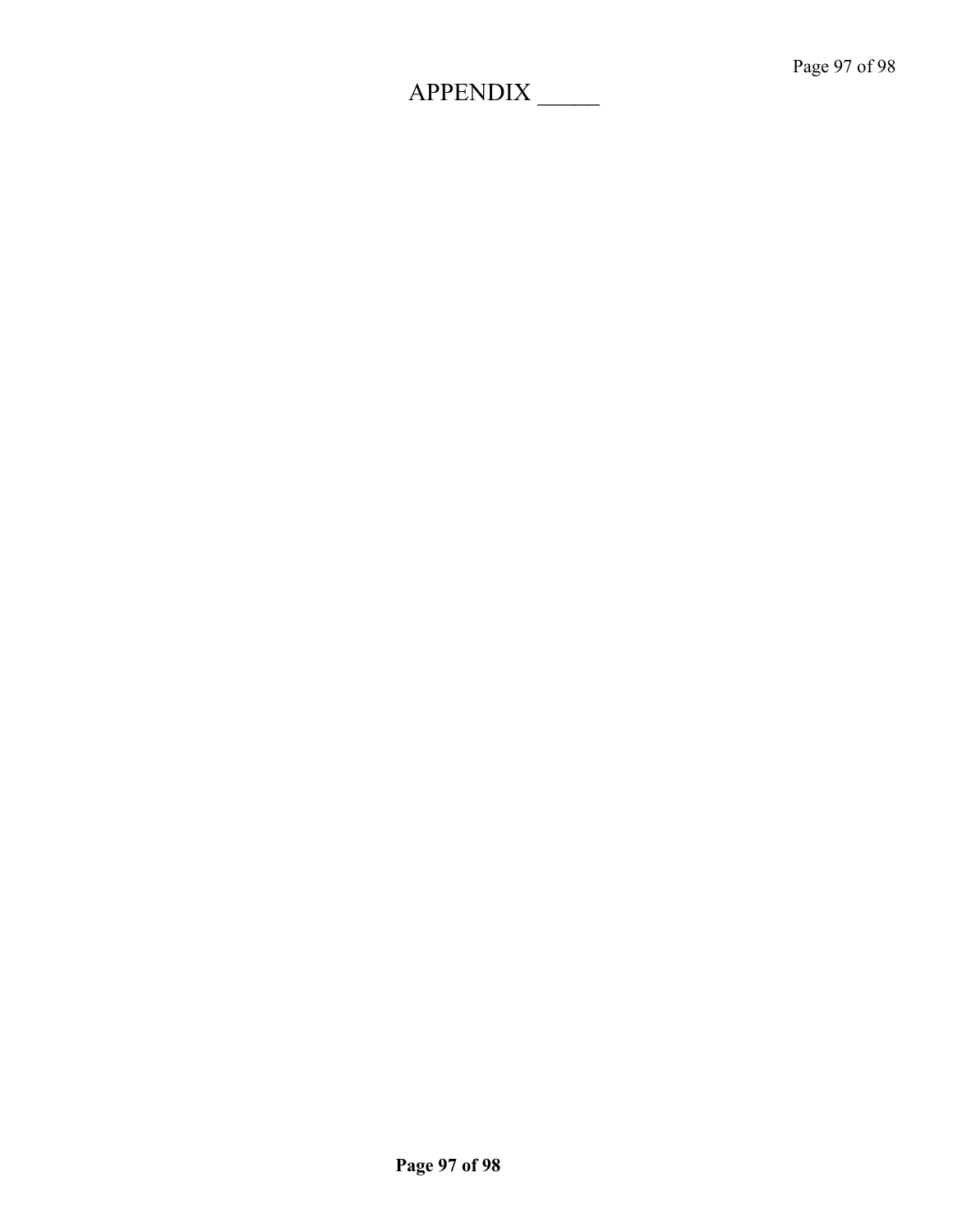### Professional Development Self-Evaluation Statement

and

Professional Development Self-Evaluation Statement for Non-Teaching Faculty and Administrative Evaluation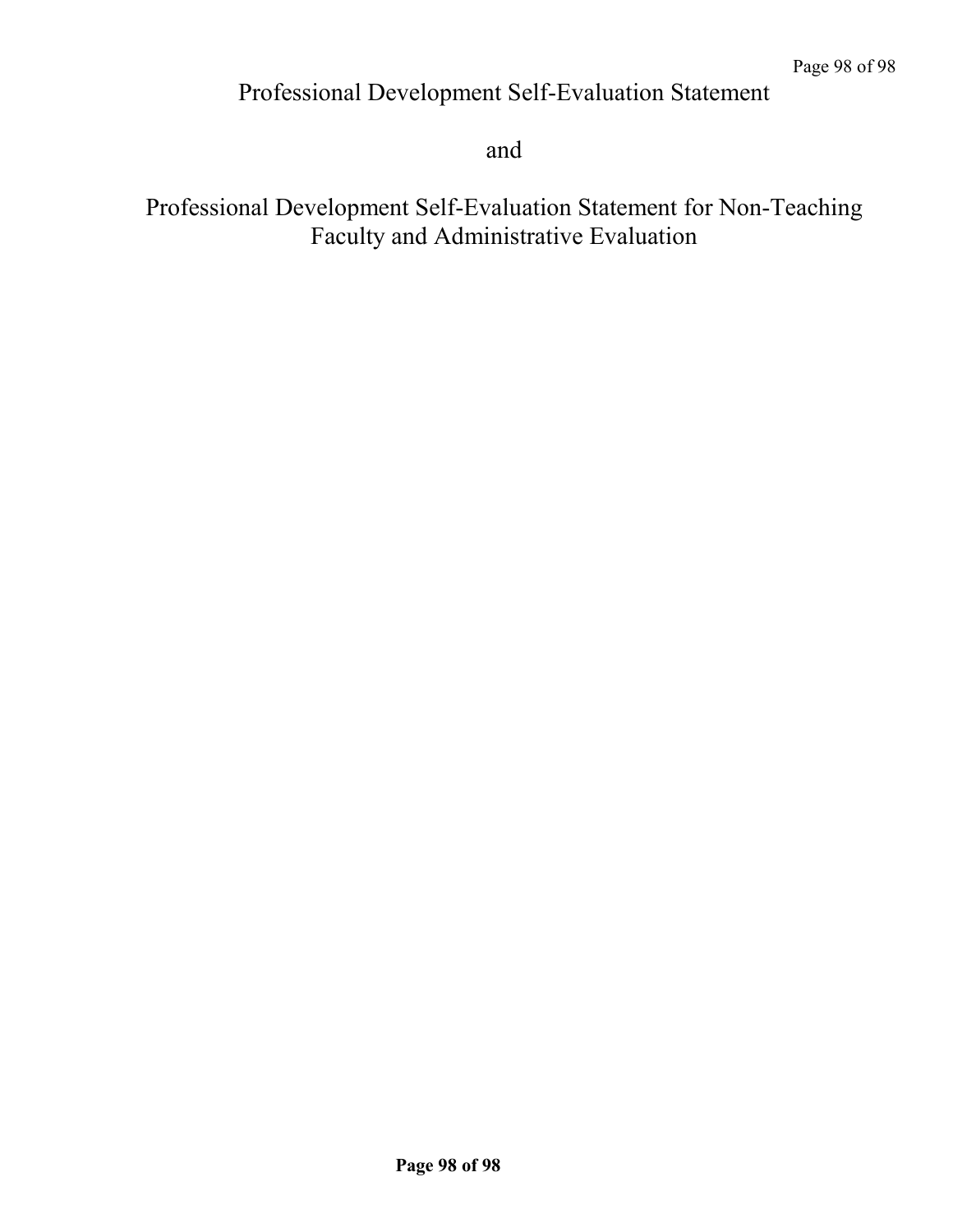### **PROFESSIONAL DEVELOPMENT SELF-DISCLOSURE STATEMENT**

1. I participate in professional development conferences, workshops, courses or in-service activities (e.g., doing presentations for Flex Day, Institute Day, etc.), evidenced as follows:

2. I participate in job-related professional associations, beyond campus academic organizations, evidenced as follows:

3. I participate in academic activities on campus, including committee and task force involvement, evidenced as follows:

4. I understand College policies and procedures (attendance, office hours, grading and report deadlines, census reports, absence from campus, etc.), and implement them, evidenced as follows:

5. I am thorough in preparation and organized in presentation (including, but not limited to, staying on task), evidenced as follows:

6. I demonstrate professionalism as evidenced by: cooperativeness with the College community and the public; collegiality; and attendance and punctuality at assigned committee meetings and functions, evidenced as follows:

7. I adhere to established State, College and division academic standards and practices regarding course organization including preparation and distribution to students of course syllabi, inclusion in syllabi of basic information (such as course content, course organization, grading standards, and attendance requirements), regular assessment of student learning outcomes, and consistency with the College academic calendar, evidenced as follows:

8. I demonstrate sensitivity to ethnic, economic, physical, gender, social, political and religious diversity among the College community evidenced as follows:

9. I support student activities (e.g., fundraisers, field-trips, ASB elections, publications, club advisorship, editorship, writing letters of recommendation, etc.), evidenced as follows:

10. Based on the written tabulations and summaries of my students' evaluations of my teaching and the written comments by my peer evaluators, I would assess my teaching skills as follows:

In addition to the aforementioned items, I have further professional goals I have established for myself that will help me become a more effective faculty member: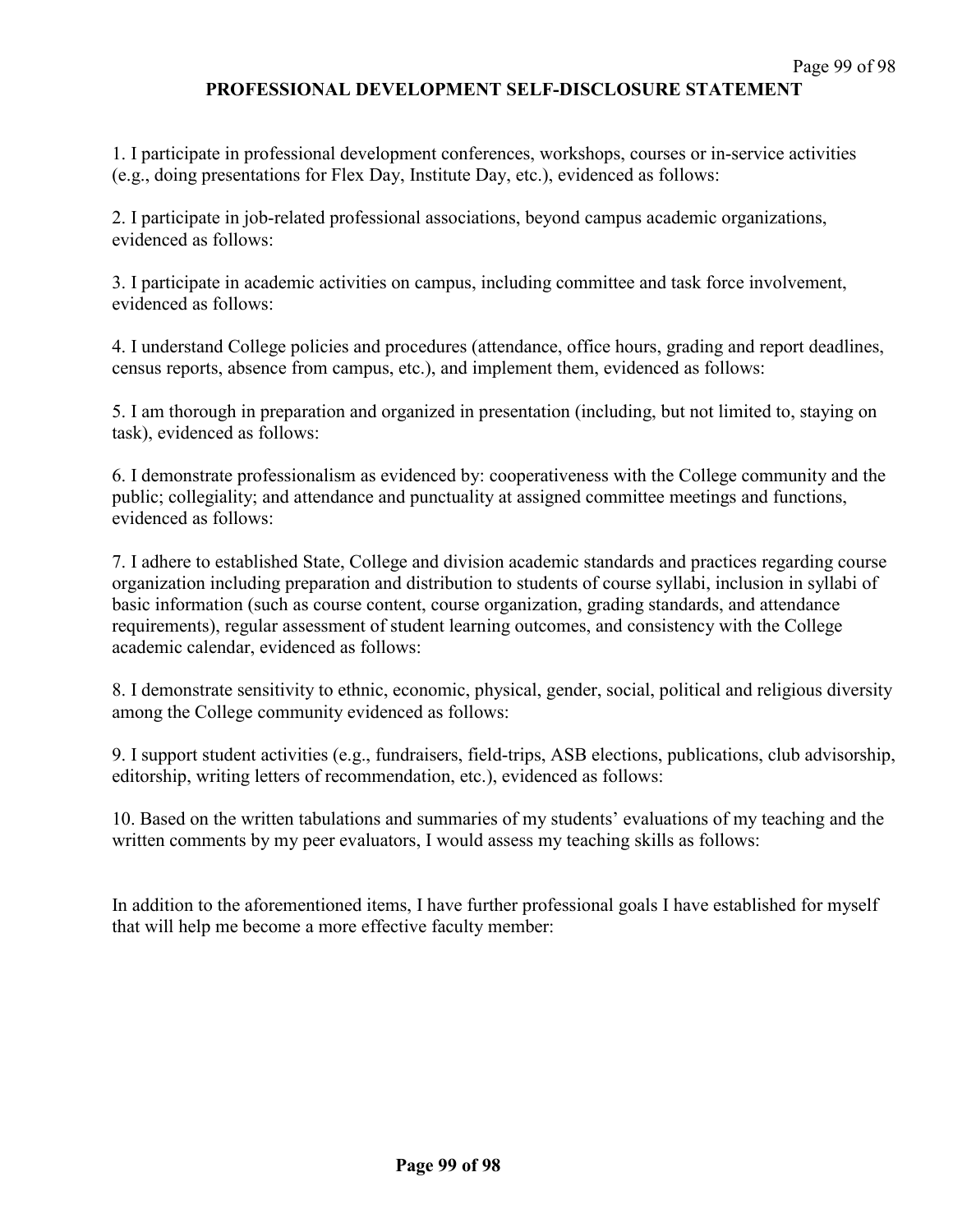### **PROFESSIONAL DEVELOPMENT SELF DISCLOSURE STATEMENT Non-Teaching Faculty**

1. I actively participate in professional development conferences, workshops, courses or in-service activities (e.g., conducting/facilitating in presentations/workshops for Flex Day, Institute Day.), as follows:

2. I participate in job-related professional associations, beyond campus academic organizations, evidenced as follows:

3. I participate in activities on campus, including, committee and task force involvement, not including Flex Days, Career Day, or Institute Days, as follows:

4. I understand College and other appropriate policies and procedures, (e.g., absence from campus, travel requests, petitions, independent study, etc.) as reflected in the college or department publications and implement them appropriately in regard to divisional and institutional goals, as follows:

5. I demonstrate professionalism as evidenced by regular assessment of student learning outcomes, cooperativeness with the College community and the public and punctual attendance at shared governance functions, student appointments, assigned committee meetings, and other relevant activities:

6. I demonstrate sensitivity to ethnic, economic, physical, gender, social, political and religious diversity among the College community, as follows:

7. I support student activities (e.g., fundraisers, field-trips, ASB activities, honors and awards ceremonies, etc.), as follows:

8. I participate in community and outreach activities (e.g., classroom presentations, workshops, Needles, Spring Street, assistance with K-12 activities, etc.), as follows:

9. I demonstrate a knowledge of current technology, and employ that technology in relevant ways, as follows:

10. I demonstrate knowledge and understanding of the functions of other departments as they relate to my area, as follows:

In addition to the aforementioned items, I have defined further professional goals as follow: